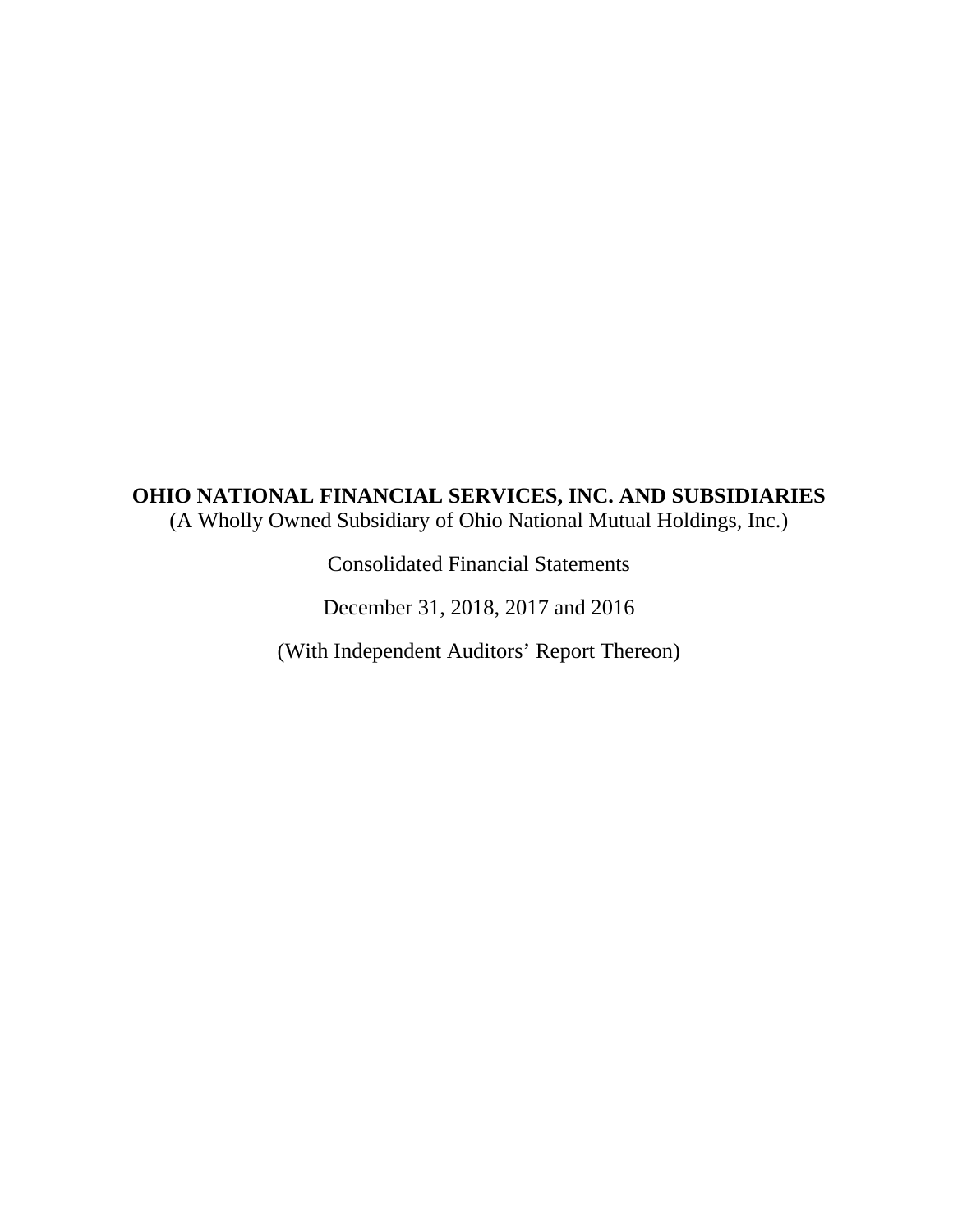

KPMG LLP Suite 500 191 West Nationwide Blvd. Columbus, OH 43215-2568

#### **Independent Auditors' Report**

The Board of Directors and Stockholder Ohio National Financial Services, Inc.:

### **Report on the Financial Statements**

We have audited the accompanying consolidated financial statements of Ohio National Financial Services, Inc. (a wholly owned subsidiary of Ohio National Mutual Holdings, Inc.), and its subsidiaries (collectively, the Company), which comprise the consolidated balance sheets as of December 31, 2018 and 2017, and the related consolidated statements of income, comprehensive income (loss), changes in equity, and cash flows for each of the years in the three-year period ended December 31, 2018, and the related notes to the consolidated financial statements.

#### *Management's Responsibility for the Financial Statements*

Management is responsible for the preparation and fair presentation of these consolidated financial statements in accordance with U.S. generally accepted accounting principles; this includes the design, implementation, and maintenance of internal control relevant to the preparation and fair presentation of consolidated financial statements that are free from material misstatement, whether due to fraud or error.

#### *Auditors' Responsibility*

Our responsibility is to express an opinion on these consolidated financial statements based on our audits. We conducted our audits in accordance with auditing standards generally accepted in the United States of America. Those standards require that we plan and perform the audit to obtain reasonable assurance about whether the consolidated financial statements are free from material misstatement.

An audit involves performing procedures to obtain audit evidence about the amounts and disclosures in the consolidated financial statements. The procedures selected depend on the auditors' judgment, including the assessment of the risks of material misstatement of the consolidated financial statements, whether due to fraud or error. In making those risk assessments, the auditor considers internal control relevant to the entity's preparation and fair presentation of the consolidated financial statements in order to design audit procedures that are appropriate in the circumstances, but not for the purpose of expressing an opinion on the effectiveness of the entity's internal control. Accordingly, we express no such opinion. An audit also includes evaluating the appropriateness of accounting policies used and the reasonableness of significant accounting estimates made by management, as well as evaluating the overall presentation of the consolidated financial statements.

We believe that the audit evidence we have obtained is sufficient and appropriate to provide a basis for our audit opinion.

#### *Opinion*

In our opinion, the consolidated financial statements referred to above present fairly, in all material respects, the financial position of the Company as of December 31, 2018 and 2017, and the results of its operations and its cash flows for each of the years in the three-year period ended December 31, 2018, in accordance with U.S. generally accepted accounting principles.



Columbus, OH March 27, 2019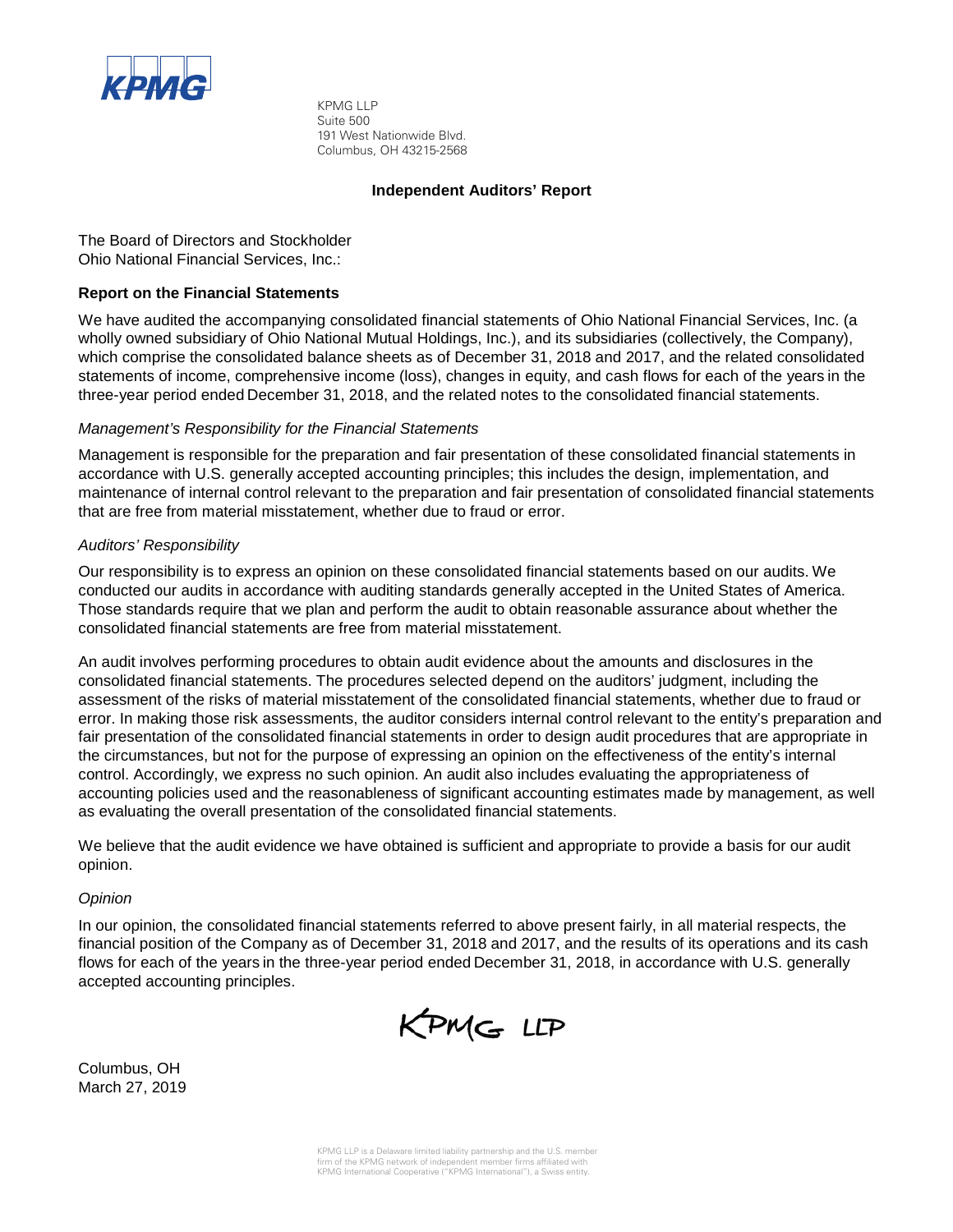(A Wholly Owned Subsidiary of Ohio National Mutual Holdings, Inc.)

Consolidated Balance Sheets

## December 31, 2018 and 2017

(Dollars in thousands, except share amounts)

| <b>Assets</b>                                                                | 2018             | 2017       |  |
|------------------------------------------------------------------------------|------------------|------------|--|
| Investments:                                                                 |                  |            |  |
| Securities available-for-sale, at fair value:                                |                  |            |  |
| Fixed maturity securities                                                    | \$<br>11,606,009 | 9,672,326  |  |
| Fixed maturity securities on loan                                            | 303,757          | 9,419      |  |
| <b>Equity securities</b>                                                     |                  | 49,189     |  |
| Trading securities, at fair value:                                           |                  |            |  |
| Fixed maturity securities                                                    | 850              | 1,285      |  |
| Equity securities                                                            |                  | 31,507     |  |
| Fixed maturity held-to-maturity securities, at amortized cost                |                  | 1,332,309  |  |
| Equity securities, at fair value<br>Equity securities on loan, at fair value | 68,361<br>274    |            |  |
| Mortgage loans on real estate, net                                           | 1,335,742        | 1,274,965  |  |
| Real estate, net                                                             | 48,904           | 50,640     |  |
| Policy loans                                                                 | 766,701          | 664,548    |  |
| Other long-term investments                                                  | 264,261          | 242,995    |  |
| Short-term investments securities lending collateral                         | 313,492          | 9,681      |  |
| Short-term investments                                                       | 170,146          | 117,007    |  |
| Total investments                                                            | 14,878,497       | 13,455,871 |  |
| Cash and cash equivalents                                                    | 246,515          | 430,515    |  |
| Accrued investment income                                                    | 100,630          | 94,330     |  |
| Deferred policy acquisition costs                                            | 1,966,022        | 1,807,505  |  |
| Reinsurance recoverable                                                      | 2,111,698        | 2,013,391  |  |
| Other assets                                                                 | 359,138          | 400,407    |  |
| Federal and foreign income tax recoverable                                   | 26,525           | 27,791     |  |
| Assets held in separate accounts                                             | 19,489,189       | 23,611,918 |  |
| Total assets                                                                 | \$<br>39,178,214 | 41,841,728 |  |
| <b>Liabilities and Equity</b>                                                |                  |            |  |
| Future policy benefits and claims                                            | \$<br>15,140,939 | 13,871,761 |  |
| Policyholders' dividend accumulations                                        | 34,266           | 36,110     |  |
| Other policyholder funds                                                     | 164,147          | 132,528    |  |
| Short-term borrowings                                                        | 91,586           | 91,439     |  |
| Notes payable (net of unamortized discount and debt issuance costs           |                  |            |  |
| of \$6,996 in 2018 and \$7,873 in 2017)                                      | 853,504          | 852,626    |  |
| Deferred federal and foreign income taxes                                    | 106,315          | 153,364    |  |
| Other liabilities                                                            | 519,945          | 525,210    |  |
| Payables for securities lending collateral                                   | 313,492          | 9,681      |  |
| Liabilities related to separate accounts                                     | 19,489,189       | 23,611,918 |  |
| <b>Total liabilities</b>                                                     | 36,713,383       | 39,284,637 |  |
| Equity:                                                                      |                  |            |  |
| Stockholder's equity:                                                        |                  |            |  |
| Class B common stock, \$0.01 par value. Authorized 50,000,000                |                  |            |  |
| shares; issued and outstanding 10,000,000 shares                             | 100              | 100        |  |
| Additional paid-in capital                                                   | 9,492            | 9,492      |  |
| Accumulated other comprehensive income                                       | 13,380           | 183,933    |  |
| Retained earnings                                                            | 2,441,859        | 2,363,566  |  |
| Total stockholder's equity                                                   | 2,464,831        | 2,557,091  |  |
| Total liabilities and equity                                                 | \$<br>39,178,214 | 41,841,728 |  |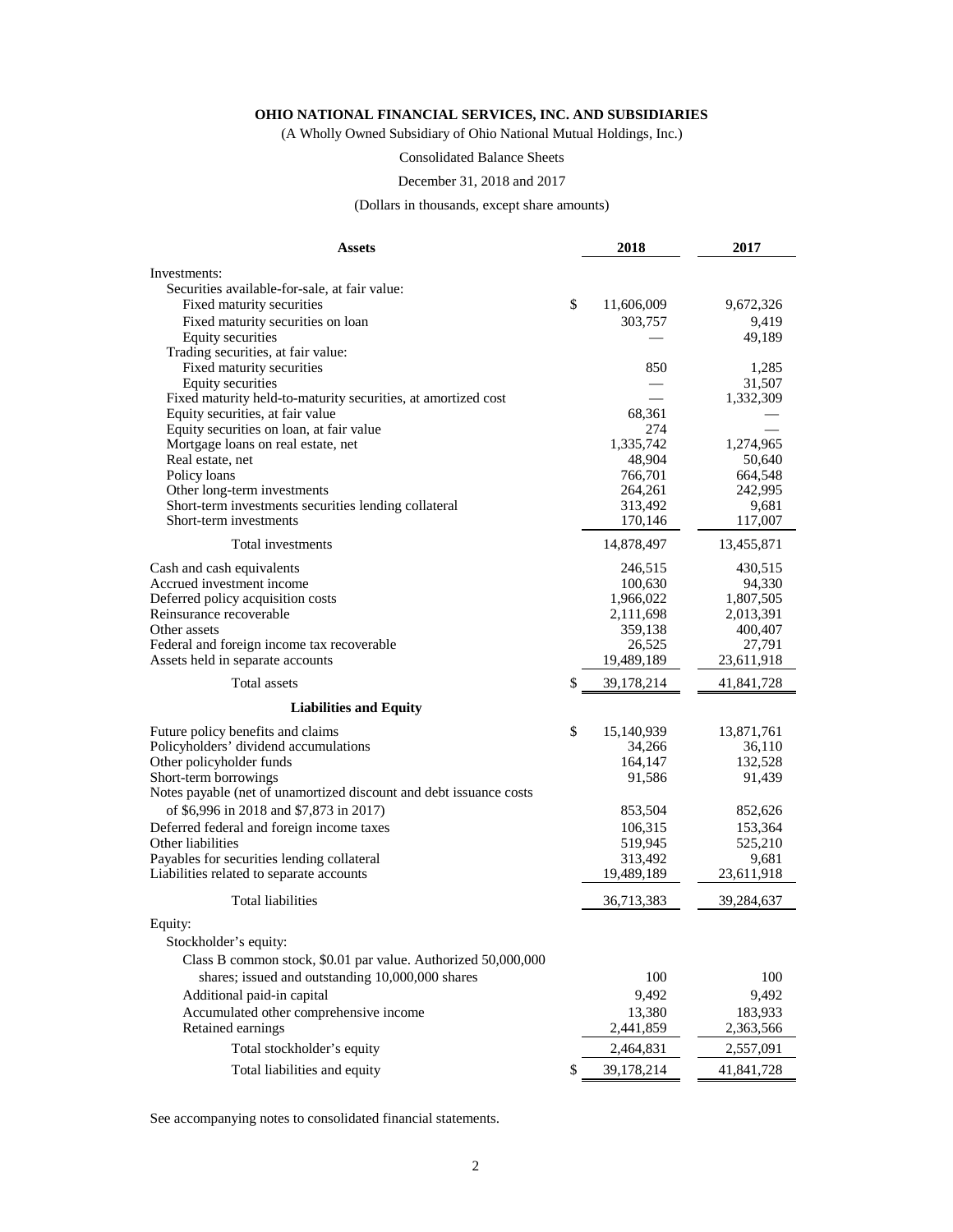(A Wholly Owned Subsidiary of Ohio National Mutual Holdings, Inc.)

#### Consolidated Statements of Income

#### Years ended December 31, 2018, 2017 and 2016

(Dollars in thousands)

|                                                               | 2018          | 2017       | 2016      |
|---------------------------------------------------------------|---------------|------------|-----------|
| Revenues:                                                     |               |            |           |
| Traditional life insurance premiums                           | \$<br>847,496 | 772,534    | 617,770   |
| Annuity premiums and charges                                  | 571,784       | 523,958    | 520,544   |
| Universal life policy charges                                 | 146,529       | 153,689    | 156,735   |
| Group life and health insurance premiums                      | 100,632       | 89,399     | 62,952    |
| Accident and health insurance premiums                        | 21,284        | 17,994     | 16,953    |
| Investment management fees                                    | 51,452        | 30,438     | 23,924    |
| Change in value of trading securities                         |               | 2,449      | 902       |
| Change in value of trading fixed maturity securities          | (45)          |            |           |
| Change in value of equity securities                          | (7,208)       |            |           |
| Net investment income                                         | 553,272       | 506,941    | 493,128   |
| Net realized gains (losses):                                  |               |            |           |
| Investment gains (losses):                                    |               |            |           |
| Total other-than-temporary impairment losses                  |               |            |           |
| on securities                                                 | 2,312         | (4,778)    | (1,326)   |
| Portion of impairment losses recognized in other              |               |            |           |
| comprehensive income (loss)                                   | (4,539)       | (11, 349)  | (7, 167)  |
| Net other-than-temporary impairment losses on                 |               |            |           |
| securities recognized in earnings                             | (2,227)       | (16, 127)  | (8, 493)  |
| Realized gains, excluding other-than-temporary                |               |            |           |
| impairment losses on securities                               | 5,293         | 12,924     | 5,473     |
| Total investment gains (losses)                               | 3,066         | (3,203)    | (3,020)   |
| Derivative instruments                                        | (6,000)       | (291, 294) | (229,016) |
| Other income                                                  | 106,448       | 104,053    | 101,128   |
|                                                               | 2,388,710     | 1,906,958  | 1,762,000 |
| Benefits and expenses:                                        |               |            |           |
| Benefits and claims                                           | 1,491,281     | 1,332,550  | 596,437   |
| Provision for policyholders' dividends on                     |               |            |           |
| participating policies                                        | 108,640       | 97,540     | 85,725    |
| Amortization of deferred policy acquisition costs             | 154,419       | 114,128    | 239,656   |
| Commissions, net                                              | 235,802       | 216,711    | 174,820   |
| Other operating costs and expenses                            | 331,586       | 324,417    | 311,739   |
|                                                               | 2,321,728     | 2,085,346  | 1,408,377 |
| Income (loss) before income taxes                             | 66,982        | (178, 388) | 353,623   |
| Income taxes:                                                 |               |            |           |
| Current benefit                                               | (896)         | (14, 942)  | (3, 445)  |
| Deferred (benefit) expense                                    | (5,056)       | (189, 720) | 66,456    |
|                                                               | (5,952)       | (204, 662) | 63,011    |
| Net income                                                    | 72,934        | 26,274     | 290,612   |
| Less: Net income attributable to the non-controlling interest |               |            | 29        |
| Net income attributable to ONFS                               | \$<br>72,934  | 26,274     | 290,583   |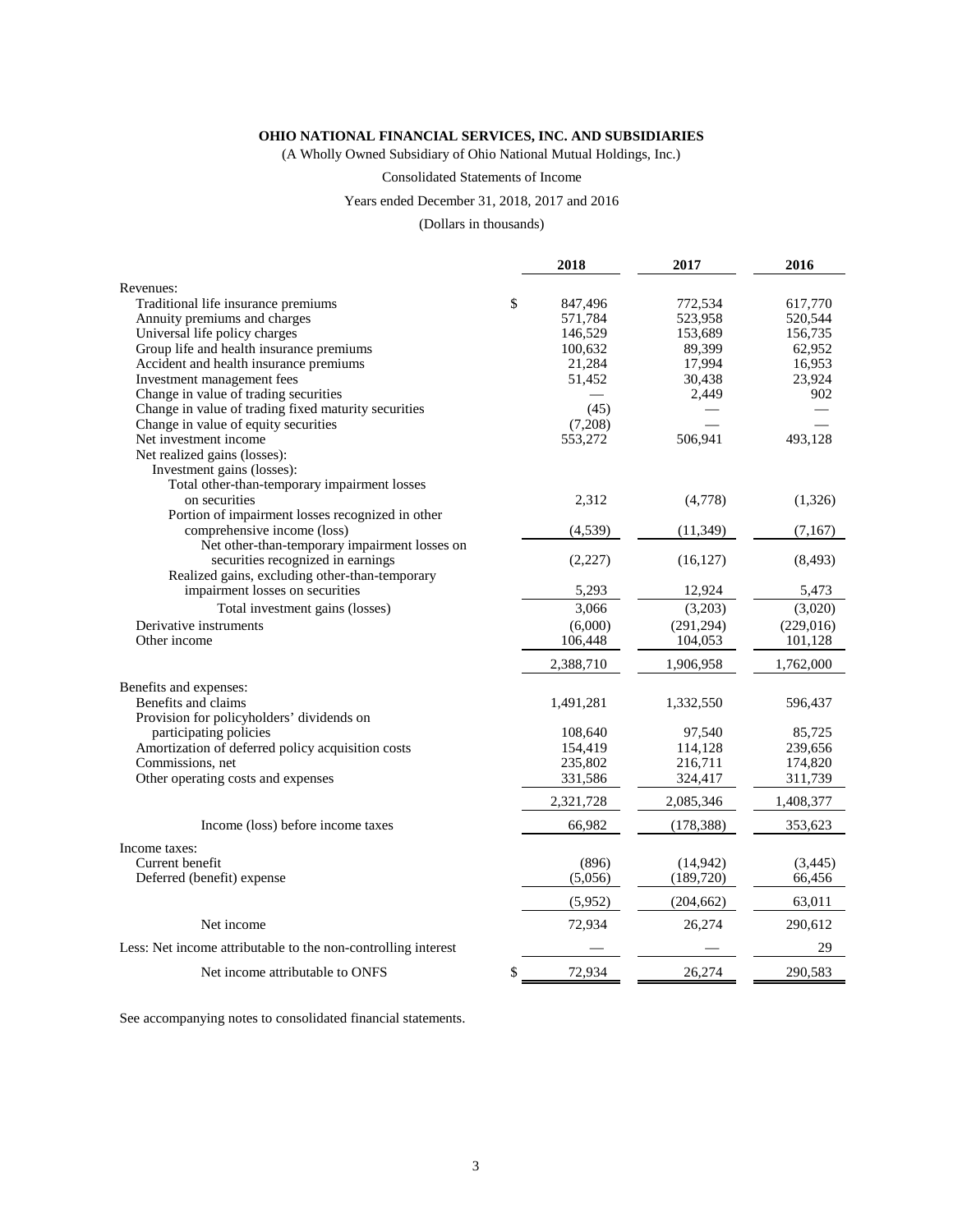(A Wholly Owned Subsidiary of Ohio National Mutual Holdings, Inc.)

Consolidated Statements of Comprehensive Income (Loss)

Years ended December 31, 2018, 2017 and 2016

#### (Dollars in thousands)

|                                                                  | <b>Before</b> | Tax<br>(expense) | After      |
|------------------------------------------------------------------|---------------|------------------|------------|
| 2018                                                             | tax           | benefit          | tax        |
|                                                                  |               |                  |            |
| Net income<br>Other comprehensive loss, net of taxes:            | \$            |                  | 72,934     |
| Foreign currency translation adjustment                          | (17, 497)     |                  | (17, 497)  |
| Unrecognized net periodic benefit cost                           | 9,402         | (1,975)          | 7,427      |
| Net unrealized gains (losses) on securities available-for-sale   |               |                  |            |
| arising during the period:                                       |               |                  |            |
| Securities available-for-sale                                    | (283, 637)    | 58,601           | (225,036)  |
| Deferred acquisition costs                                       | 81,269        | (17,067)         | 64,202     |
| Future policy benefits and claims                                | 38,534        | (9,645)          | 28,889     |
| Other policyholder funds                                         | (17,990)      | 3,778            | (14,212)   |
| Less:                                                            |               |                  |            |
| Net gains on securities available-for-sale                       |               |                  |            |
| realized during the period                                       | 15,464        | (3,290)          | 12,174     |
| Amortization of pension and other post-retirement benefits       | (4,059)       | 852              | (3,207)    |
| Total other comprehensive loss                                   | (201, 324)    | 36,130           | (165, 194) |
| Total comprehensive loss                                         |               | \$               | (92,260)   |
|                                                                  |               |                  |            |
| 2017                                                             |               |                  |            |
| Net income                                                       | \$            |                  | 26,274     |
| Other comprehensive income, net of taxes:                        |               |                  |            |
| Foreign currency translation adjustment                          | 11,459        |                  | 11.459     |
| Unrecognized net periodic benefit cost                           | (437)         | (6,946)          | (7, 383)   |
| Net unrealized gains (losses) on securities available-for-sale   |               |                  |            |
| arising during the period:                                       |               |                  |            |
| Securities available-for-sale                                    | 86,818        | 19,191           | 106,009    |
| Deferred acquisition costs                                       | (26, 819)     | (3, 331)         | (30, 150)  |
| Future policy benefits and claims                                | (13,508)      | 2,542            | (10,966)   |
| Other policyholder funds                                         | 8,863         | (617)            | 8,246      |
| Less:                                                            |               |                  |            |
| Net gains on securities available-for-sale                       |               |                  |            |
| realized during the period                                       | 21,420        | (4,733)          | 16,687     |
| Amortization of pension and other post-retirement benefits       | (4,009)       | 842              | (3,167)    |
| Total other comprehensive income including tax reform adjustment | 48,965        | 14,730           | 63,695     |
| Stranded tax effects of the tax reform rate change, net          |               | (33, 329)        | (33, 329)  |
| Total other comprehensive income                                 | 48,965        | (18, 599)        | 30,366     |
| Total comprehensive income                                       |               | \$               | 56,640     |
| 2016                                                             |               |                  |            |
| Net income                                                       | \$            |                  | 290,612    |
| Other comprehensive income, net of taxes:                        |               |                  |            |
| Foreign currency translation adjustment                          | 6,939         |                  | 6,939      |
| Unrecognized net periodic benefit cost                           | (12,572)      | 4,400            | (8,172)    |
| Net unrealized gains (losses) on securities available-for-sale   |               |                  |            |
| arising during the period:                                       |               |                  |            |
| Securities available-for-sale                                    | 100,958       | (31, 164)        | 69.794     |
| Deferred acquisition costs                                       | (5,038)       | 1,763            | (3,275)    |
| Future policy benefits and claims                                | (6,945)       | 1,971            | (4,974)    |
| Other policyholder funds                                         | 8,885         | (3,110)          | 5,775      |
| Less:                                                            |               |                  |            |
| Net gains on securities available-for-sale                       |               |                  |            |
| realized during the period                                       | 6,546         | (2,228)          | 4,318      |
| Amortization of pension and other post-retirement benefits       | (4,341)       | 1,519            | (2,822)    |
| Total other comprehensive income                                 | 90,022        | (25, 431)        | 64,591     |
| Total comprehensive income                                       |               |                  | 355,203    |
| Less comprehensive income attributable to                        |               |                  |            |
| non-controlling interest                                         |               |                  | 29         |
| Total comprehensive income attributable                          |               |                  |            |
| to ONFS                                                          |               | \$               | 355,174    |

1. As a result of the Tax Cuts and Jobs Act (tax reform) and in conjunction with the adoption of Accounting Standards Update (ASU) 2018- 02, Income Statement – Reporting Comprehensive Income, Reclassifications of Certain Tax Effects from Accumulated Other Comprehensive Income, the Company applied new tax rates to the components of Other Comprehensive Income driven by the change in Accumulated Other Comprehensive Income and identified the stranded tax effects of the tax reform rate change in a single line in this table. See Note 4.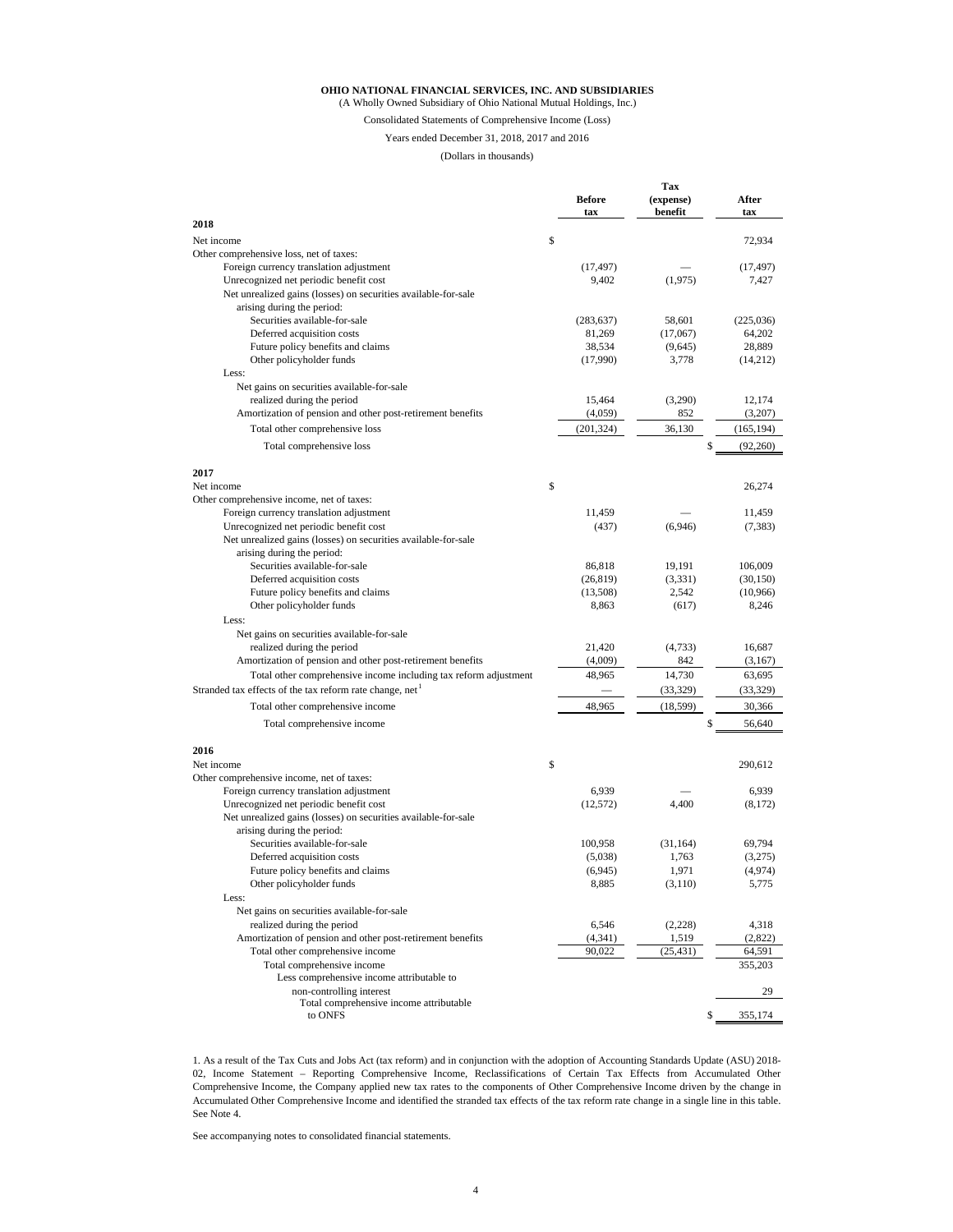(A Wholly Owned Subsidiary of Ohio National Mutual Holdings, Inc.)

Consolidated Statements of Changes in Equity

Years ended December 31, 2018, 2017 and 2016

(Dollars in thousands)

|                                                                   | <b>Class B</b>  | <b>Additional</b>  | Accumulated<br>other    |                             | <b>Total</b>            | Non-                    |                        |
|-------------------------------------------------------------------|-----------------|--------------------|-------------------------|-----------------------------|-------------------------|-------------------------|------------------------|
|                                                                   | common<br>stock | paid-in<br>capital | comprehensive<br>income | <b>Retained</b><br>earnings | stockholder's<br>equity | controlling<br>interest | <b>Total</b><br>equity |
| Balance, December 31, 2015                                        | 100             | 9,095              | 55,647                  | 2,081,435                   | 2,146,277               | (367)                   | 2,145,910              |
| Change in non-controlling interest ownership                      |                 | 397                |                         | (397)                       |                         | 338                     | 338                    |
| Comprehensive income:<br>Net income<br>Other comprehensive income |                 |                    | 64,591                  | 290,583                     | 290,583<br>64,591       | 29                      | 290,612<br>64,591      |
| Total comprehensive income                                        |                 |                    |                         |                             | 355,174                 | 29                      | 355,203                |
| Balance, December 31, 2016                                        | 100             | 9,492              | 120,238                 | 2,371,621                   | 2,501,451               |                         | 2,501,451              |
| Tax reform adjustment                                             |                 |                    | 33,329                  | (33,329)                    |                         |                         |                        |
| Dividends to stockholder                                          |                 |                    |                         | (1,000)                     | (1,000)                 |                         | (1,000)                |
| Comprehensive income:                                             |                 |                    |                         |                             |                         |                         |                        |
| Net income                                                        |                 |                    |                         | 26,274                      | 26,274                  |                         | 26,274                 |
| Other comprehensive income                                        |                 |                    | 30,366                  |                             | 30,366                  |                         | 30,366                 |
| Total comprehensive income                                        |                 |                    |                         |                             | 56,640                  |                         | 56,640                 |
| Balance, December 31, 2017                                        | 100             | 9,492              | 183,933                 | 2,363,566                   | 2,557,091               |                         | 2,557,091              |
| Impact of adoption of ASU 2016-01*                                |                 |                    | (5,359)                 | 5,359                       |                         |                         |                        |
| Comprehensive loss:                                               |                 |                    |                         |                             |                         |                         |                        |
| Net income                                                        |                 |                    |                         | 72,934                      | 72,934                  |                         | 72,934                 |
| Other comprehensive loss                                          |                 |                    | (165, 194)              |                             | (165, 194)              |                         | (165, 194)             |
| Total comprehensive loss                                          |                 |                    |                         |                             | (92,260)                |                         | (92,260)               |
| Balance, December 31, 2018                                        | 100             | 9,492              | 13,380                  | 2,441,859                   | 2,464,831               |                         | 2,464,831              |

\*See Note 3 for futher detail.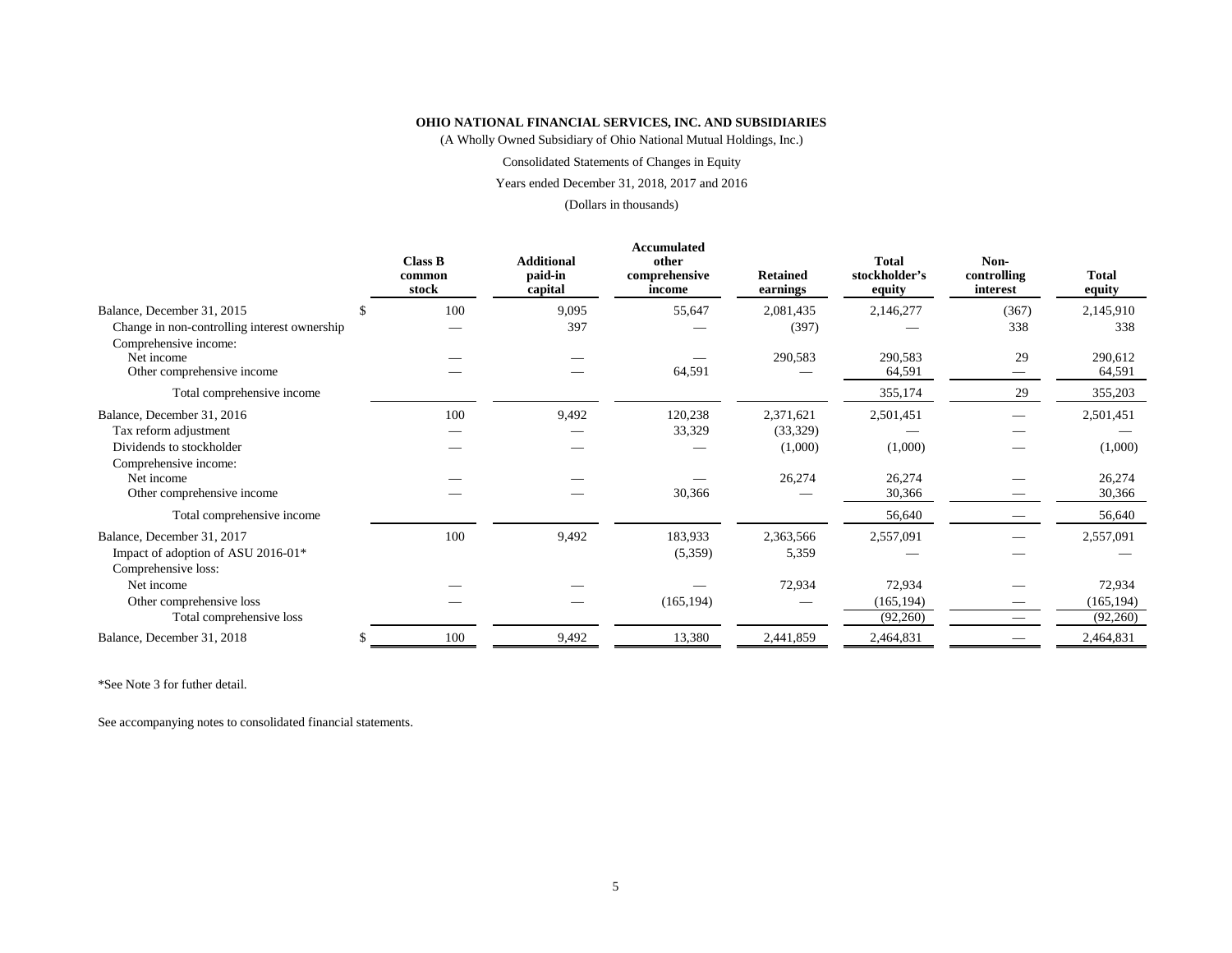(A Wholly Owned Subsidiary of Ohio National Mutual Holdings, Inc.)

## Consolidated Statements of Cash Flows

#### Years ended December 31, 2018, 2017 and 2016

(Dollars in thousands)

|                                                                        | 2018         | 2017        | 2016        |
|------------------------------------------------------------------------|--------------|-------------|-------------|
| Cash flows from operating activities:                                  |              |             |             |
| Net income                                                             | \$<br>72,934 | 26,274      | 290.612     |
| Adjustments to reconcile net income to net cash provided               |              |             |             |
| by operating activities:                                               |              |             |             |
| Proceeds from sale and maturity of fixed maturity trading securities   | 391          | 172         | 934         |
| Proceeds from sale of equity securities                                | 5            |             |             |
| Interest credited to policyholder account values                       | 236,964      | 226,986     | 224,968     |
| Universal life and investment-type product policy fees                 | (415, 644)   | (404, 182)  | (384, 557)  |
| Capitalization of deferred policy acquisition costs                    | (231, 828)   | (235,076)   | (245, 866)  |
| Amortization of deferred policy acquisition costs                      | 154,419      | 114,128     | 239,656     |
| Amortization and depreciation                                          | 26,463       | 11,377      | 7,026       |
| Net realized losses on investments and derivative instruments          | 2,934        | 294,497     | 232,036     |
| Change in value of trading securities                                  |              | (2,449)     | (902)       |
| Change in value of trading fixed maturity securities                   | 45           |             |             |
| Change in value of equity securities                                   | 7,208        |             |             |
| Deferred income tax (benefit) expense                                  | (5,056)      | (189, 720)  | 66,456      |
| Increase in accrued investment income                                  | (6,300)      | (3,408)     | (3,317)     |
| (Increase) decrease in other assets and reinsurance recoverable        | (67, 744)    | 44,312      | (722, 611)  |
| Increase in policyholder liabilities                                   | 787,915      | 524,368     | 781,332     |
| Increase in policyholders' dividend accumulations                      |              |             |             |
| and other funds                                                        | 25,613       | 13,836      | 5,542       |
| Decrease (increase) in federal and foreign income tax recoverable      | 1,266        | (6,697)     | (19, 456)   |
| Increase in other liabilities                                          | 7,721        | 90,817      | 31,405      |
| Other, net                                                             | (3,661)      | (4,874)     | 3,467       |
|                                                                        | 593,645      |             |             |
| Net cash provided by operating activities                              |              | 500,361     | 506,725     |
| Cash flows from investing activities:                                  |              |             |             |
| Proceeds from maturity of fixed maturity available-for-sale securities | 368,308      | 249,676     | 203,124     |
| Proceeds from sales, calls, redemptions, prepayments, and paydowns     |              |             |             |
| of fixed maturity available-for-sale securities                        | 1,082,932    | 920,959     | 715,237     |
| Proceeds from sale of equity securities                                | 40,578       | 37,516      | 27,727      |
| Proceeds from maturity of fixed maturity held-to-maturity securities   |              | 52,445      | 40,586      |
| Proceeds from sales, calls, redemptions, prepayments, and paydowns     |              |             |             |
| of fixed maturity held-to-maturity securities                          |              | 73,862      | 75,974      |
| Proceeds from repayment of mortgage loans on real estate               | 203,250      | 218,756     | 208,967     |
| Proceeds from sale of real estate                                      | 4,141        | 7,639       | 5,942       |
| Cost of fixed maturity available-for-sale securities acquired          | (2,770,215)  | (1,685,123) | (1,668,992) |
| Cost of equity securities acquired                                     | (33, 377)    | (26, 556)   | (25, 176)   |
| Cost of fixed maturity held-to-maturity securities acquired            |              | (172, 597)  | (185, 491)  |
| Cost of mortgage loans on real estate acquired                         | (271, 261)   | (267, 233)  | (196, 881)  |
| Cost of real estate acquired                                           | (3,116)      | (2,201)     | (236)       |
| Cost of property, plant and equipment acquired                         | (11,896)     |             |             |
| Derivative (payments) receipts, net                                    | (60, 355)    | (239,061)   | (200, 543)  |
| Change in payables for securities lending collateral, net              | 303,811      | (264,799)   | 84,323      |
| Net (increase) decrease in short-term investments                      | (60, 723)    | (18,014)    | 773         |
| Change in policy loans, net                                            | (102, 873)   | (84, 593)   | (74, 225)   |
| Change in payable for securities and mortgage loans on real estate     | (17, 842)    |             |             |
| Company owned life insurance settlement proceeds                       | 98           |             |             |
| Change in other invested assets, net                                   | (27, 350)    | (68, 226)   | (48, 642)   |
| Net cash used in investing activities                                  | (1,355,890)  | (1,267,550) | (1,037,533) |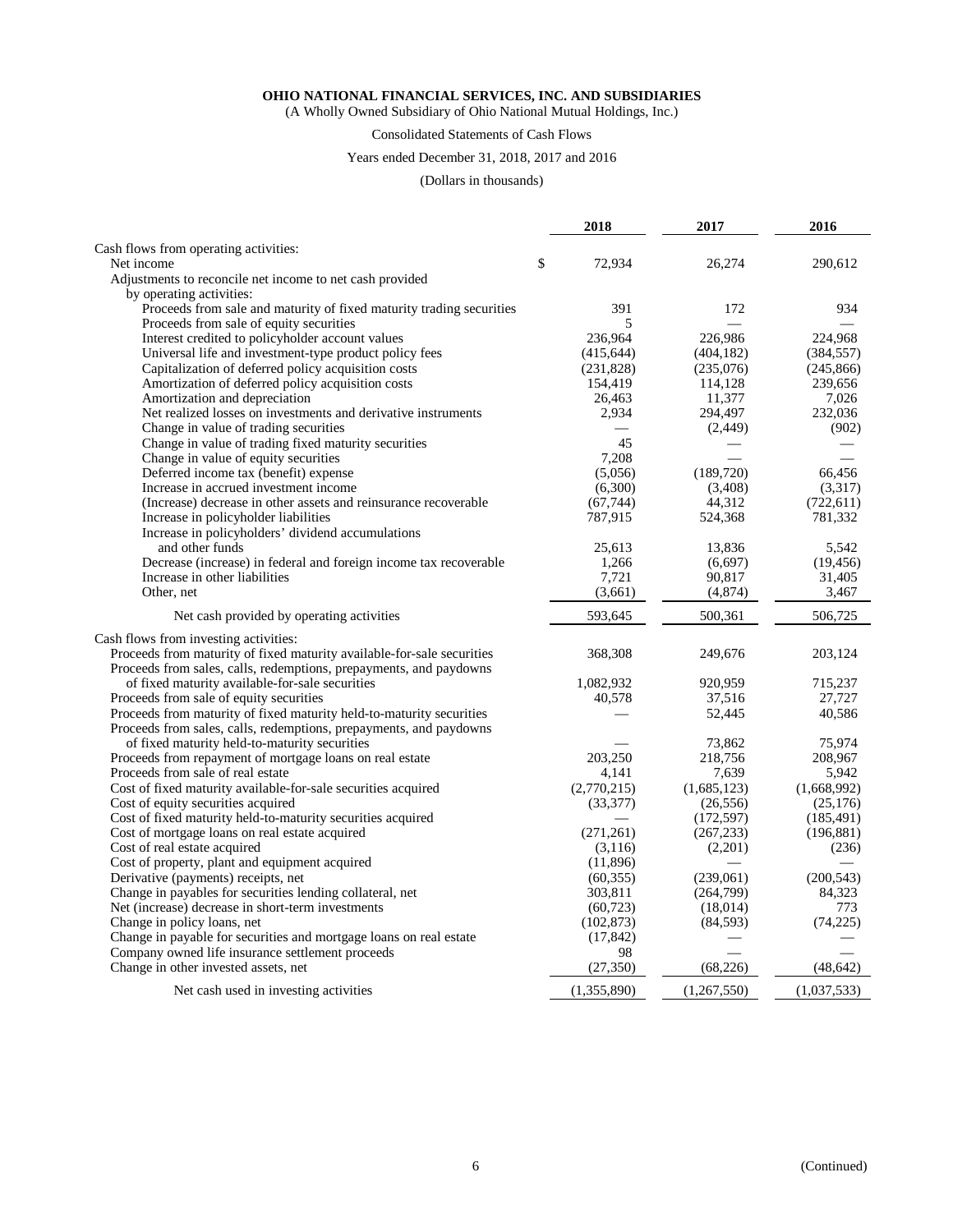(A Wholly Owned Subsidiary of Ohio National Mutual Holdings, Inc.)

Consolidated Statements of Cash Flows (Continued)

#### Years ended December 31, 2018, 2017 and 2016

(Dollars in thousands)

|                                                                 | 2018            | 2017        | 2016        |
|-----------------------------------------------------------------|-----------------|-------------|-------------|
| Cash flows from financing activities:                           |                 |             |             |
| Universal life and investment product account deposits          | \$<br>1,826,006 | 1,870,514   | 2,310,844   |
| Universal life and investment product account withdrawals       | (953, 230)      | (1,370,612) | (1,807,282) |
| Distribution to non-controlling interest                        |                 |             | (1,385)     |
| Dividends paid to parent                                        |                 | (1,000)     |             |
| Change in short-term borrowings                                 | 147             | 76.439      |             |
| Other financing activities                                      | 10,687          | 15,856      |             |
| Net cash provided by financing activities                       | 883,610         | 591,197     | 502,177     |
| Foreign currency translation adjustment                         | (1, 554)        | 617         | (207)       |
| Net increase (decrease) in cash and cash equivalents            | 119,811         | (175, 375)  | (28, 838)   |
| Cash and cash equivalents, beginning of period                  | 440,196         | 615,571     | 644,409     |
| Cash and cash equivalents, end of period                        | 560,007         | 440,196     | 615,571     |
| Supplemental disclosures:                                       |                 |             |             |
| Federal income tax paid                                         | \$<br>2,063     | 9.716       | 14,831      |
| Interest paid                                                   | 62,318          | 58,423      | 57,957      |
| Reinsurance funds withheld embedded derivative liability change | 20              |             |             |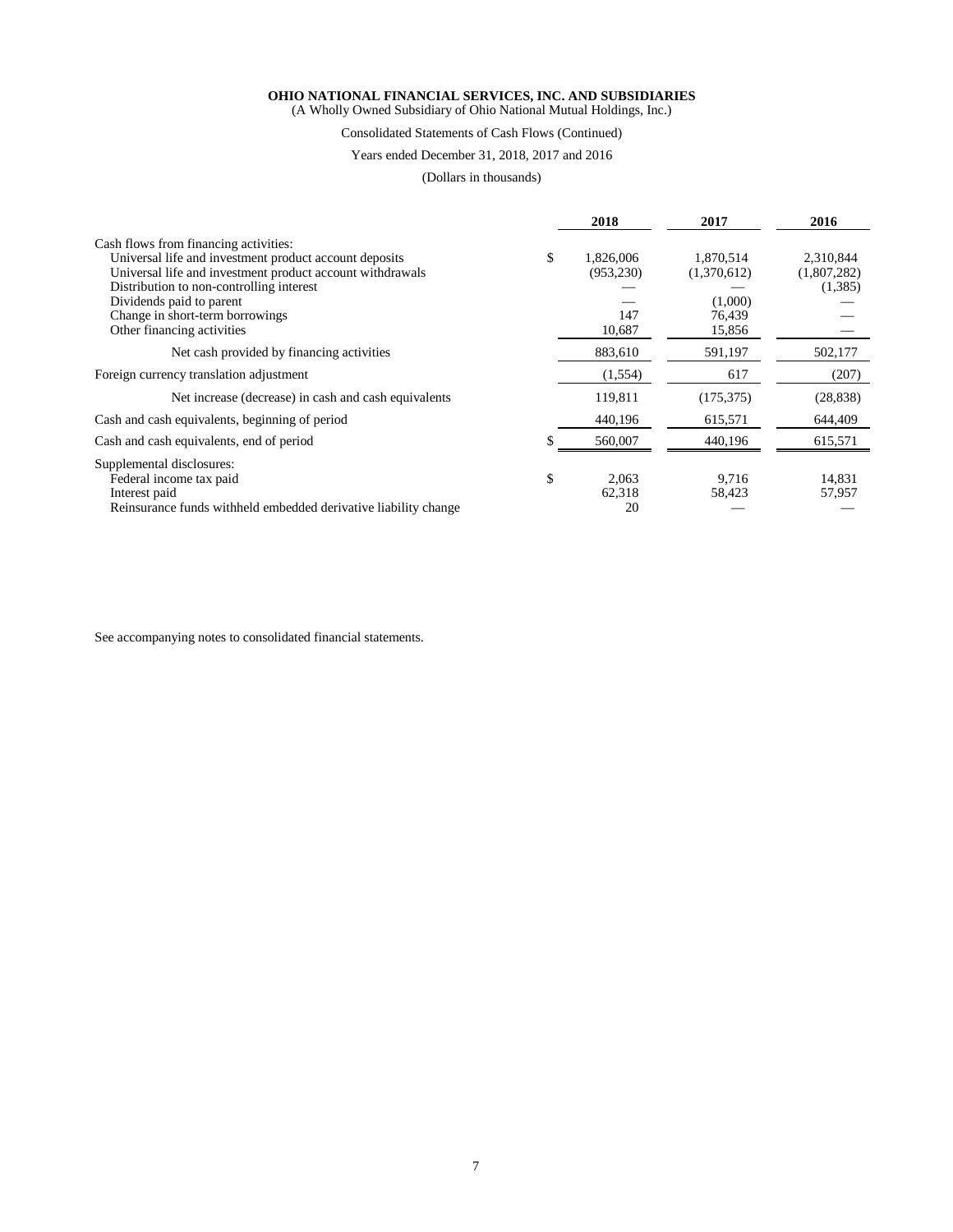(A Wholly Owned Subsidiary of Ohio National Mutual Holdings, Inc.)

## Notes to Consolidated Financial Statements

#### December 31, 2018, 2017 and 2016

(Dollars in thousands)

#### **(1) Organization and Business Description**

#### *Organization*

Ohio National Financial Services, Inc. is a stock holding company wholly owned by Ohio National Mutual Holdings, Inc. ("ONMH"). Ohio National Financial Services, Inc. owns 100% of The Ohio National Life Insurance Company ("ONLIC"), a life insurance subsidiary, and Sycamore Re, Ltd. ("SYRE"), a special purpose financial captive life insurance company.

In 1998, ONLIC became a stock company under provisions of Sections 3913.25 to 3913.38 of the Ohio Revised Code relating to mutual holding companies. ONLIC owns 100% of Ohio National Life Assurance Corporation ("ONLAC"), a stock life insurance subsidiary, National Security Life and Annuity Company ("NSLAC"), a stock life insurance subsidiary, Montgomery Re, Inc. ("MONT"), a special purpose financial captive life insurance company, Kenwood Re, Inc. ("KENW"), a special purpose financial captive life insurance company, Camargo Re Captive, Inc. ("CMGO"), a special purpose financial captive life insurance company, Sunrise Captive Re, LLC ("SUNR"), a special purpose financial captive, approved as a captive reinsurer by the State of Ohio on January 9, 2019, Ohio National Equities, Inc. ("ONEQ"), a broker dealer registered under the Securities and Exchange Commission Act of 1934, and The O.N. Equity Sales Company ("ONESCO"), a broker dealer registered under the Securities and Exchange Commission Act of 1934.

SYRE owns 100% of a Delaware holding company, ON Foreign Holdings, LLC ("ONFH"), which owns 100% of Ohio National International Holdings Cooperatief U.A. ("ONIH"), a Dutch holding company. ONIH owns 100% of ON Netherlands Holdings B.V. ("ONNH"), a Dutch holding company. ONNH owns Ohio National Seguros de Vida S.A. ("ONSP"), a Peruvian insurance company, and ON Global Holdings, SMLLC ("ONGH"), a Delaware holding company. ONNH owned ONSV do Brasil Participacoes Ltda. ("ONSB"), a Brazilian holding company. ONSB owned 100% of O.N. International do Brasil Participacoes, Ltda. ("OHIO"), which was formed to hold the equity method investment made when the Company entered into a 50% joint venture agreement with a Brazilian insurance company. Effective July 2, 2018, ONSB was merged into OHIO, with OHIO being the surviving entity. As the transaction was between entities under common control, the operations of ONSB were transferred to OHIO at carrying value and, as such, there was no financial statement impact as a result of this transaction. ONGH owns 100% of Ohio National Sudamerica S.A. ("ONSA"), a Chilean holding company. ONSA owns 100% of Ohio National Seguros de Vida S.A. ("ONSV"), a Chilean insurance company.

Ohio National Financial Services, Inc. and its subsidiaries are collectively referred to as "ONFS" or the "Company".

#### *Business*

ONLIC and ONLAC are life and health (disability) insurers licensed in 49 states, the District of Columbia and Puerto Rico. ONLIC and ONLAC offered a full range of life, disability, and annuity products through independent agents and other distribution channels and are subject to competition from other insurers throughout the United States. The Company announced on September 6, 2018 that it will exclusively focus on growing its life insurance and disability insurance product lines going forward. The decision follows a comprehensive strategic review of the Company's businesses, taking into account the continuously changing regulatory landscape, the sustained low interest rate environment, and the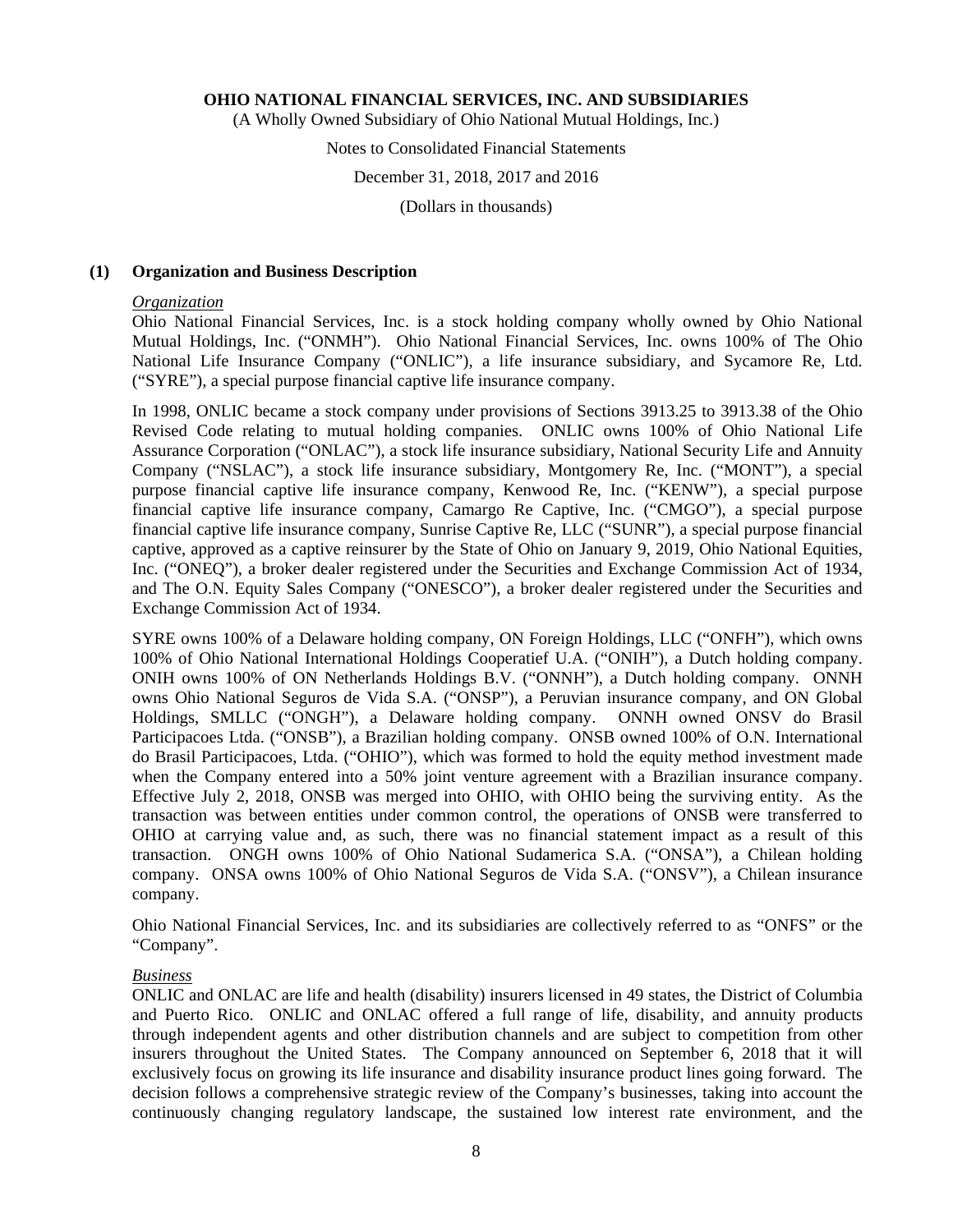(A Wholly Owned Subsidiary of Ohio National Mutual Holdings, Inc.)

## Notes to Consolidated Financial Statements

#### December 31, 2018, 2017 and 2016

(Dollars in thousands)

increasing cost of doing business, as well as growth opportunities and the Company's competitive strengths. Effective September 15, 2018, the Company is no longer accepting applications for annuities or new retirement plans, while continuing to service and support existing clients in both product lines.

In 2018, ONLIC offered certain variable annuity policyholders with the guaranteed minimum income benefit ("GMIB") rider the opportunity to exchange that policy and associated rider for a fixed indexed annuity policy with an enhanced guaranteed lifetime withdrawal benefit ("GLWB") rider. More than \$500,000 in account value was exchanged under this program.

Additionally, in late 2018 and into 2019, the Company offered to buy-back certain variable annuity policies from policyholders with the GMIB rider. Through December 31, 2018, the Company paid more than \$50,000 related to the buy-back, which is included in benefits and claims on the corresponding statements of income.

NSLAC is licensed in 17 states and the District of Columbia and services an existing portfolio of variable annuity products. Effective March 16, 2018, NSLAC no longer actively markets or issues new individual variable annuity business, which currently represents the majority of NSLAC's inforce contracts and policies.

ONLIC, ONLAC and NSLAC are subject to regulation by the insurance departments of states in which they are licensed and undergo periodic examinations by those departments.

SYRE reinsures certain fixed indexed annuity and variable annuity-related risks for ONLIC. The variable annuity reinsurance agreement covers living benefits and death benefits sold only with or as a part of such living benefit riders.

MONT engages in the business of reinsuring term life insurance and certain death benefit guarantee universal life policies with affiliated companies. KENW and CMGO engage in the business of reinsuring term life insurance with affiliated companies. SUNR was capitalized in 2018 with the intent of reinsuring certain annuity contracts beginning in early 2019.

ONEQ earns revenue by retaining a sales load from the sale of variable life insurance contracts on behalf of ONLAC and add on payments made to variable annuity contracts on behalf of ONLIC. ONESCO earns commissions and fees from sales of variable life contracts under a distribution agreement with ONLAC and annuity contracts under a distribution agreement with ONLIC as well as commissions and fees related to sales of unaffiliated products.

In accordance with adoption of ASU 2014-09 (see note 3t (ASU 2014-09)), revenue included under Topic 606 earned by the broker dealer operations, which is based on agreed upon commission rates, is recognized when the respective broker dealer entity's performance obligation is satisfied. For fees paid up front, the performance obligation is the sale of the contract and as such, is fulfilled on the trade date. Certain variable commission revenue is considered constrained within Topic 606, as it is dependent on the account value at future points in time as well as the length of time and whether the policy remains in force, all of which are highly susceptible to factors outside the Company's influence. The constraint is overcome when the account value and investor activities are known, usually monthly, at which point the revenue is recognized. The broker dealer operations had no remaining performance obligations to satisfy related to revenue from contracts with customers as of December 31, 2018.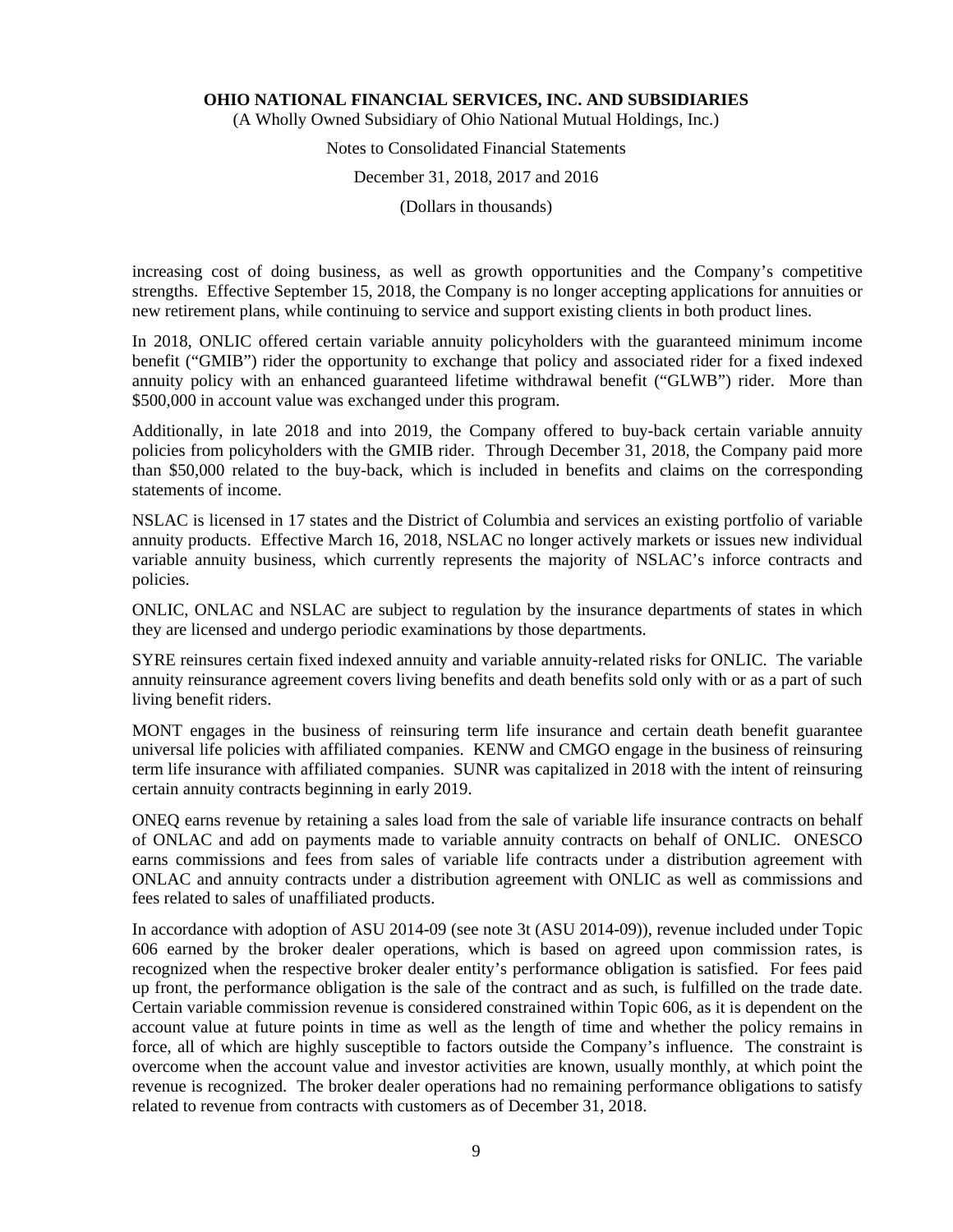(A Wholly Owned Subsidiary of Ohio National Mutual Holdings, Inc.)

## Notes to Consolidated Financial Statements

December 31, 2018, 2017 and 2016

(Dollars in thousands)

ONSV provides insurance and other retirement products to the Chilean market. ONSP provides death, survival and disability insurance in the Peruvian Social Security System. The Brazilian joint venture provides insurance and other retirement products to the Brazilian market.

## **(2) Basis of Presentation**

The accompanying consolidated financial statements have been prepared in accordance with accounting principles generally accepted in the United States of America ("GAAP"). All intercompany transactions and balances have been eliminated in consolidation.

#### **(3) Summary of Significant Accounting Policies**

The significant accounting policies followed by the Company that materially affect financial reporting are summarized below.

## *(a) Use of Estimates*

The preparation of financial statements in conformity with GAAP requires management to adopt accounting policies and make estimates and assumptions that affect amounts reported in the consolidated financial statements. In applying these policies and estimates, management makes subjective and complex judgments that frequently require assumptions about matters that are inherently uncertain. Actual results could differ from estimates.

The most significant estimates and assumptions include those used in determining the balance, amortization and recoverability of deferred policy acquisition costs, the liability for future policy benefits and claims, contingencies, provision for income taxes, deferred taxes, uncertain income tax positions and contingencies, allowance for loan losses for mortgage loans on real estate, valuation of and impairment losses on investments and valuation of embedded derivatives. Although some variability is inherent in these estimates, the recorded amounts reflect management's best estimates based on facts and circumstances as of the consolidated balance sheet date. Management believes the amounts provided are appropriate.

## *(b) Fair Value*

Certain assets and liabilities are measured at estimated fair value in the Company's consolidated balance sheets. The Company defines fair value as the price that would be received to sell an asset or paid to transfer a liability (an exit price) in an orderly transaction between market participants on the measurement date. Note 6 to the consolidated financial statements includes further disclosures of estimated fair values.

#### *(c) Investments*

## *Net Investment Income and Net Realized Gains (Losses)*

Income on investments is reported within net investment income. Gains and losses on sales of investments, impairment losses and changes in the allowance for loan losses on mortgage loans are reported within net realized gains (losses).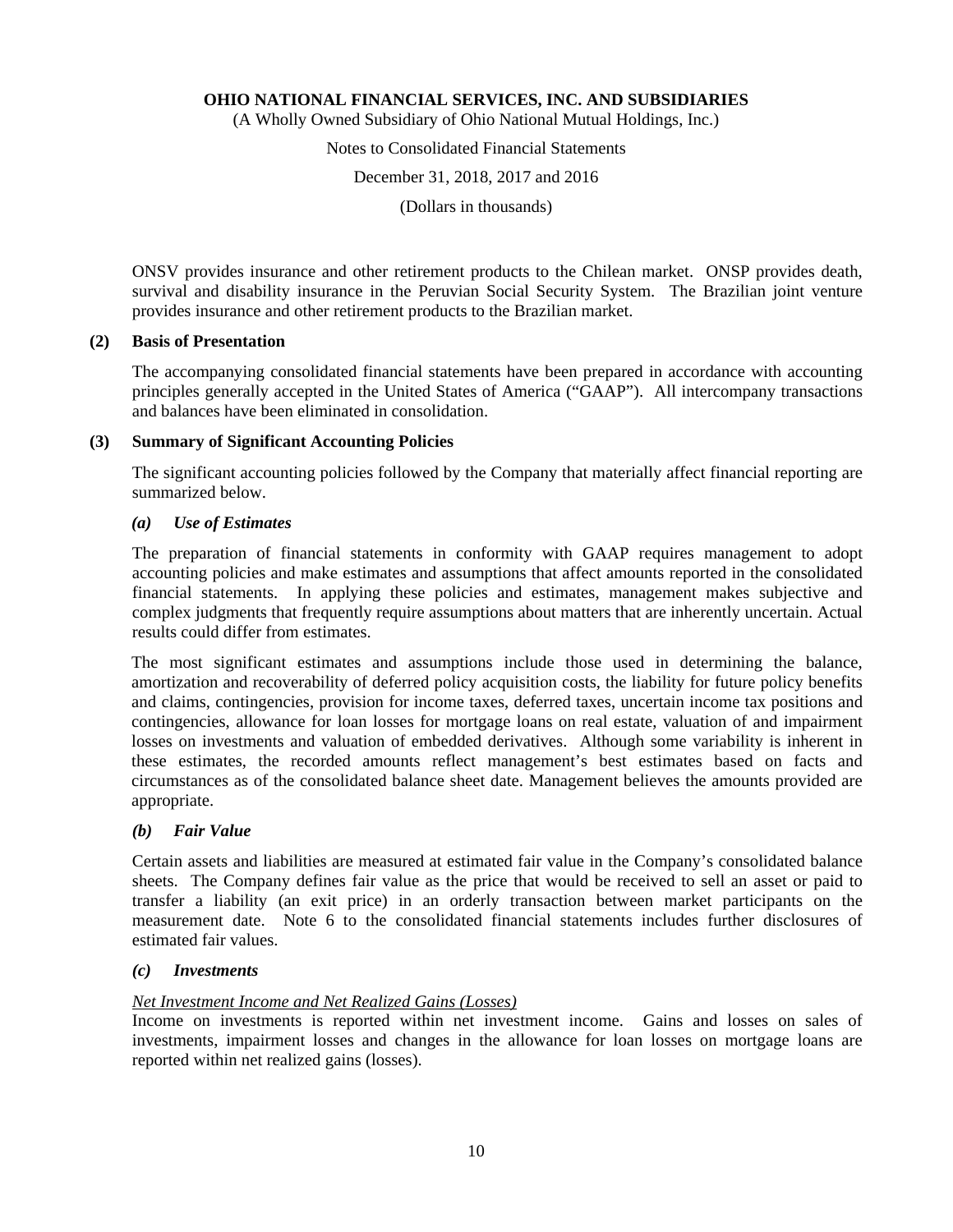(A Wholly Owned Subsidiary of Ohio National Mutual Holdings, Inc.)

## Notes to Consolidated Financial Statements

## December 31, 2018, 2017 and 2016

(Dollars in thousands)

## *Fixed Maturity and Equity Securities*

Fixed maturity and equity securities classified as available-for-sale are reported at their estimated fair value. Unrealized gains and losses, net of adjustments to deferred policy acquisition costs, future policy benefits and claims, other policyholder funds and deferred federal income tax, are recorded as a separate component of accumulated other comprehensive income in equity. Effective January 1, 2018, the Company reclassified all equity securities available-for-sale to equity securities, at fair value as a result of the adoption of Accounting Standards Update ("ASU") 2016-01, *Financial Instruments - Overall (Subtopic 825-10): Recognition and Measurement of Financial Assets and Financial Liabilities* ("ASU 2016-01"). See Note 7 for further information.

Fixed maturity securities related to the Company's funds withheld reinsurance arrangements are classified as trading and are stated at estimated fair value. Changes in estimated fair value of these securities are included in change in value of trading securities in the consolidated statements of income.

Fixed maturity and equity securities classified as trading are reported at their estimated fair value. Changes in estimated fair value of these securities are included in change in value of trading securities in the consolidated statements of income. Effective January 1, 2018, the Company reclassified all equity securities classified as trading to equity securities, at fair value as a result of the adoption of ASU 2016- 01. See Note 7 for further information.

Fixed maturity securities are classified as held-to-maturity when the Company has the positive intent and ability to hold the securities to maturity and are stated at amortized cost. In 2018, the Company reclassified all fixed maturity held-to-maturity securities as available-for-sale. See Note 7 for further information.

Realized gains (losses) on the sale of investments are determined on the basis of specific security identification on the trade date. Any capital gains occurring in the Closed Block portfolio are offset by increases in the deferred policyholder obligation for that group of policies. See Note 16 for further information on the Closed Block.

For mortgage-backed securities, the Company recognizes income using a constant effective yield method based on prepayment assumptions and the estimated economic life of the securities. When estimated prepayments differ significantly from actual prepayments, the effective yield is recalculated to reflect actual payments to date and anticipated future payments. Any resulting adjustment is included in net investment income. All other investment income is recorded using the interest method without anticipating the impact of prepayments.

Dividends are recorded on the ex-dividend date and interest is accrued as earned using an effective yield method giving effect to amortization of premiums and accretion of discounts.

Management regularly reviews its fixed maturity and equity securities portfolios in order to evaluate the necessity to record impairment losses for other-than-temporary declines in estimated fair value of investments. See Note 7 for management's description and analysis of the portfolio.

#### *Mortgage Loans on Real Estate*

Mortgage loans on real estate are carried at the unpaid principal balance less an allowance for loan losses. The allowance is comprised of a specific and general component. The specific component relates to loans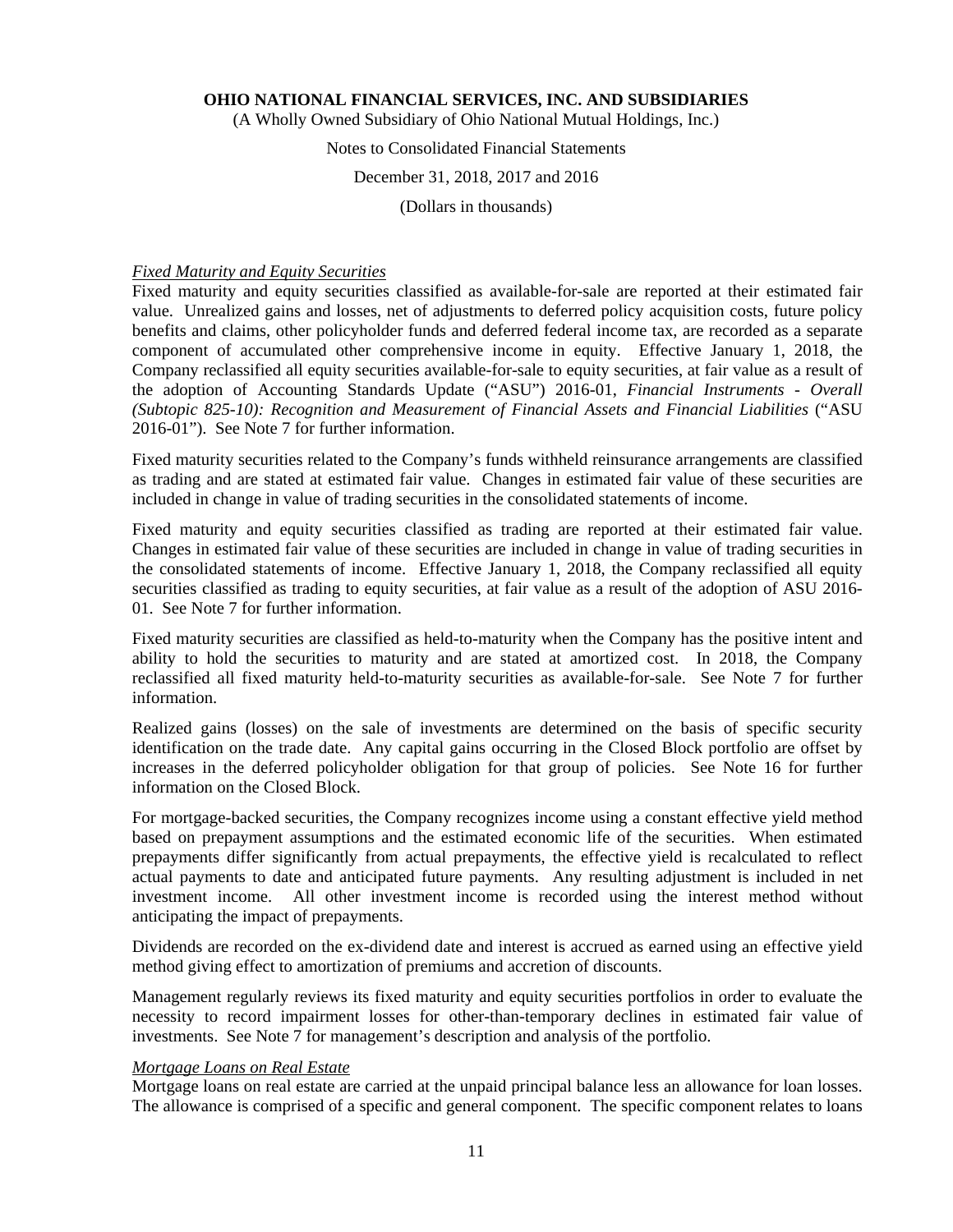(A Wholly Owned Subsidiary of Ohio National Mutual Holdings, Inc.)

## Notes to Consolidated Financial Statements

#### December 31, 2018, 2017 and 2016

(Dollars in thousands)

that have been identified as impaired and is generally measured as the difference between the impaired principal balance less the fair value of the collateral, if collateral dependent, less cost to sell. The Company provides allowances for impairments of these mortgage loans based on a review by portfolio managers. For the general component, management's periodic evaluation of the adequacy of the allowance is based on past loan loss experience, known and inherent risks in the portfolio, adverse situations that may affect the borrower's ability to repay, the estimated value of the underlying collateral, composition of the loan portfolio, current economic conditions, and other relevant factors.

Commercial mortgages can be restructured in a troubled debt restructuring ("TDR"). The Company assesses loan modifications on a case by case basis to evaluate whether a TDR has occurred and will then establish a specific valuation allowance for the excess carrying value of the loan over the estimated fair value of the collateral.

Changes in the allowance are recorded in net realized gains (losses). Loans in foreclosure and loans considered to be impaired as of the consolidated balance sheet date are placed on nonaccrual status. Interest received on nonaccrual status mortgage loans is included in net investment income in the period received.

#### *Real Estate*

Real estate, net, which is comprised of buildings and improvements, held for company investment and other real estate owned, is carried at cost less accumulated depreciation. Depreciation is determined using the straight-line method over the estimated useful life of the assets. The estimated useful life for company occupied real estate is 30 to 39 years and the estimated useful life for building improvements is 5 to 20 years. The estimated useful life for real estate held for investment is 17 to 39 years and the estimated useful life for building improvements is 5 to 16 years. Real estate, net also includes land which is carried at cost.

The Company occupies less than 50% of buildings held for company investment.

The cost basis of the real estate and building improvements was \$54,513 and \$54,521 at December 31, 2018 and 2017, respectively. Accumulated depreciation was \$11,296 and \$9,568 at December 31, 2018 and 2017, respectively. Related depreciation expense was \$1,922, \$1,713 and \$951 for the years ended December 31, 2018, 2017, and 2016, respectively, and is included in net investment income in the consolidated statements of income. The cost basis of land was \$5,390 and \$5,687 at December 31, 2018 and 2017, respectively.

The Company reviews the estimated useful lives of these long lived assets and assesses for impairment when certain events or changes in operations occur.

#### *Policy Loans*

Policy loans are stated at unpaid principal balances. Interest income on such loans is recorded as earned using the contractually agreed upon interest rate and is included in net investment income on the consolidated statements of income. Generally, accrued interest is capitalized on the policy's anniversary date.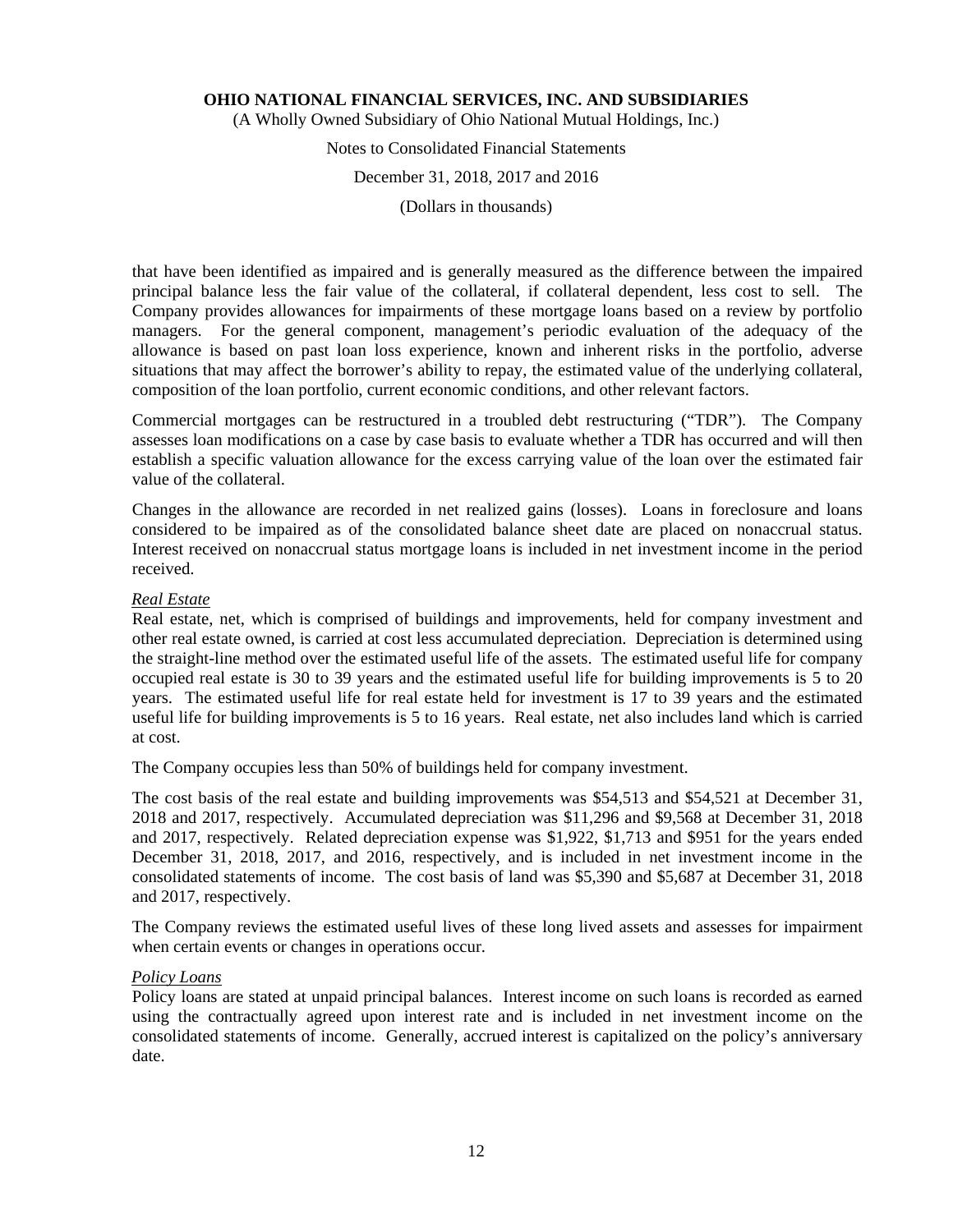(A Wholly Owned Subsidiary of Ohio National Mutual Holdings, Inc.)

## Notes to Consolidated Financial Statements

### December 31, 2018, 2017 and 2016

(Dollars in thousands)

### *Other Long Term Investments*

The Company's direct financing leases are capital leases and the lease operations consist principally of building and land purchase and lease arrangements. Direct financing leases are carried at minimum lease payments to be received less unearned income. Building leases generally have a 75% - 80% loan-to-value ("LTV") at inception and a 9 to 21 year repayment schedule. Land leases generally have a 60% - 70% LTV at inception, a five year repayment schedule and have several principal and interest cash flow structures.

Venture capital partnerships are carried on the equity method basis.

## *Securities Lending Program*

The Company participates in an indemnified securities lending program administered by an unaffiliated agent in which certain portfolio holdings are loaned to third parties. The borrower must deliver to the Company's agent collateral having a market value equal to at least 102% and 105%, respectively, of the market value of the domestic and foreign securities loaned. The collateral received by the Company's agent from the borrower to secure loans on behalf of the Company must be in the form of cash, securities issued or guaranteed by the U.S. government or its agencies, or a bank letter of credit or equivalent obligation as may be pre-approved by the Company. The Company monitors the estimated fair value of the loaned securities on a daily basis and additional collateral is obtained as necessary. The asset, shortterm investments securities lending collateral, and corresponding liability, payables for securities lending collateral, are recorded on the consolidated balance sheets. Income and expenses associated with securities lending transactions are reported within net investment income.

#### *Short-term Investments*

Short-term investments include securities and other investments with remaining maturities of one year or less, but greater than three months, at the time of purchase and are stated at estimated fair value.

#### *(d) Derivatives*

The Company enters into derivative transactions that do not meet the criteria for hedge accounting or have not been designated in hedging relationships by the Company pursuant to Financial Accounting Standards Board ("FASB") Accounting Standards Codification ("ASC") Topic 815, *Derivatives and Hedging*. The Company purchases equity index put options, equity futures, currency futures, equity swaps and interest rate swaptions as hedges for certain riders that were sold with variable annuity products. The Company similarly purchases equity index call options as hedges for the fixed indexed annuity and indexed universal life products. These transactions provide the Company with an economic hedge, which is used as part of its overall risk management strategies. The futures derivative instruments are carried at estimated fair value in other long-term investments or other liabilities, and the remaining derivative instruments are carried at estimated fair value in other long-term investments, with changes in estimated fair value recorded in net realized gains (losses) derivative instruments in the consolidated statements of income.

The Company enters into derivative transactions that meet the criteria for hedge accounting pursuant to FASB ASC Topic 815, *Derivatives and Hedging* ("ASC 815"). The Company purchased a foreign currency swap that meets the criteria for hedge accounting as a cash flow hedge. The swap instrument is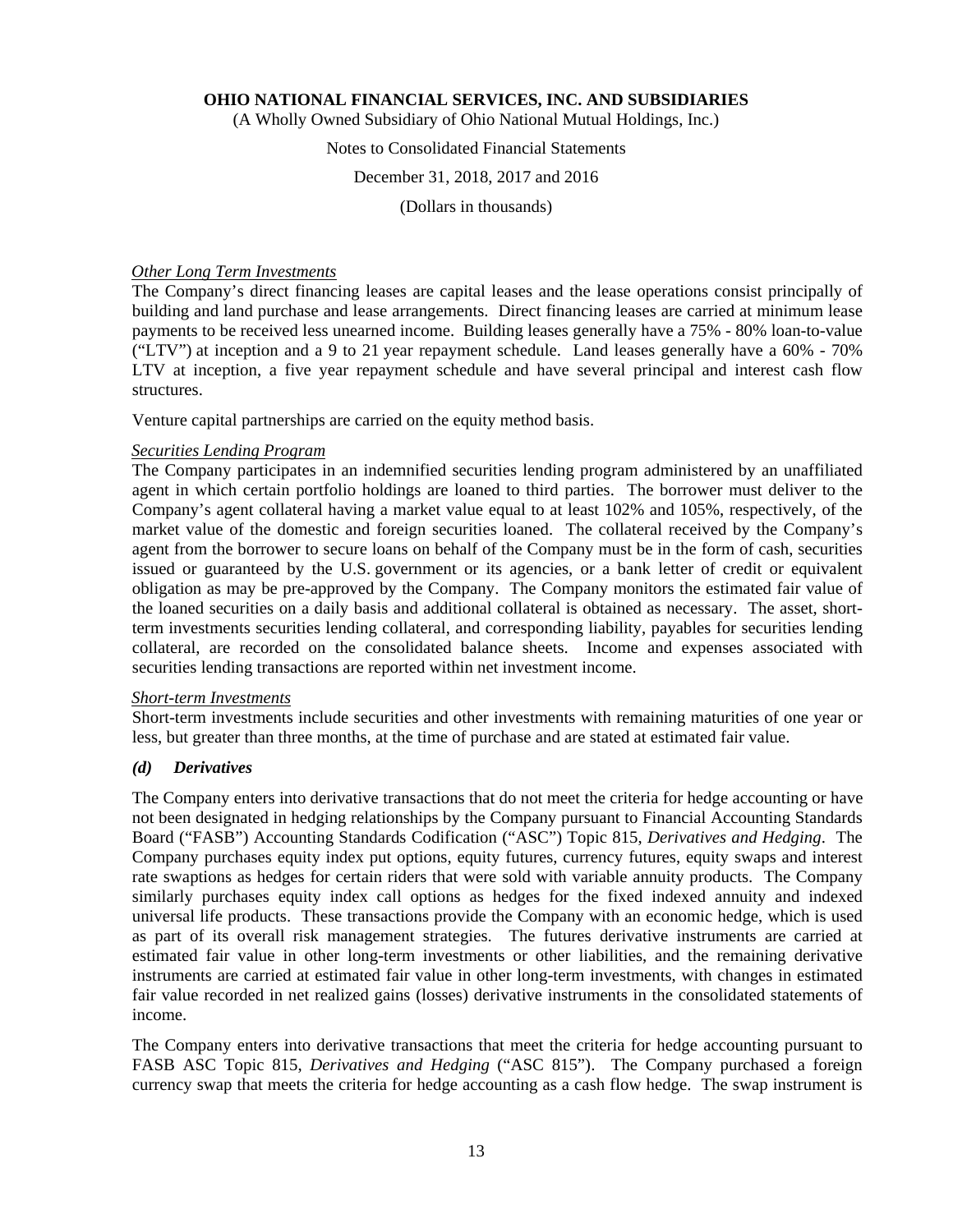(A Wholly Owned Subsidiary of Ohio National Mutual Holdings, Inc.)

# Notes to Consolidated Financial Statements December 31, 2018, 2017 and 2016

(Dollars in thousands)

carried at estimated fair value in other long-term investments or other liabilities. Changes in the estimated fair value of the swap are recorded in other comprehensive income in the consolidated balance sheets.

The Company sold variable annuities and fixed indexed annuities, issues certain insurance products and investment contracts, and is a party to certain reinsurance agreements that have embedded derivatives. The Company assesses each identified embedded derivative to determine whether it is required to be bifurcated. The embedded derivative is bifurcated from the host contract and accounted for as a freestanding derivative if:

- the combined instrument is not accounted for in its entirety at fair value with changes in fair value recorded in earnings;
- the terms of the embedded derivative are not clearly and closely related to the economic characteristics of the host contract; and
- a separate instrument with the same terms as the embedded derivative would qualify as a derivative instrument.

Such embedded derivatives are carried at estimated fair value with the reinsurance embedded derivatives reported in reinsurance recoverables in the consolidated balance sheets. The change in the estimated fair value is reported in benefits and claims in the consolidated statements of income.

## *(e) Cash and Cash Equivalents*

For purposes of the consolidated statements of cash flows, the Company considers all short-term and highly liquid investments with original maturities of three months or less (including securities lending collateral, commercial paper and reverse repurchase agreements) to be cash equivalents.

## *(f) Deferred Policy Acquisition Costs and Capitalized Sales Inducements*

The Company incurs costs in connection with acquiring new and renewal insurance business. Costs that are related directly to the successful acquisition or renewal of insurance contracts are capitalized as deferred acquisition costs ("DAC"). Such costs generally include:

- incremental direct costs of contract acquisitions;
- the portion of the employee's total compensation, excluding any compensation that is deferred as part of contract acquisitions, and payroll related fringe benefits for certain costs related directly to time spent performing underwriting, policy issuance, medical/inspection, and sales force contract selling acquisition activities of a successful contract;
- other costs related directly to the insurer's acquisition activities noted above that would not have been incurred had the issuance of the contract not occurred; and
- certain advertising costs that meet the deferral criteria.

All other acquisition costs such as general advertising, market research, training, administration and unsuccessful acquisition efforts are expensed as incurred.

DAC is subject to recoverability testing in the year of policy issuance and loss recognition testing at the end of each reporting period. For traditional nonparticipating life insurance products, DAC is amortized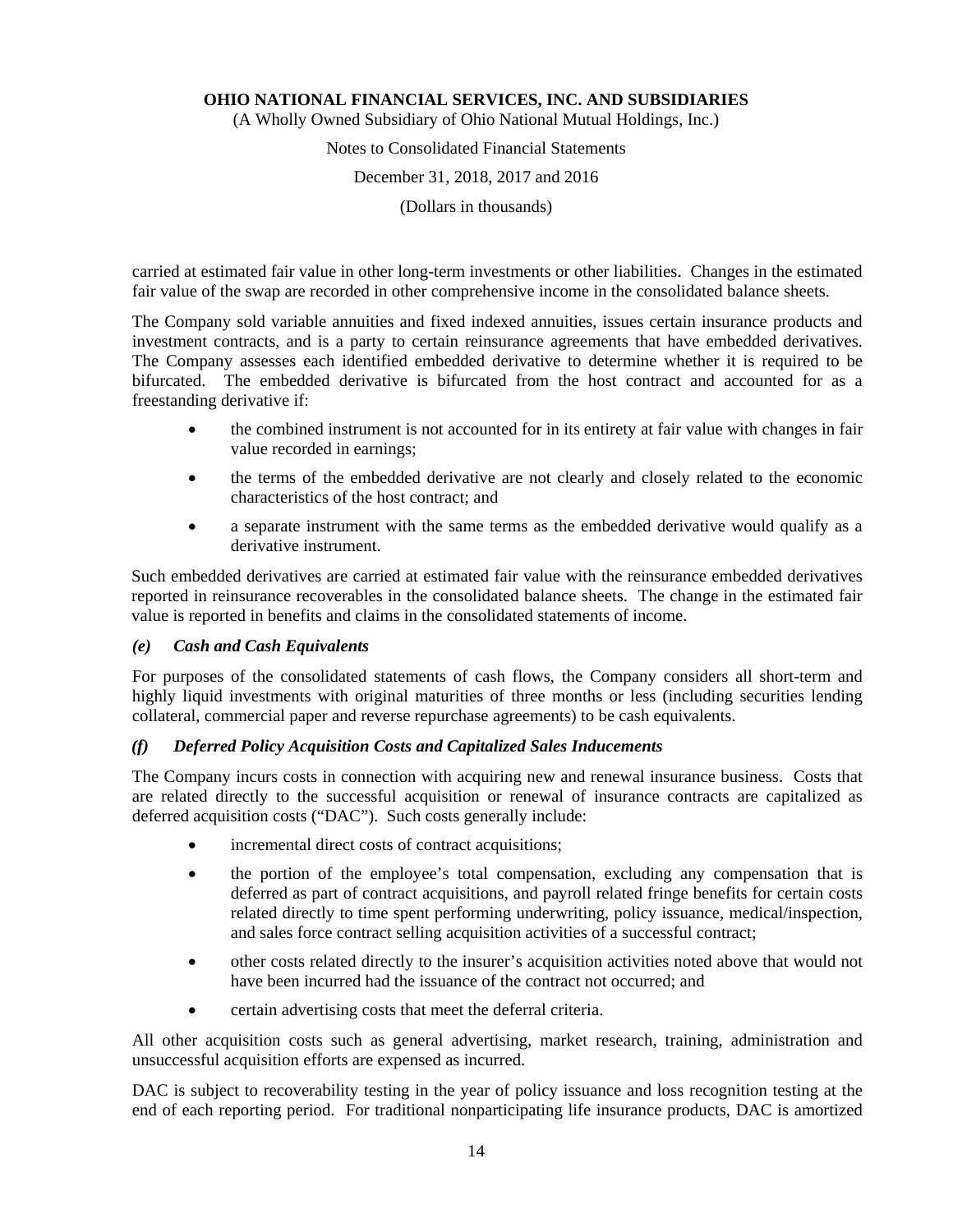(A Wholly Owned Subsidiary of Ohio National Mutual Holdings, Inc.)

## Notes to Consolidated Financial Statements

### December 31, 2018, 2017 and 2016

(Dollars in thousands)

with interest over the premium paying period of the related policies in proportion to premium revenue. Such anticipated premium revenue is estimated using the same assumptions as were used for computing liabilities for future policy benefits.

For traditional participating life insurance products, DAC is amortized in proportion to gross margins of the related policies. Gross margins are determined for each issue year and are equal to premiums plus investment income less death claims, surrender benefits, administrative costs, expected policyholder dividends, and the increase in reserve for future policy benefits.

For investment and universal life products, DAC is amortized with interest over the lives of the policies in relation to the present value of the estimated future gross revenues (projected investment income, asset fees, cost of insurance charges, policy administration fees, surrender charges, and net realized gains and losses) or estimated future gross profits (gross revenues less interest credits, policy benefits and policy maintenance expenses).

DAC for participating life products, investment products and universal life business is adjusted to reflect the impact of unrealized gains and losses on the related fixed maturity securities available-for-sale.

The most significant assumptions that are involved in the estimation of future gross profits include future gross separate account performance, surrender/lapse rates, withdrawal/partial withdrawal, interest margins and mortality. The Company's long-term assumption for gross separate account performance, net of investment fees, is 7.3%, a blend of expected returns from stock, money market and bond funds representative of the in-force block of contracts before a deduction for policy charges. The Company assumes that the level of separate account assets resulting from market performance will revert, over a three year period, to the level expected if the long-term assumed trend rate had applied. This assumption is commonly referred to as a reversion to the mean. The Company's policy regarding the reversion to the mean process does not permit projected returns to be below 0.0% or in excess of 15.0% during the three-year reversion period.

Changes in assumptions can have a significant impact on the amount of DAC reported for investment products and universal life insurance products and their related amortization patterns. In the event actual experience differs from assumptions or assumptions are revised, the Company is required to record an increase or decrease in DAC amortization expense ("DAC unlocking"), which could be significant. In general, increases in the estimated general and net separate account returns result in increased expected future profitability and may lower the rate of DAC amortization, while increases in lapse/surrender and mortality assumptions reduce the expected future profitability of the underlying business and may increase the rate of DAC amortization. Any resulting DAC unlocking adjustments are reflected currently in the amortization of DAC in the consolidated statements of income.

The Company offers certain sales inducements to contract holders. Sales inducements are product features that enhance the investment yield on a contract. The Company utilizes the following sales inducements:

- day-one bonuses which increase the account value at inception; and
- enhanced yield options which credit interest for a specified period in excess of rates currently being offered for other similar contracts.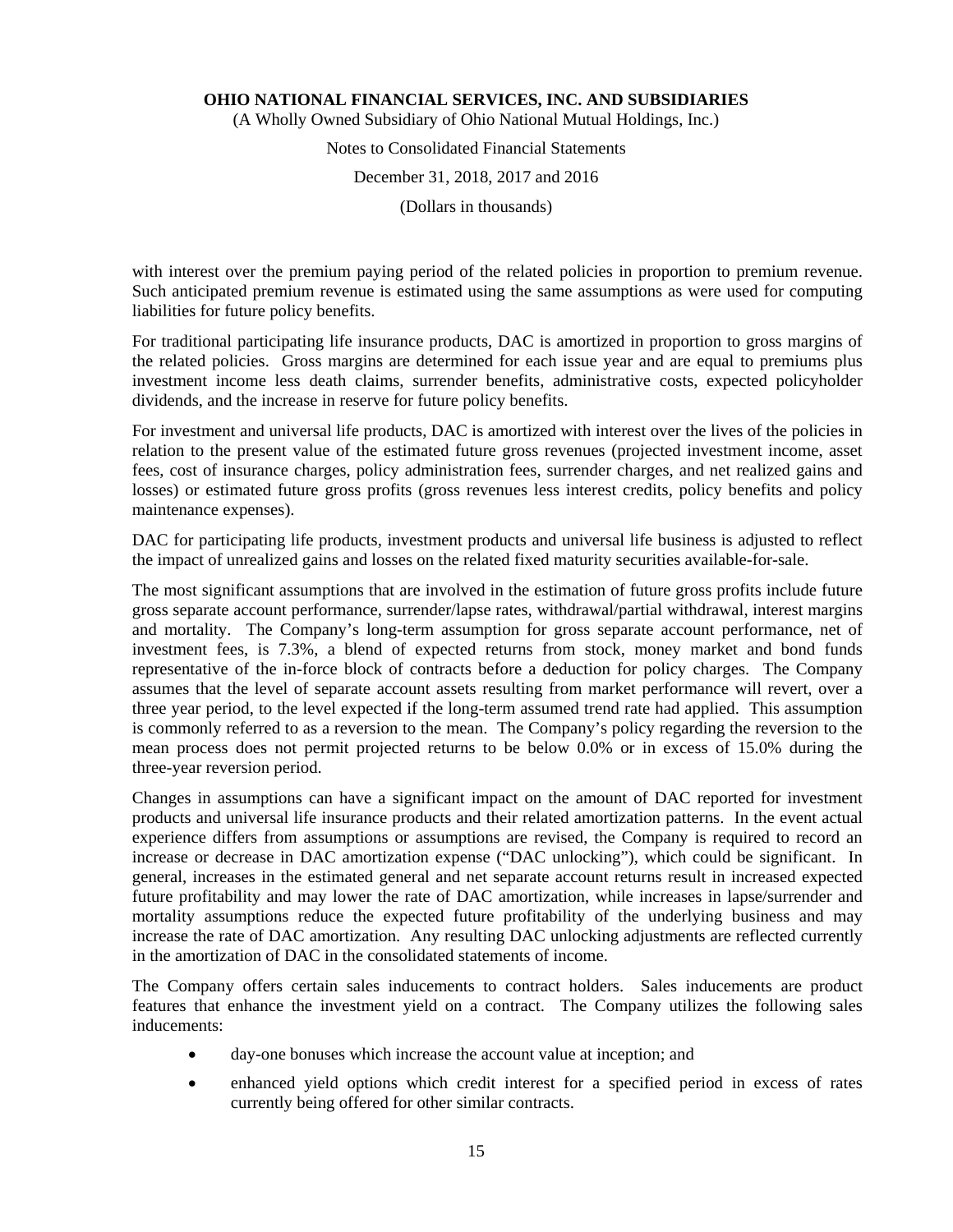(A Wholly Owned Subsidiary of Ohio National Mutual Holdings, Inc.)

## Notes to Consolidated Financial Statements

December 31, 2018, 2017 and 2016

(Dollars in thousands)

Sales inducements are deferred and amortized using the same methodology and assumptions used to amortize DAC.

#### *(g) Reinsurance*

Reinsurance is an agreement by which a reporting entity transfers all or part of its risk under a contract to another reporting entity. For each of its reinsurance agreements, the Company determines whether the agreement provides indemnification against loss or liability relating to insurance risk in accordance with applicable accounting standards. The Company reviews all contractual features, including those that may limit the amount of insurance risk to which the reinsurer is subject or features that delay the timely reimbursement of claims. To the extent there are loss limiting features that preclude the reinsurer from assuming the risk of significant loss, the Company accounts for such agreements using deposit accounting. See Note 11 for additional reinsurance disclosures.

Accounting for reinsurance requires the use of significant management estimates and assumptions, particularly related to the future performance of the underlying business and the potential impact of counterparty credit risk. The Company periodically reviews actual and anticipated experience compared to the assumptions used to establish assets and liabilities relating to ceded and assumed reinsurance and evaluates the strength of counterparties to its reinsurance agreements. Reinsurance does not discharge the Company from its primary liability to policyholders and to the extent that a reinsurer should be unable to meet its obligations, the Company would be liable to policyholders.

Amounts recoverable under reinsurance agreements, which totaled \$2,111,698 and \$2,013,391 as of December 31, 2018 and 2017, respectively, include ceded reserves, paid and unpaid claims, and certain other amounts.

Reinsurance premiums ceded and reinsurance recoveries on benefits and claims incurred are deducted from the respective income and expense accounts on the consolidated statements of income. Assets and liabilities related to reinsurance ceded are reported on a gross basis.

The Company enters into reinsurance agreements with various insurance subsidiaries. All intercompany transactions and balances have been eliminated in consolidation.

#### *(h) Equipment, Computer Software and Hardware and Properties Occupied by the Company*

Equipment, which is included in other assets, is stated at cost, less accumulated depreciation. Depreciation is determined using the straight-line method over the estimated useful lives of the assets. The estimated life is generally 2 to 15 years for equipment. The cost basis of the equipment was \$61,613 and \$60,829 at December 31, 2018 and 2017, respectively. Accumulated depreciation of equipment was \$44,701 and \$41,214 at December 31, 2018 and 2017, respectively. Related depreciation expense was \$5,742, \$6,167 and \$4,289 for the years ended December 31, 2018, 2017 and 2016, respectively.

Computer software and hardware, which is included in other assets, is stated at cost, less accumulated amortization. Purchased software costs, as well as certain internal and external costs incurred to develop internal-use computer software during the application development stage, are capitalized. Such costs are amortized generally over a 2 to 10 year period using the straight-line method based upon the estimated useful life of the assets. The cost basis of computer software was \$107,718 and \$108,225 at December 31, 2018 and 2017, respectively. Accumulated amortization of computer software and hardware was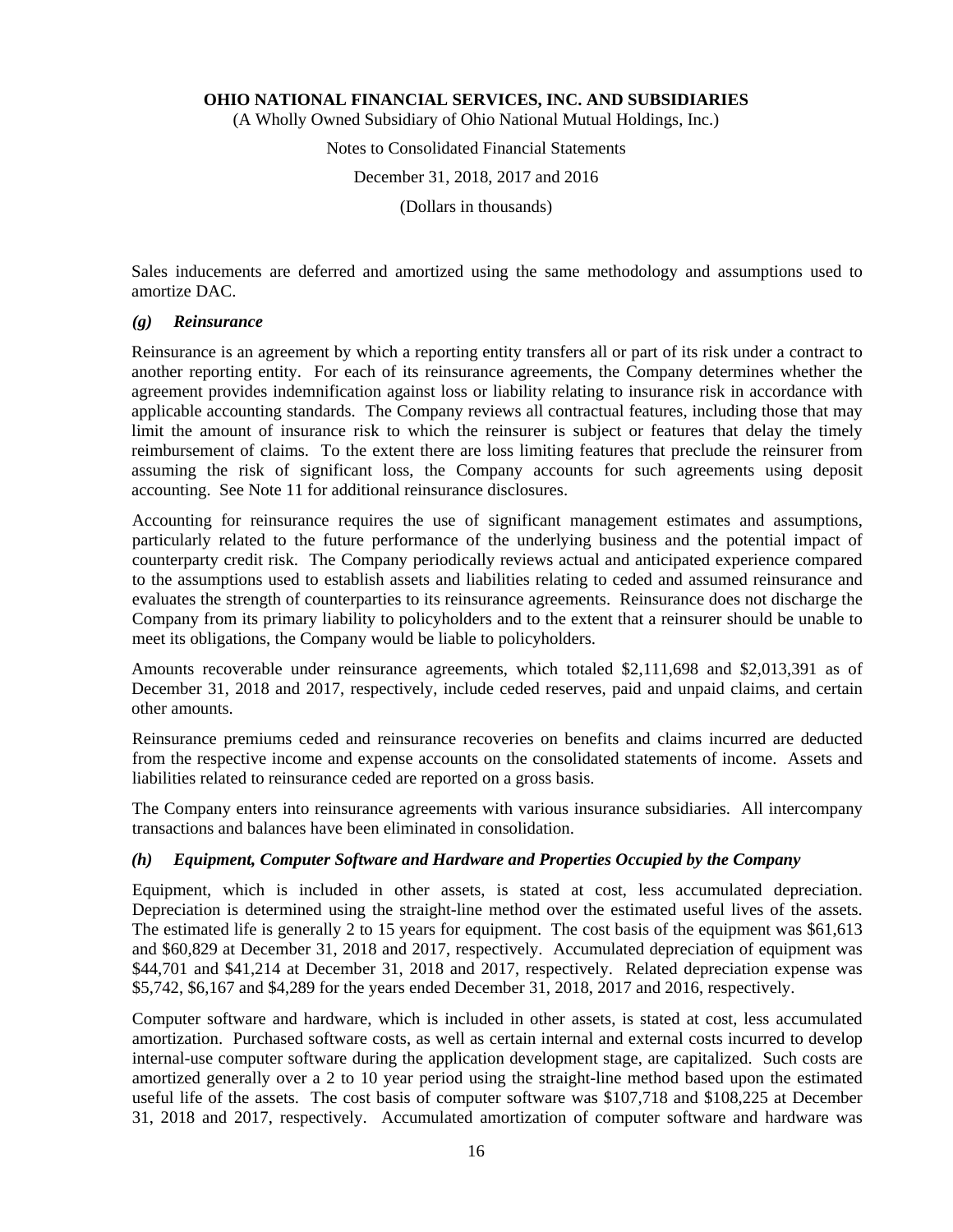(A Wholly Owned Subsidiary of Ohio National Mutual Holdings, Inc.)

# Notes to Consolidated Financial Statements

## December 31, 2018, 2017 and 2016

(Dollars in thousands)

\$59,589 and \$55,647 at December 31, 2018 and 2017, respectively. Related amortization expense was \$9,908, \$7,463 and \$6,954 for the years ended December 31, 2018, 2017 and 2016, respectively.

Properties occupied by the Company, which are included in other assets, are carried at cost less accumulated depreciation. Depreciation is determined using the straight-line method over the estimated useful life of the assets. The estimated useful life for company occupied real estate is 30 to 32 years and the estimated useful life for building improvements is 9 to 30 years. The cost basis of the buildings, improvements and land was \$45,637 and \$45,608 at December 31, 2018 and 2017, respectively. Accumulated depreciation of buildings and improvements was \$18,437 and \$16,785 at December 31, 2018 and 2017, respectively. Related depreciation expense was \$1,623, \$1,562 and \$1,808 for the years ended December 31, 2018, 2017 and 2016, respectively. Properties occupied by the Company also include related land which is carried at cost.

The Company reviews the estimated useful lives of these long lived assets and assesses for impairment when certain events or changes in operations occur.

The Company has \$12,712 and \$11,759 of capital projects in process recorded in other assets at December 31, 2018 and 2017, respectively.

## *(i) Goodwill and Intangible Assets*

Goodwill and intangible assets are included in other assets. In a business combination, goodwill is the result of the excess of cost over the estimated fair value of the net assets acquired. Intangible assets are non-financial assets that lack physical substance resulting from a business combination.

Goodwill and intangible assets are assets acquired by the Company as a result of acquisitions in prior years of the NSLAC and ONSV entities. The Company has \$1,314 of goodwill recorded in other assets at December 31, 2018 and 2017.

Goodwill is not amortized, but is evaluated for impairment annually or more frequently if events or circumstances, such as adverse changes in the business climate, require an interim evaluation. The evaluation includes the use of management assumptions which may be inherently uncertain. During the 2018 annual impairment tests, the Company concluded that the estimated fair value of the goodwill was in excess of its carrying value and, therefore, not impaired.

The Company has \$191 and \$195 of intangible assets recorded in other assets on the balance sheets at December 31, 2018 and 2017, respectively, related to insurance licenses acquired with the purchase of NSLAC by ONLIC in 2002. The value of the intangible is primarily dependent upon the maintenance of the New York license. License fees are paid annually in order to maintain the license in good standing. Each license remains intact and in good standing as there have been no events that would impact NSLAC's ability to do business in the New York or New Jersey markets. In 2018, the Company evaluated and concluded that its intangible assets had a useful life that was determinable and began amortizing the assets over that life. The Company amortized \$4 for the year ended December 31, 2018.

#### *(j) Separate Accounts*

Separate account assets and liabilities represent contract holders' funds, which have been segregated into accounts with specific investment objectives. Separate account assets are recorded at estimated fair value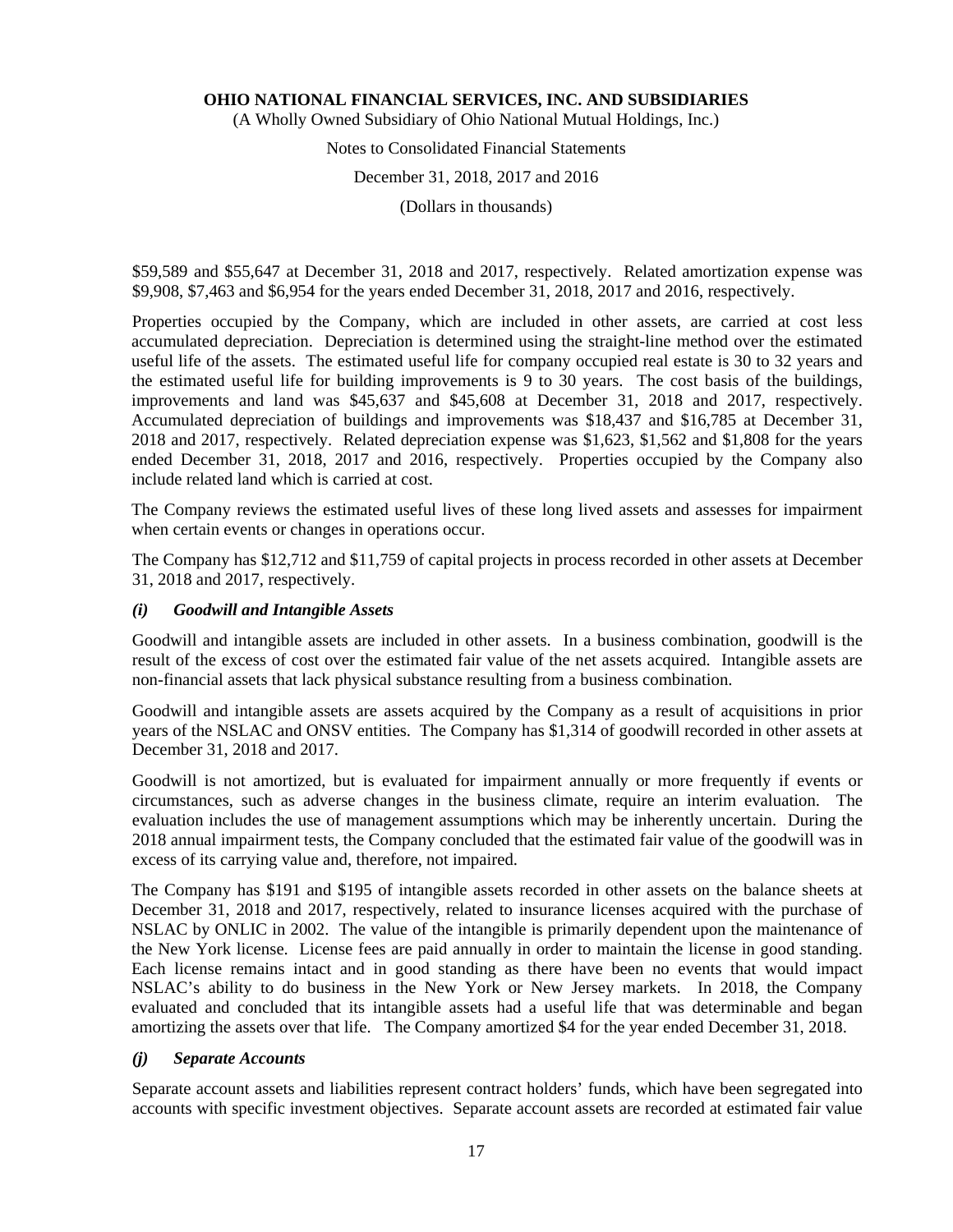(A Wholly Owned Subsidiary of Ohio National Mutual Holdings, Inc.)

Notes to Consolidated Financial Statements

December 31, 2018, 2017 and 2016

(Dollars in thousands)

based primarily on market quotations of the underlying securities. The investment income and gains or losses of these accounts accrue directly to the contract holders. The activity of the separate accounts is not reflected in the consolidated statements of income and cash flows except for the fees the Company receives for administrative services and risks assumed and the activity related to guaranteed contracts, which are riders to existing variable annuity contracts. These are recorded in either annuity premiums and charges or benefits and claims in the consolidated statements of income. Separate account seed money is recorded as a trading security.

#### *(k) Revenues and Benefits*

## *Traditional Life Insurance Products*

Traditional life insurance products include those products with fixed and guaranteed premiums and benefits and consist primarily of whole life, limited-payment life, term life, and certain annuities with life contingencies.

Premiums for traditional life insurance products are recognized as revenue when due. Benefits and expenses are associated with earned premiums; therefore, profits are recognized over the life of the contract. This association is accomplished through the provision for future policy benefits and the deferral and amortization of policy acquisition costs.

#### *Investment Products and Universal Life Insurance Products*

Investment products consisted primarily of individual and group variable and fixed deferred annuities, annuities without life contingencies, guaranteed investment contracts and fixed indexed annuities. Universal life insurance products include universal life, variable universal life, indexed universal life and other interest-sensitive life insurance policies.

Revenues for investment products and universal life insurance products consist of net investment income, cost of insurance charges, asset fees, policy administration fees, and surrender charges that have been earned and assessed against policy account balances during the period. The timing of revenue recognition as it relates to fees assessed on investment contracts and universal life contracts is determined based upon the nature of such fees. Cost of insurance charges and policy administrative fees are assessed on a daily, monthly or annual basis, and recognized as revenue when assessed and earned. Certain amounts assessed that represent compensation for services to be provided in future periods such as unearned front end loads are reported as unearned revenue and recognized in income over the periods benefited. Surrender charges are recognized upon surrender of a contract in accordance with contractual terms. Policy benefits and claims that are charged to expense include benefits and claims incurred in the period in excess of related policy account balances, maintenance costs, and interest credited to policy account balances.

#### *Accident and Health Insurance Products*

Accident and health insurance premiums including group life (burial and survivorship) and health (disability) are recognized as revenue in accordance with the terms of the policies. Policy claims are charged to expense in the period that the claims are incurred.

#### *(l) Investment Management Fees*

Investment management fees are earned by various subsidiaries in conjunction with money management activities. The fees are based on a percentage of assets at the end of each quarter and are recognized in income as earned.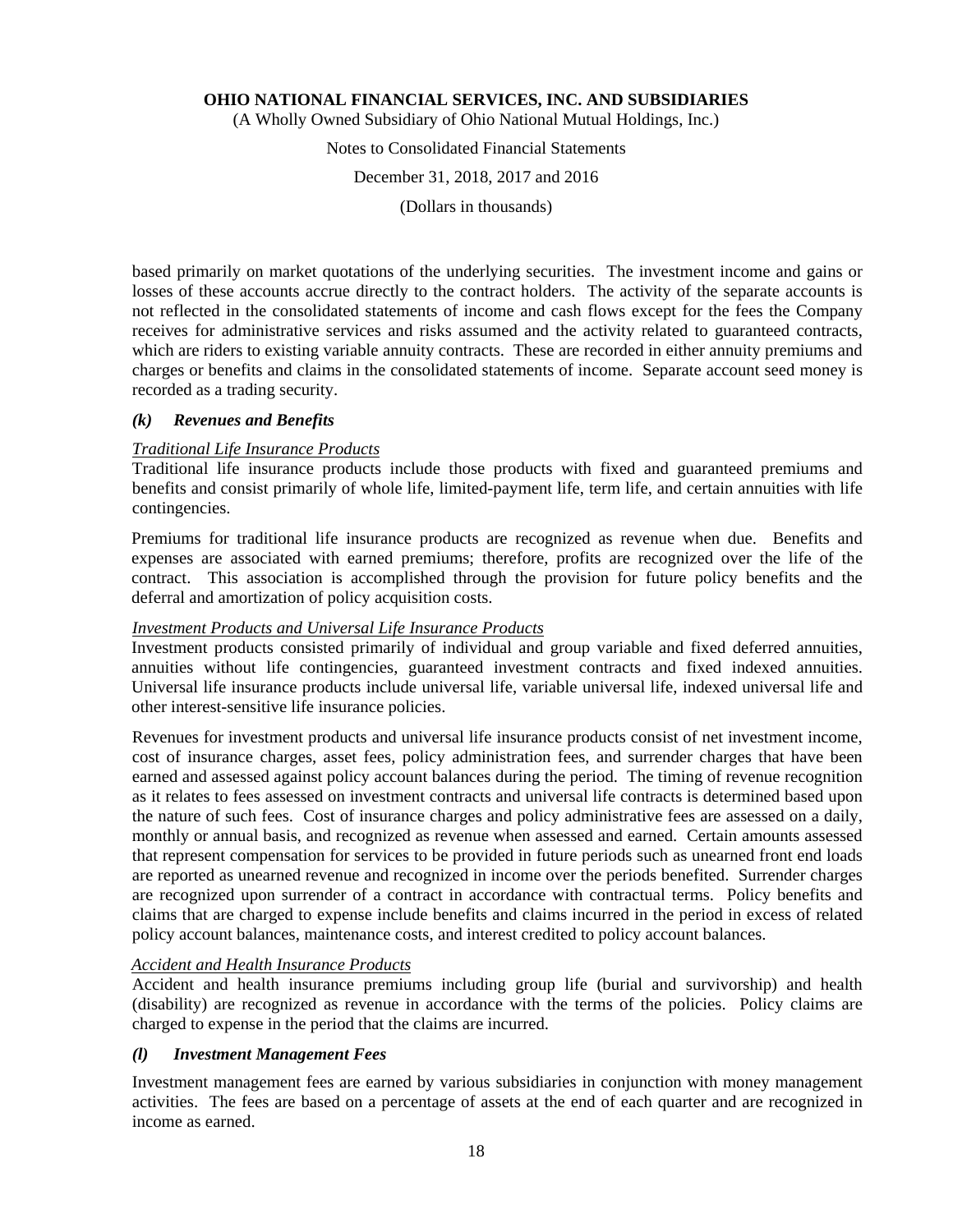(A Wholly Owned Subsidiary of Ohio National Mutual Holdings, Inc.)

## Notes to Consolidated Financial Statements

#### December 31, 2018, 2017 and 2016

(Dollars in thousands)

The following table illustrates the revenue recognized from contracts with customers reported in investment management fees, net investment income and other income on the consolidated statements of income, and the timing of revenue recognition, for the year ending December 31, 2018:

| <b>December 31, 2018</b>                    |     | <b>Registered</b><br>investment<br>and variable<br>contracts | <b>General</b><br>securities | Fee based<br>and other | <b>Total</b> |
|---------------------------------------------|-----|--------------------------------------------------------------|------------------------------|------------------------|--------------|
| Revenues from contracts with customers      |     |                                                              |                              |                        |              |
| Other income                                | \$  | 61,298                                                       | 2,334                        | 13,503                 | 77,135       |
| Net investment income                       |     |                                                              |                              | 29                     | 29           |
| Investment management fees                  |     |                                                              |                              | 51,450                 | 51,450       |
| Total revenue from contracts with customers | \$. | 61,298                                                       | 2,334                        | 64,982                 | 128,614      |
| Timing of revenue recognition               |     |                                                              |                              |                        |              |
| Satisfaction of performance obligation:     |     |                                                              |                              |                        |              |
| Transferred at a point in time              | S   | 61,298                                                       | 2,334                        | 64,982                 | 128,614      |
| Total revenue from contracts with customers | \$  | 61,298                                                       | 2,334                        | 64,982                 | 128,614      |

#### *(m) Other Income*

The Company earns sales load fees on the sale of ONLAC variable universal life contracts by unrelated third party brokers through various subsidiaries. The Company also earned sales load fees on ONLIC variable, fixed and fixed indexed annuity contracts. Sales load fees are recognized as revenue when earned. Additionally, the various subsidiaries of the Company sold registered investment products and variable contracts sponsored by unaffiliated parties.

#### *(n) Future Policy Benefits and Claims*

The Company establishes liabilities for amounts payable under insurance policies. Generally, amounts are payable over an extended period of time and related liabilities are calculated as the present value of future expected benefits to be paid reduced by the present value of future expected premiums. Such liabilities are established based on methods and underlying assumptions in accordance with GAAP and applicable actuarial standards. The process of calculating reserve amounts for a life insurance organization involves the use of a number of assumptions, including those related to persistency (how long a contract stays with a company), mortality (the relative incidence of death in a given time), morbidity (the relative incidence of disability resulting from disease or physical ailment) and interest rates (the rates expected to be paid or received on financial instruments, including insurance or investment contracts). The methods used in determining the liability for unpaid losses and future policy benefits are standard actuarial methods recognized by the American Academy of Actuaries.

Liabilities for traditional life insurance policies are calculated using a net level premium method based on estimates of mortality, morbidity, investment yields, and withdrawals which were used or which were being experienced at the time the policies were issued.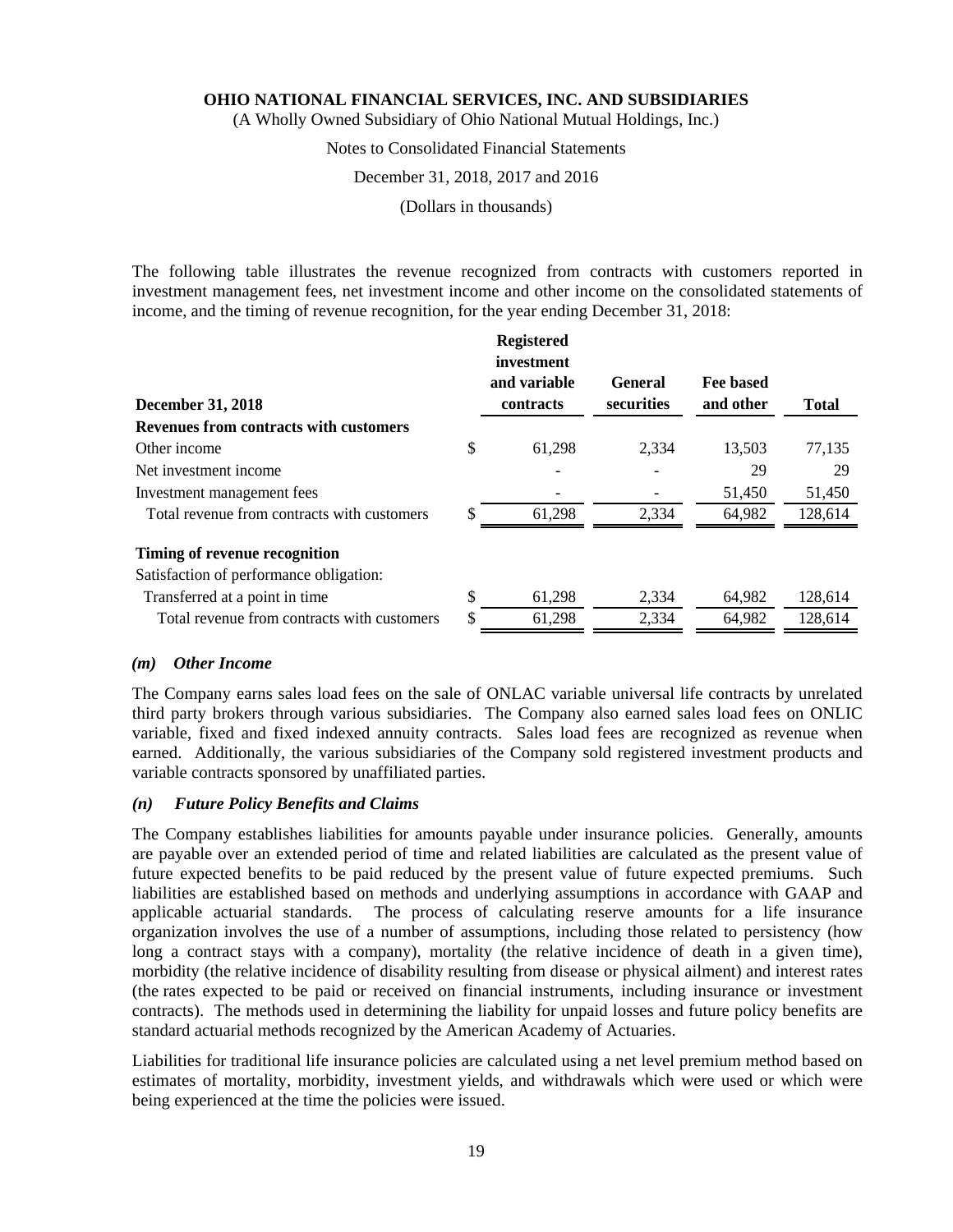(A Wholly Owned Subsidiary of Ohio National Mutual Holdings, Inc.)

## Notes to Consolidated Financial Statements

## December 31, 2018, 2017 and 2016

(Dollars in thousands)

Liabilities for investment products in the accumulation phase, fixed deferred annuities, fixed indexed annuities, group annuities, universal life insurance products and variable universal life insurance products are calculated based on participants' contributions plus interest credited less applicable contract charges.

Liabilities for payout annuities are calculated using the present value of future benefits discounted using varying interest rates. Liabilities for variable payout annuities also include maintenance costs in the present value calculation.

Liabilities for disability income policies are calculated using a net level premium method based on estimates of mortality, morbidity, investment yields, and withdrawals which were used or which were being experienced at the time the policies were issued. Liabilities for disability income policies on claims are calculated using the present value of future benefits and maintenance costs discounted using varying interest rates, depending on the year the claim was incurred.

The Company regularly reviews its estimates of future policy benefits and claims liabilities and compares them with its actual experience. Differences result in changes to the liability balances with related charges or credits to benefit expenses in the period in which the change occurs.

The Company issued traditional variable annuity contracts through its separate accounts, for which investment income and gains and losses on investments accrue directly to, and investment risk is borne by, the contract holder.

The Company also issued nontraditional variable annuity contracts through its separate accounts in which the Company provides various forms of guarantees/riders to benefit the related contract holders. These guarantees are accounted for as insurance liabilities or as embedded derivatives depending on how and when the benefit is paid. Specifically, a guarantee is accounted for as an embedded derivative if a guarantee is paid out without requiring the occurrence of a specific insurable event or the policyholder to annuitize. Alternatively, a guarantee is accounted for as an insurance liability if the guarantee is paid only upon either the occurrence of a specific insurable event, or annuitization. In certain cases, a guarantee may have elements of both an insurance liability and an embedded derivative and in such cases the guarantee is split and accounted for under both models.

The Company has five main types of rider benefits offered with individual variable annuity contracts:

- guaranteed minimum death benefit ("GMDB");
- guaranteed minimum income benefit ("GMIB");
- guaranteed minimum accumulation benefit ("GMAB");
- guaranteed minimum withdrawal benefit ("GMWB"); and
- guaranteed lifetime withdrawal benefit ("GLWB").

The Company also issued fixed indexed annuity contracts with an enhanced GLWB rider.

The Company refers to the total of the five types issued with variable annuity contracts and fixed indexed annuity contracts, collectively, as the "G reserves."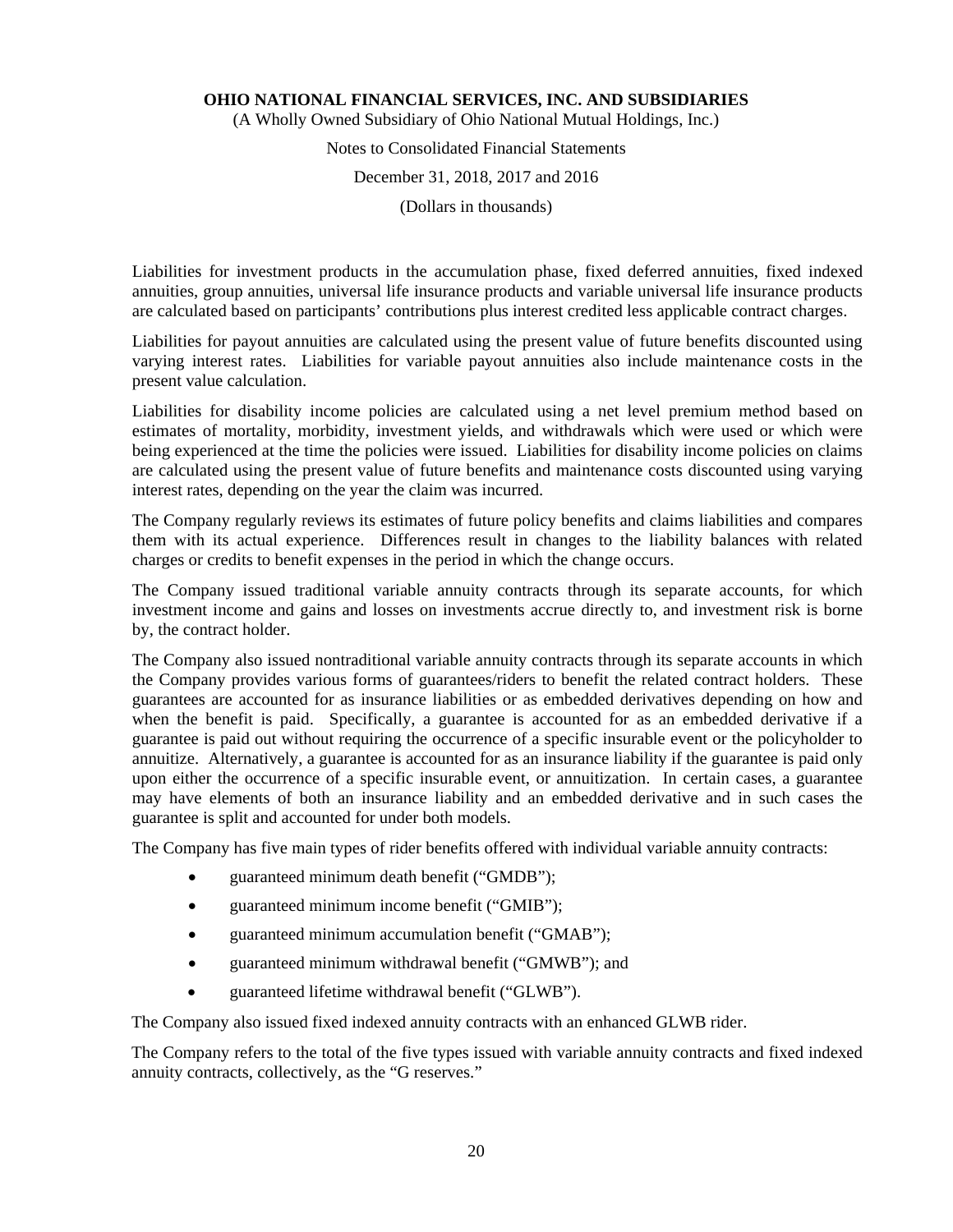(A Wholly Owned Subsidiary of Ohio National Mutual Holdings, Inc.)

Notes to Consolidated Financial Statements December 31, 2018, 2017 and 2016 (Dollars in thousands)

Guarantees accounted for as insurance liabilities in future policy benefits and claims include GMDBs, GMIBs and certain GLWBs that require annuitization.

Guarantees accounted for as embedded derivatives include GMWBs, GMABs and certain GLWBs that do not require annuitization, as well as the index crediting feature within the fixed indexed annuity contracts. At inception, the Company attributes to the embedded derivative a portion of the projected future guarantee fees to be collected from the policyholder equal to the present value of projected future guaranteed benefits. The embedded derivatives are carried at estimated fair value and reported in future policy benefits and claims.

## *(o) Participating Business/Policyholder Dividends*

Participating business, which refers to policies that participate in profits through policyholder dividends, represents 13.1%, 12.3% and 11.3% of the Company's ordinary life insurance in force as of December 31, 2018, 2017 and 2016, respectively. The liability for policyholder dividends includes the estimated amount of annual dividends earned by policyholders and is recorded in other policyholder funds in the accompanying consolidated balance sheets. Policyholder dividends incurred are recorded in the provision for policyholders' dividends on participating policies in the accompanying consolidated statements of income.

Policyholder dividends are approved annually by ONLIC's board of directors based upon the amount of distributable statutory surplus. The aggregate amount of policyholder dividends is related to actual interest, mortality, morbidity, and expense experience for the year, as well as management's judgment as to the appropriate level of statutory surplus to be retained by ONLIC.

## *(p) Income Taxes*

The Company files a life/non-life consolidated federal income tax return which includes its U.S. domestic subsidiaries and its parent, ONMH. United States Department of the Treasury ("Treasury") regulations generally require a five year waiting period as to when a life insurance company can be included in the consolidated federal income tax return. A subsidiary life insurance company may obtain approval sooner, if the provisions of the Treasury regulations are met. KENW and NSLAC joined the consolidated return in 2013. CMGO met the Treasury regulations and received approval to join the consolidated return in 2015.

SYRE was formed in Bermuda in 2008 as a life insurance company and elected to be treated as a U.S. taxpayer. In 2013, SYRE was redomesticated to the United States. In 2015, SYRE was re-domiciled from the U.S. to the Cayman Islands and elected to be a U.S. taxpayer. SYRE joined the consolidated return on January 1, 2014.

The method of allocation between the companies is subject to written agreement, approved by the Board of Directors. Allocations are based upon separate return calculations with current credit for net losses. Intercompany tax balances are settled quarterly.

The Company's policy for recording interest and penalties associated with audits, claims and adjustments is to record such amounts as a component of current income tax (benefit) expense.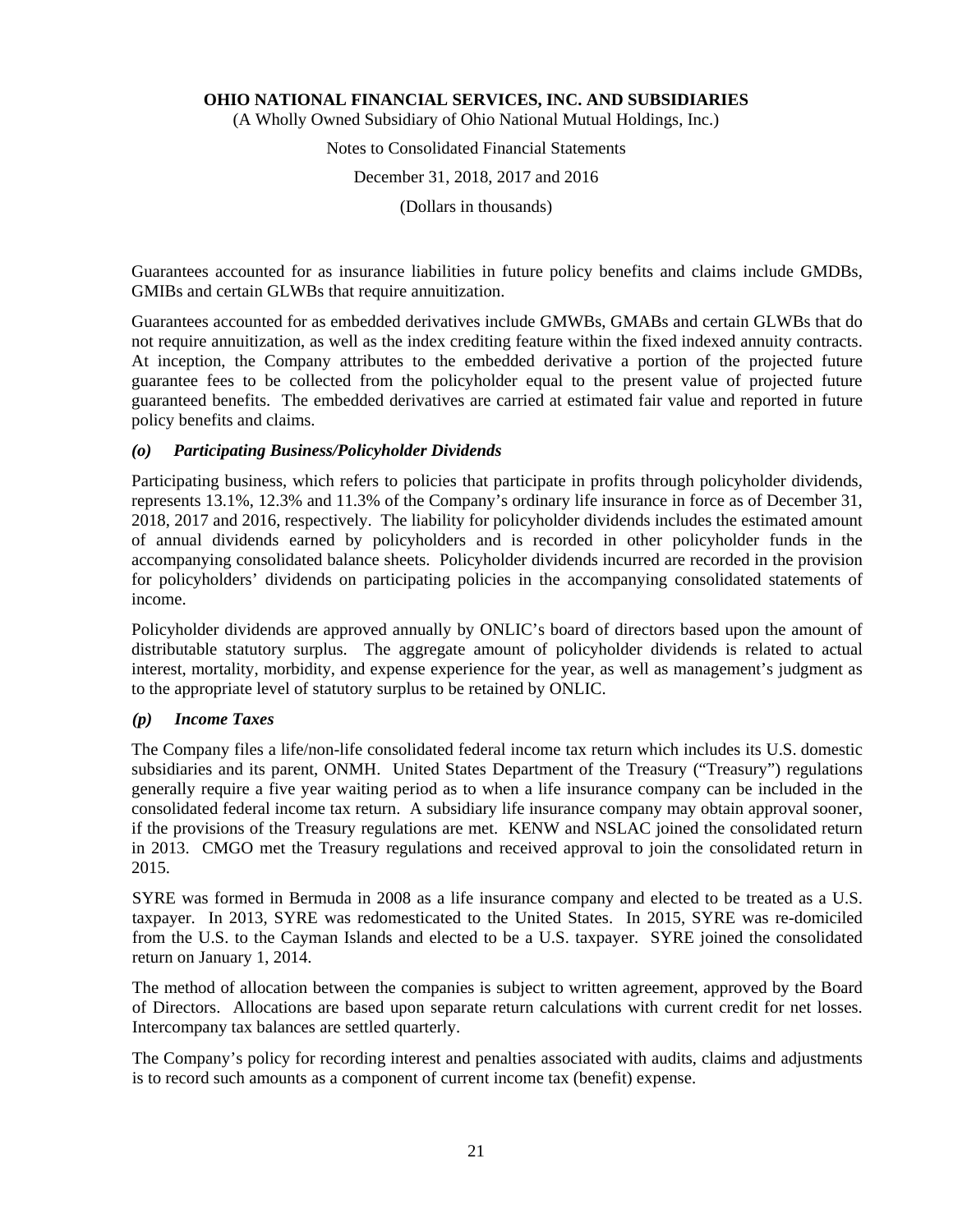(A Wholly Owned Subsidiary of Ohio National Mutual Holdings, Inc.)

# Notes to Consolidated Financial Statements

## December 31, 2018, 2017 and 2016

(Dollars in thousands)

The foreign life insurance subsidiaries owned by the Company file tax returns in accordance with applicable foreign laws in their respective countries of domestication. U.S. taxation of foreign affiliates may differ in timing and amount from taxation under foreign laws. The impact of the returns filed subject to foreign tax law has been reflected in the provision for income tax expense and related liabilities.

The Company utilizes the asset and liability method of accounting for income taxes. Under this method, deferred tax assets and liabilities are recognized for the future tax consequences attributable to differences between the financial statement carrying amounts of existing assets and liabilities and their respective tax bases and operating loss and tax credit carryforwards. Deferred tax assets and liabilities are measured using enacted tax rates expected to apply to taxable income in the years in which those temporary differences are expected to be recovered or settled. The effect on deferred tax assets and liabilities of a change in tax rates is recognized in operations in the period that includes the enactment date. Valuation allowances are established when it is determined that it is more likely than not that the deferred tax asset will not be fully realized. Current income taxes are charged to operations based upon amounts estimated to be payable as a result of taxable operations for the current year.

In determining the need for a valuation allowance, the Company considers the carryback capacity to absorb capital losses, reversal of existing temporary differences, estimated future taxable income and prudent and feasible tax planning strategies. The determination of the valuation allowance for the Company's deferred tax assets requires management to make certain judgments and assumptions regarding future operations that are based on historical experience and expectations of future performance. Management's judgments are subject to change given the inherent uncertainty in predicting future performance, which is impacted by such factors as policyholder behavior, competitive pricing, and specific industry and market conditions.

Related to Global intangible low-taxed income ("GILTI") tax rules, we are allowed to make an accounting policy choice of either (1) treating taxes due on future U.S. inclusions in taxable income related to GILTI as a current-period expense when incurred (the 'period cost method') or (2) factoring such amounts into a company's measurement of its deferred taxes (the 'deferred method'). The Company has elected the period cost method, which will be determined annually if the Company's GILTI inclusion arises to a material amount from a U.S. tax compliance perspective.

On December 22, 2017, President Donald Trump signed into law the tax legislation commonly known as the Tax Cuts and Jobs Act. See Note 4 for a description of the new tax law.

#### *(q) Litigation Contingencies*

The Company is a party in various legal actions arising in the normal course of business. Given the inherent unpredictability of these matters, it is difficult to estimate the impact on the Company's financial position. Liabilities are established when it is probable that a loss has been incurred and the amount of loss can be reasonably estimated. Legal costs are recognized as incurred and for the estimated amount to be incurred.

On a quarterly and annual basis, the Company reviews relevant information with respect to liabilities for litigation, regulatory investigations and litigation-related contingencies to be reflected in the Company's consolidated financial statements.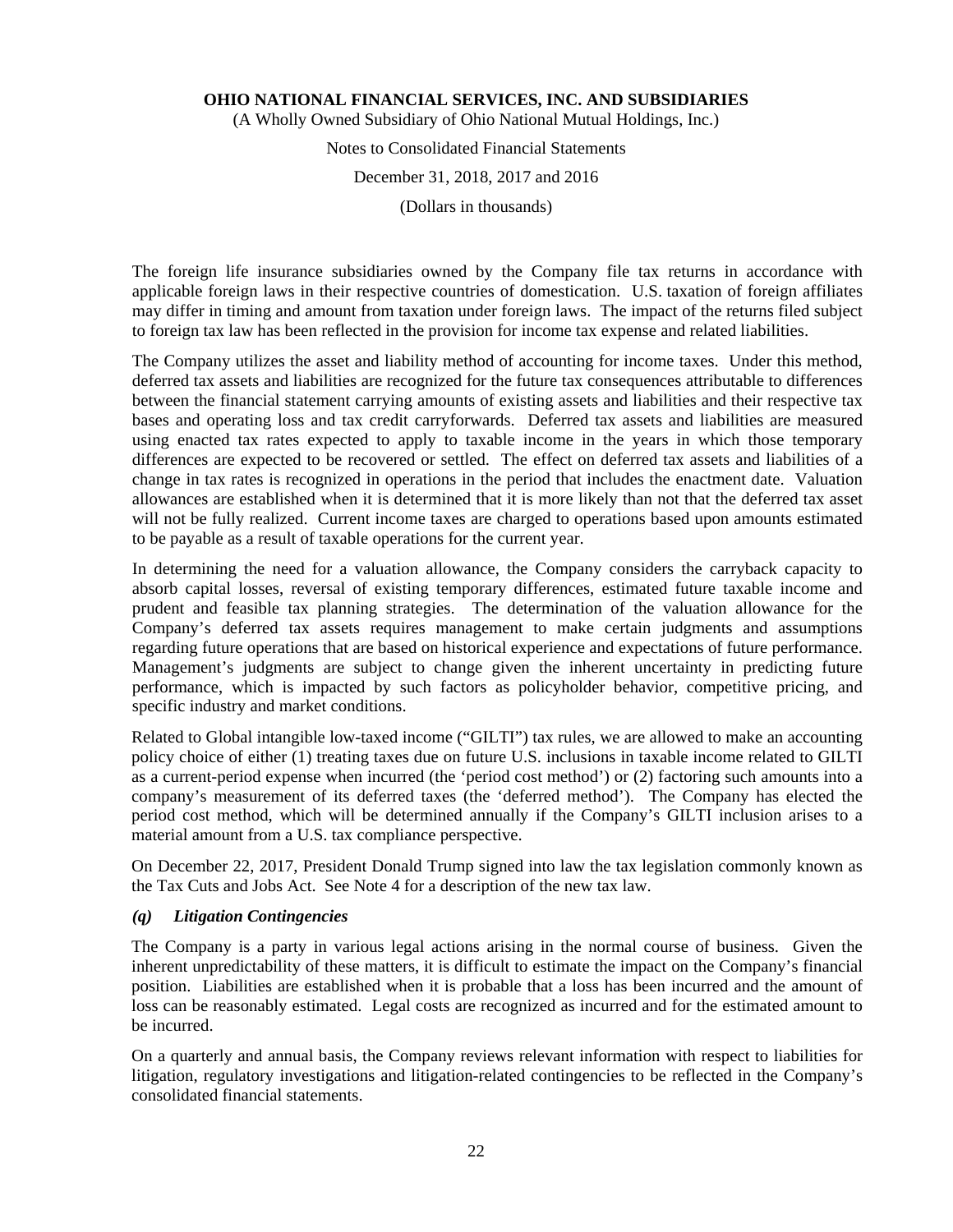(A Wholly Owned Subsidiary of Ohio National Mutual Holdings, Inc.)

## Notes to Consolidated Financial Statements

#### December 31, 2018, 2017 and 2016

(Dollars in thousands)

#### *(r) Foreign Currency*

Assets, liabilities and operations of foreign subsidiaries are recorded based on the functional currency of each entity. The determination of the functional currency is made based on the appropriate economic and management indicators. The local currencies of foreign operations are the functional currencies. Assets and liabilities of foreign subsidiaries are translated from the functional currency to U.S. dollars at the exchange rates in effect at each year end and income and expense accounts are translated at the average exchange rates during the year. The resulting translation adjustments are charged or credited directly to other comprehensive income, net of applicable taxes.

## *(s) Employee Benefit Plans*

The Company sponsors and/or administers various plans that provide defined benefit pension and other postretirement benefits covering eligible employees and sales representatives. Measurement dates used for all of the defined benefit pension and other postretirement benefit plans correspond with the year end of the Company. The Company recognizes the funded status of the projected benefit obligation ("PBO") less plan assets for pension benefits and the accumulated benefit obligation ("ABO") for other postretirement benefits for each of its plans. The Company recognizes an expense for differences between actual experience and estimates over the average future service period of participants. The actuarial gains (losses) and prior service costs (credit) not yet included in net periodic benefit costs are charged to accumulated other comprehensive income ("AOCI"), net of income tax.

The obligations and expenses associated with these plans require the use of assumptions such as discount rate, expected long-term return on plan assets, rate of compensation increases, healthcare cost trend rates, as well as participant demographics such as rate and age of retirements, withdrawal rates and mortality. Management determines these assumptions based upon a variety of factors such as historical performance of the plan and its assets, currently available market and industry data and mortality tables, and expected benefit payout streams. The assumptions used may differ materially from actual results due to, among other factors, changing market and economic conditions and changes in participant demographics. These differences may have an effect on the Company's consolidated financial statements.

The Company sponsors a defined contribution plan for substantially all employees. The Company also sponsors a qualified contributory defined contribution profit-sharing plan for substantially all employees. Discretionary Company contributions are based on the net earnings of the Company. Accordingly, the Company recognizes compensation cost for current contributions.

#### *(t) Adoption and Future Adoption of New Accounting Pronouncements*

Due to affiliated public company subsidiaries, the Company applies the public entity requirements when adopting new accounting standards.

#### *Adoption of New Accounting Pronouncements*

In February 2018, the Company early adopted ASU 2018-02, *Income Statement – Reporting Comprehensive Income (Topic 220): Reclassification of Certain Tax Effects from Accumulated Other Comprehensive Income*. This guidance gives financial statement preparers an option to reclassify stranded tax effects within AOCI to retained earnings in each period in which the effect of the change in the U.S. federal corporate income tax rate in the Tax Cuts and Jobs Act (or portion thereof) is recorded.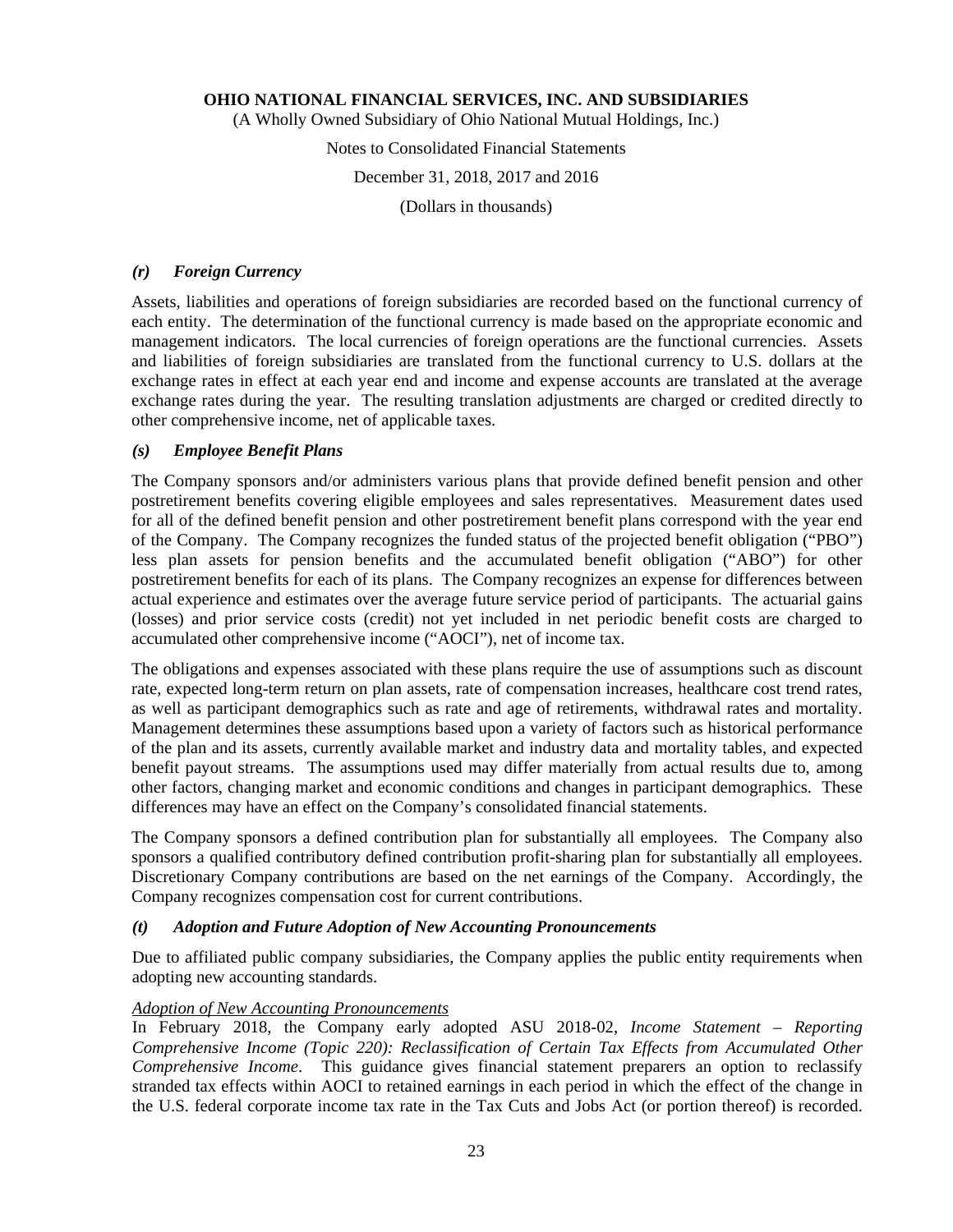(A Wholly Owned Subsidiary of Ohio National Mutual Holdings, Inc.)

## Notes to Consolidated Financial Statements

#### December 31, 2018, 2017 and 2016

(Dollars in thousands)

The guidance also requires disclosure of (1) a description of the accounting policy for releasing income tax effects from AOCI, (2) whether the company elected to reclassify the stranded income tax effects from the Tax Cuts and Jobs Act, and (3) information about the other income tax effects that are reclassified. The Company chose to early adopt this standard effective for the year ended December 31, 2017. As a result of adoption, (\$33,329) was reclassified from AOCI to retained earnings.

In January 2018, the Company adopted ASU 2017-05, *Other Income-Gains and Losses from the Derecognition of Nonfinancial Assets (Subtopic 610-20): Clarifying the Scope of Asset Derecognition Guidance and Accounting for Partial Sales of Nonfinancial Assets* This guidance defines in substance nonfinancial assets, and clarifies that an entity should identify each distinct nonfinancial asset or in substance nonfinancial asset promised to a counterparty and derecognize each asset when a counterparty obtains control of it. The adoption of this guidance did not impact the Company's consolidated financial statements.

In January 2018, the Company adopted ASU 2016-18, *Statement of Cash Flows, (Topic 230): Restricted Cash*. This guidance requires that a statement of cash flows explain the change during the period in the total of cash, cash equivalents, and amounts generally described as restricted cash or restricted cash equivalents. As a result, amounts generally described as restricted cash and restricted cash equivalents should be included with cash and cash equivalents when reconciling the beginning-of-period and end-ofperiod total amounts shown on the statement of cash flows. The adoption of this guidance did not impact the Company's consolidated financial statements, except for expanded disclosures.

In January 2018, the Company adopted ASU 2016-16, *Income Taxes (Topic 740): Intra-Entity Transfers of Assets Other Than Inventory*. This guidance requires entities to immediately recognize the income tax consequences of intercompany asset transfers. The adoption of this guidance did not have a material impact on the Company's consolidated financial statements.

In January 2018, the Company adopted guidance on cash flow statement presentation, ASU 2016- 15, *Statement of Cash Flows (Topic 230): Classification of Certain Cash Receipts and Cash Payments*. The guidance addresses how certain specific cash receipts and cash payments are presented and classified in the statement of cash flows. The adoption of this guidance did not impact the Company's consolidated financial statements.

In January 2018, the Company adopted ASU 2016-01, *Financial Instruments - Overall (Subtopic 825-10): Recognition and Measurement of Financial Assets and Financial Liabilities*. This guidance requires equity investments (except those accounted for under the equity method of accounting, or those that result in consolidation of the investee) to be measured at fair value with changes in fair value recognized in net income. This guidance requires public business entities to use the exit price notion when measuring the fair value of financial instruments for disclosure purposes. This guidance requires separate presentation of financial assets and financial liabilities by measurement category and form of financial asset (i.e., securities or loans and receivables). This guidance eliminates the requirement for public business entities to disclose the method(s) and significant assumptions used to estimate the fair value that is required to be disclosed for financial instruments measured at amortized cost. The Company adopted the standard using a modified retrospective approach. The adoption of the standard resulted in a reclassification of approximately \$6,783, pre-tax, \$5,359, net of tax as of December 31, 2018, from accumulated other comprehensive income to retained earnings.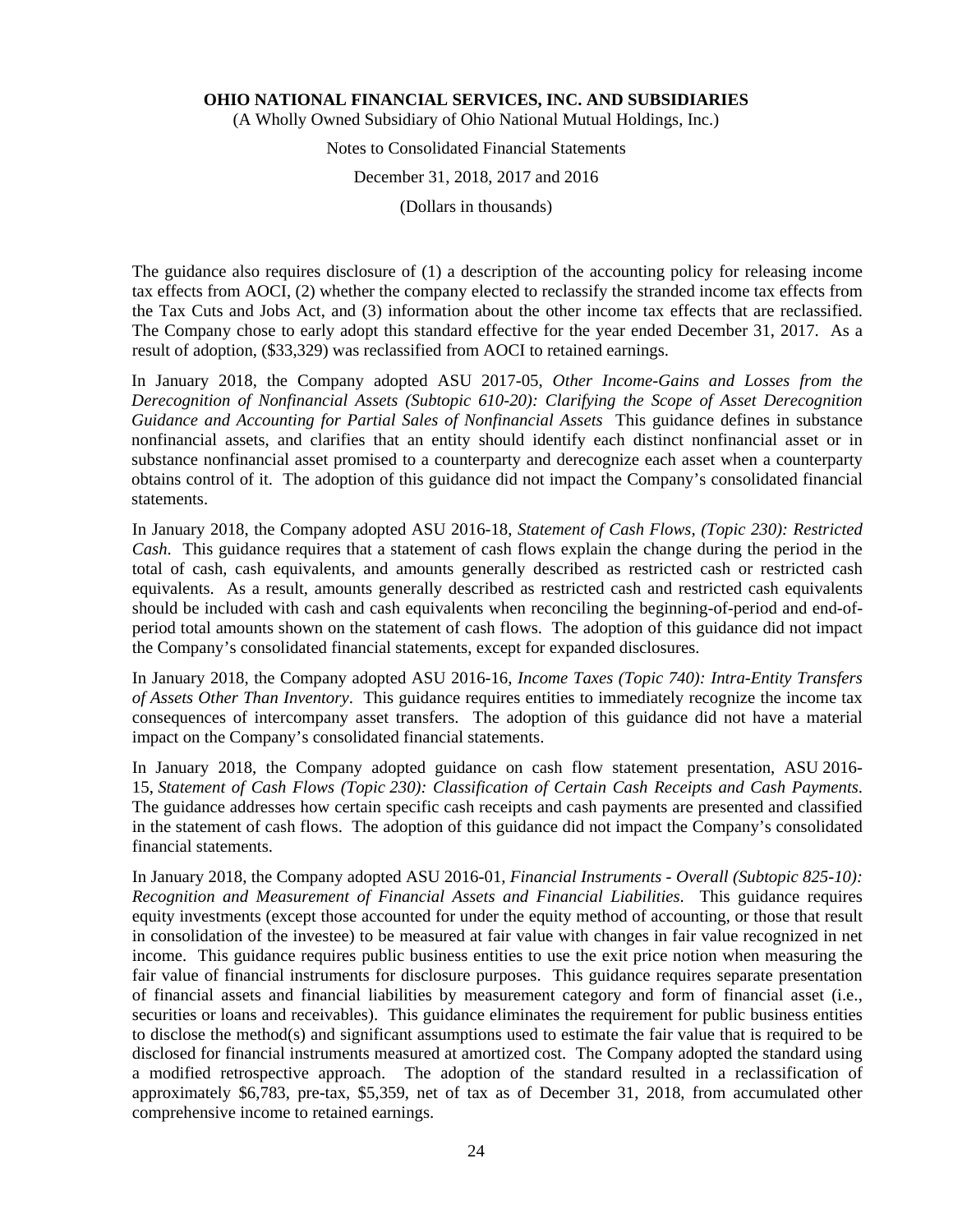(A Wholly Owned Subsidiary of Ohio National Mutual Holdings, Inc.)

## Notes to Consolidated Financial Statements

#### December 31, 2018, 2017 and 2016

(Dollars in thousands)

| \$<br>Accounts receivable due from external parties<br>8,882<br>Carrying value approximates fair value<br>Annuity Rider Charges Receivable <sup>(1)</sup><br>Carrying value approximates fair value<br>122,657<br>Goodwill $^{(1)}$<br>1,505<br>See Note 3<br>Property and fixed assets <sup>(1)</sup><br>105,566<br>See Note 3<br>Due and uncollected premium <sup>(1)</sup><br>61,526<br>Carrying value approximates fair value<br>Other <sup>(2)</sup><br>Carrying value approximates fair value<br>59,002<br>Total other assets<br>\$<br>359,138<br>Financial assets identified in other long-<br>term investments<br><b>Carrying amount</b><br>(1)<br>Direct financing leases<br>\$<br>88,419<br>Carrying value approximates fair value<br>Derivative instruments<br>Carrying value approximates fair value<br>106,904<br>Receivable for securities<br>1.939<br>Carrying value approximates fair value<br>22,103<br>Carrying value approximates fair value<br>Joint venture<br>Carrying value approximates fair value<br>Other invested assets<br>1,570<br>FHLB common stock $^{(1)}$<br>43,326<br>Amortized cost<br>Total other long-term investments<br>\$<br>264,261<br>Financial liabilities identified in other<br><b>liabilities</b><br><b>Carrying amount</b><br>\$<br>7,305<br>Carrying value approximates fair value<br>Interest payable<br>Derivative liabilities<br>Carrying value approximates fair value<br>2,866<br>Collateral liabilities<br>Carrying value approximates fair value<br>106,880<br>Capital leases obligations <sup>(1)</sup><br>28.646<br>Carrying value approximates fair value<br>Investments in transit and payable for securities<br>4,982<br>Carrying value approximates fair value<br>Reinsurance payable <sup>(1)</sup><br>91,315<br>Carrying value approximates fair value<br>Accrued commissions and expenses <sup>(1)</sup><br>70,767<br>Carrying value approximates fair value<br>Pension liability <sup>(1)</sup><br>128,066<br>Carrying value approximates fair value<br>Other $^{(2)}$<br>79,118<br>Carrying value approximates fair value<br>Total other liabilities<br>\$<br>519,945 | Financial assets identified in other assets | <b>Carrying amount</b> |  |
|-----------------------------------------------------------------------------------------------------------------------------------------------------------------------------------------------------------------------------------------------------------------------------------------------------------------------------------------------------------------------------------------------------------------------------------------------------------------------------------------------------------------------------------------------------------------------------------------------------------------------------------------------------------------------------------------------------------------------------------------------------------------------------------------------------------------------------------------------------------------------------------------------------------------------------------------------------------------------------------------------------------------------------------------------------------------------------------------------------------------------------------------------------------------------------------------------------------------------------------------------------------------------------------------------------------------------------------------------------------------------------------------------------------------------------------------------------------------------------------------------------------------------------------------------------------------------------------------------------------------------------------------------------------------------------------------------------------------------------------------------------------------------------------------------------------------------------------------------------------------------------------------------------------------------------------------------------------------------------------------------------------------------------------------------------------------------------------------------------------------------------------------|---------------------------------------------|------------------------|--|
|                                                                                                                                                                                                                                                                                                                                                                                                                                                                                                                                                                                                                                                                                                                                                                                                                                                                                                                                                                                                                                                                                                                                                                                                                                                                                                                                                                                                                                                                                                                                                                                                                                                                                                                                                                                                                                                                                                                                                                                                                                                                                                                                         |                                             |                        |  |
|                                                                                                                                                                                                                                                                                                                                                                                                                                                                                                                                                                                                                                                                                                                                                                                                                                                                                                                                                                                                                                                                                                                                                                                                                                                                                                                                                                                                                                                                                                                                                                                                                                                                                                                                                                                                                                                                                                                                                                                                                                                                                                                                         |                                             |                        |  |
|                                                                                                                                                                                                                                                                                                                                                                                                                                                                                                                                                                                                                                                                                                                                                                                                                                                                                                                                                                                                                                                                                                                                                                                                                                                                                                                                                                                                                                                                                                                                                                                                                                                                                                                                                                                                                                                                                                                                                                                                                                                                                                                                         |                                             |                        |  |
|                                                                                                                                                                                                                                                                                                                                                                                                                                                                                                                                                                                                                                                                                                                                                                                                                                                                                                                                                                                                                                                                                                                                                                                                                                                                                                                                                                                                                                                                                                                                                                                                                                                                                                                                                                                                                                                                                                                                                                                                                                                                                                                                         |                                             |                        |  |
|                                                                                                                                                                                                                                                                                                                                                                                                                                                                                                                                                                                                                                                                                                                                                                                                                                                                                                                                                                                                                                                                                                                                                                                                                                                                                                                                                                                                                                                                                                                                                                                                                                                                                                                                                                                                                                                                                                                                                                                                                                                                                                                                         |                                             |                        |  |
|                                                                                                                                                                                                                                                                                                                                                                                                                                                                                                                                                                                                                                                                                                                                                                                                                                                                                                                                                                                                                                                                                                                                                                                                                                                                                                                                                                                                                                                                                                                                                                                                                                                                                                                                                                                                                                                                                                                                                                                                                                                                                                                                         |                                             |                        |  |
|                                                                                                                                                                                                                                                                                                                                                                                                                                                                                                                                                                                                                                                                                                                                                                                                                                                                                                                                                                                                                                                                                                                                                                                                                                                                                                                                                                                                                                                                                                                                                                                                                                                                                                                                                                                                                                                                                                                                                                                                                                                                                                                                         |                                             |                        |  |
|                                                                                                                                                                                                                                                                                                                                                                                                                                                                                                                                                                                                                                                                                                                                                                                                                                                                                                                                                                                                                                                                                                                                                                                                                                                                                                                                                                                                                                                                                                                                                                                                                                                                                                                                                                                                                                                                                                                                                                                                                                                                                                                                         |                                             |                        |  |
|                                                                                                                                                                                                                                                                                                                                                                                                                                                                                                                                                                                                                                                                                                                                                                                                                                                                                                                                                                                                                                                                                                                                                                                                                                                                                                                                                                                                                                                                                                                                                                                                                                                                                                                                                                                                                                                                                                                                                                                                                                                                                                                                         |                                             |                        |  |
|                                                                                                                                                                                                                                                                                                                                                                                                                                                                                                                                                                                                                                                                                                                                                                                                                                                                                                                                                                                                                                                                                                                                                                                                                                                                                                                                                                                                                                                                                                                                                                                                                                                                                                                                                                                                                                                                                                                                                                                                                                                                                                                                         |                                             |                        |  |
|                                                                                                                                                                                                                                                                                                                                                                                                                                                                                                                                                                                                                                                                                                                                                                                                                                                                                                                                                                                                                                                                                                                                                                                                                                                                                                                                                                                                                                                                                                                                                                                                                                                                                                                                                                                                                                                                                                                                                                                                                                                                                                                                         |                                             |                        |  |
|                                                                                                                                                                                                                                                                                                                                                                                                                                                                                                                                                                                                                                                                                                                                                                                                                                                                                                                                                                                                                                                                                                                                                                                                                                                                                                                                                                                                                                                                                                                                                                                                                                                                                                                                                                                                                                                                                                                                                                                                                                                                                                                                         |                                             |                        |  |
|                                                                                                                                                                                                                                                                                                                                                                                                                                                                                                                                                                                                                                                                                                                                                                                                                                                                                                                                                                                                                                                                                                                                                                                                                                                                                                                                                                                                                                                                                                                                                                                                                                                                                                                                                                                                                                                                                                                                                                                                                                                                                                                                         |                                             |                        |  |
|                                                                                                                                                                                                                                                                                                                                                                                                                                                                                                                                                                                                                                                                                                                                                                                                                                                                                                                                                                                                                                                                                                                                                                                                                                                                                                                                                                                                                                                                                                                                                                                                                                                                                                                                                                                                                                                                                                                                                                                                                                                                                                                                         |                                             |                        |  |
|                                                                                                                                                                                                                                                                                                                                                                                                                                                                                                                                                                                                                                                                                                                                                                                                                                                                                                                                                                                                                                                                                                                                                                                                                                                                                                                                                                                                                                                                                                                                                                                                                                                                                                                                                                                                                                                                                                                                                                                                                                                                                                                                         |                                             |                        |  |
|                                                                                                                                                                                                                                                                                                                                                                                                                                                                                                                                                                                                                                                                                                                                                                                                                                                                                                                                                                                                                                                                                                                                                                                                                                                                                                                                                                                                                                                                                                                                                                                                                                                                                                                                                                                                                                                                                                                                                                                                                                                                                                                                         |                                             |                        |  |
|                                                                                                                                                                                                                                                                                                                                                                                                                                                                                                                                                                                                                                                                                                                                                                                                                                                                                                                                                                                                                                                                                                                                                                                                                                                                                                                                                                                                                                                                                                                                                                                                                                                                                                                                                                                                                                                                                                                                                                                                                                                                                                                                         |                                             |                        |  |
|                                                                                                                                                                                                                                                                                                                                                                                                                                                                                                                                                                                                                                                                                                                                                                                                                                                                                                                                                                                                                                                                                                                                                                                                                                                                                                                                                                                                                                                                                                                                                                                                                                                                                                                                                                                                                                                                                                                                                                                                                                                                                                                                         |                                             |                        |  |
|                                                                                                                                                                                                                                                                                                                                                                                                                                                                                                                                                                                                                                                                                                                                                                                                                                                                                                                                                                                                                                                                                                                                                                                                                                                                                                                                                                                                                                                                                                                                                                                                                                                                                                                                                                                                                                                                                                                                                                                                                                                                                                                                         |                                             |                        |  |
|                                                                                                                                                                                                                                                                                                                                                                                                                                                                                                                                                                                                                                                                                                                                                                                                                                                                                                                                                                                                                                                                                                                                                                                                                                                                                                                                                                                                                                                                                                                                                                                                                                                                                                                                                                                                                                                                                                                                                                                                                                                                                                                                         |                                             |                        |  |
|                                                                                                                                                                                                                                                                                                                                                                                                                                                                                                                                                                                                                                                                                                                                                                                                                                                                                                                                                                                                                                                                                                                                                                                                                                                                                                                                                                                                                                                                                                                                                                                                                                                                                                                                                                                                                                                                                                                                                                                                                                                                                                                                         |                                             |                        |  |
|                                                                                                                                                                                                                                                                                                                                                                                                                                                                                                                                                                                                                                                                                                                                                                                                                                                                                                                                                                                                                                                                                                                                                                                                                                                                                                                                                                                                                                                                                                                                                                                                                                                                                                                                                                                                                                                                                                                                                                                                                                                                                                                                         |                                             |                        |  |
|                                                                                                                                                                                                                                                                                                                                                                                                                                                                                                                                                                                                                                                                                                                                                                                                                                                                                                                                                                                                                                                                                                                                                                                                                                                                                                                                                                                                                                                                                                                                                                                                                                                                                                                                                                                                                                                                                                                                                                                                                                                                                                                                         |                                             |                        |  |
|                                                                                                                                                                                                                                                                                                                                                                                                                                                                                                                                                                                                                                                                                                                                                                                                                                                                                                                                                                                                                                                                                                                                                                                                                                                                                                                                                                                                                                                                                                                                                                                                                                                                                                                                                                                                                                                                                                                                                                                                                                                                                                                                         |                                             |                        |  |
|                                                                                                                                                                                                                                                                                                                                                                                                                                                                                                                                                                                                                                                                                                                                                                                                                                                                                                                                                                                                                                                                                                                                                                                                                                                                                                                                                                                                                                                                                                                                                                                                                                                                                                                                                                                                                                                                                                                                                                                                                                                                                                                                         |                                             |                        |  |
|                                                                                                                                                                                                                                                                                                                                                                                                                                                                                                                                                                                                                                                                                                                                                                                                                                                                                                                                                                                                                                                                                                                                                                                                                                                                                                                                                                                                                                                                                                                                                                                                                                                                                                                                                                                                                                                                                                                                                                                                                                                                                                                                         |                                             |                        |  |
|                                                                                                                                                                                                                                                                                                                                                                                                                                                                                                                                                                                                                                                                                                                                                                                                                                                                                                                                                                                                                                                                                                                                                                                                                                                                                                                                                                                                                                                                                                                                                                                                                                                                                                                                                                                                                                                                                                                                                                                                                                                                                                                                         |                                             |                        |  |
|                                                                                                                                                                                                                                                                                                                                                                                                                                                                                                                                                                                                                                                                                                                                                                                                                                                                                                                                                                                                                                                                                                                                                                                                                                                                                                                                                                                                                                                                                                                                                                                                                                                                                                                                                                                                                                                                                                                                                                                                                                                                                                                                         |                                             |                        |  |

(1) This classification is not in the scope of ASU 2016-01, but is presented for reconciliation purposes to agree to the balance sheet caption.

(2) Some items in these categories are not in the scope of ASU 2016-01, but are presented for reconciliation purposes to agree to the balance sheet caption.

Effective January 1, 2018, the Company adopted ASU 2014-09, *Revenue from Contracts with Customers (Topic 606)*. This guidance outlines a single, comprehensive model for accounting for revenue from contracts with customers and applies primarily to commissions, advisory fees and sales loads earned by the Company's broker dealer operations, as Topic 606 specifically excludes insurance contracts from its scope. The adoption of this guidance did not have a material impact on the Company's consolidated financial statements. In adopting the standard, the Company recognized approximately \$17,000 in subadvisory fees as a portion of other operating costs and expenses for the year ended December 31, 2018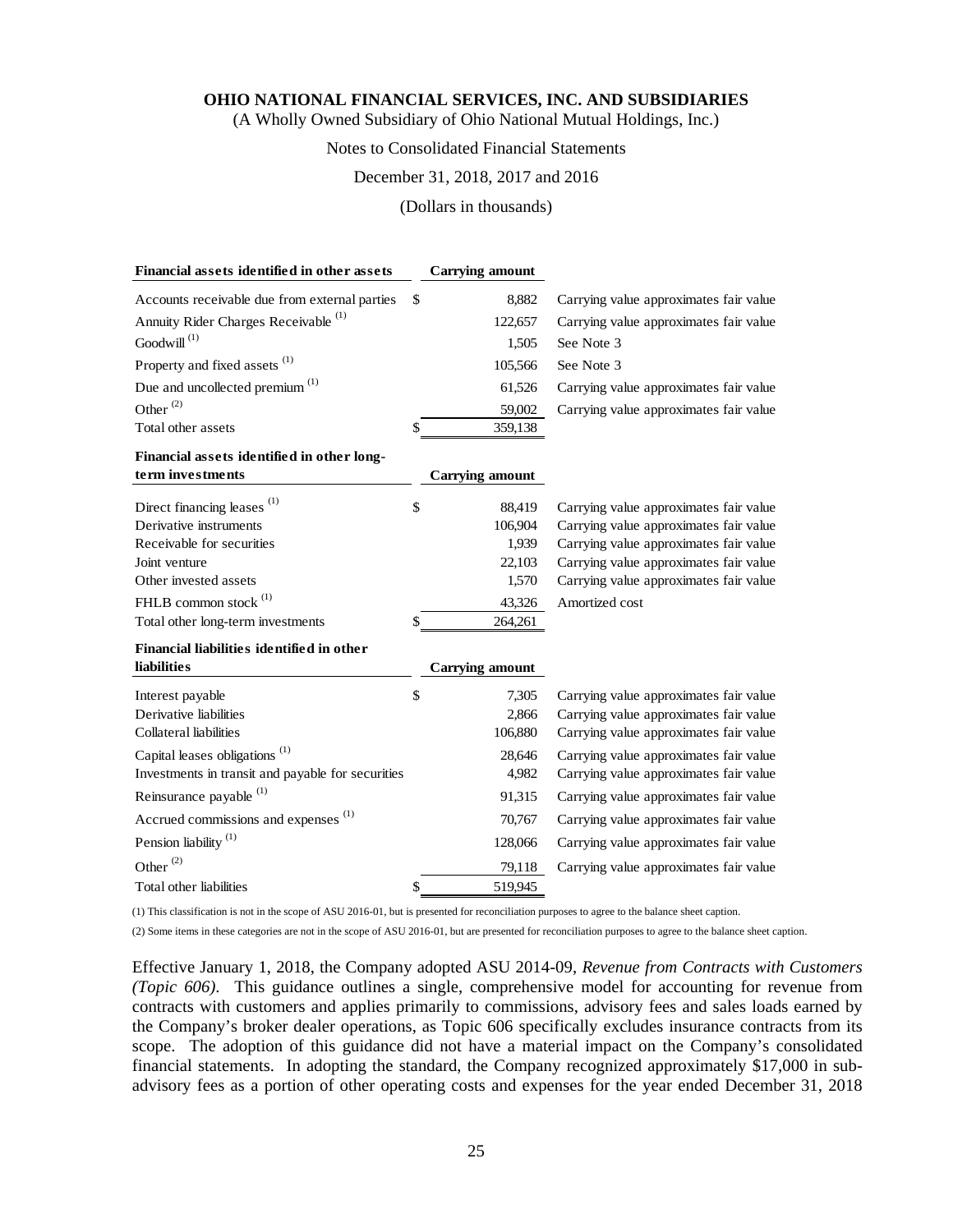(A Wholly Owned Subsidiary of Ohio National Mutual Holdings, Inc.)

# Notes to Consolidated Financial Statements

## December 31, 2018, 2017 and 2016

(Dollars in thousands)

(gross basis), where in previous years they were reported as part of investment management fees (net basis).

In January 2017, the Company adopted ASU 2016-17, *Consolidation (Topic 810): Interests Held through Related Parties That Are under Common Control*. The guidance does not change the characteristics of a primary beneficiary under current GAAP. It changes how a reporting entity evaluates whether it is the primary beneficiary of a variable interest entity ("VIE") by changing how a reporting entity that is the controlling decision maker of a VIE treats indirect interests in the entity held through related parties that are under common control with the reporting entity. The adoption of this guidance did not impact the Company's consolidated financial statements.

In January 2017, the Company adopted ASU 2016-05, *Derivatives and Hedging (Topic 815): Effect of Derivative Contract Novations on Existing Hedge Accounting Relationships*. This guidance clarifies that a change in the counterparty to a derivative instrument that has been designated as a hedging instrument does not, in and of itself, require dedesignation of that hedging relationship provided that all other hedge accounting criteria continue to be met. The adoption of this guidance did not significantly impact the Company's consolidated financial statements.

In January 2016, the Company adopted ASU 2015-09, *Financial Services – Insurance (Topic 944): Disclosures about Short-Duration Contracts*. This guidance requires insurance entities to provide users of financial statements with additional information, in the form of comparative disclosures, regarding initial claim estimates and subsequent adjustments to those estimates, including the reconciliation of the claim development table to the balance sheet liability, the methodologies used in estimating claims, and the timing and frequency of claims. The adoption of this guidance did not significantly impact the Company's consolidated financial statements, or financial statement disclosures.

In January 2016, the Company adopted ASU 2015-07, *Fair Value Measurement (Topic 820): Disclosures for Investment in Certain Entities That Calculate Net Asset Value per Share (or Its Equivalent)*. This guidance removes the requirement to categorize all investments for which fair value is measured using the net asset value per share practical expedient within the fair value hierarchy. The guidance also removes the requirement to provide certain disclosures for those investments eligible to be measured using the net asset value per share practical expedient. The adoption of this guidance did not significantly impact the Company's consolidated financial statements, or financial statement disclosures.

In January 2016, the Company adopted ASU 2015-03, *Interest – Imputation of Interest (Subtopic 835-30): Simplifying the Presentation of Debt Issuance Costs*. This guidance requires that debt issuance costs be presented in the balance sheet as a direct deduction to the related debt liability rather than as an asset, similar to debt discounts. The current recognition and measurement guidance for debt issuance costs were not affected by this guidance. The adoption of this guidance changed the presentation of the Company's debt issuance costs from other assets to notes payable in the Company's consolidated financial statements.

In January 2016, the Company adopted ASU 2015-02, *Consolidation (Topic 810) Amendments to the Consolidation Analysis*. This guidance modifies and improves a legal entity's evaluation process of determining whether limited partnerships, limited liability corporations, or securitization structures should be consolidated. The adoption of this guidance did not impact the Company's consolidated financial statements, or financial statement disclosures.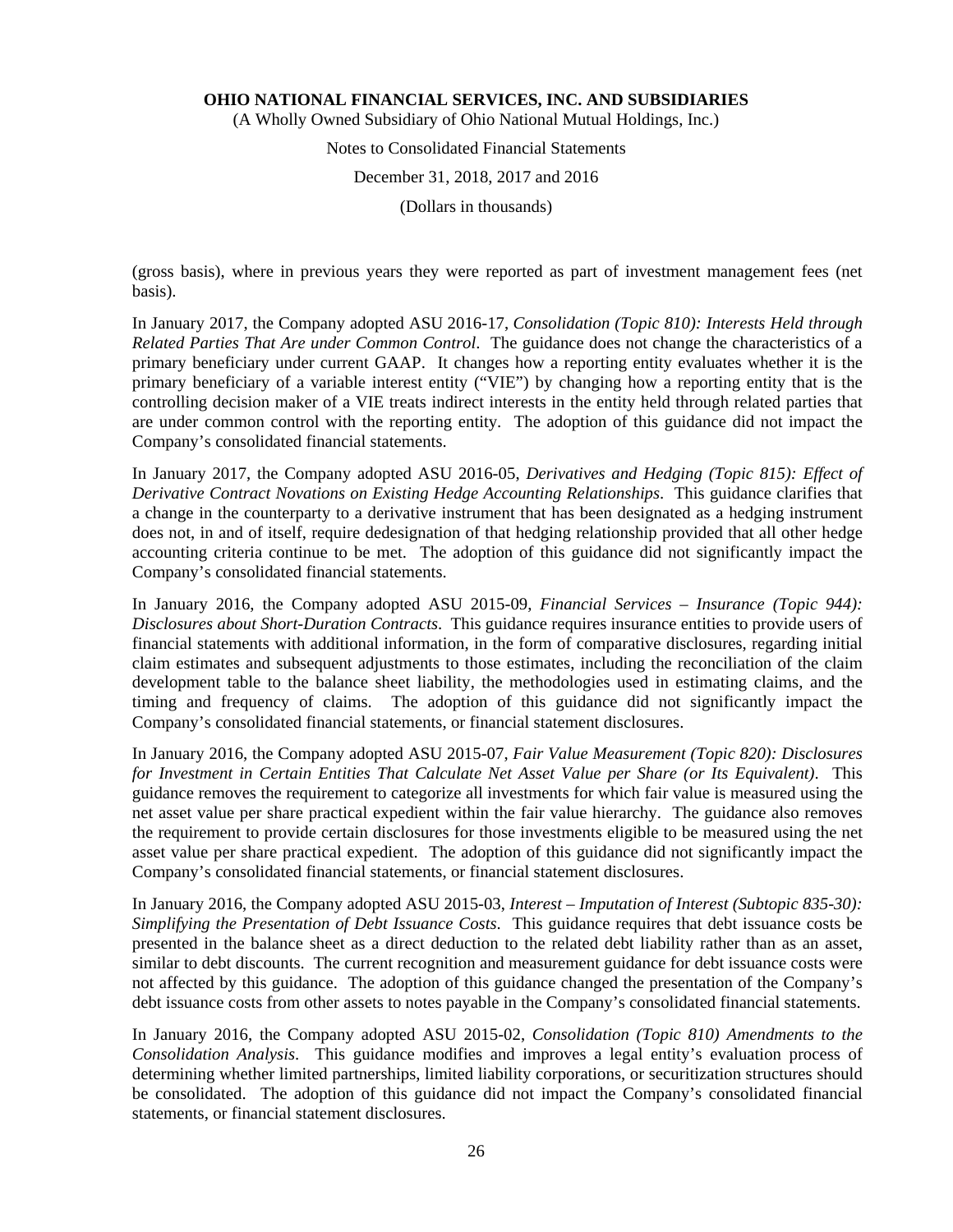(A Wholly Owned Subsidiary of Ohio National Mutual Holdings, Inc.)

## Notes to Consolidated Financial Statements

#### December 31, 2018, 2017 and 2016

(Dollars in thousands)

In January 2016, the Company adopted ASU 2014-15, *Presentation of Financial Statements – Going Concern (Subtopic 205-40): Disclosure of Uncertainties about an Entity's Ability to Continue as a Going Concern.* This guidance updated the accounting standard related to an entity's assessment of its ability to continue as a going concern. This guidance requires management to evaluate whether there are conditions or events, considered in the aggregate, that raise substantial doubt about the entity's ability to continue as a going concern within one year after the date that the financial statements are issued. In situations where there is substantial doubt about an entity's ability to continue as a going concern, disclosure should be made so that a reader can understand the conditions that raise substantial doubt, management's assessment of those conditions and any plan management has to mitigate those conditions. Management completed its assessment and concluded that there is no doubt about the entity's ability to continue as a going concern.

#### *Future Adoption of New Accounting Pronouncements*

In October 2018, the Financial Accounting Standards Board ("FASB") issued ASU 2018-17, *Consolidation (Topic 810): Targeted Improvements to Related Party Guidance of Variable Interest Entities*, effective for fiscal years beginning after December 15, 2019 for public business entities. The guidance amends previous issued guidance for determining whether an indirect interest held through a related party is a VIE. It is anticipated this guidance will result in more decision makers not consolidating VIEs. Additional guidance within the ASU is only applicable to private companies. Early adoption is permitted. Management does not expect that this guidance will have a material impact on the consolidated financial statements.

In October 2018, the FASB issued ASU 2018-16, *Derivatives and Hedging (Topic 815): Inclusion of the Secured Overnight Financing Rate ("SOFR") Overnight Index Swap ("OIS") Rate as a Benchmark Interest Rate for Hedge Accounting*, effective for fiscal years beginning after December 15, 2018 for public business entities. The guidance adds the OIS rate based on the SORF as a U.S. benchmark interest rate to facilitate the LIBOR to SOFR transition required under ASU 2017-12. Early adoption is permitted if a company has already adopted ASU 2017-12. Management does not expect that this guidance will have a material impact on the consolidated financial statements.

In August 2018, the FASB issued ASU 2018-15, *Intangibles-Goodwill and Other-Internal-Use Software (Subtopic 350-40): Customer's Accounting for Implementation Costs Incurred in a Cloud Computing Arrangement That Is a Service Contract,* effective for fiscal years ending after December 15, 2019 for public business entities. This guidance aligns the requirements for capitalizing implementation costs incurred in a hosting arrangement that is a service contract with the requirements for capitalizing implementation costs incurred to develop or obtain internal-use software (and hosting arrangements that include an internal use software license). This guidance requires a customer in a hosting arrangement that is a service contract to follow the guidance in Subtopic 350-40 to determine which implementation costs to capitalize as an asset related to the service contract and which costs to expense. The guidance also requires the customer to expense the capitalized implementation costs of a hosting arrangement that is a service contract over the term of the hosting arrangement. Early adoption is permitted. Management has not yet assessed the impact that this guidance may have on the consolidated financial statements.

In August 2018, the FASB issued ASU 2018-14, *Compensation – Retirement Benefits – Defined Benefit Plans – General (Subtopic 715-20): Disclosure Framework-Changes to the Disclosure Requirements for*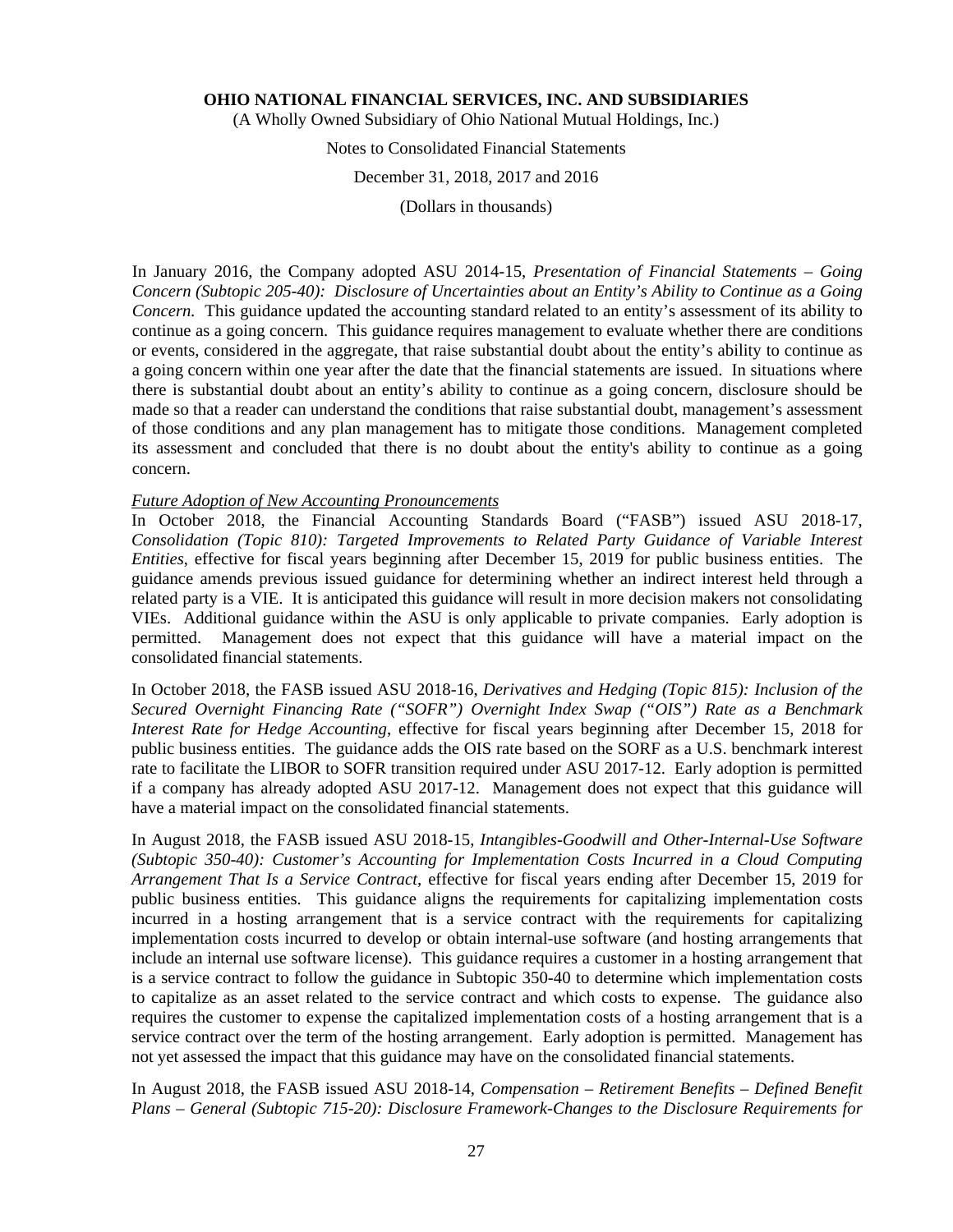(A Wholly Owned Subsidiary of Ohio National Mutual Holdings, Inc.)

Notes to Consolidated Financial Statements

December 31, 2018, 2017 and 2016

(Dollars in thousands)

*Defined Benefit Plans*, effective for fiscal years ending after December 15, 2020 for public business entities. This guidance removes disclosures that are no longer considered cost beneficial, clarifies the specific requirements of disclosures, and adds disclosure requirements identified as relevant. Early adoption is permitted. Management does not expect that this guidance will have a material impact on the consolidated financial statements except for changes to disclosures.

In August 2018, the FASB issued ASU 2018-13, *Fair Value Measurement (Topic 820): Disclosure Framework – Changes to the Disclosure Requirements for Fair Value Measurement*, effective for fiscal years beginning after December 15, 2019 for public business entities. This guidance modifies the disclosure requirements on fair value measurements in Topic 820, *Fair Value Measurement*, by removing, modifying and adding certain disclosures associated with fair value measurements. Early adoption is permitted. Management does not expect this guidance will have a material impact on the consolidated financial statements except for changes to disclosures.

In August 2018, the FASB issued ASU 2018-12, *Financial Services – Insurance (Topic 944): Targeted Improvements to the Accounting for Long-Duration Contracts.* The new guidance is effective for fiscal years beginning after December 15, 2020. Early adoption is permitted. This new guidance impacts existing recognition, measurement, presentation, and disclosure requirements for long-duration insurance contracts issued by an insurance entity. Management has not yet assessed the impact that this guidance may have on the consolidated financial statements.

The FASB has issued the following guidance associated with Leases: ASU 2019-01, *Leases (Topic 842): Codification Improvements* (March 2019), ASU 2018-20, *Leases (Topic 842): Narrow Scope Improvements for Lessors* (December 2018)*,* ASU 2018-11, *Leases (Topic 842): Targeted Improvements* (July 2018), and ASU 2016-02, *Leases, (Topic 842)* (February 2016), effective for public companies for fiscal years beginning after December 15, 2018. This guidance requires lessees to recognize a lease liability measured on a discounted basis and a right-of-use asset for the lease term. Under this guidance, lessor accounting is largely unchanged except to align lessor accounting with the lease accounting model and Accounting Standards Codification ("ASC") Topic 606, *Revenue from Contracts with Customers*, and thus the accounting for sale and leaseback transactions have been simplified. Management is in the process of assessing the impact that this guidance may have on the consolidated financial statements.

In August 2017, the FASB issued ASU 2017-12, *Derivatives and Hedging (Topic 815): Targeted Improvements to Accounting for Hedging Activities*. The new guidance is effective for fiscal years beginning after December 15, 2018. Early adoption is permitted. This new guidance refines, expands and simplifies hedge accounting for financial and nonfinancial risk. Management does not expect that this guidance will have a material impact on the consolidated financial statements.

In March 2017, the FASB issued ASU 2017-08, *Receivables – Nonrefundable Fees and Other Costs (Subtopic 310-20), Premium Amortization on Purchased Callable Debt Securities*. The new guidance is effective for fiscal years beginning after December 15, 2018. Early adoption is permitted. This new guidance requires premium on callable debt securities to be amortized to the earliest call date. Management does not expect that this guidance will have a material impact on the consolidated financial statements.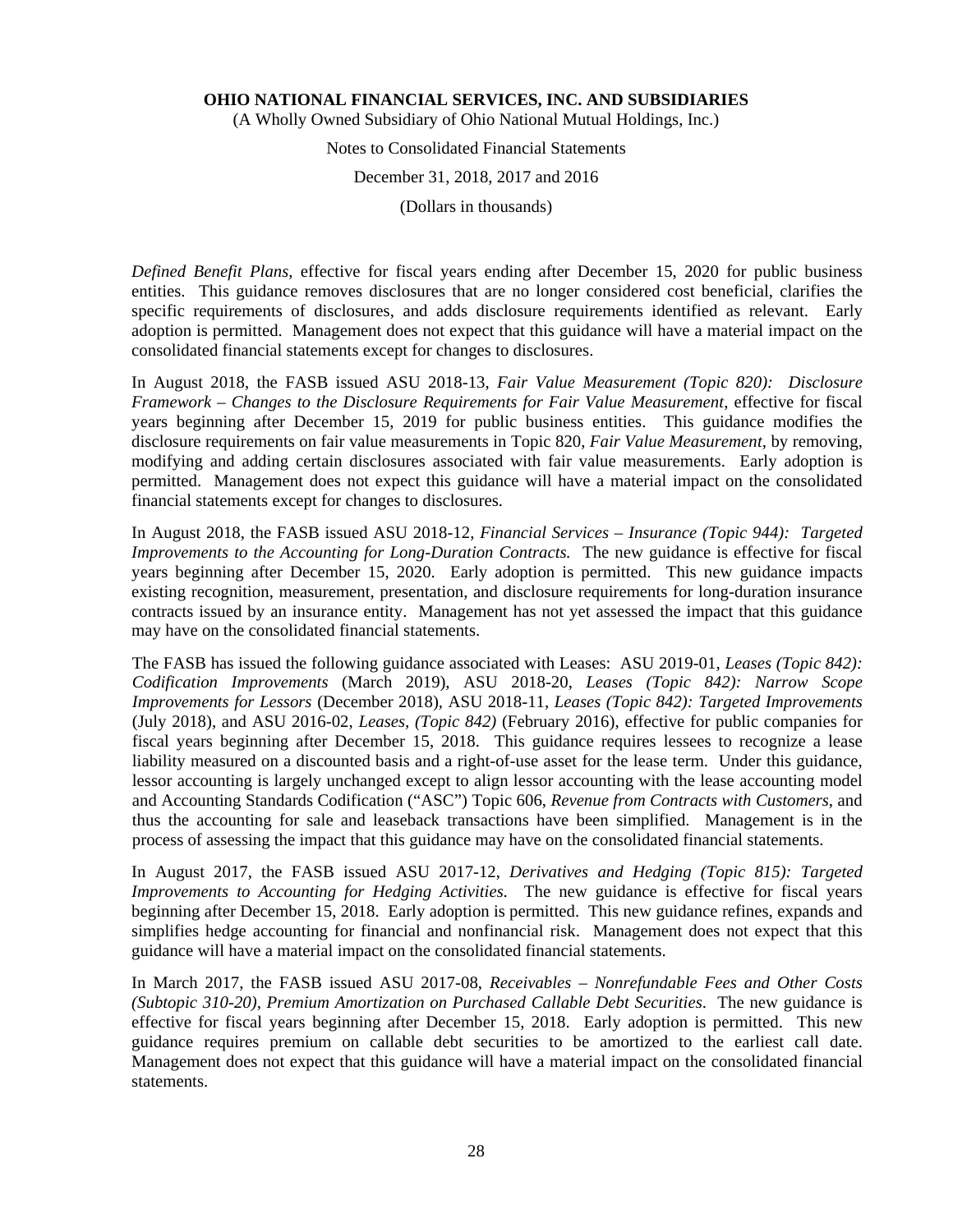(A Wholly Owned Subsidiary of Ohio National Mutual Holdings, Inc.)

Notes to Consolidated Financial Statements

December 31, 2018, 2017 and 2016

(Dollars in thousands)

In January 2017, the FASB issued ASU 2017-04, *Intangibles-Goodwill and Other (Topic 350) Simplifying the Test for Goodwill Impairment*, effective for annual periods beginning after January 1, 2020, which eliminates some portions of the goodwill impairment test to simplify the test. The guidance also eliminates the requirement for any reporting unit with a zero or negative carrying amount to perform a qualitative assessment. Management does not expect that this guidance will have a material impact on the consolidated financial statements.

The FASB has issued guidance on measurement of credit losses on financial instruments: ASU 2018-19, *Codification Improvements to Topic 326, Financial Instruments – Credit Losses* (November 2018) and ASU 2016-13, *Financial Instruments - Credit Losses (Topic 326): Measurement of Credit Losses on Financial Instruments* (June 2016). The new guidance is effective for fiscal years beginning after December 15, 2019. Early adoption is permitted for fiscal years beginning after December 15, 2018. ASU 2016-13 replaces the incurred loss impairment methodology with one that reflects expected credit losses. The measurement of expected credit losses will be based on historical loss information, current conditions, and reasonable and supportable forecasts after implementation of this guidance. The guidance also requires enhanced disclosures. Management has not yet assessed the impact that this guidance may have on the consolidated financial statements.

### *(u) Reclassifications*

Certain amounts in the prior years presented have been reclassified to conform to the current year financial statement presentation. These reclassifications have no effect on previously reported results of operations or equity.

#### *(v) Subsequent Events*

The Company has evaluated subsequent events through March 27, 2019, the date that the consolidated financial statements were available to be issued.

The buy-back program mentioned in Note 1 produced over \$100,000 of expense for the year 2019 through March 27, 2019.

#### **(4) Risks**

The Company participates in an industry where there are risk factors that could have material adverse effects on the business and operating results. The following is a description of the various risk factors:

*Legal/Regulatory Risk* is the risk that changes in the legal or regulatory environment in which the Company operates could result in increased competition, reduced demand for the Company's products, or additional unanticipated expenses in the pricing of its products.

On December 22, 2017, President Donald Trump signed into law the tax legislation commonly known as the Tax Cuts and Jobs Act (the "Act"). Under FASB ASC Topic 740, *Income Taxes*, the effects of new legislation are recognized upon enactment, which, for federal legislation, is the date the President signs a bill into law.

The Act reduces the corporate income tax rate to 21 percent (previously 35 percent), effective January 1, 2018, for all corporations. The effects of the new legislation were recognized by adjusting the Company's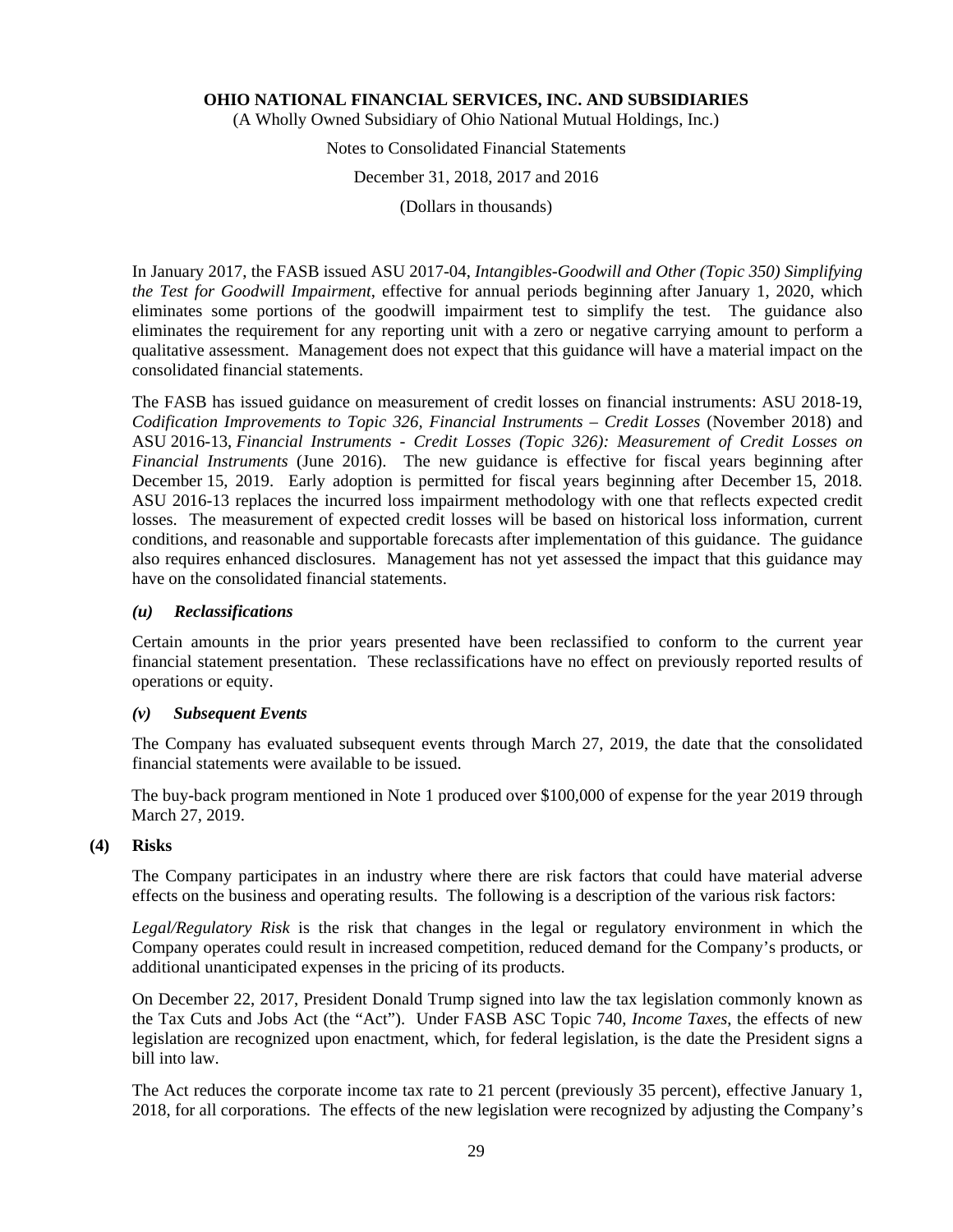(A Wholly Owned Subsidiary of Ohio National Mutual Holdings, Inc.)

## Notes to Consolidated Financial Statements

#### December 31, 2018, 2017 and 2016

(Dollars in thousands)

deferred tax assets ("DTAs") and/or deferred tax liabilities ("DTLs") as of December 31, 2017. The effects of changes in tax laws or rates on DTAs or DTLs are allocated to continuing operations and are reflected in the tax rate reconciliation in Note 14.

The Company made an election to reclassify the income tax effects of the Act from AOCI to retained earnings in its 2017 consolidated financial statements. The reclassification only includes impacts of the tax rate change from 35% to 21%. The Company's policy was to reclassify the full impact in the first year. There was no valuation allowance associated with these AOCI balances.

See Note 14 for disclosures relating to taxes in the consolidated financial statements.

State insurance regulators and the NAIC regularly re-examine existing laws and regulations applicable to insurance companies, their products, and how those products may be sold. Changes in these laws and regulations may affect the Company's operating results.

Changes in the tax treatment for corporate owned life insurance ("COLI") and bank owned life insurance ("BOLI") could impact the Company's ability to sell those products in the future or existing policies may be surrendered or allowed to lapse.

Increased assessments from guaranty associations may occur if there is an increase of impaired, insolvent or failed insurers in the jurisdictions in which the Company operates.

Changes in the regulatory environment and changes in laws in the countries of our international insurance operations could have a material adverse effect on our results of operations. Our international insurance operations are principally regulated by insurance regulatory authorities in the jurisdictions in which they are located or operate.

*Concentration Risk* is the risk that arises from the Company's reliance upon certain key business relationships. Based on policyholder account balances, the Company's largest distributor of individual (fixed and variable) annuity products accounted for approximately 13% of total individual annuity reserves as of December 31, 2018 and 2017. It is possible that a change in the Company's relationship with this distributor could result in the loss of existing business and a large outflow of the Company's general account assets along with the subsequent loss of the investment spread earned on those assets.

*Mortality Risk* is the risk that overall life expectancy assumptions used by the Company in the pricing of its life insurance and annuity products prove to be too aggressive. This situation may occur, for example, as a result of pandemics, terrorism, natural disasters, or acts of war. The Company attempts to reduce this risk through geographical diversification and the purchase of reinsurance.

*Reinsurance Risk* is the risk that the reinsurance companies, where the Company has ceded a portion of its underwriting risk, may default on their obligation. The Company has entered into reinsurance contracts to cede a portion of its general account life, annuity and health business. The Company attempts to mitigate this risk by monitoring the ratings of reinsurance companies it chooses to cede risk to, requiring collateral to support ceded reserves and / or following up on any outstanding balances with reinsurance companies.

*Ratings Risk* is the risk that rating agencies change their outlook or rating of the Company or a subsidiary of the Company. If such ratings were lowered significantly relative to our competitors, our ability to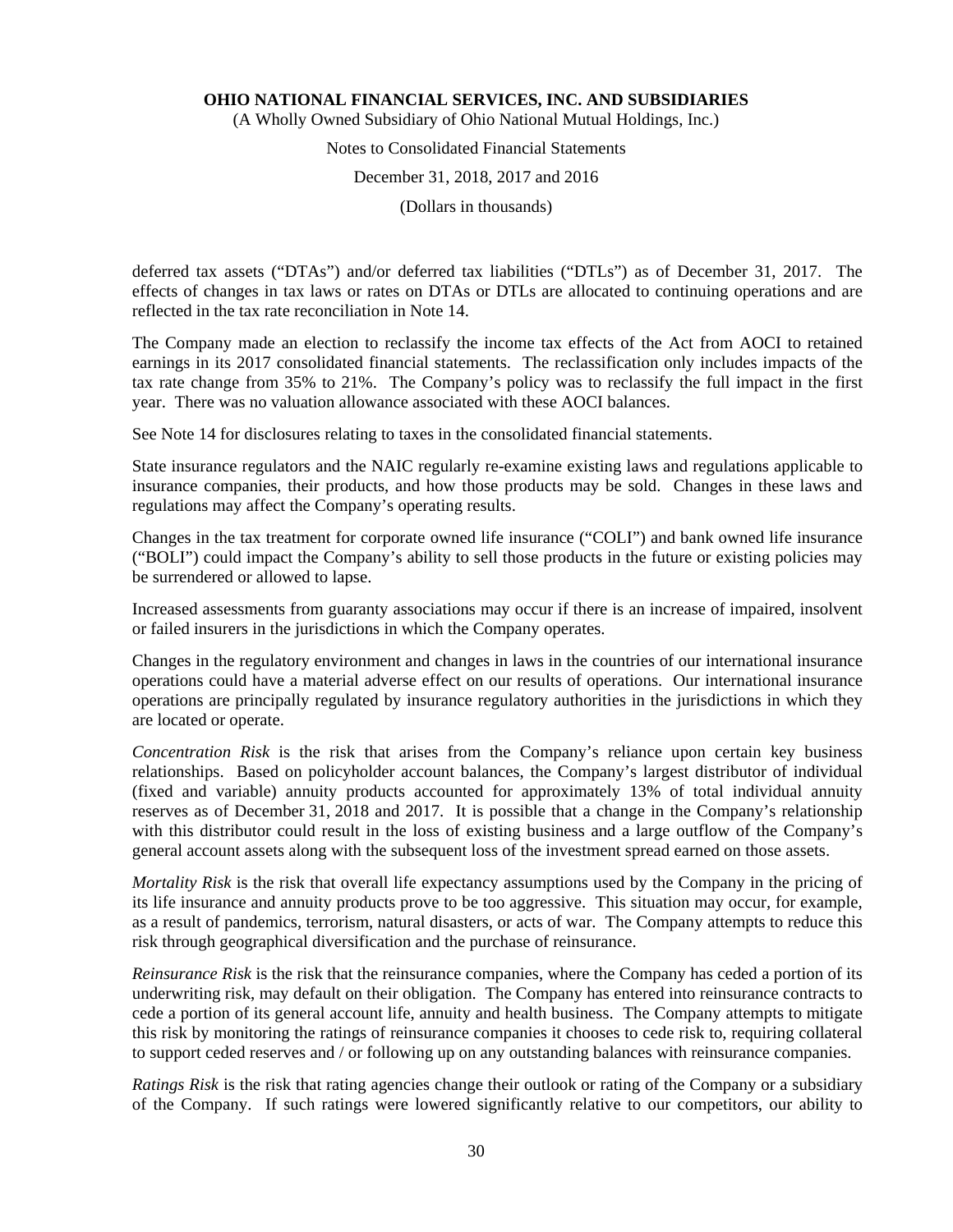(A Wholly Owned Subsidiary of Ohio National Mutual Holdings, Inc.)

## Notes to Consolidated Financial Statements December 31, 2018, 2017 and 2016

(Dollars in thousands)

market products to new customers could be harmed as well as the potential loss of existing customers. The Company monitors its Risk-Based Capital ("RBC") and other ratios for adequacy and maintains regular communications with the rating agencies in its effort to minimize the adverse impact of this risk.

*Information Technology Risk* is the risk that the computer systems may be vulnerable to disruptions or breaches as the result of natural disasters, man-made disasters, criminal activity, or other events beyond the Company's control. The failure of the computer systems for any reason could disrupt operations, result in the loss of customer business, materially affect profitability as well as negatively impact the Company's reputation. The Company attempts to mitigate this risk through several layers of firewall and system access protocols as well as off-site data warehouse facilities.

*Credit Risk* is the risk that issuers of investment securities, mortgagees on mortgage loans or other parties, including reinsurers and derivative counterparties, default on their contractual obligations or experience adverse changes that would affect the Company. The Company attempts to minimize the adverse impact of this risk by monitoring the portfolio diversification, the Company's exposure to impairment, collectability of the loans and the credit quality of reinsurers and derivative counterparties as well as, in many cases, requiring collateral, lines of credit or assets in trust to manage credit exposure.

*Interest Rate Risk* is the risk that interest rates will change and impact the valuation of the fixed maturity securities. A change in rates may cause certain interest-sensitive products to become uncompetitive or may cause disintermediation. To the extent that liabilities come due more quickly than assets mature, an insurer would have to borrow funds or sell assets prior to maturity and potentially recognize a gain or loss.

*Equity Market Risk* is the risk of loss due to declines in the equity markets in which the Company participates. A decline in the stock market will affect the value of equity securities and the contract value of the Company's individual variable annuity contracts which offer guaranteed benefit riders as well as fixed indexed annuity and indexed universal life contracts. Losses in the equity market could result in declines in separate account assets and assets under management thus affecting investment management fees revenue and may require the Company to accelerate the amortization of DAC.

The Company attempts to minimize the adverse impact of equity market risk by monitoring the diversification of the Company's investment portfolio and through reinsurance arrangements with thirdparties. The Company uses equity index put options, equity index call options, equity swaps and interest rate swaptions to minimize exposure to the market risk associated with guarantees on certain underlying policyholder liabilities.

*Liquidity Risk* is the risk that the Company may not have the ability to sell certain investments to meet obligations of the Company.

If the tax treatment of existing BOLI policies is changed, there is the potential that a portion of the issued policies may be surrendered or allowed to lapse in a short period of time creating a liquidity strain. The Company has applied risk mitigation through diversifying BOLI sales to community banks and credit unions. Credit unions are tax exempt entities, thus eliminating the surrender risk due to any pending tax law changes. In addition, the Company manages the BOLI growth to not exceed a specified percentage of general account assets to minimize the risk of liquidity strain.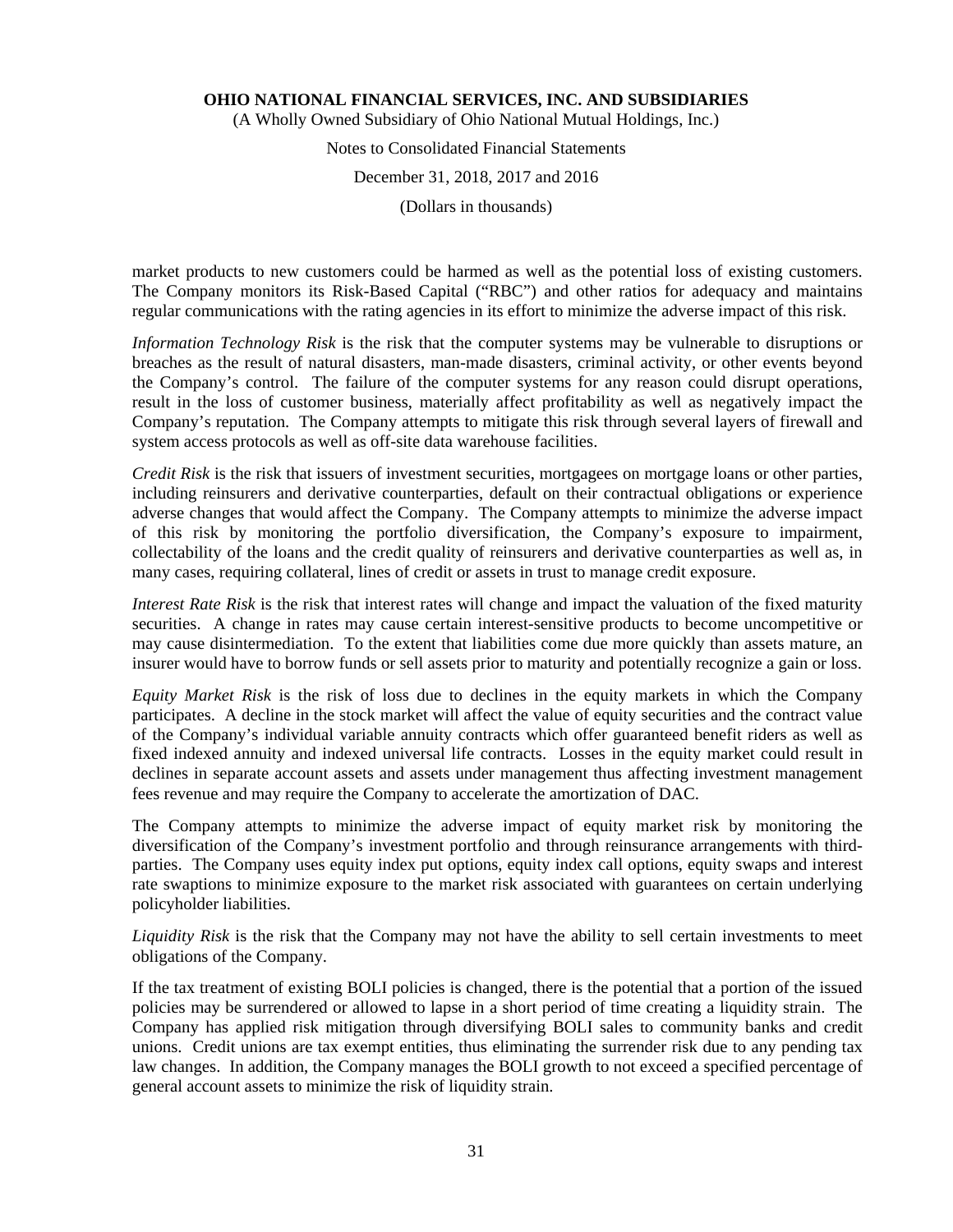(A Wholly Owned Subsidiary of Ohio National Mutual Holdings, Inc.)

## Notes to Consolidated Financial Statements

#### December 31, 2018, 2017 and 2016

(Dollars in thousands)

*Foreign Currency Risk* is the risk that the Company's consolidated financial statements could be adversely impacted by fluctuations in exchange rates as the Company's financial statements are presented in U.S. dollars and the financial statements of our subsidiaries outside of the U.S. are translated into U.S. dollars. Additionally, the Company could be impacted by significant changes in global economic conditions.

*Investment Risk* – see Note 7 for additional risks specific to the investment portfolio.

#### **(5) Changes in Accumulated Other Comprehensive Income**

The following table shows the changes in accumulated other comprehensive income, net of taxes, by component for the years ended December 31:

|                                                                                                                 | <b>Pensions</b> and       | Foreign                 |                                      | Adjustment to:        |                                |                   |              |
|-----------------------------------------------------------------------------------------------------------------|---------------------------|-------------------------|--------------------------------------|-----------------------|--------------------------------|-------------------|--------------|
|                                                                                                                 | other post-<br>retirement | currency<br>translation | <b>Future policy</b><br>benefits and | Other<br>policyholder | <b>Deferred</b><br>acquisition | <b>Unrealized</b> |              |
|                                                                                                                 | benefits                  | adjustment              | claims                               | funds                 | costs                          | gains (losses)    | <b>Total</b> |
| December 31, 2016                                                                                               | \$<br>(32, 676)           | (33,371)                | (23,716)                             | 5,775                 | (41,613)                       | 245,839           | 120,238      |
| Other comprehensive (loss)<br>income before reclassifications<br>Amounts reclassified from<br>accumulated other | (7, 383)                  | 11,459                  | (10,966)                             | 8,246                 | (30, 150)                      | 106,009           | 77,215       |
| comprehensive income                                                                                            | 3,167                     |                         |                                      |                       |                                | (16,687)          | (13,520)     |
| Change                                                                                                          | (4,216)                   | 11,459                  | (10.966)                             | 8,246                 | (30, 150)                      | 89,322            | 63,695       |
| December 31, 2017                                                                                               | \$<br>(36,892)            | (21,912)                | (34,682)                             | 14,021                | (71,763)                       | 335,161           | 183,933      |
| Other comprehensive income<br>(loss) before reclassifications<br>Amounts reclassified from<br>accumulated other | 7,427                     | (17, 497)               | 28,889                               | (14,212)              | 64,202                         | $(230,395)$ *     | (161, 586)   |
| comprehensive income                                                                                            | 3,207                     |                         |                                      |                       |                                | (12, 174)         | (8,967)      |
| Change                                                                                                          | 10,634                    | (17, 497)               | 28,889                               | (14,212)              | 64,202                         | (242, 569)        | (170, 553)   |
| December 31, 2018                                                                                               | (26, 258)                 | (39, 409)               | (5,793)                              | (191)                 | (7,561)                        | 92,592            | 13,380       |

\* The impact of adoption of ASU 2016-01 results in a difference of \$5,359, net of tax, between other comprehensive (loss) income before reclassifications in this table and the securities available-for-sale on the statement of consolidated statement of comprehensive income (loss).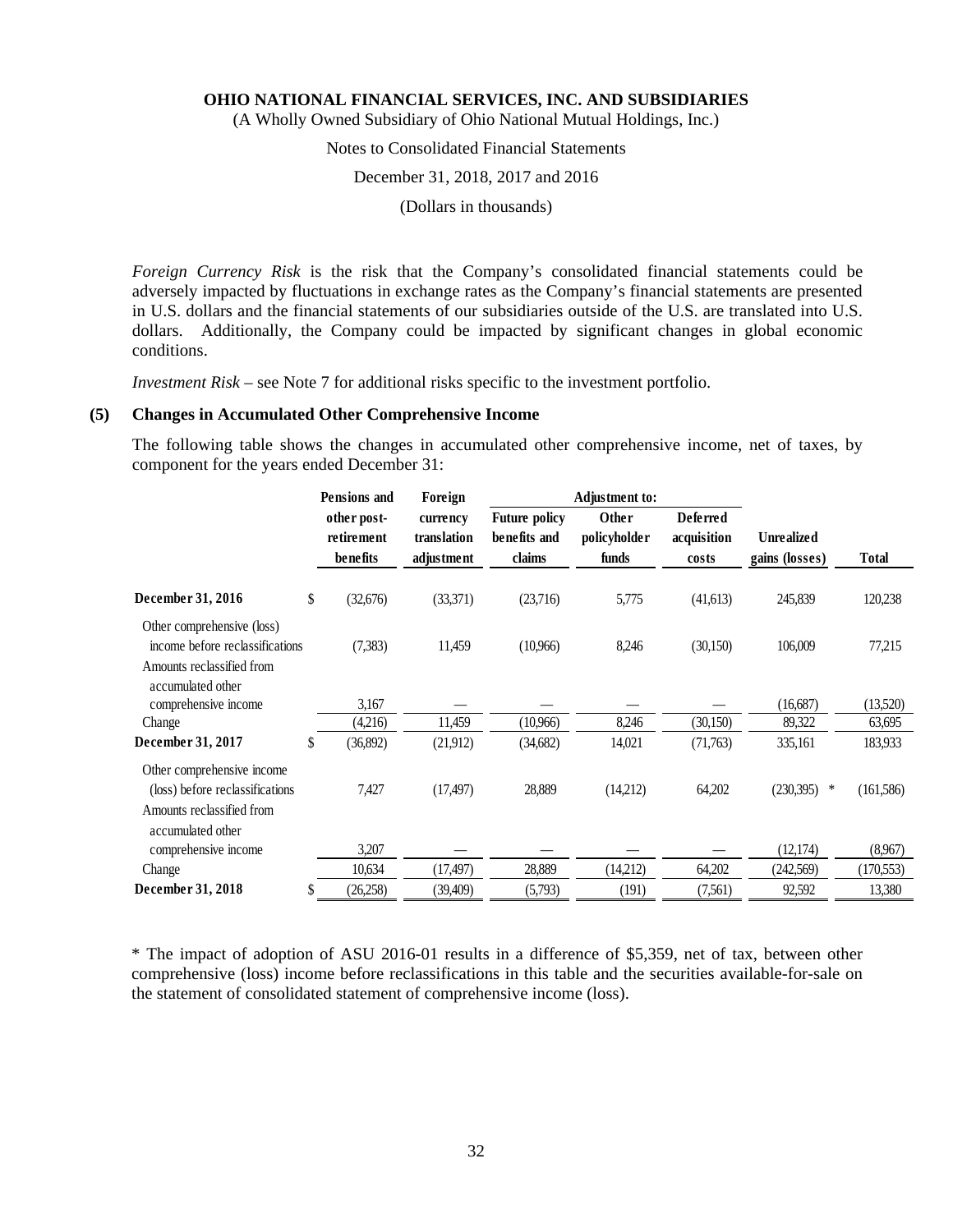(A Wholly Owned Subsidiary of Ohio National Mutual Holdings, Inc.)

#### Notes to Consolidated Financial Statements

#### December 31, 2018, 2017 and 2016

(Dollars in thousands)

The following table shows the reclassifications out of accumulated other comprehensive (loss) income, net of taxes, for the years ended December 31:

| Details about accumulated other<br>comprehensive (loss) income<br>components |    | 2018           | 2017           | <b>Consolidated statements of</b><br>income location                              |
|------------------------------------------------------------------------------|----|----------------|----------------|-----------------------------------------------------------------------------------|
| Amortization of pensions and other<br>post-retirement benefits:              |    |                |                |                                                                                   |
| Prior service costs<br>Actuarial gains/(losses)                              | \$ | 128<br>(4,187) | 128<br>(4,137) | Other operating costs and expenses<br>Other operating costs and expenses          |
|                                                                              |    | (4,059)<br>852 | (4,009)<br>842 | Loss before income taxes<br>Income tax current benefit                            |
| Unrealized gains/(losses) on                                                 |    | (3,207)        | (3,167)        | Net loss                                                                          |
| securities available-for-sale:                                               |    |                |                |                                                                                   |
|                                                                              |    | 15,464         | 21,420         | Realized gains, excluding other-than-temporary<br>impairment losses on securities |
|                                                                              |    | (3,290)        | (4,733)        | Income tax current expense                                                        |
|                                                                              |    | 12,174         | 16,687         | Net gain                                                                          |
| Total reclassification for the year                                          | S. | 8,967          | 13,520         | Total net gain                                                                    |

## **(6) Fair Value Measurements**

## *Fair Value Hierarchy*

Fair value is defined as the price that would be received to sell an asset or paid to transfer a liability (exit price) in an orderly transaction between market participants at the measurement date. In determining fair value, the Company uses various methods including market, income and cost approaches. The market approach utilizes prices and other relevant information generated by market transactions involving identical or comparable assets and liabilities. The income approach uses discounted cash flows to determine fair value. When applying either approach, the Company maximizes the use of observable inputs and minimizes the use of unobservable inputs. Observable inputs reflect the assumptions market participants would use in valuing a financial instrument based on market data obtained from sources independent of the Company. Unobservable inputs reflect the Company's estimates about the assumptions market participants would use in valuing financial assets and financial liabilities based on the best information available in circumstances.

The Company is required to categorize its assets and liabilities that are carried at estimated fair value on the consolidated balance sheets into a three level hierarchy based on the priority of the inputs to the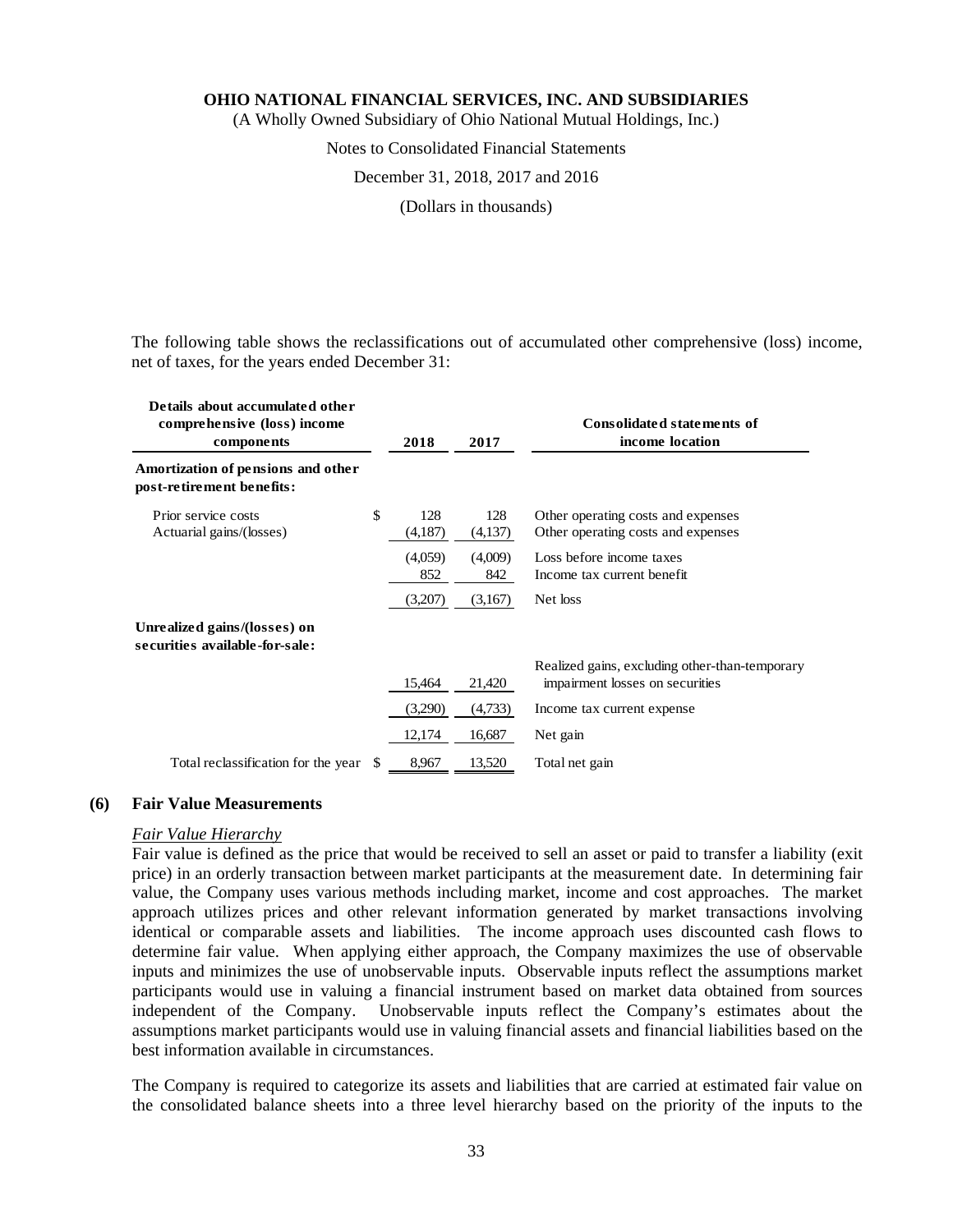(A Wholly Owned Subsidiary of Ohio National Mutual Holdings, Inc.)

# Notes to Consolidated Financial Statements

December 31, 2018, 2017 and 2016

(Dollars in thousands)

valuation technique. The fair value hierarchy gives the highest priority to quoted prices in active markets for identical assets or liabilities (Level 1) and the lowest priority to unobservable inputs (Level 3). If the inputs used to measure estimated fair value fall within different levels of the hierarchy, the category level is based on the lowest priority level input that is significant to the fair value measurement.

The levels of the fair value hierarchy are as follows:

- Level 1 Fair value is based on unadjusted quoted prices for identical assets or liabilities in an active market at the measurement date. The types of assets and liabilities utilizing Level 1 valuations generally include U.S. government securities, actively traded equity securities, cash and cash equivalents, separate account assets, and exchange traded derivatives.
- Level 2 Fair value is based on significant inputs, other than quoted prices included in Level 1 that are observable in active markets or that are derived principally from or corroborated by observable market data through correlation or other means for identical or similar assets and liabilities. The types of assets and liabilities utilizing Level 2 valuations generally include U.S. government agency securities, municipal bonds, foreign government debt, certain corporate debt, asset-backed, mortgage-backed, private placement, equity, derivative, securities lending collateral and cash equivalent securities.
- **Level 3** Fair value is based on unobservable inputs for the asset or liability for which there is little or no market activity at the measurement date. Unobservable inputs used in the valuation reflect management's best estimate about the assumptions market participants would use to price the asset or liability. The types of assets and liabilities utilizing Level 3 valuations generally include certain corporate debt, asset-backed or mortgage-backed securities, embedded derivatives associated with fixed indexed annuity contracts, and reinsurance contracts and embedded derivatives associated with living benefit contracts.

The following table presents the Company's hierarchy for its financial assets and liabilities measured at estimated fair value on a recurring basis at December 31, 2018: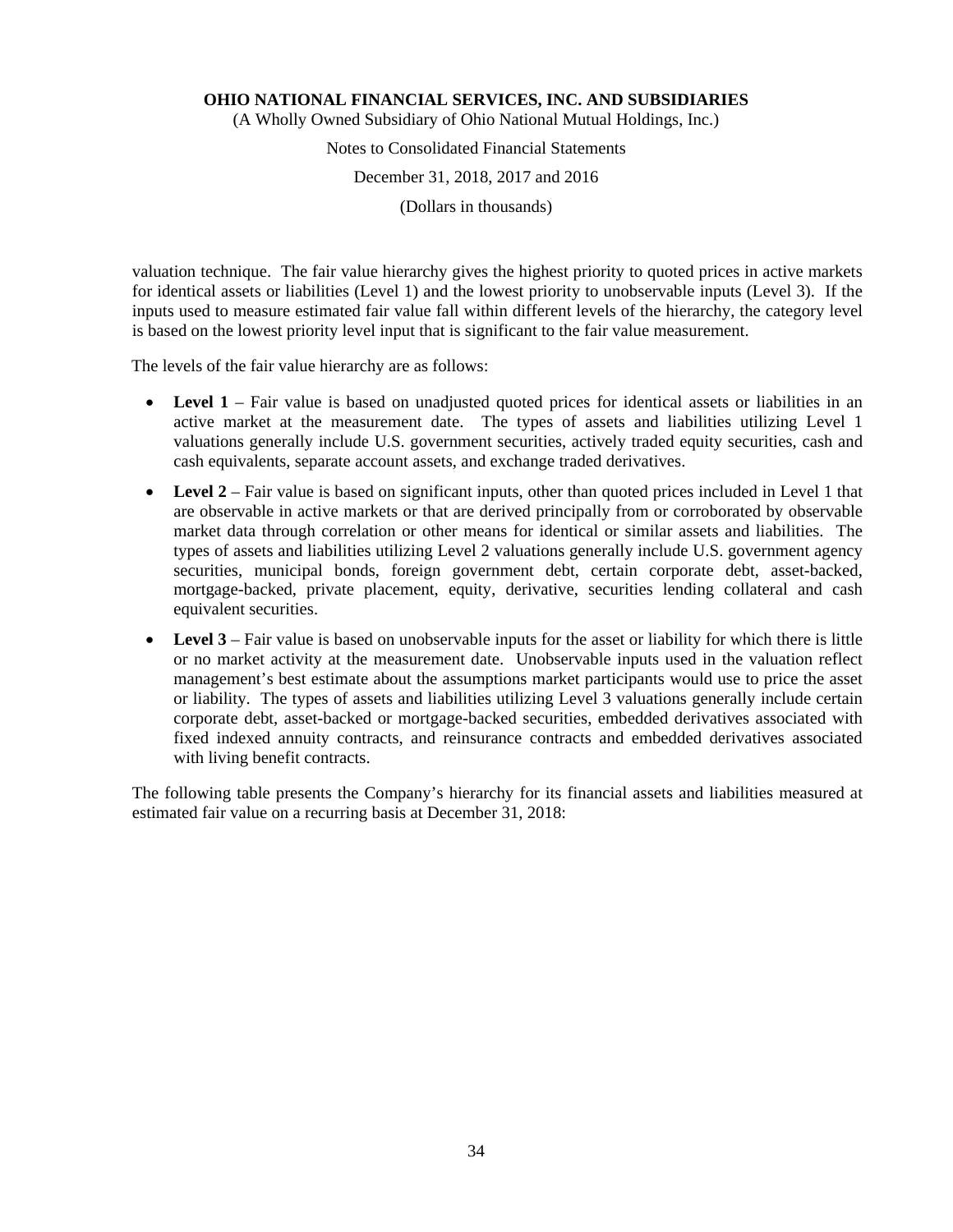(A Wholly Owned Subsidiary of Ohio National Mutual Holdings, Inc.)

## Notes to Consolidated Financial Statements

## December 31, 2018, 2017 and 2016

## (Dollars in thousands)

| <b>Assets</b>                                           | Level 1          | Level 2    | Level 3   | <b>Total</b> |
|---------------------------------------------------------|------------------|------------|-----------|--------------|
| Investments:                                            |                  |            |           |              |
| Securities available-for-sale:                          |                  |            |           |              |
| Fixed maturity securities:                              |                  |            |           |              |
| U.S. Treasury securities and                            |                  |            |           |              |
| obligations of U.S. government                          | \$<br>41,423     | 69,821     |           | 111,244      |
| Obligations of states and                               |                  |            |           |              |
| political subdivisions                                  |                  | 1,088,329  |           | 1,088,329    |
| Debt securities issued by                               |                  |            |           |              |
| foreign governments                                     |                  | 33,194     |           | 33,194       |
| Corporate                                               |                  | 7,755,210  | 16,295    | 7,771,505    |
| Asset-backed                                            |                  | 1,568,918  | 54,634    | 1,623,552    |
| Mortgage-backed<br>Trading securities:                  |                  | 1,268,879  | 13,063    | 1,281,942    |
| Fixed maturity securities:                              |                  |            |           |              |
| Corporate                                               |                  | 808        |           | 808          |
| Asset-backed                                            |                  | 42         |           | 42           |
| Equity securities                                       | 45,314           | 23,321     |           | 68,635       |
| Other long-term investments:                            |                  |            |           |              |
| Derivative assets:                                      |                  |            |           |              |
| <b>Equity futures</b>                                   | 5,679            |            |           | 5,679        |
| Currency futures                                        | 1,227            |            |           | 1,227        |
| Equity put options                                      |                  | 57,604     |           | 57,604       |
| Equity index call options                               |                  | 9,221      |           | 9,221        |
| Swap                                                    |                  | 736        |           | 736          |
| Swaptions                                               |                  | 32,437     |           | 32,437       |
| Short-term investments securities                       |                  |            |           |              |
| lending collateral                                      |                  | 313,492    |           | 313,492      |
| Short-term investments                                  | 125,277          | 44,869     |           | 170,146      |
| Cash and cash equivalents                               | 226,525          | 19,990     |           | 246,515      |
| Reinsurance recoverable:                                |                  |            |           |              |
| <b>GMIB</b> reinsurance contracts                       |                  |            | 1,280,905 | 1,280,905    |
| Other assets:                                           |                  |            |           |              |
| GMAB/GMWB embedded derivatives <sup>1</sup>             |                  |            | 603       | 603          |
| Assets held in separate accounts                        | 19,489,189       |            |           | 19,489,189   |
| <b>Total assets</b>                                     | \$<br>19,934,634 | 12,286,871 | 1,365,500 | 33,587,005   |
| <b>Liabilities</b>                                      |                  |            |           |              |
| Future policy benefit and claims:                       |                  |            |           |              |
| GMAB/GMWB embedded derivatives                          | \$               |            | 2,566     | 2,566        |
| GLWB embedded derivatives <sup>2</sup>                  |                  |            | 20,032    | 20,032       |
| Fixed indexed annuity embedded derivatives <sup>3</sup> |                  |            | 124,953   | 124,953      |
| Derivative liabilities:                                 |                  |            |           |              |
| Currency futures                                        | 2,866            |            |           | 2,866        |
| <b>Total liabilities</b>                                | \$<br>2,866      |            | 147,551   | 150,417      |

<sup>1</sup> All GMAB "W" riders. The reserve balance for these GMAB riders was negative and thus reclassifed as an asset.

<sup>2</sup> Relates to variable annuity GLWB riders only.

<sup>3</sup> Represents embedded derivative portion of fixed indexed annuity base contracts only.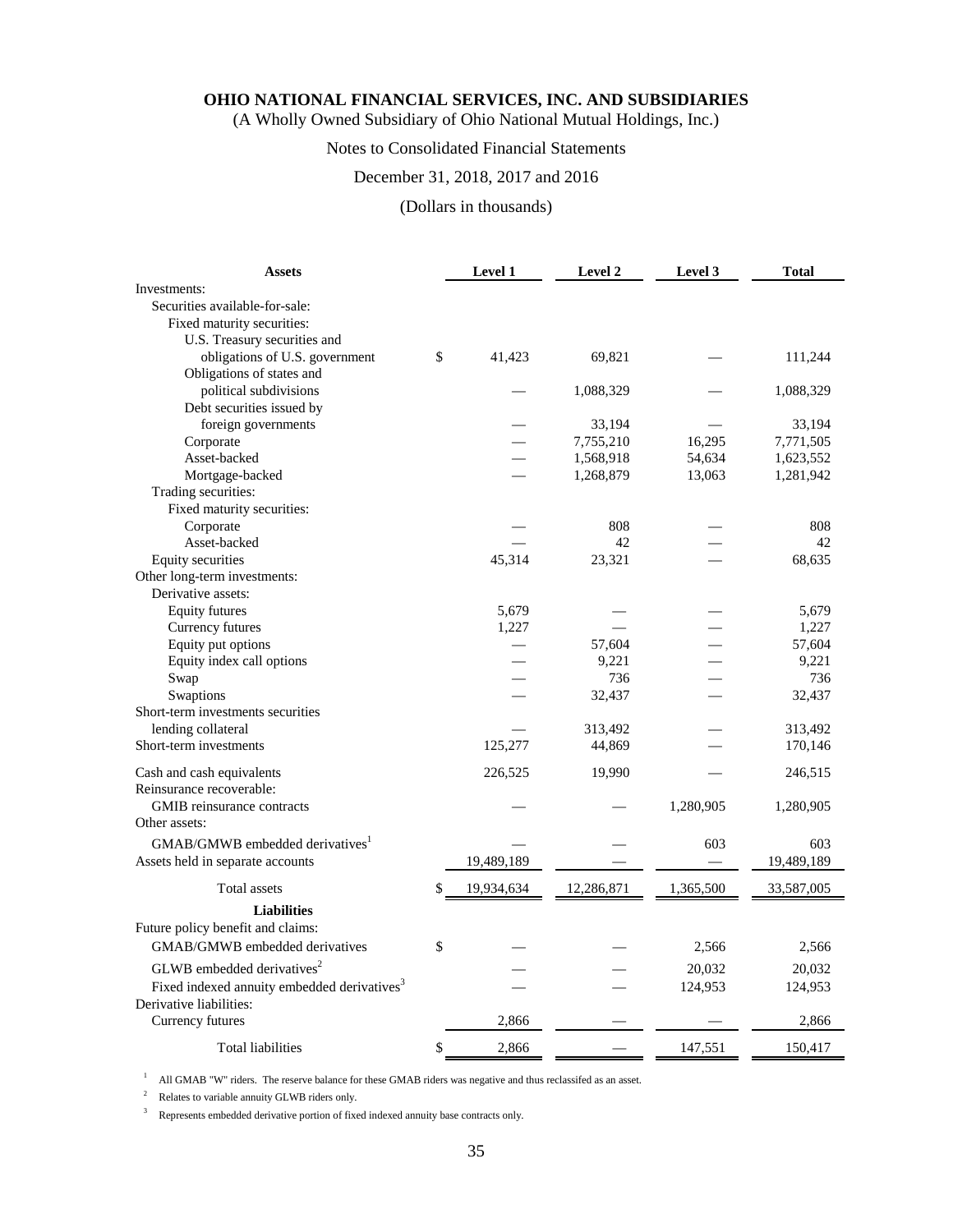(A Wholly Owned Subsidiary of Ohio National Mutual Holdings, Inc.)

# Notes to Consolidated Financial Statements

### December 31, 2018, 2017 and 2016

(Dollars in thousands)

The following table presents the Company's hierarchy for its financial assets and liabilities measured at estimated fair value on a recurring basis at December 31, 2017:

| <b>Assets</b>                               |    | <b>Level 1</b> | Level 2   | Level 3   | <b>Total</b> |  |
|---------------------------------------------|----|----------------|-----------|-----------|--------------|--|
| Investments:                                |    |                |           |           |              |  |
| Securities available-for-sale:              |    |                |           |           |              |  |
| Fixed maturity securities:                  |    |                |           |           |              |  |
| U.S. Treasury securities and                |    |                |           |           |              |  |
| obligations of U.S. government              | \$ | 25,135         | 56,531    |           | 81,666       |  |
| Obligations of states and                   |    |                |           |           |              |  |
| political subdivisions                      |    |                | 1,032,267 |           | 1,032,267    |  |
| Debt securities issued by                   |    |                |           |           |              |  |
| foreign governments                         |    |                | 17,870    |           | 17,870       |  |
| Corporate                                   |    |                | 6,051,462 | 4,962     | 6,056,424    |  |
| Asset-backed                                |    |                | 1,307,400 | 14,924    | 1,322,324    |  |
| Mortgage-backed                             |    |                | 1,163,662 | 7,532     | 1,171,194    |  |
| <b>Equity securities</b>                    |    | 18,519         | 30,670    |           | 49,189       |  |
| Trading securities:                         |    |                |           |           |              |  |
| Fixed maturity securities:                  |    |                |           |           |              |  |
| Corporate                                   |    |                | 1,201     |           | 1,201        |  |
| Asset-backed                                |    |                | 81        |           | 81           |  |
|                                             |    |                |           |           | 3            |  |
| Mortgage-backed                             |    |                | 3         |           |              |  |
| <b>Equity securities</b>                    |    | 31,507         |           |           | 31,507       |  |
| Other long-term investments:                |    |                |           |           |              |  |
| Derivative assets:                          |    |                |           |           |              |  |
| <b>Equity futures</b>                       |    | 2,632          |           |           | 2,632        |  |
| Equity put options                          |    |                | 770       |           | 770          |  |
| Equity index call options                   |    |                | 12,911    |           | 12,911       |  |
| Swap                                        |    |                | 435       |           | 435          |  |
| Swaptions                                   |    |                | 47,099    |           | 47,099       |  |
| Short-term investments securities           |    |                |           |           |              |  |
| lending collateral                          |    |                | 9,681     |           | 9,681        |  |
| Short-term investments                      |    | 43,884         | 73,123    |           | 117,007      |  |
| Cash and cash equivalents                   |    | 369,553        | 60,962    |           | 430,515      |  |
| Reinsurance recoverable:                    |    |                |           |           |              |  |
| GMIB reinsurance contracts                  |    |                |           | 1,187,888 | 1,187,888    |  |
| Other assets:                               |    |                |           |           |              |  |
| GMAB/GMWB embedded derivatives <sup>1</sup> |    |                |           | 31,727    | 31,727       |  |
|                                             |    |                |           |           |              |  |
| Assets held in separate accounts            |    | 23,611,918     |           |           | 23,611,918   |  |
| Total assets                                | \$ | 24,103,148     | 9,866,128 | 1,247,033 | 35,216,309   |  |
| <b>Liabilities</b>                          |    |                |           |           |              |  |
| Future policy benefit and claims:           |    |                |           |           |              |  |
| <b>GLWB</b> embedded derivatives            | \$ |                |           | 16,550    | 16,550       |  |
| Derivative liabilities:                     |    |                |           |           |              |  |
| <b>Equity futures</b>                       |    | 8,798          |           |           | 8,798        |  |
| Currency futures                            |    | 3,914          |           |           | 3,914        |  |
| Equity put options                          |    |                | 1,614     |           | 1,614        |  |
| Swap                                        |    |                | 21,490    |           | 21,490       |  |
|                                             |    |                |           |           |              |  |
| <b>Total liabilities</b>                    | \$ | 12,712         | 23,104    | 16,550    | 52,366       |  |

<sup>1</sup> All GMAB riders. The reserve balance for these GMAB riders was negative and thus reclassifed as an asset.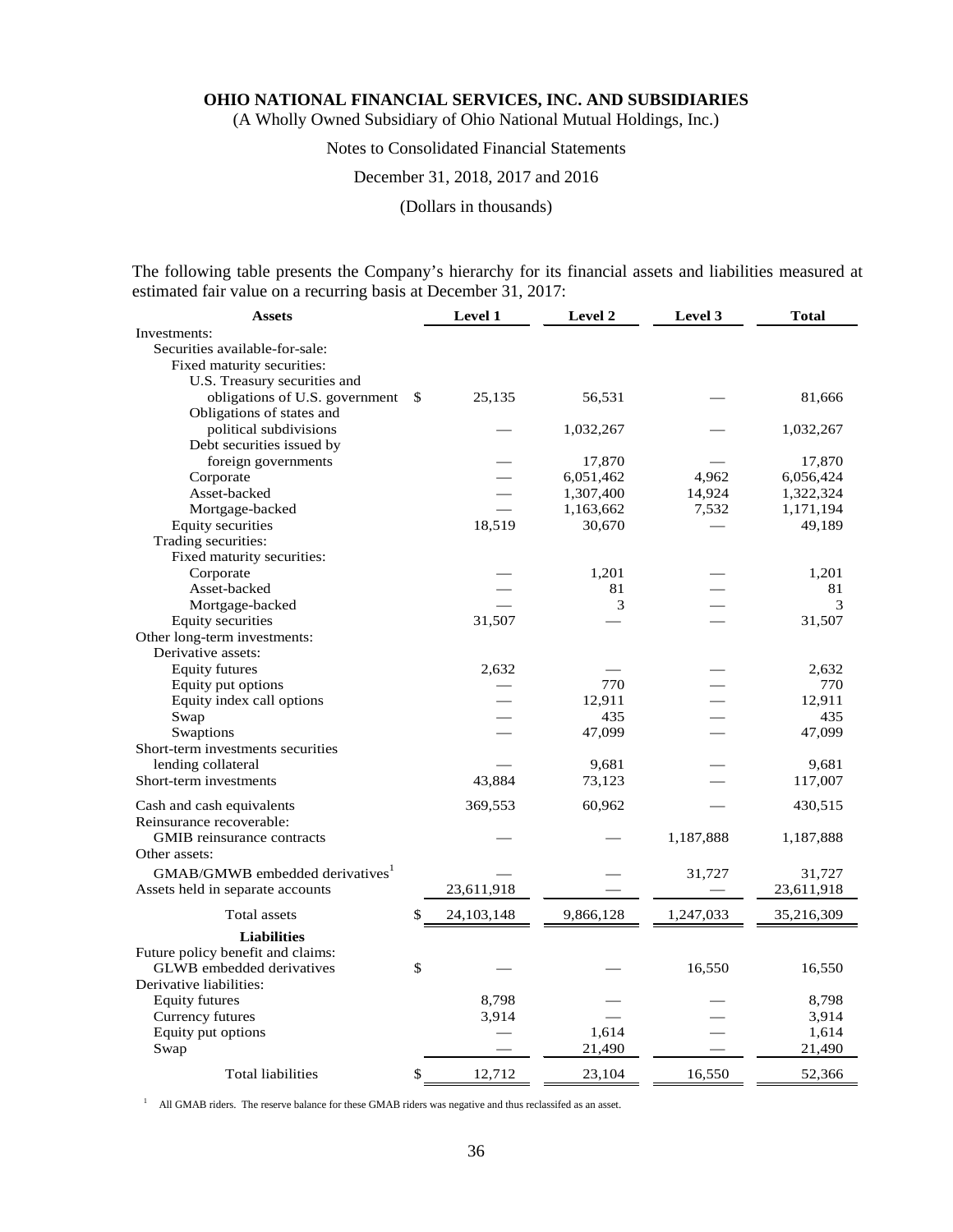(A Wholly Owned Subsidiary of Ohio National Mutual Holdings, Inc.)

# Notes to Consolidated Financial Statements

### December 31, 2018, 2017 and 2016

(Dollars in thousands)

#### *Determination of Fair Values*

The valuation methodologies used to determine the estimated fair values of assets and liabilities under the exit price notion of FASB ASC Topic 820, *Fair Value Measurements and Disclosures*, reflect market participant objectives and are based on the application of the fair value hierarchy that prioritizes observable market inputs over unobservable inputs. The Company determines the estimated fair values of certain financial assets and financial liabilities based on quoted market prices, where available. The Company also determines estimated fair value based on future cash flows discounted at the appropriate current market rate. Estimated fair values include adjustments for credit-related and liquidity issues of the underlying issuer of the investment.

The Company has policies and guidelines that establish valuation methodologies and consistent application of such methodologies. These policies and guidelines provide controls around the valuation process. These controls include appropriate review and analysis of investment prices against market activity or price variances, review of secondary pricing sources, review of price source changes, and review of methodology changes.

The following is a discussion of the methodologies used to determine estimated fair values for the financial instruments listed in the above tables:

*Fixed maturity and equity securities –* The estimated fair value of fixed maturity and equity securities is generally obtained from independent pricing services based on market quotations of reported trades for identical or similar securities.

When there are no recent reported trades, the Company uses third party pricing services that use matrix or model processes to develop a security price using future cash flow expectations and collateral performance discounted at an estimated market rate. For the pricing of asset-backed and mortgage-backed securities, the models include estimates for future principal prepayments based on the characteristics of the underlying structure and prepayment speeds previously experienced at the interest rate levels projected for the underlying collateral. Since these securities have been priced using market observable inputs that are obtained by the independent pricing services, the Company has classified these fixed maturity securities as Level 2 assets.

Fixed maturity securities not priced by independent services are generally priced using an internal pricing matrix. The internal pricing matrix is developed by obtaining spreads for corporate securities with varying weighted average lives and bond ratings. The weighted average life and bond rating of a particular fixed maturity security to be priced using the internal matrix are important inputs into the model and are used to determine a corresponding spread that is added to the appropriate U.S. Treasury yield to create an estimated market yield for that bond. The estimated market yield is then used to estimate the fair value of the particular fixed maturity security. Since the inputs used for the internal pricing matrix are based on observable market data, the Company has classified these fair values within Level 2.

In some instances the independent pricing service will price securities using independent broker quotations from market makers and other broker/dealers recognized to be market participants, which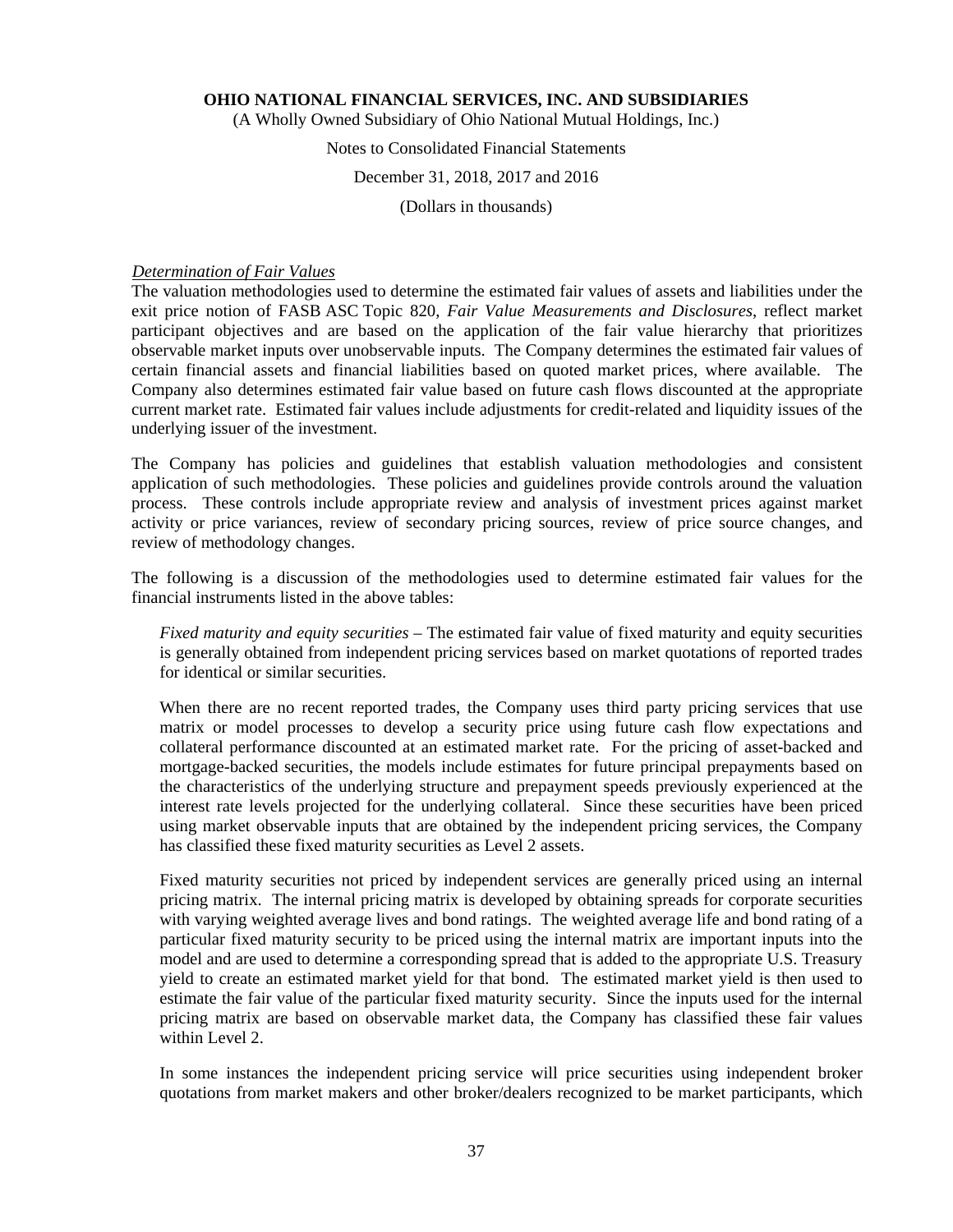(A Wholly Owned Subsidiary of Ohio National Mutual Holdings, Inc.)

# Notes to Consolidated Financial Statements December 31, 2018, 2017 and 2016

(Dollars in thousands)

utilize inputs that may be difficult to corroborate with observable market data. These fixed maturity securities are classified as Level 3 assets.

For certain asset-backed and mortgage-backed fixed maturity securities with complex cash flows that are not priced by independent pricing services, management determines the fair value using other modeling techniques, primarily commercial software applications utilized for valuing securitized investments with variable cash flows. These fixed maturity securities are classified as Level 3 assets.

At December 31, 2018, 84.1% of the estimated fair values of fixed maturity securities were obtained from independent pricing services, 15.3% from the Company's internal pricing matrices and 0.6% from other sources. At December 31, 2017, 84.6% of the estimated fair values of fixed maturity securities were obtained from independent pricing services, 14.9% from the Company's internal pricing matrices and 0.5% from other sources.

*Derivative instruments -* The Company enters into derivative transactions comprised of equity index put options, equity futures, currency futures, equity swaps and interest rate swaptions as hedges for certain riders that were sold with variable annuity products. The Company similarly purchases equity index call options as hedges for the fixed indexed annuity and indexed universal life products. The equity and currency futures are exchange traded derivatives and the estimated fair value is based on an active market quotation. The Company has classified the estimated fair values of the exchange traded derivatives as Level 1 assets and liabilities. The equity index put options, equity index call options, equity swaps and interest rate swaptions are valued using pricing models with inputs that are observable in the market or can be derived principally from or corroborated by observable market data. These derivative assets are classified as Level 2 assets.

*Short-term investments -* Short-term investments include fixed maturity securities that mature in less than one year and are valued in the same manner as the fixed maturity securities. A portion of short-term investments are bank deposits that are classified as Level 1 assets since these investments are very liquid and not subject to valuation fluctuations.

*Cash and cash equivalents* - Cash is considered a Level 1 asset as it is the functional currency in the U.S. and is the most liquid form of an asset and not subject to valuation fluctuations. Cash equivalents are comprised of publicly traded money market accounts, commercial paper and reverse repurchase agreements. The publicly traded money market accounts are considered to be Level 1 assets and commercial paper is considered to be a Level 2 asset.

*Reverse repurchase agreements* - The Company has entered into reverse repurchase agreements with a third-party custodian whereby the Company purchases securities or other highly liquid assets and simultaneously agrees to resell the same or substantially the same securities. Because control of the assets is not relinquished, reverse repurchase agreements are accounted for as collateralized borrowings with the cash paid for the securities continued to be recorded in the consolidated financial statements as cash and considered to be Level 2 assets. The underlying securities are not recorded as investments owned by the Company. The difference between the amount paid and the amount at which the securities will be subsequently resold is reported as interest income.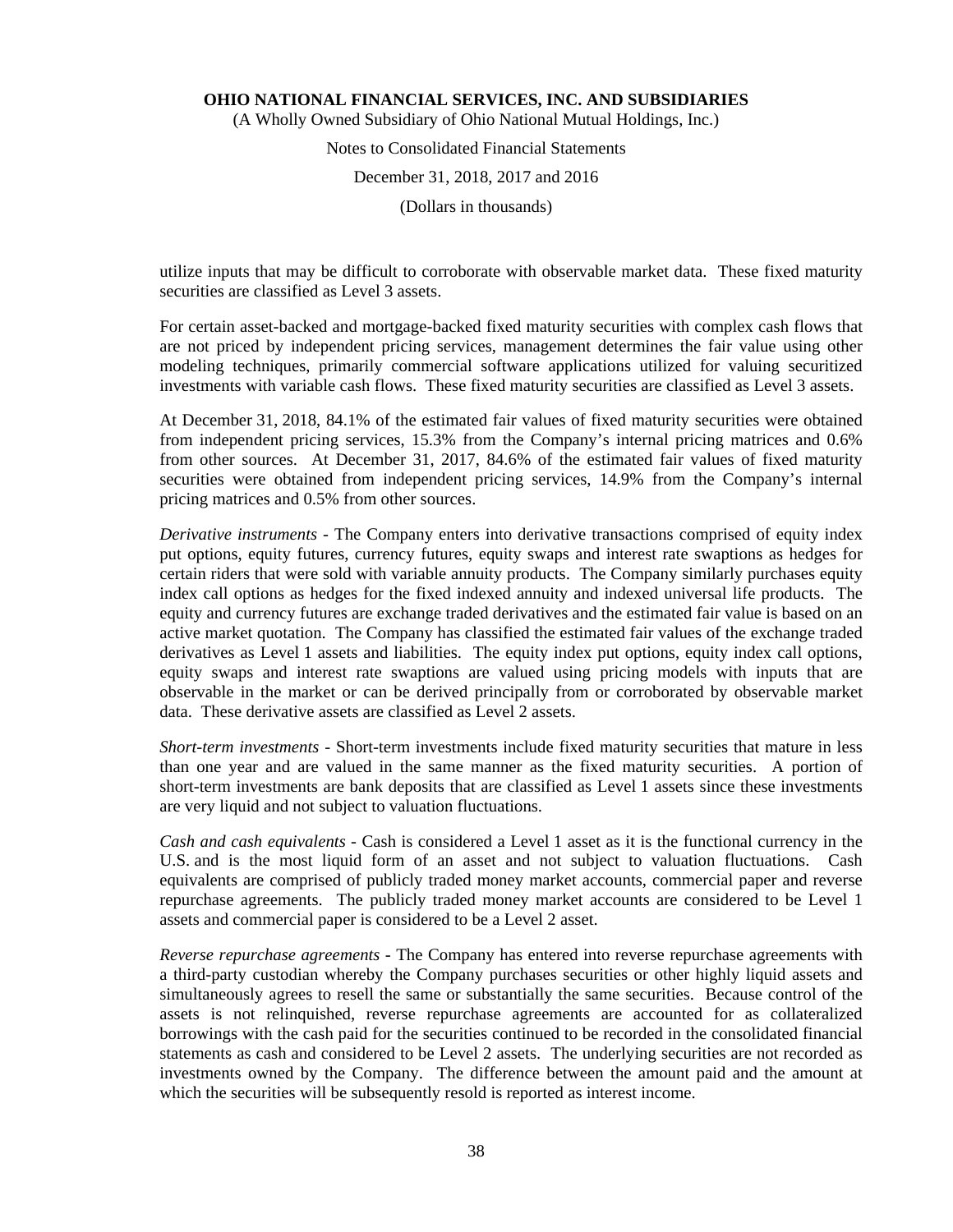(A Wholly Owned Subsidiary of Ohio National Mutual Holdings, Inc.)

# Notes to Consolidated Financial Statements

#### December 31, 2018, 2017 and 2016

(Dollars in thousands)

At purchase, the Company requires collateral in the form of securities having a fair value of a minimum of 102% of the securities' purchase price. If at any time the fair value of the collateral declines to less than 100% of the securities' purchase price, the counterparty is obligated to provide additional collateral to bring the total collateral held by the Company to at least 102% of the securities' purchase price. As of December 31, 2017, the Company had reverse repurchase agreements outstanding with a total carrying value of \$2,000 recorded as cash and cash equivalents on the consolidated balance sheets. The Company classifies the estimated fair values of assets held in reverse repurchase agreements as Level 2 assets. The Company did not have any reverse repurchase agreements as of December 31, 2018.

Non-cash collateral on deposit with the third-party custodian on the Company's behalf was \$0 and \$2,040 at December 31, 2018 and 2017, respectively, which has not been recorded on our consolidated balance sheets.

*Assets held in separate accounts -* Separate account assets are recorded at estimated fair value based primarily on market quotations of the underlying securities and reported as a summarized total on the consolidated balance sheets. The underlying securities are mutual funds that are valued using the reported net asset value which is published daily. The Company has classified the estimated separate account assets as Level 1 assets.

GMIB reinsurance contracts and GMAB/GMWB/GLWB embedded derivatives – Certain of the Company's individual variable annuity contracts that include guaranteed benefit riders accounted for as embedded derivatives are measured at estimated fair value separately from the host variable annuity contract. These guarantees take the form of guaranteed withdrawal and income benefits on variable annuity products.

The fair value of these assets and liabilities is estimated using the present value of future benefits minus the present value of future premiums over the expected lives of the contracts using various capital market and actuarial assumptions. The Company uses a risk neutral valuation methodology in which cash flows are projected under multiple capital market scenarios using observable risk free rates.

As discussed in Notes 10 and 11, the Company cedes certain guaranteed benefits to an affiliate, SYRE. The valuation of the reinsurance contract derivatives includes a credit adjustment for counterparty nonperformance risk and risk margins. Nonperformance risk is based on the counterparty's debt and cash flows obtained from publicly available information. Risk margins capture the non-capital market risk of the instrument which represents the additional risks assumed due to the uncertainties of the actuarial assumptions.

The valuation of the embedded derivatives also includes a credit adjustment using the Company's nonperformance risk to the present value of the future cash flows.

Other significant inputs to the valuation models for the derivatives associated with the guaranteed benefit riders include capital market assumptions, such as interest rate, equity indices, foreign currency rates, counterparty credit, and implied volatility assumptions, as well as various policyholder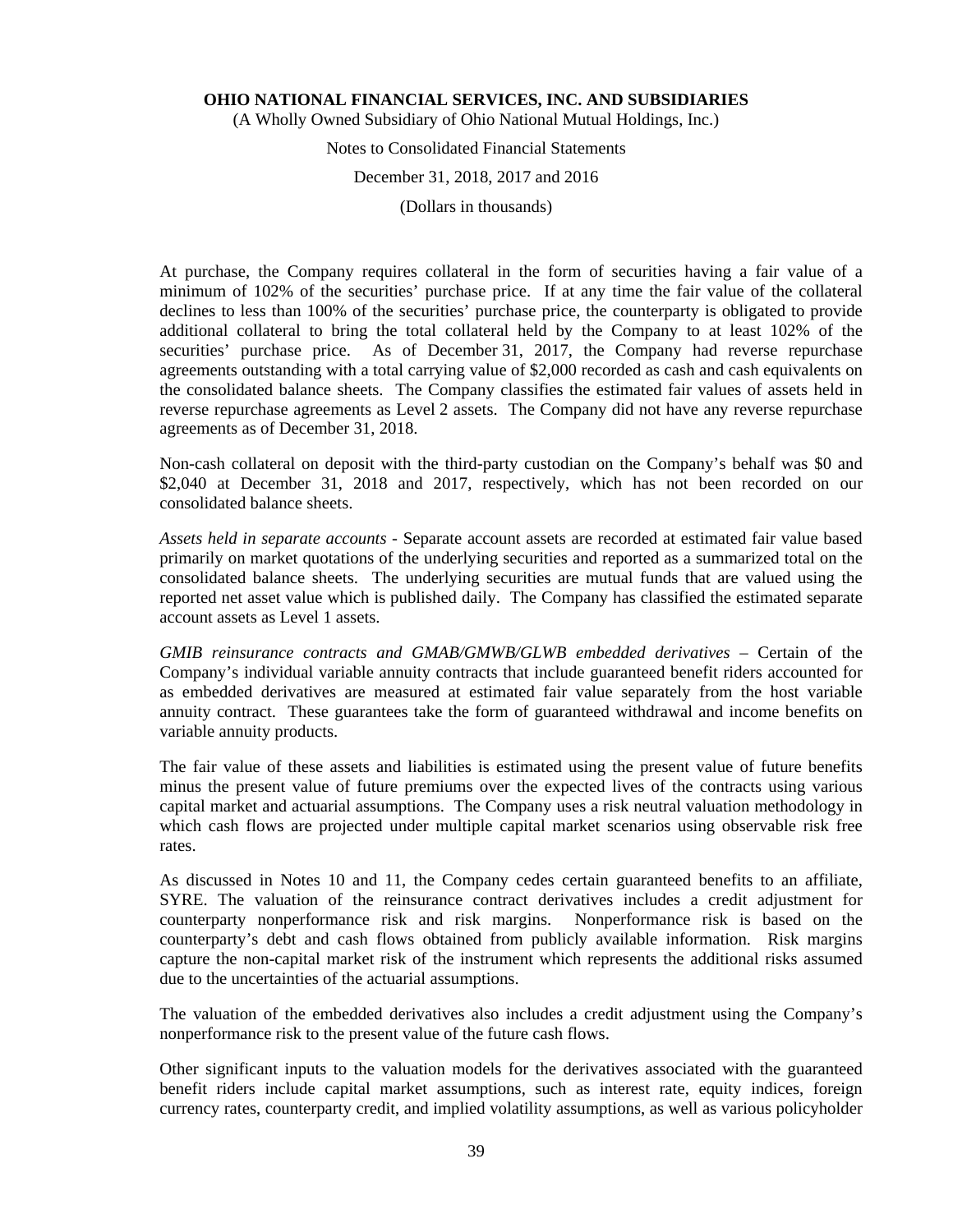(A Wholly Owned Subsidiary of Ohio National Mutual Holdings, Inc.)

# Notes to Consolidated Financial Statements December 31, 2018, 2017 and 2016

(Dollars in thousands)

behavior assumptions that are actuarially determined, including lapse rates, benefit utilization rates, mortality rates, and withdrawal rates.

Since many of the assumptions utilized in the valuation of the reinsurance contracts and embedded derivatives are unobservable and are considered to be significant inputs to the valuations, these are classified as Level 3 assets and liabilities.

*Fixed indexed annuity embedded derivatives* - The Company's fixed indexed annuity contracts include embedded derivatives which are measured at estimated fair value separate from the host fixed indexed annuity contract. These embedded derivatives are estimated using the option budget method. The option budget rate is used as the best estimate of the future values of the index credits. The embedded derivative incorporates the excess cash flows, or those cash flows that represent the value of the indexes in excess of guarantee values. These cash flows are then discounted using the risk free rates plus a nonperformance risk spread, adjusted for margins.

Nonperformance risk is based on the counterparty's debt and cash flows obtained from publicly available information. Risk margins capture the non-capital market risk of the instrument which represents the additional risks assumed due to the uncertainties of the actuarial assumptions.

Other significant inputs to the valuation model for these derivatives include capital market assumptions, such as interest rate, equity indices, and volatility surface values, as well as various policyholder behavior assumptions that are actuarially determined, including lapse rates, benefit utilization rates, mortality rates, and withdrawal rates.

Since many of the assumptions utilized in the valuation of these reserves are unobservable and are considered to be significant inputs to the valuations, these are classified as Level 3 liabilities.

# *Assets and Liabilities Measured at Fair Value on a Recurring Basis Using Significant Unobservable Inputs (Level 3)*

The following tables summarize the reconciliation of the beginning and ending balances and related changes in fair value measurements for which significant unobservable inputs were used in determining the estimated fair value for the years ended December 31: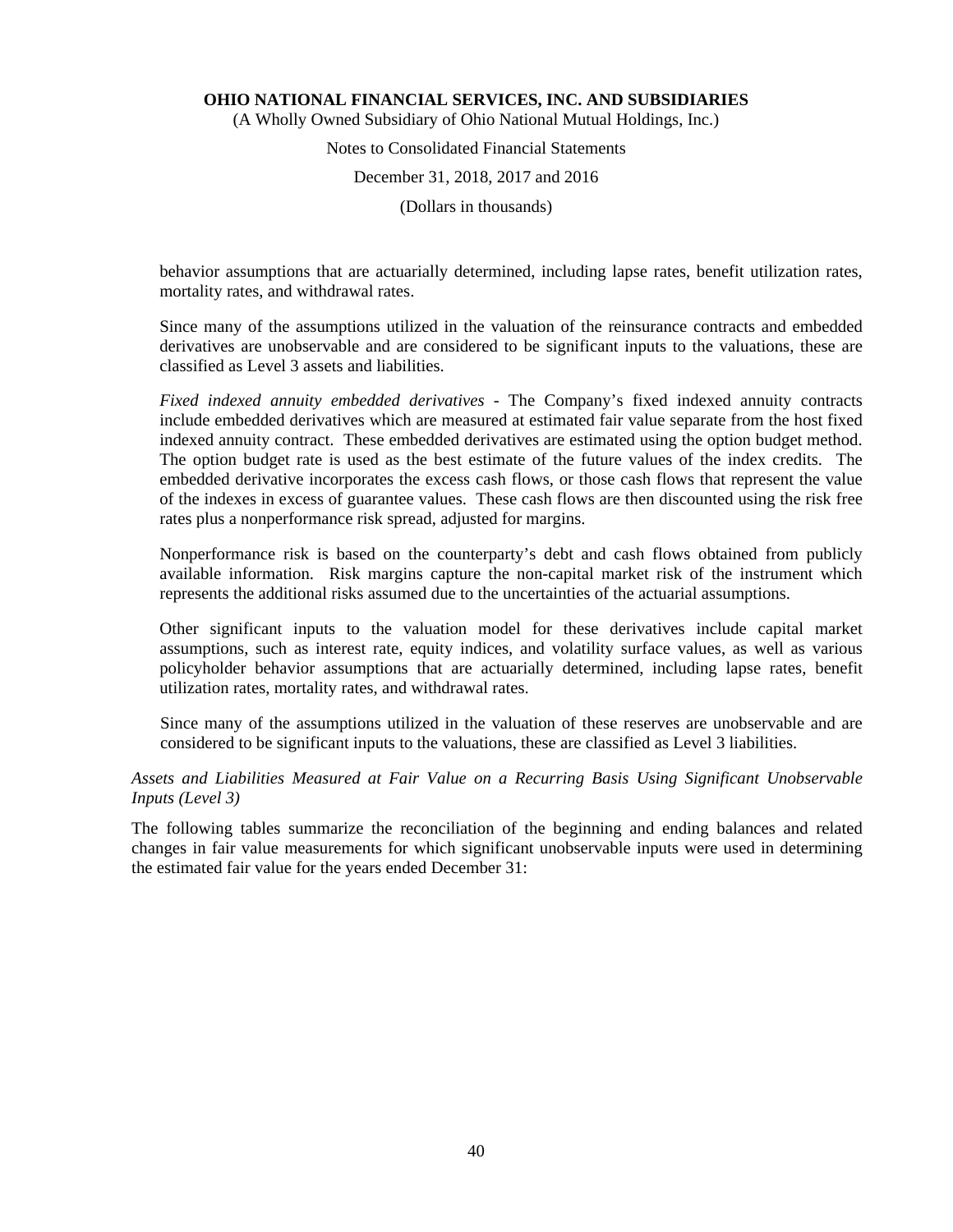(A Wholly Owned Subsidiary of Ohio National Mutual Holdings, Inc.)

# Notes to Consolidated Financial Statements

# December 31, 2018, 2017 and 2016

# (Dollars in thousands)

|                                                                    |                      | <b>Investments</b> |                      | Reinsurance<br>Recoverable | Other<br><b>Assets</b>                          |                        |
|--------------------------------------------------------------------|----------------------|--------------------|----------------------|----------------------------|-------------------------------------------------|------------------------|
| <b>Assets</b>                                                      | Corporate            | Asset -<br>backed  | Mortgage -<br>backed | <b>GMIB</b><br>reinsurance | GMAB/<br><b>GMWB</b><br>embedded<br>derivatives | <b>Total</b><br>assets |
| December 31, 2016                                                  | 1,974<br>\$          | 62,049             | 5,776                | 1,309,900                  | 1,367                                           | 1,381,066              |
| Net investment gains/(losses):                                     |                      |                    |                      |                            |                                                 |                        |
| In earnings (realized and unrealized) <sup>1</sup>                 | (8)                  | (353)              | (7)                  | (122, 012)                 | 30,360                                          | (92,020)               |
| Unrealized in $OCI2$                                               | 113                  | (533)              | 52                   |                            |                                                 | (368)                  |
| Purchases                                                          |                      |                    | 7,511                |                            |                                                 | 7,511                  |
| Settlements                                                        |                      | (2,608)            | (24)                 |                            |                                                 | (2,632)                |
| Transfers into Level 3                                             | 4,857                | 13,871             |                      |                            |                                                 | 18,728                 |
| Transfers out of Level 3                                           | (1, 974)             | (57, 502)          | (5,776)              |                            |                                                 | (65, 252)              |
| December 31, 2017                                                  | 4,962                | 14,924             | 7,532                | 1,187,888                  | 31,727                                          | 1,247,033              |
| Net investment gains/(losses):                                     |                      |                    |                      |                            |                                                 |                        |
| In earnings (realized and unrealized) <sup>1</sup>                 | (1,721)              | (255)              | (23)                 | 93,017                     | (31, 124)                                       | 59,894                 |
| Unrealized in $OCI2$                                               | (731)                | (279)              | (100)                |                            |                                                 | (1,110)                |
| Purchases                                                          | 4,264                | 11,000             | 7,406                |                            |                                                 | 22,670                 |
| Settlements                                                        | (524)                | (2,673)            | (1,752)              |                            |                                                 | (4,949)                |
| Transfers into Level 3                                             | 15,007               | 41,126             |                      |                            |                                                 | 56,133                 |
| Transfers out of Level 3                                           | (4,962)              | (9,209)            |                      |                            |                                                 | (14, 171)              |
| December 31, 2018                                                  | 16,295<br>\$         | 54,634             | 13,063               | 1,280,905                  | 603                                             | 1,365,500              |
| Change in unrealized gains/(losses):<br>Still held at December 31: |                      |                    |                      |                            |                                                 |                        |
| 2017                                                               | \$<br>(8)            | (353)              | (7)                  | (122, 012)                 | 30,360                                          | (92,020)               |
| 2018                                                               | $\overline{c}$<br>\$ | (247)              | (23)                 | 93,017                     | (31, 124)                                       | 61,625                 |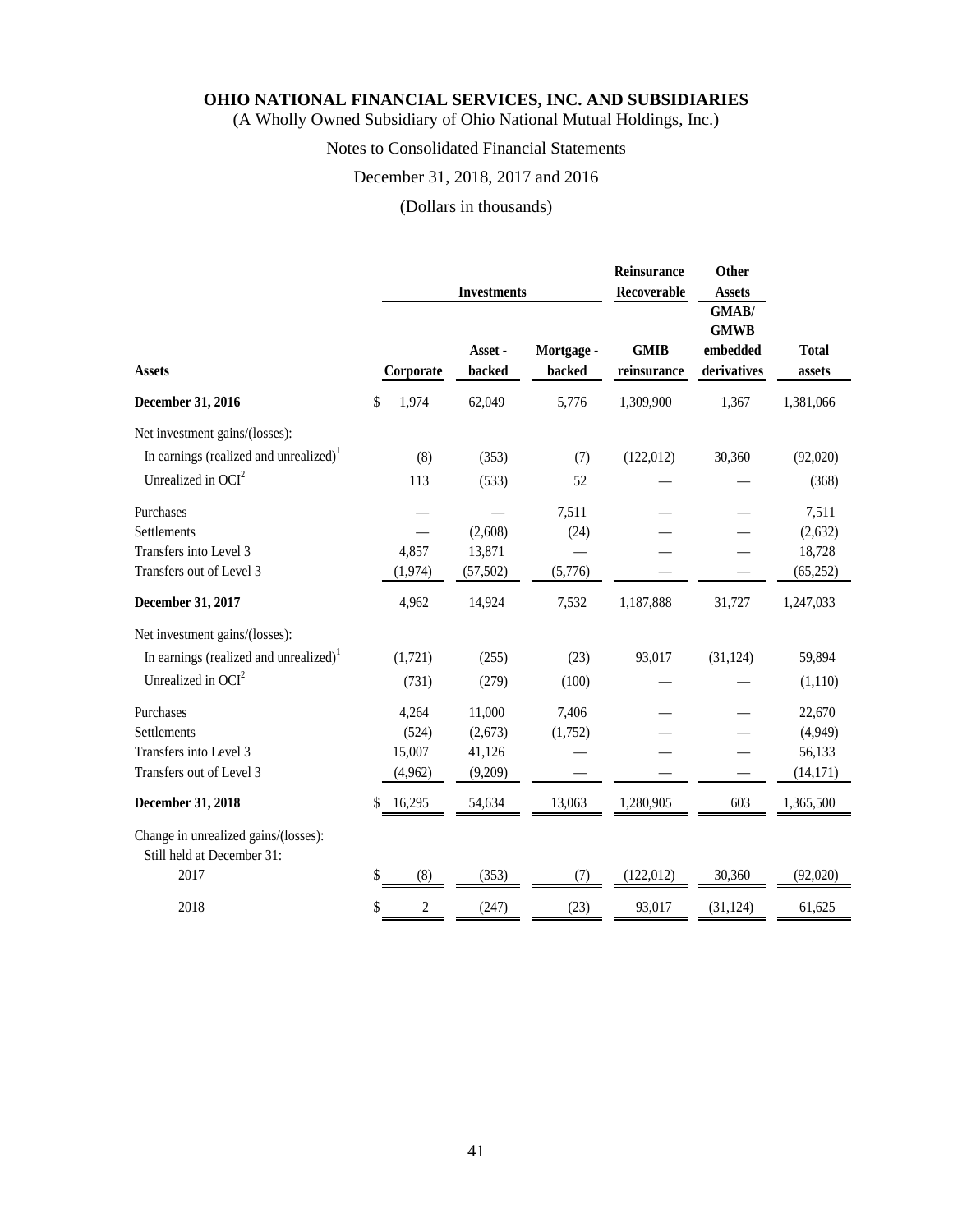(A Wholly Owned Subsidiary of Ohio National Mutual Holdings, Inc.)

Notes to Consolidated Financial Statements

#### December 31, 2018, 2017 and 2016

(Dollars in thousands)

|                                                    |                          | <b>Future policy</b> |                      |              |
|----------------------------------------------------|--------------------------|----------------------|----------------------|--------------|
|                                                    |                          |                      |                      |              |
|                                                    | GMAB/                    |                      | <b>Fixed indexed</b> |              |
|                                                    | <b>GMWB</b>              | <b>GLWB</b>          | annuity              |              |
|                                                    | embedded                 | embedded             | embedded             | <b>Total</b> |
| <b>Liabilities</b>                                 | derivatives <sup>3</sup> | derivatives          | derivatives          | liabilities  |
| <b>December 31, 2016</b>                           | \$<br>(5,831)            | (19, 129)            |                      | (24,960)     |
| Net investment gains/(losses):                     |                          |                      |                      |              |
| In earnings (realized and unrealized) <sup>1</sup> | 5,831                    | 2,579                |                      | 8,410        |
| December 31, 2017                                  |                          | (16, 550)            |                      | (16, 550)    |
| Net investment gains/(losses):                     |                          |                      |                      |              |
| In earnings (realized and unrealized) <sup>1</sup> | (2,566)                  | (3,482)              | (124, 953)           | (131,001)    |
| <b>December 31, 2018</b>                           | \$<br>(2,566)            | (20,032)             | (124, 953)           | (147, 551)   |
| Change in unrealized gains/(losses):               |                          |                      |                      |              |
| Still held at December 31:                         |                          |                      |                      |              |
| 2017                                               | \$<br>5,831              | 2,579                |                      | 8,410        |
| 2018                                               | \$<br>(2,566)            | (3,482)              | (124, 953)           | (131,001)    |

<sup>1</sup> Net realized investment gains and losses included in earnings reflect gains/(losses) on sales of financial instruments, changes in fair value of other assets and liabilities, other-than-temporary impairments, amortization and accretion of premiums or discounts and derivative

settlements activity. 2 Unrealized investment gains and losses recorded in other comprehensive (loss) income include changes in market value of certain instruments.

<sup>3</sup> The GMAB "W" reserve balance was negative and reclassified as an asset.

The following tables present certain quantitative information about the significant unobservable inputs used in the fair value measurement for asset and liability classes measured at fair value on a recurring basis using significant unobservable inputs (Level 3) as of December 31. Certain securities classified as Level 3 excluded from the table below are obtained from non-binding broker quotes where observable inputs are not reasonably obtainable by the Company.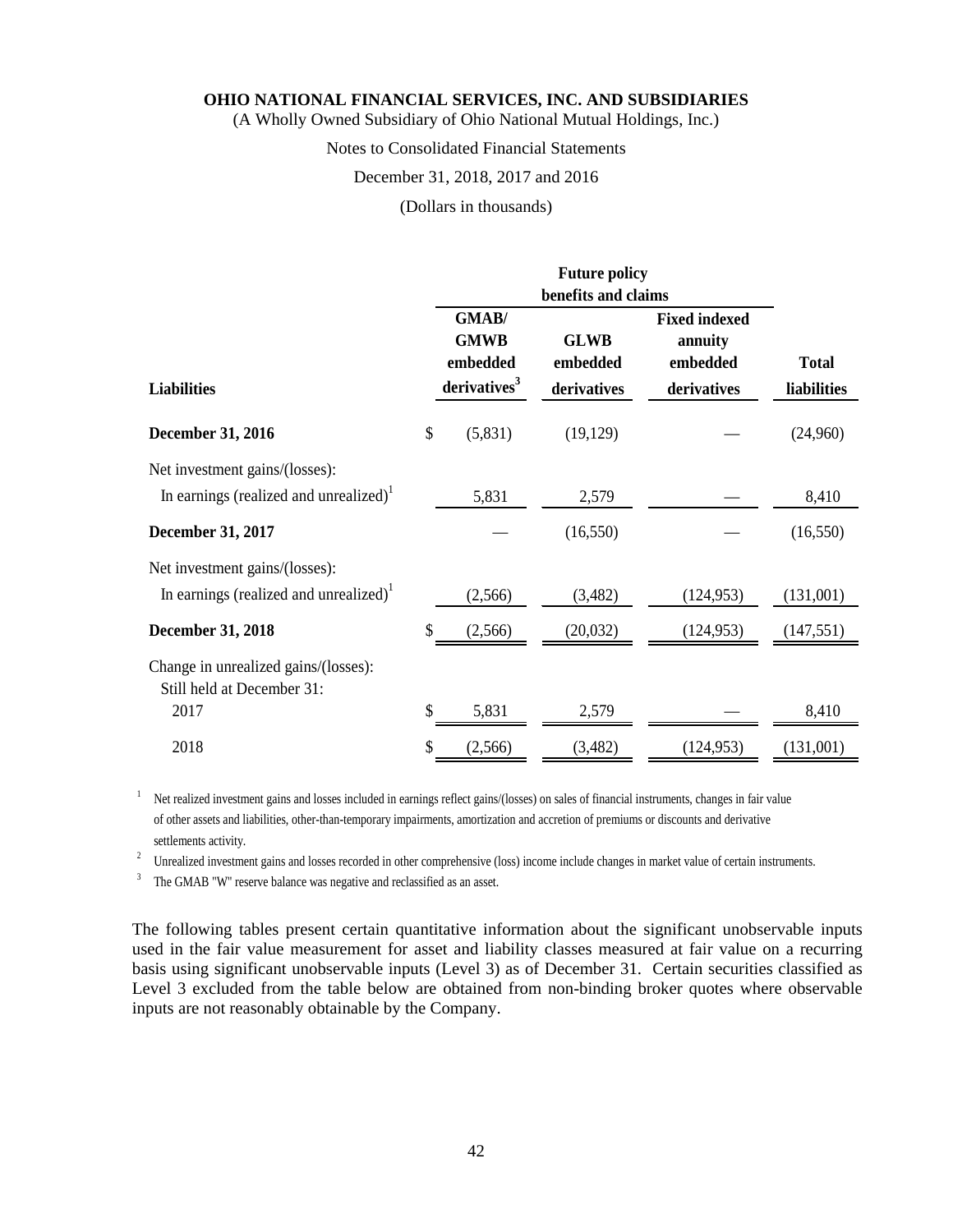(A Wholly Owned Subsidiary of Ohio National Mutual Holdings, Inc.)

# Notes to Consolidated Financial Statements

# December 31, 2018, 2017 and 2016

# (Dollars in thousands)

| 2018<br>Assets                                               | Assets/<br>liabilities<br>measured at<br>fair value | Valuation<br>techniques(s)    | Unobservable<br>input description <sup>2</sup>                                                                                                                                                                                                                                           | Input/range of<br>inputs                                                                                                                                                         | Weighted<br>average                                                                                 | Impact of<br>increase in<br>input on<br>fair value                                                                   |
|--------------------------------------------------------------|-----------------------------------------------------|-------------------------------|------------------------------------------------------------------------------------------------------------------------------------------------------------------------------------------------------------------------------------------------------------------------------------------|----------------------------------------------------------------------------------------------------------------------------------------------------------------------------------|-----------------------------------------------------------------------------------------------------|----------------------------------------------------------------------------------------------------------------------|
| Securities available-for-sale:<br>Fixed maturity securities: |                                                     |                               |                                                                                                                                                                                                                                                                                          |                                                                                                                                                                                  |                                                                                                     |                                                                                                                      |
| Corporate                                                    | \$<br>6,290                                         | Market pricing                | Market prices                                                                                                                                                                                                                                                                            | $6 - 79%$                                                                                                                                                                        | 74                                                                                                  | Increase                                                                                                             |
| Reinsurance recoverable:<br>GMIB reinsurance contracts       | 1,280,905                                           | Stochastic actuarial<br>model | Mortality rates<br>ages $0-59$<br>ages 60+<br><b>Base Lapse Rates</b><br>duration 1-10<br>duration $11+$<br>Non-Sys with rates (%AV)<br>Sys with rates (%Rollup)<br>Sys with utilization<br><b>IB</b> Utilization<br>Non-performance risk (Credit<br>Spread)<br>Equity market volatility | $0 - 0.5%$<br>$0.4\% - 100\%$<br>$0.3\% - 7.6\%$<br>$3.6\% - 6.6\%$<br>$1.0\% - 4.5\%$<br>$90\% - 100\%$<br>$0\% - 16\%$<br>$0.5\% - 75\%$<br>$0.67\% - 1.09\%$<br>14.3% - 21.7% | $\ast$<br>$\ast$<br>$\ast$<br>$\ast$<br>$\ast$<br>$\ast$<br>$\ast$<br>$\ast$<br>$\ast$<br>$\approx$ | Decrease<br>Decrease<br>Decrease<br>Decrease<br>Increase<br>Increase<br>Increase<br>Increase<br>Decrease<br>Increase |
| GMAB/GMWB embedded derivatives                               | 603                                                 | Stochastic actuarial<br>model | Mortality rates<br>ages $0-59$<br>ages $60+$<br><b>Base Lapse Rates</b><br>dur $1-10$<br>dur $11+$<br>Non-Sys with rates (%AV)<br>Sys with rates (%Rollup)<br>Sys with utilization<br>Non-performance risk (Credit<br>Spread)<br>Equity market volatility                                | $0 - 0.5%$<br>$0.3\% - 100\%$<br>$0.7\% - 18.6\%$<br>$6.2\% - 11.0\%$<br>$1.0\% - 4.5\%$<br>N/A<br>0%<br>$0.68\% - 2.84\%$<br>14.3% - 21.7%                                      | $\ast$<br>$\ast$<br>$\ast$<br>$\ast$<br>$\ast$<br>$\ast$<br>$\ast$<br>$\ast$<br>$\frac{1}{2^k}$     | Decrease<br>Decrease<br>Decrease<br>Decrease<br>Decrease<br>N/A<br>Decrease<br>Decrease<br>Increase                  |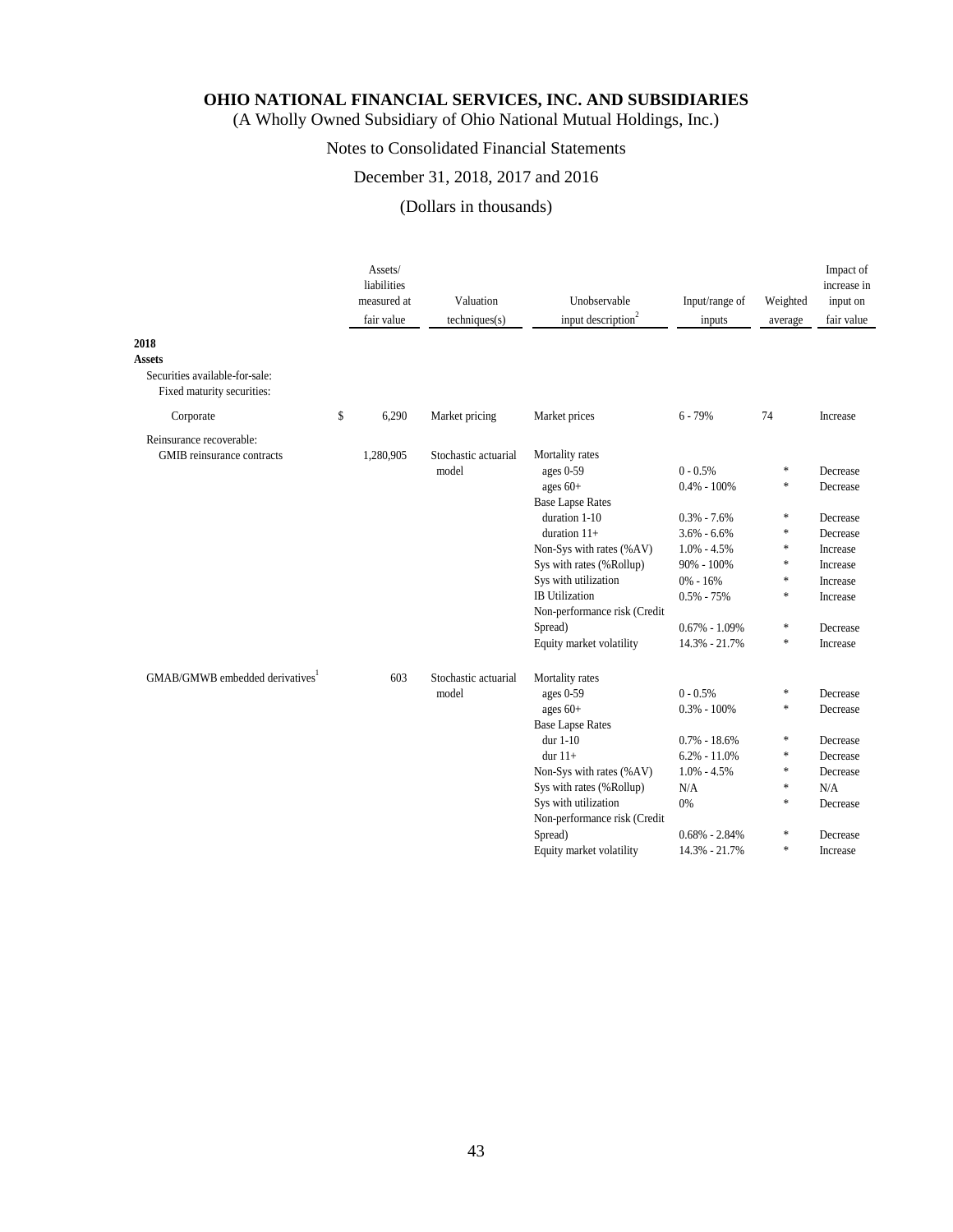(A Wholly Owned Subsidiary of Ohio National Mutual Holdings, Inc.)

# Notes to Consolidated Financial Statements

# December 31, 2018, 2017 and 2016

# (Dollars in thousands)

|                                            | Assets/<br>liabilities<br>measured at<br>fair value | Valuation<br>techniques(s) | Unobservable<br>input description <sup>2</sup> | Input/range of<br>inputs | Weighted<br>average | Impact of<br>increase in<br>input on<br>fair value |
|--------------------------------------------|-----------------------------------------------------|----------------------------|------------------------------------------------|--------------------------|---------------------|----------------------------------------------------|
| 2018                                       |                                                     |                            |                                                |                          |                     |                                                    |
| <b>Liabilities</b>                         |                                                     |                            |                                                |                          |                     |                                                    |
| GMAB/GMWB embedded derivatives             | 2.566                                               | Stochastic actuarial       | Mortality rates                                |                          |                     |                                                    |
|                                            |                                                     | model                      | ages 0-59                                      | $0 - 0.5%$               | $\ast$              | Decrease                                           |
|                                            |                                                     |                            | ages $60+$                                     | $0.3\% - 100\%$          | $\ast$              | Decrease                                           |
|                                            |                                                     |                            | <b>Base Lapse Rates</b>                        |                          |                     |                                                    |
|                                            |                                                     |                            | duration 1-10                                  | $0.7\% - 18.6\%$         | $\ast$              | Decrease                                           |
|                                            |                                                     |                            | duration 11+                                   | $6.2\% - 11.0\%$         | $\ast$              | Decrease                                           |
|                                            |                                                     |                            | Non-Sys with rates (%AV)                       | $1.0\% - 4.5\%$          | *                   | Decrease                                           |
|                                            |                                                     |                            | Sys with rates (%Rollup)                       | N/A                      | $\ast$              | N/A                                                |
|                                            |                                                     |                            | Sys with utilization                           | 0%                       | $\ast$              | Decrease                                           |
|                                            |                                                     |                            | Non-performance risk (Credit                   |                          |                     |                                                    |
|                                            |                                                     |                            | Spread)                                        | $0.68\% - 2.84\%$        | *                   | Decrease                                           |
|                                            |                                                     |                            | Equity market volatility                       | 14.3% - 21.7%            | $\ast$              | Increase                                           |
| GLWB embedded derivatives                  | 20,032                                              | Stochastic actuarial       | Mortality rates                                |                          |                     |                                                    |
|                                            |                                                     | model                      | ages 0-59                                      | $0 - 0.5%$               | $\ast$              | Decrease                                           |
|                                            |                                                     |                            | ages 60+                                       | $0.3\% - 100\%$          | *                   | Decrease                                           |
|                                            |                                                     |                            | <b>Base Lapse Rates</b>                        |                          |                     |                                                    |
|                                            |                                                     |                            | duration 1-10                                  | $0.2\% - 16.8\%$         | $\ast$              | Decrease                                           |
|                                            |                                                     |                            | duration 11+                                   | $7.0\% - 8.6\%$          | $\ast$              | Decrease                                           |
|                                            |                                                     |                            | Non-Sys with rates (%AV)                       | 0%                       | *                   | Decrease                                           |
|                                            |                                                     |                            | Sys with rates (%MAW)                          | 90% - 100%               | *                   | Increase                                           |
|                                            |                                                     |                            | Sys with utilization                           | 0% - 30%                 | $\ast$              | Increase                                           |
|                                            |                                                     |                            | Non-performance risk (Credit                   |                          |                     |                                                    |
|                                            |                                                     |                            | Spread)                                        | $0.68\% - 2.84\%$        | $\ast$              | Decrease                                           |
|                                            |                                                     |                            | Equity market volatility                       | 14.3% - 21.7%            | $\ast$              | Increase                                           |
| Fixed indexed annuity embedded derivatives | 124,953                                             | Option budget              | Mortality rates                                |                          |                     |                                                    |
|                                            |                                                     | method                     | ages 0-59                                      | $0 - 0.5%$               | $\ast$              | Decrease                                           |
|                                            |                                                     |                            | ages $60+$                                     | $0.3\% - 100\%$          | $\ast$              | Decrease                                           |
|                                            |                                                     |                            | <b>Base Lapse Rates</b>                        |                          |                     |                                                    |
|                                            |                                                     |                            | duration 1-10                                  | $0.5\% - 12.0\%$         | $\ast$              | Decrease                                           |
|                                            |                                                     |                            | duration $11+$                                 | $4.0\% - 12.0\%$         | $\ast$              | Decrease                                           |
|                                            |                                                     |                            | Non-Sys with rates (%AV)                       | 0%                       | *                   | Decrease                                           |
|                                            |                                                     |                            | Sys with rates (%MAW)                          | 90%                      | $\ast$              | N/A                                                |
|                                            |                                                     |                            | Sys with utilization                           | 0% - 30%                 | $\ast$              | Decrease                                           |
|                                            |                                                     |                            | Non-performance risk (Credit                   |                          |                     |                                                    |
|                                            |                                                     |                            | Spread)                                        | $0.86\% - 2.60\%$        | $\ast$              | Decrease                                           |
|                                            |                                                     |                            | Equity market volatility surface               |                          |                     |                                                    |
|                                            |                                                     |                            | rates                                          | $5.0\% - 20.2\%$         | $\ast$              | Increase                                           |

<sup>1</sup> All GMAB "W" riders. The reserve balance for these GMAB riders was negative and thus reclassified as an asset.

 $2$  Sys = Systematic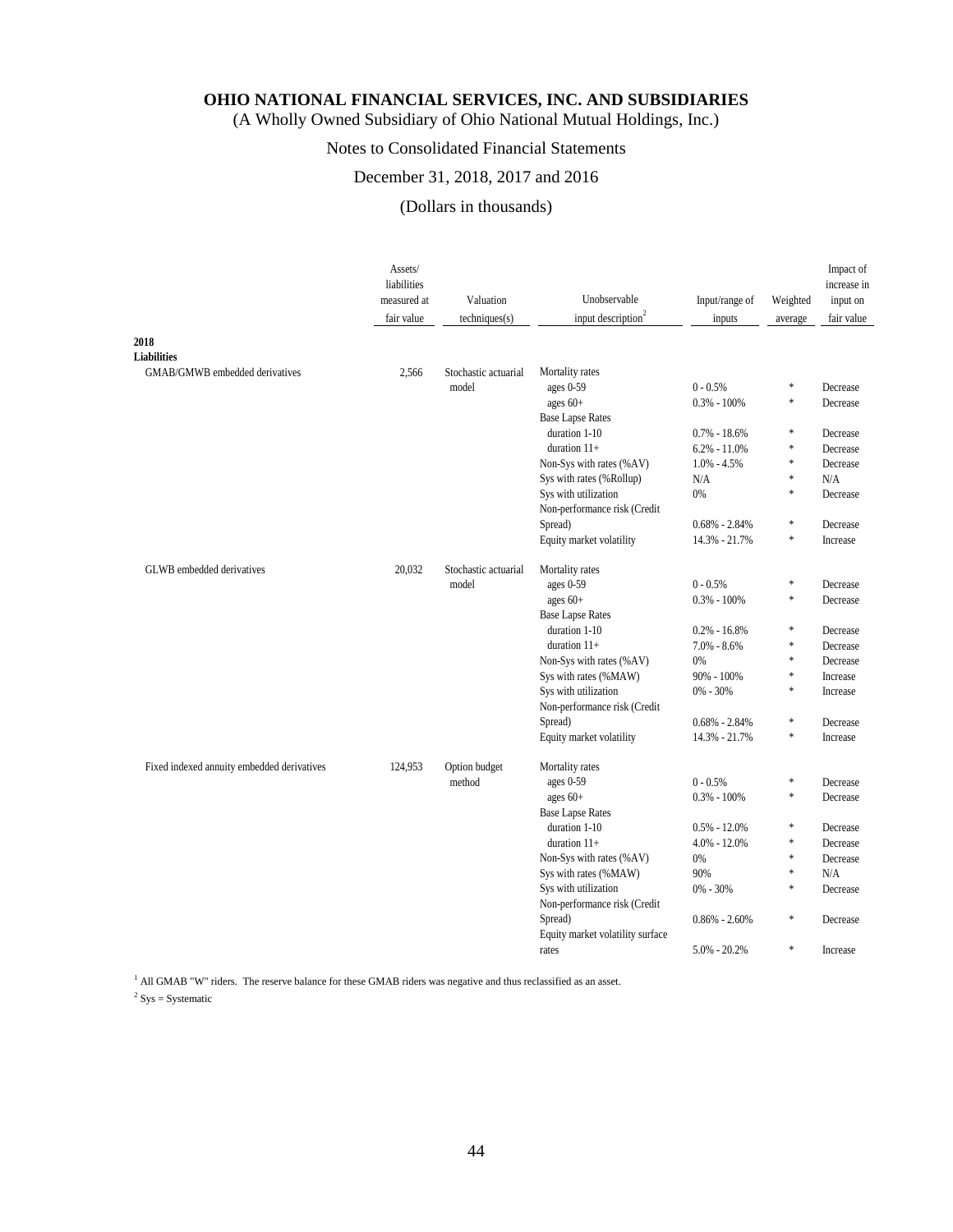(A Wholly Owned Subsidiary of Ohio National Mutual Holdings, Inc.)

# Notes to Consolidated Financial Statements

#### December 31, 2018, 2017 and 2016

# (Dollars in thousands)

|                                | Assets/<br>liabilities<br>measured at<br>fair value | Valuation<br>techniques(s) | Unobservable<br>input description <sup>2</sup>   | Input/range of<br>inputs             | Weighted<br>average | Impact of<br>increase in<br>input on<br>fair value |
|--------------------------------|-----------------------------------------------------|----------------------------|--------------------------------------------------|--------------------------------------|---------------------|----------------------------------------------------|
| 2017                           |                                                     |                            |                                                  |                                      |                     |                                                    |
| <b>Assets</b>                  |                                                     |                            |                                                  |                                      |                     |                                                    |
| Reinsurance recoverable:       |                                                     |                            |                                                  |                                      |                     |                                                    |
| GMIB reinsurance contracts     | 1,187,888                                           | Stochastic actuarial       | Mortality rates                                  |                                      |                     |                                                    |
|                                |                                                     | model                      | ages $0-59$                                      | $0 - 0.5%$                           | $\ast$              | Decrease                                           |
|                                |                                                     |                            | ages $60+$                                       | $0.4\% - 100\%$                      | $\ast$              | Decrease                                           |
|                                |                                                     |                            | <b>Base Lapse Rates</b>                          |                                      |                     |                                                    |
|                                |                                                     |                            | duration 1-10                                    | $0.3\% - 7.6\%$                      | $\ast$              | Decrease                                           |
|                                |                                                     |                            | duration $11+$                                   | $3.6\% - 6.6\%$                      | $\ast$              | Decrease                                           |
|                                |                                                     |                            | Non-Sys with rates (%AV)                         | $1.0\% - 4.5\%$                      | $\ast$              | Increase                                           |
|                                |                                                     |                            | Sys with rates (%Rollup)                         | 90% - 100%                           | $\ast$              | Increase                                           |
|                                |                                                     |                            | Sys with utilization                             | $0\% - 16\%$                         | $\ast$              | Increase                                           |
|                                |                                                     |                            | <b>IB</b> Utilization                            | $0.5\% - 75\%$                       | $\ast$              | Increase                                           |
|                                |                                                     |                            | Non-performance risk (Credit                     |                                      |                     |                                                    |
|                                |                                                     |                            | Spread)                                          | $0.13\% - 0.30\%$                    | $\ast$              | Decrease                                           |
|                                |                                                     |                            | Equity market volatility                         | 13.6% - 20.8%                        | *                   | Increase                                           |
| GMAB/GMWB embedded derivatives | 31,727                                              | Stochastic actuarial       | Mortality rates                                  |                                      |                     |                                                    |
|                                |                                                     | model                      | ages 0-59                                        | $0 - 0.5%$                           | $\ast$              | Decrease                                           |
|                                |                                                     |                            | ages $60+$                                       | $0.3\% - 100\%$                      | $\ast$              | Decrease                                           |
|                                |                                                     |                            |                                                  |                                      |                     |                                                    |
|                                |                                                     |                            | <b>Base Lapse Rates</b><br>dur 1-10              |                                      | $\ast$              |                                                    |
|                                |                                                     |                            | dur $11+$                                        | $0.7\% - 18.6\%$<br>$6.2\% - 11.0\%$ | $\ast$              | Decrease<br>Decrease                               |
|                                |                                                     |                            | Non-Sys with rates (%AV)                         | $1.0\% - 4.5\%$                      | $\ast$              | Decrease                                           |
|                                |                                                     |                            |                                                  | N/A                                  | $\ast$              | N/A                                                |
|                                |                                                     |                            | Sys with rates (%Rollup)<br>Sys with utilization | 0%                                   | $\ast$              | Decrease                                           |
|                                |                                                     |                            | Non-performance risk (Credit                     |                                      |                     |                                                    |
|                                |                                                     |                            | Spread)                                          | $0.86\% - 1.27\%$                    | $\ast$              | Decrease                                           |
|                                |                                                     |                            | Equity market volatility                         | 13.6% - 20.8%                        | $\ast$              | Increase                                           |
|                                |                                                     |                            |                                                  |                                      |                     |                                                    |
| <b>Liabilities</b>             |                                                     |                            |                                                  |                                      |                     |                                                    |
| GLWB embedded derivatives      | 16,550                                              | Stochastic actuarial       | Mortality rates                                  |                                      |                     |                                                    |
|                                |                                                     | model                      | ages 0-59                                        | $0 - 0.5%$                           | *                   | Decrease                                           |
|                                |                                                     |                            | ages $60+$                                       | $0.3\% - 100\%$                      | *                   | Decrease                                           |
|                                |                                                     |                            | <b>Base Lapse Rates</b>                          |                                      |                     |                                                    |
|                                |                                                     |                            | duration 1-10                                    | $0.2\% - 16.8\%$                     | *                   | Decrease                                           |
|                                |                                                     |                            | duration $11+$                                   | $7.0\% - 8.6\%$                      | *                   | Decrease                                           |
|                                |                                                     |                            | Non-Sys with rates (%AV)                         | 0%                                   | *                   | Decrease                                           |
|                                |                                                     |                            | Sys with rates (%MAW)                            | $90\% - 100\%$                       | *                   | Increase                                           |
|                                |                                                     |                            | Sys with utilization                             | 0% - 30%                             | *                   | Increase                                           |
|                                |                                                     |                            | Non-performance risk (Credit                     |                                      |                     |                                                    |
|                                |                                                     |                            | Spread)                                          | $0.86\% - 1.27\%$                    | ∗                   | Decrease                                           |
|                                |                                                     |                            | Equity market volatility                         | 13.6% - 20.8%                        | *                   | Increase                                           |

<sup>1</sup> All GMAB riders. The reserve balance for these GMAB riders was negative and thus reclassified as an asset.

 $2$  Sys = Systematic

\* The stochastic actuarial models are generated using one thousand scenarios. Weighted average values are not meaningful for these valuations.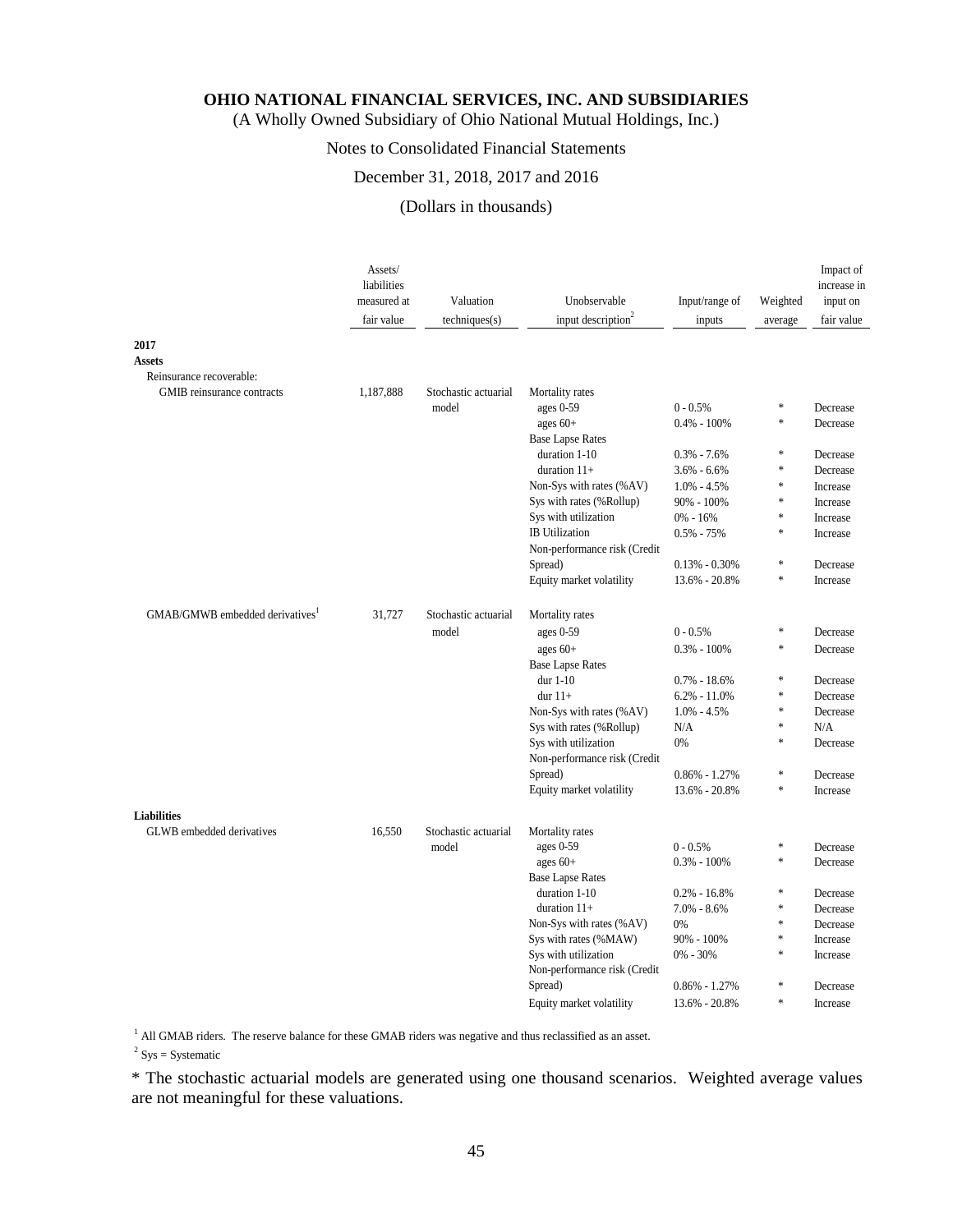(A Wholly Owned Subsidiary of Ohio National Mutual Holdings, Inc.)

# Notes to Consolidated Financial Statements

#### December 31, 2018, 2017 and 2016

(Dollars in thousands)

#### *Asset Transfers Between Levels*

The Company reviews its fair value hierarchy classifications annually. Transfers into or out of Level 3 are primarily due to the availability of quoted market prices or changes in the Company's conclusion that pricing information received from a third party pricing service is not reflective of market activity.

|                                | <b>Transfers out</b><br>of Level 2 into<br>Level 3 | <b>Transfers out</b><br>of Level 3 into<br><b>Level 2</b> |
|--------------------------------|----------------------------------------------------|-----------------------------------------------------------|
| 2018                           |                                                    |                                                           |
| Assets                         |                                                    |                                                           |
| Securities available-for-sale: |                                                    |                                                           |
| Fixed maturity securities:     |                                                    |                                                           |
| Corporate                      | \$<br>15,007                                       | 4,962                                                     |
| Asset-backed                   | 41,126                                             | 9,209                                                     |
| 2017                           |                                                    |                                                           |
| Assets                         |                                                    |                                                           |
| Securities available-for-sale: |                                                    |                                                           |
| Fixed maturity securities:     |                                                    |                                                           |
| Corporate                      | \$<br>4,857                                        | 1,974                                                     |
| Asset-backed                   | 13,871                                             | 57,502                                                    |
| Mortgage-backed                |                                                    | 5.776                                                     |

During the years ended December 31, 2018 and 2017, the Company transferred investments totaling \$56,133 and \$18,728, respectively, into Level 3 from Level 2 as a result of lack of visibility to observe significant inputs to price. During the years ended December 31, 2018 and 2017, the Company transferred investments totaling \$14,171 and \$65,252, respectively, out of Level 3 into Level 2 as a result of the availability of observable pricing inputs for these securities. There were no transfers from Level 2 or Level 3 into Level 1 in 2018 or 2017.

During 2018, the Company had \$36,029 of transfers into level 3 from level 2 due to lack of observable inputs. The valuation of these securities was based on unobservable inputs using management's best estimate about the assumptions market participants would use to price these assets.

#### *Fair Value Measurement on a Nonrecurring Basis*

In 2018 and 2017, the Company impaired zero and three fixed maturity held-to-maturity securities, respectively, resulting in a nonrecurring fair value measurement of those securities. The Company uses the same valuation methodologies for its fair value measurements on a nonrecurring basis. The valuation techniques involved significant unobservable market inputs such as non-binding broker quotes, internal liquidation analysis and the use of models. For mortgage loans, the valuation techniques were primarily based on the estimated fair value of the underlying collateral. These values were determined using thirdparty appraisals.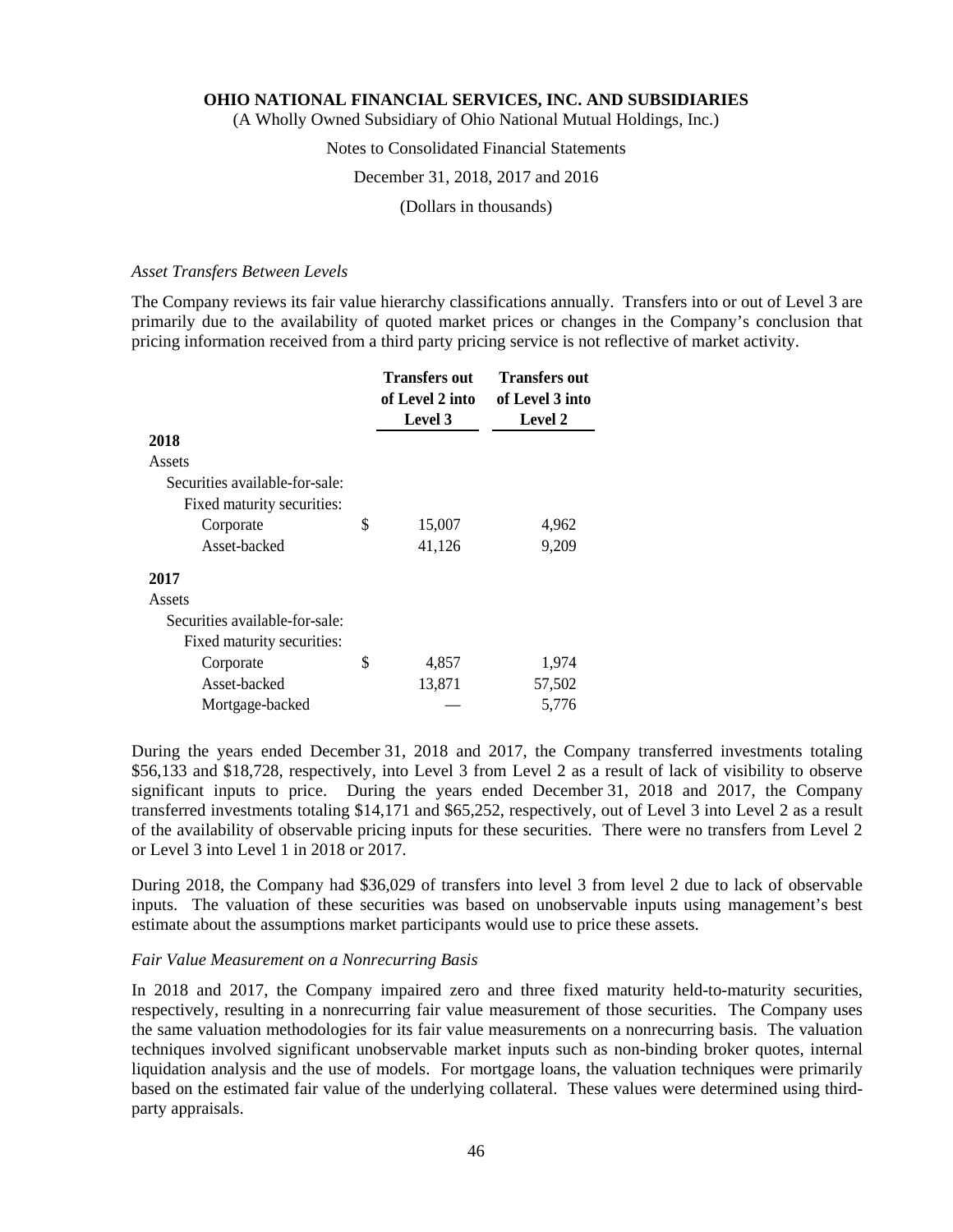(A Wholly Owned Subsidiary of Ohio National Mutual Holdings, Inc.)

# Notes to Consolidated Financial Statements

#### December 31, 2018, 2017 and 2016

(Dollars in thousands)

The following tables present the Company's hierarchy for its assets measured at fair value on a nonrecurring basis for the year ended December 31, 2017. There were no assets measured at fair value on a nonrecurring basis for the year ended December 31, 2018.

|                                 | <b>Level 1</b> | <b>Level 2</b> | Level 3 | <b>Total</b> | <b>Total</b><br>realized<br>losses |
|---------------------------------|----------------|----------------|---------|--------------|------------------------------------|
| 2017                            |                |                |         |              |                                    |
| Assets                          |                |                |         |              |                                    |
| Investments:                    |                |                |         |              |                                    |
| Fixed maturity held-to-maturity |                |                |         |              |                                    |
| securities, at amortized cost   | \$             |                | 750     | 750          | 13,050                             |
| Total assets                    | \$             |                | 750     | 750          | 13,050                             |

*Financial Instruments Not Carried at Fair Value* 

FASB ASC Topic 825, *Financial Instruments,* requires additional disclosure of the fair value information about existing on and off balance sheet financial instruments. ASC Topic 825 excludes certain assets and liabilities, including insurance contracts, other than policies such as annuities that are classified as investment contracts, from its disclosure requirements. The Company's assets and liabilities subject to ASC Topic 825 disclosure that have not been presented at fair value in the ASC Topic 820 tables above are presented in the table below:

|                                                    | Carrying        | <b>Estimated</b><br>Fair value hierarchy |         |           |           |
|----------------------------------------------------|-----------------|------------------------------------------|---------|-----------|-----------|
|                                                    | value           | fair value                               | Level 1 | Level 2   | Level 3   |
| 2018                                               |                 |                                          |         |           |           |
| Assets:                                            |                 |                                          |         |           |           |
| Mortgage loans on real estate                      | \$<br>1,335,742 | 1,332,540                                |         | 101,953   | 1,230,587 |
| Policy loans                                       | 766,701         | 827,495                                  |         |           | 827,495   |
| Liabilities:                                       |                 |                                          |         |           |           |
| Investment contracts                               | 4,138,046       | 4,415,553                                |         | 4,415,553 |           |
| Policyholders' dividend<br>accumulations and other |                 |                                          |         |           |           |
| policyholder funds                                 | 198,413         | 198,413                                  | 198,413 |           |           |
| Short-term debt                                    | 91,586          | 91,586                                   |         | 91,586    |           |
| Notes payable                                      | 853,504         | 990,510                                  |         | 990,510   |           |
| 2017                                               |                 |                                          |         |           |           |
| Assets:                                            |                 |                                          |         |           |           |
| Fixed maturity held-to-maturity                    |                 |                                          |         |           |           |
| securities                                         | \$<br>1,332,309 | 1,373,746                                |         | 1,364,133 | 9,613     |
| Mortgage loans on real estate                      | 1,274,965       | 1,278,502                                |         | 81,068    | 1,197,434 |
| Policy loans                                       | 664,548         | 727,638                                  |         |           | 727,638   |
| Liabilities:                                       |                 |                                          |         |           |           |
| Investment contracts                               | 4,129,831       | 4,489,406                                |         | 4,489,406 |           |
| Policyholders' dividend<br>accumulations and other |                 |                                          |         |           |           |
| policyholder funds                                 | 168,638         | 168,638                                  | 168,638 |           |           |
| Notes payable                                      | 852,626         | 1,036,250                                |         | 1,036,250 |           |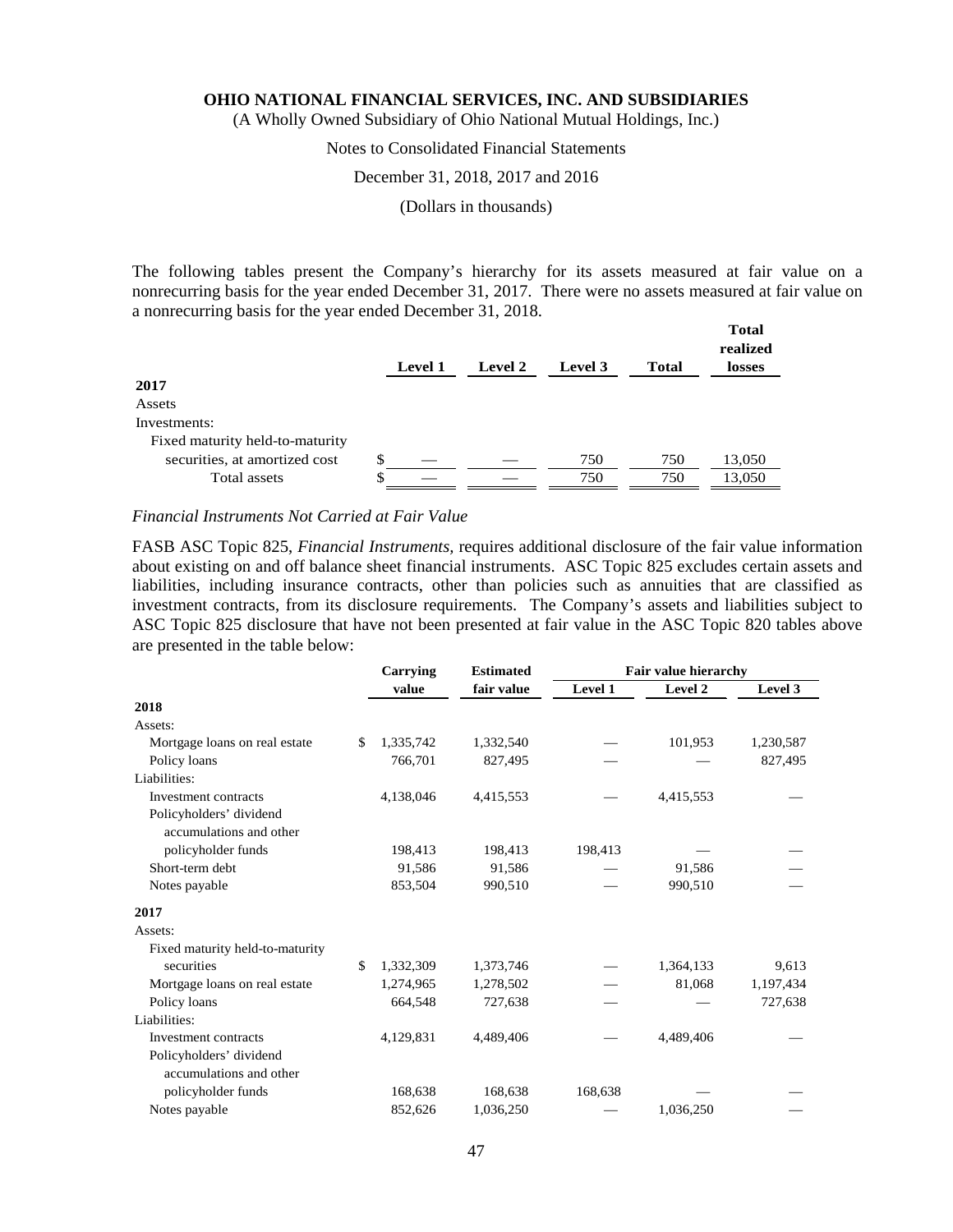(A Wholly Owned Subsidiary of Ohio National Mutual Holdings, Inc.)

# Notes to Consolidated Financial Statements

# December 31, 2018, 2017 and 2016

(Dollars in thousands)

In estimating the fair value of financial instruments, the Company used the following methods and assumptions:

*Fixed maturity held-to-maturity securities* – The fair value of fixed maturity held-to-maturity securities, primarily private placements, is generally estimated from an internal pricing matrix using credit spreads over Treasury yields. The Company classifies these estimated fair values as Level 2 assets and Level 3 assets using the same valuation methodologies for fixed maturity securities that are recorded at estimated fair value on a recurring basis.

*Mortgage loans on real estate* – The fair value of mortgage loans on real estate is estimated using discounted cash flow analyses, using interest rates currently being offered for similar loans to borrowers with similar credit ratings. Loans with similar characteristics are aggregated for purposes of the calculations. The Company has mortgage loans that are valued based on market observable quotes and are classified as Level 2. The Company has mortgage loans that are valued using internally obtained credit ratings and are classified as Level 3.

*Policy loans* – The fair value of policy loans is estimated using discounted cash flow calculations. The expected life of the loan is based on internal assumptions; therefore, the Company classifies these as Level 3 assets.

*Investment contracts* – The fair value of the Company's liabilities under investment contracts is estimated using one of two methods. For investment contracts without defined maturities, fair value is the estimated amount payable on demand, net of certain surrender charges. For investment contracts with known or determined maturities, fair value is estimated using discounted cash flow analyses. Cash flows are discounted at a rate that reflects the nonperformance risk of the Company. The amounts shown in the above table are net of reinsurance. The inputs are market observable; therefore, the Company classifies these as Level 2 liabilities.

*Policyholders' dividend accumulations and other policyholder funds - The carrying amount reported* in the consolidated balance sheets for these instruments approximates their estimated fair value. The amounts can be converted to cash by the policyholder; therefore, the Company classifies these amounts as Level 1.

*Short-term borrowings* – The carrying amount of short-term borrowings related to revolving credit facilities is a reasonable estimate of its fair value because the interest rates are variable based on current market rates.

*Notes payable* – The fair value of notes payable is estimated by discounting the scheduled cash flows of the notes using a market rate applicable to the yield, credit quality and maturity of similar debt instruments. The valuation inputs are based on market observable information; therefore, the Company classifies these as Level 2 liabilities.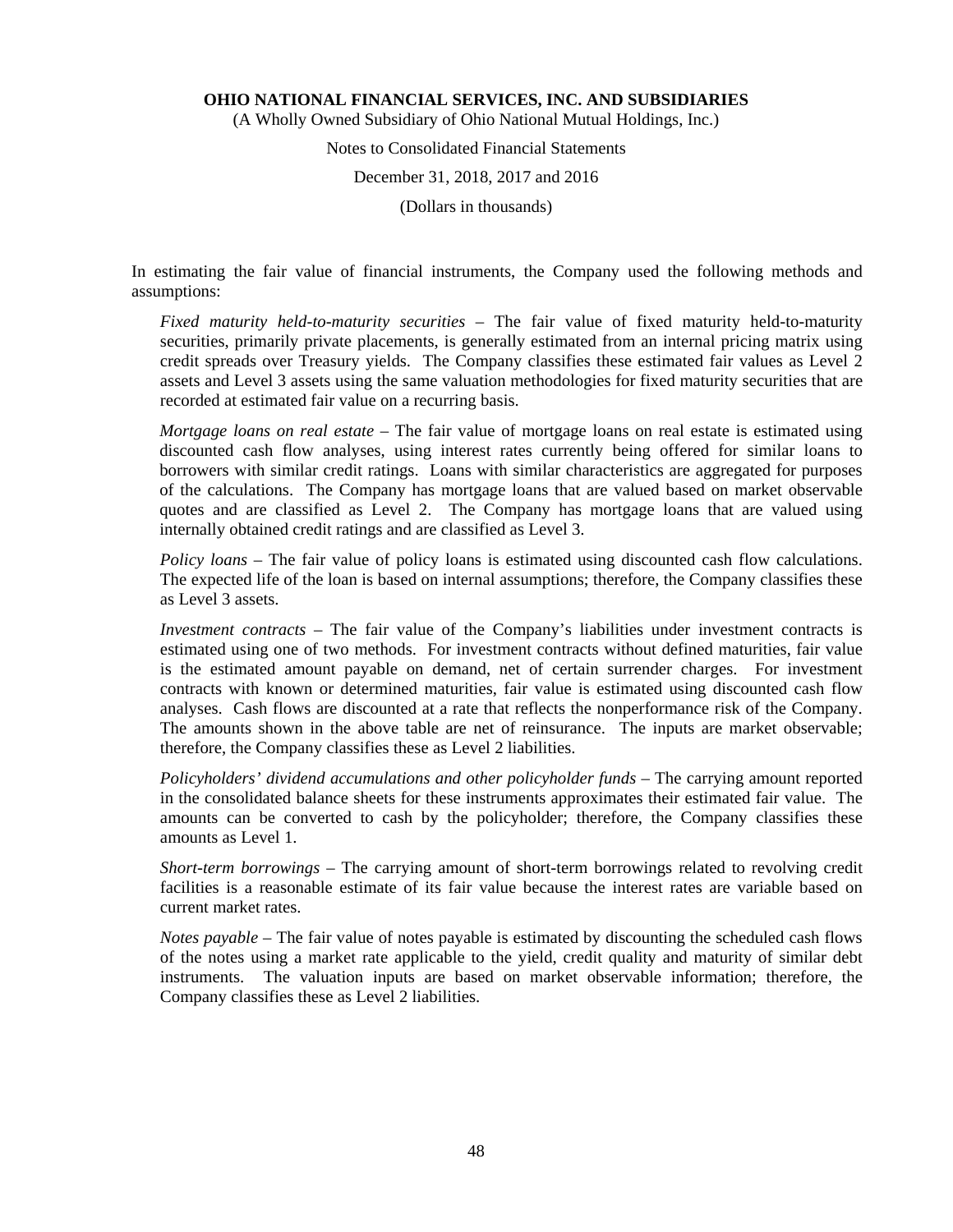(A Wholly Owned Subsidiary of Ohio National Mutual Holdings, Inc.)

# Notes to Consolidated Financial Statements

#### December 31, 2018, 2017 and 2016

(Dollars in thousands)

#### **(7) Investments**

#### *Investment Risks and Uncertainties*

Investments are exposed to various risks and uncertainties that affect the determination of estimated fair values, the ability to sell certain investments during strained market conditions, the recognition of impairments, and the recognition of income on certain investments. These risks and uncertainties include:

- the risk that the Company's assessment of an issuer's ability to meet all of its contractual obligations will change based on changes in the credit characteristics of that issuer;
- the risk that the economic outlook will be worse than expected or have more of an impact on the issuer than anticipated;
- the risk that foreign currency exchange rates could negatively impact the valuation of certain investments that are not denominated in U.S. dollars;
- the risk that the Company obtains inaccurate information for the determination of the estimated fair value estimates and other than temporary impairments; and
- the risk that new information or changes in other facts and circumstances lead the Company to change its intent to hold the security to maturity or until it recovers in value.

Any of these situations are reasonably possible and could result in a charge to income in a future period.

The determination of impairments is highly subjective and is based upon periodic evaluations and assessments of known and inherent risks associated with each asset class. Such evaluations and assessments are revised as conditions change and new information becomes available.

The recognition of income on certain investments, including asset-backed and mortgage-backed securities, is dependent upon certain factors such as prepayments and defaults, and changes in factors could result in changes in amounts to be earned.

### *Fixed Maturity and Equity Securities*

#### *Fixed Maturity and Equity Securities by Sector*

The amortized cost and estimated fair value of available-for-sale, trading and held-to-maturity securities for both fixed maturity and equity securities (for 2017 only, per ASU 2016-01) by sector as of December 31 is as follows: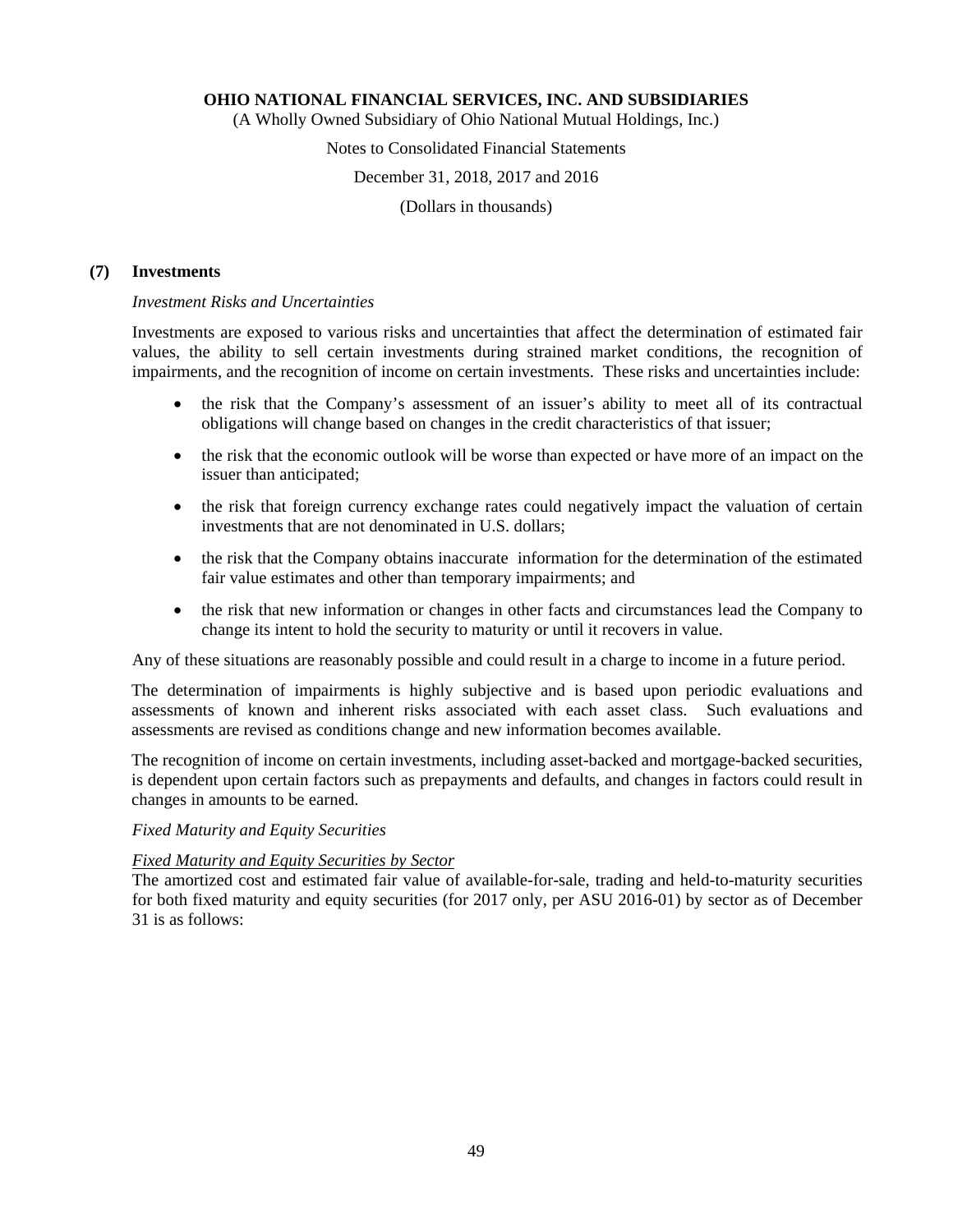(A Wholly Owned Subsidiary of Ohio National Mutual Holdings, Inc.)

# Notes to Consolidated Financial Statements

# December 31, 2018, 2017 and 2016

(Dollars in thousands)

| Gross<br>Gross<br>unrealized<br>unrealized<br>Amortized<br><b>Estimated</b> | Non-<br>credit |
|-----------------------------------------------------------------------------|----------------|
| fair value<br>gains<br>losses<br>cost                                       | <b>OTTI</b>    |
| Securities available-for-sale:                                              |                |
| Fixed maturity securities:                                                  |                |
| U.S. Treasury securities and<br>obligations of                              |                |
| \$<br>107,340<br>U.S. government<br>4,567<br>(663)<br>111,244               |                |
| Obligations of states and                                                   |                |
| political subdivisions<br>28,262<br>1,067,998<br>(7, 931)<br>1,088,329      |                |
| Debt securities issued by                                                   |                |
| 18<br>33,194<br>foreign governments<br>34,772<br>(1,596)                    |                |
| (168,083)<br>7,771,505<br>Corporate<br>7,671,938<br>267,650                 |                |
| Asset-backed<br>1,608,408<br>25,732<br>(10,588)<br>1,623,552                | (2,828)        |
| Mortgage-backed<br>1,287,060<br>16,381<br>1,281,942<br>(21, 499)            | (21, 542)      |
| Total fixed maturity                                                        |                |
| securities<br>\$<br>11,777,516<br>342,610<br>(210, 360)<br>11,909,766       | (24, 370)      |
| Trading securities:                                                         |                |
| Fixed maturity securities:                                                  |                |
| \$<br>10<br>798<br>Corporate                                                | 808            |
| Asset-backed<br>42                                                          | 42             |
| Total fixed maturity                                                        |                |
| \$<br>840<br>10<br>securities                                               | 850            |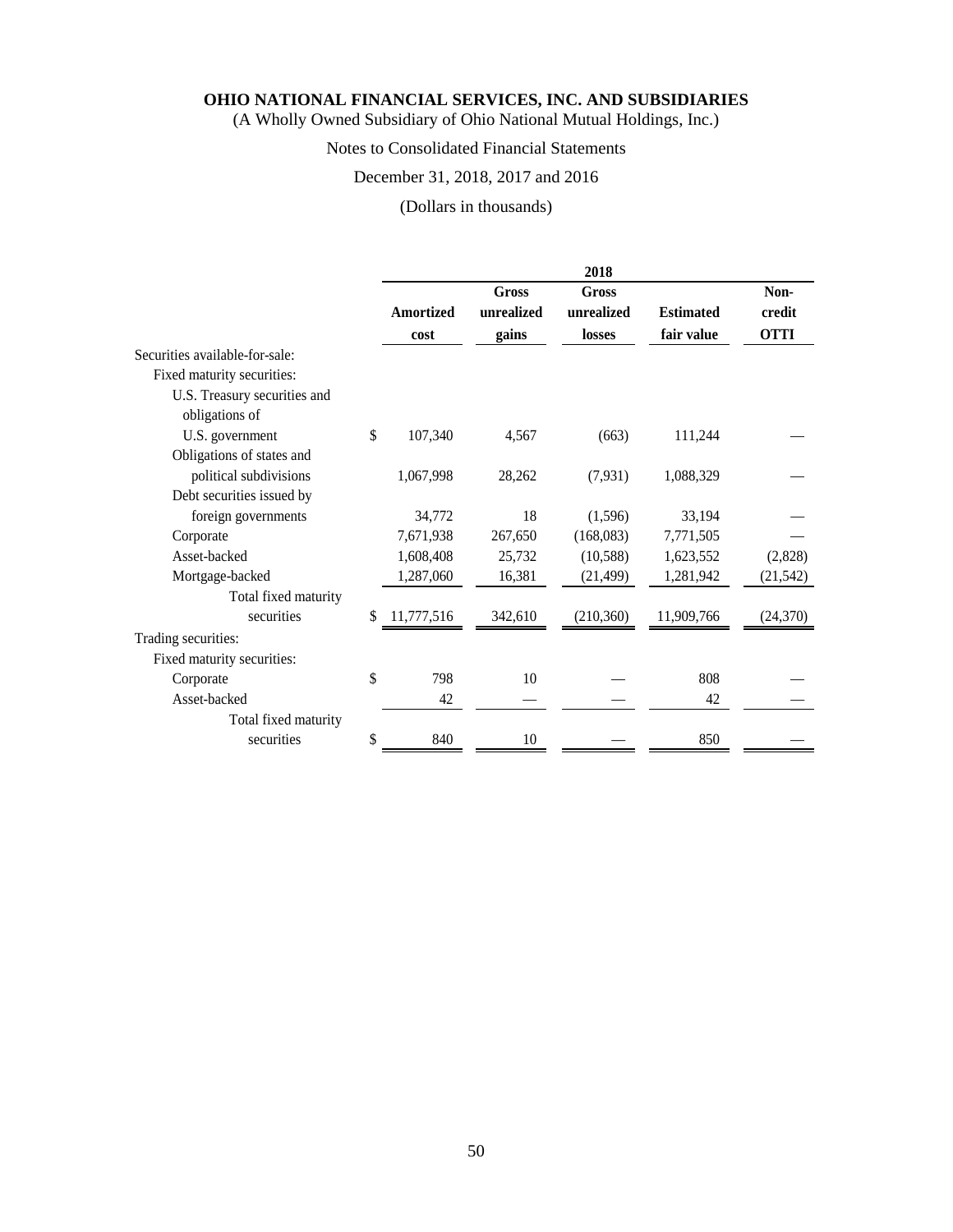(A Wholly Owned Subsidiary of Ohio National Mutual Holdings, Inc.)

# Notes to Consolidated Financial Statements

# December 31, 2018, 2017 and 2016

# (Dollars in thousands)

|                                 | 2017             |                            |                     |                  |                |  |  |  |
|---------------------------------|------------------|----------------------------|---------------------|------------------|----------------|--|--|--|
|                                 | <b>Amortized</b> | <b>Gross</b><br>unrealized | Gross<br>unrealized | <b>Estimated</b> | Non-<br>credit |  |  |  |
|                                 | cost             | gains                      | losses              | fair value       | <b>OTTI</b>    |  |  |  |
| Securities available-for-sale:  |                  |                            |                     |                  |                |  |  |  |
| Fixed maturity securities:      |                  |                            |                     |                  |                |  |  |  |
| U.S. Treasury securities and    |                  |                            |                     |                  |                |  |  |  |
| obligations of                  |                  |                            |                     |                  |                |  |  |  |
| U.S. government                 | \$<br>75,597     | 6,161                      | (92)                | 81,666           |                |  |  |  |
| Obligations of states and       |                  |                            |                     |                  |                |  |  |  |
| political subdivisions          | 992,877          | 42,661                     | (3,271)             | 1,032,267        |                |  |  |  |
| Debt securities issued by       |                  |                            |                     |                  |                |  |  |  |
| foreign governments             | 17,838           | 126                        | (94)                | 17,870           |                |  |  |  |
| Corporate                       | 5,684,452        | 391,958                    | (19,986)            | 6,056,424        |                |  |  |  |
| Asset-backed                    | 1,305,911        | 21,992                     | (5,579)             | 1,322,324        | (4,968)        |  |  |  |
| Mortgage-backed                 | 1,155,835        | 26,418                     | (11,059)            | 1,171,194        | (24, 880)      |  |  |  |
| Total fixed maturity            |                  |                            |                     |                  |                |  |  |  |
| securities                      | \$<br>9,232,510  | 489,316                    | (40,081)            | 9,681,745        | (29, 848)      |  |  |  |
| Equity securities               | \$<br>44,641     | 5,193                      | (645)               | 49,189           |                |  |  |  |
| Trading securities:             |                  |                            |                     |                  |                |  |  |  |
| Fixed maturity securities:      |                  |                            |                     |                  |                |  |  |  |
| Corporate                       | \$<br>1,149      | 52                         |                     | 1,201            |                |  |  |  |
| Asset-backed                    | 79               | $\overline{2}$             |                     | 81               |                |  |  |  |
| Mortgage-backed                 | 3                |                            |                     | 3                |                |  |  |  |
| Total fixed maturity            |                  |                            |                     |                  |                |  |  |  |
| securities                      | \$<br>1,231      | 54                         |                     | 1,285            |                |  |  |  |
| Equity securities               | \$<br>31,507     |                            |                     | 31,507           |                |  |  |  |
| Fixed maturity held-to-maturity |                  |                            |                     |                  |                |  |  |  |
| securities:                     |                  |                            |                     |                  |                |  |  |  |
| U.S. Treasury securities and    |                  |                            |                     |                  |                |  |  |  |
| obligations of                  |                  |                            |                     |                  |                |  |  |  |
| U.S. government                 | \$<br>6,778      | 597                        |                     | 7,375            |                |  |  |  |
| Obligations of states and       |                  |                            |                     |                  |                |  |  |  |
| political subdivisions          | 1,395            | 270                        |                     | 1,665            |                |  |  |  |
| Debt securities issued by       |                  |                            |                     |                  |                |  |  |  |
| foreign governments             | 1,000            | 45                         |                     | 1,045            |                |  |  |  |
| Corporate                       | 1,308,214        | 47,346                     | (7,684)             | 1,347,876        |                |  |  |  |
| Asset-backed                    | 14,922           | 863                        |                     | 15,785           |                |  |  |  |
| Total held-to-maturity          | \$<br>1,332,309  | 49,121                     | (7,684)             | 1,373,746        |                |  |  |  |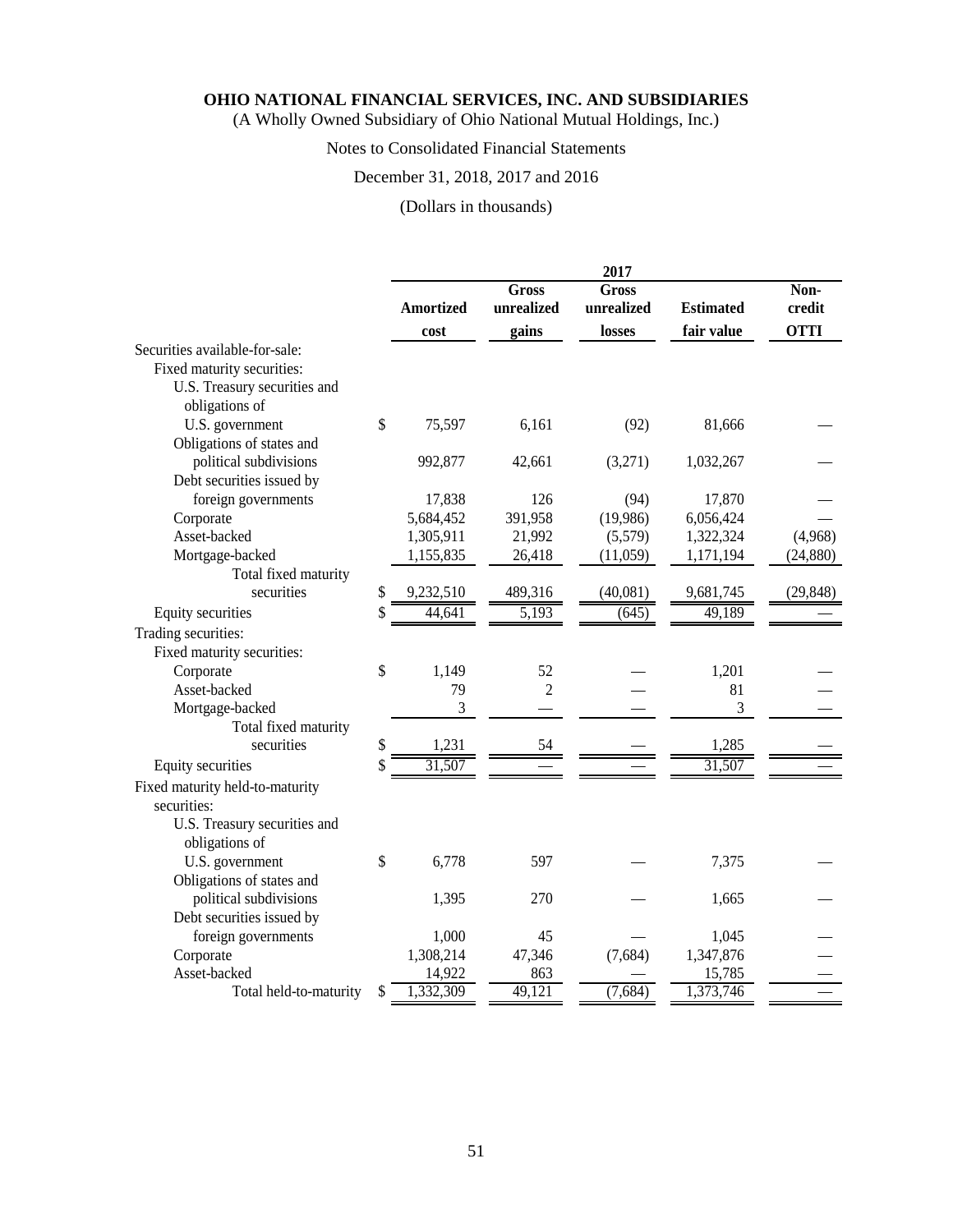(A Wholly Owned Subsidiary of Ohio National Mutual Holdings, Inc.)

# Notes to Consolidated Financial Statements

#### December 31, 2018, 2017 and 2016

(Dollars in thousands)

As reflected in the tables above, during the third quarter of 2018, the Company changed the classification of its entire portfolio of held-to-maturity securities to available-for-sale. The Company's intent previously was to hold these securities to maturity; however, upcoming changes to the impairment accounting treatment for held-to-maturity securities has caused the Company to re-evaluate its intent, which necessitated the reclassification. During 2018, securities with an amortized cost of \$1,500,440 and a fair value of \$1,498,212 were reclassified to available-for-sale. This resulted in an unrealized loss of \$2,228 being recognized in other comprehensive income during the year.

Non-credit other than temporary impairment ("OTTI") represents the amount of cumulative non-credit OTTI losses recognized in other comprehensive income on securities as of the date of OTTI that also had credit impairments.

The Company's fixed maturities portfolio is comprised primarily of investment grade securities. Based upon designations by the NAIC, investment grade securities comprised 97.7% and 96.4% of the Company's total available-for-sale, trading, and held-to-maturity fixed maturity securities portfolio as of December 31, 2018 and 2017, respectively.

Investments with a fair value of \$14,518 and \$15,592 as of December 31, 2018 and 2017, respectively, were on deposit with various regulatory agencies as required by law and are included in securities available-for-sale.

#### *Maturities of Fixed Maturity Securities*

The amortized cost and estimated fair value of fixed maturity securities available-for-sale, trading and held-to-maturity as of December 31, 2018, by contractual maturity, are shown below. Expected maturities may differ from contractual maturities because borrowers may have the right to call or prepay obligations with or without call or prepayment penalties. Mortgage-backed securities are classified based on the last payment date of the underlying mortgage loans with the longest contractual duration as of December 31, 2018.

|                                                       | <b>Fixed maturity securities</b> |                                |                          |                                |  |  |  |  |
|-------------------------------------------------------|----------------------------------|--------------------------------|--------------------------|--------------------------------|--|--|--|--|
|                                                       |                                  | Available-for-sale             |                          | <b>Trading</b>                 |  |  |  |  |
|                                                       | <b>Amortized</b><br>cost         | <b>Estimated</b><br>fair value | <b>Amortized</b><br>cost | <b>Estimated</b><br>fair value |  |  |  |  |
| Due in one year or less<br>Due after one year through | \$<br>228,745                    | 230,669                        | 649                      | 656                            |  |  |  |  |
| five years<br>Due after five years through            | 2,232,696                        | 2,260,927                      | 149                      | 152                            |  |  |  |  |
| ten years                                             | 4,218,535                        | 4,169,044                      |                          |                                |  |  |  |  |
| Due after ten years                                   | 5,097,540                        | 5,249,126                      | 42                       | 42                             |  |  |  |  |
| Total                                                 | 11,777,516                       | 11,909,766                     | 840                      | 850                            |  |  |  |  |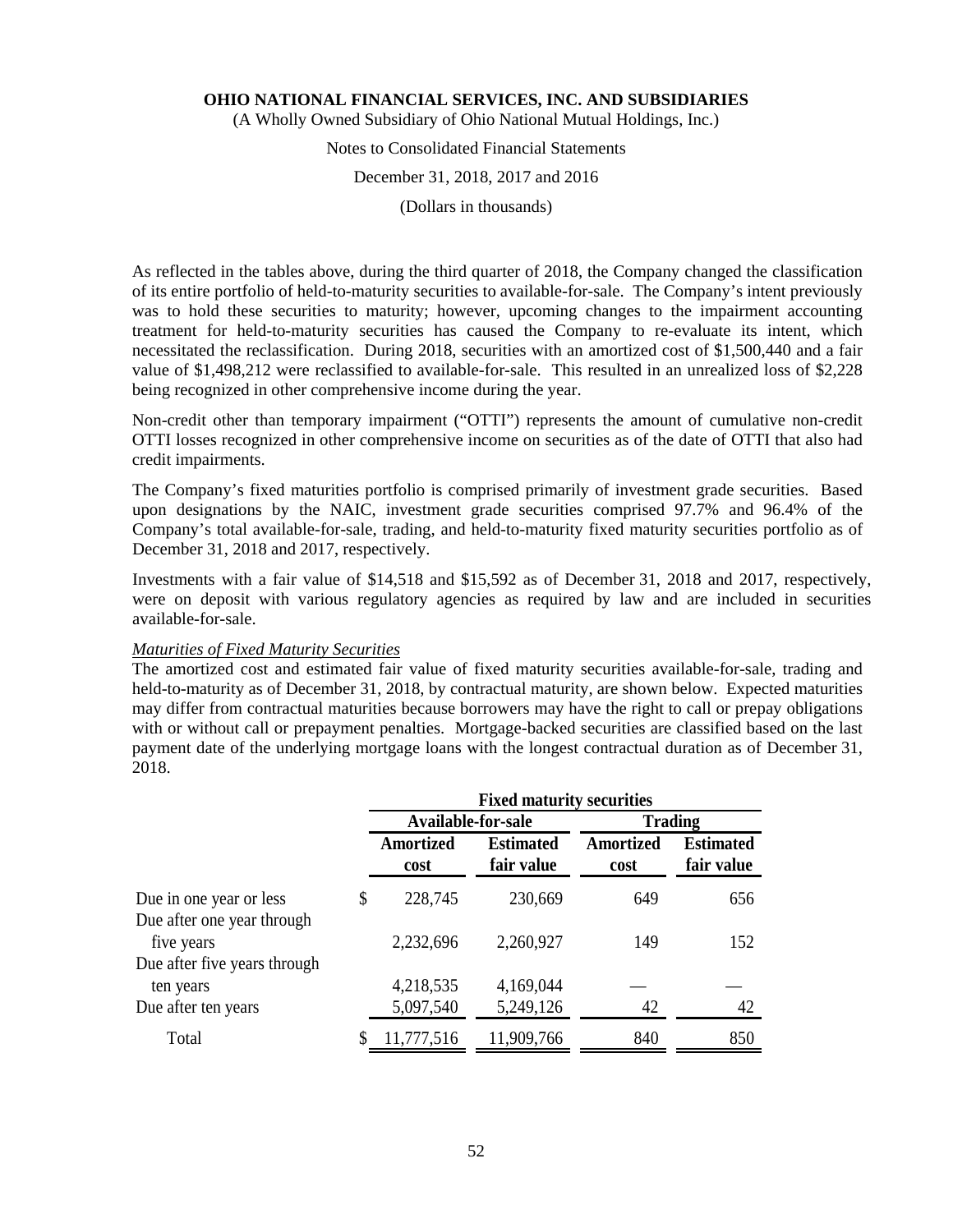(A Wholly Owned Subsidiary of Ohio National Mutual Holdings, Inc.)

# Notes to Consolidated Financial Statements

#### December 31, 2018, 2017 and 2016

#### (Dollars in thousands)

### *Continuous Gross Unrealized Losses for Fixed Maturity and Equity Securities*

The following tables present the estimated fair value and gross unrealized losses of the Company's fixed maturity (aggregated by sector) and equity securities (for 2017 only, per ASU 2016-01) in an unrealized loss position, aggregated by length of time the securities have been in a continuous unrealized loss position at December 31:

|                                                     | Less than 12 months            |                             |                                | 12 months or longer         | <b>Total</b>                   |                             |
|-----------------------------------------------------|--------------------------------|-----------------------------|--------------------------------|-----------------------------|--------------------------------|-----------------------------|
|                                                     | <b>Estimated</b><br>fair value | <b>Unrealized</b><br>losses | <b>Estimated</b><br>fair value | <b>Unrealized</b><br>losses | <b>Estimated</b><br>fair value | <b>Unrealized</b><br>losses |
| 2018                                                |                                |                             |                                |                             |                                |                             |
| U.S. Treasury securities<br>and obligations of      |                                |                             |                                |                             |                                |                             |
| U.S. government<br>Obligations of states and        | \$<br>32,688                   | (335)                       | 18,514                         | (328)                       | 51,202                         | (663)                       |
| political subdivisions                              | 150,014                        | (2, 436)                    | 165,376                        | (5,495)                     | 315,390                        | (7, 931)                    |
| Debt securities issued by<br>foreign governments    | 18,098                         | (812)                       | 14,078                         | (784)                       | 32,176                         | (1,596)                     |
| Corporate                                           | 2,766,901                      | (98, 818)                   | 982,708                        | (69,265)                    | 3,749,609                      | (168, 083)                  |
| Asset-backed                                        | 362,053                        | (2,978)                     | 302,948                        | (7,610)                     | 665,001                        | (10,588)                    |
| Mortgage-backed                                     | 273,491                        | (3,503)                     | 459,336                        | (17,996)                    | 732,827                        | (21, 499)                   |
| Total fixed maturity securities                     | 3,603,245                      | (108, 882)                  | 1,942,960                      | (101, 478)                  | 5,546,205                      | (210, 360)                  |
| 2017                                                |                                |                             |                                |                             |                                |                             |
| U.S. Treasury securities<br>and obligations of      |                                |                             |                                |                             |                                |                             |
| U.S. government                                     | \$<br>20,848                   | (92)                        |                                |                             | 20,848                         | (92)                        |
| Obligations of states and                           |                                |                             |                                |                             |                                |                             |
| political subdivisions<br>Debt securities issued by | 104,823                        | (1,218)                     | 86,586                         | (2,053)                     | 191,409                        | (3,271)                     |
| foreign governments                                 | 12,282                         | (94)                        |                                |                             | 12,282                         | (94)                        |
| Corporate                                           | 771,313                        | (8, 870)                    | 424,225                        | (18, 800)                   | 1,195,538                      | (27,670)                    |
| Asset-backed                                        | 354,674                        | (2,753)                     | 98,600                         | (2,826)                     | 453,274                        | (5,579)                     |
| Mortgage-backed                                     | 231,644                        | (1,725)                     | 277,866                        | (9, 334)                    | 509,510                        | (11,059)                    |
| Total fixed maturity securities                     | 1,495,584                      | (14, 752)                   | 887,277                        | (33,013)                    | 2,382,861                      | (47,765)                    |
| Equity securities                                   | 5,863                          | (149)                       | 438                            | (496)                       | 6,301                          | (645)                       |
| Total                                               | \$<br>1,501,447                | (14,901)                    | 887,715                        | (33,509)                    | 2,389,162                      | (48, 410)                   |

Concentrations related to fixed maturity securities in an unrealized loss position are included in the tables below. The tables summarize the fixed maturity securities by sector in an unrealized loss position for less than and greater than twelve months as of December 31: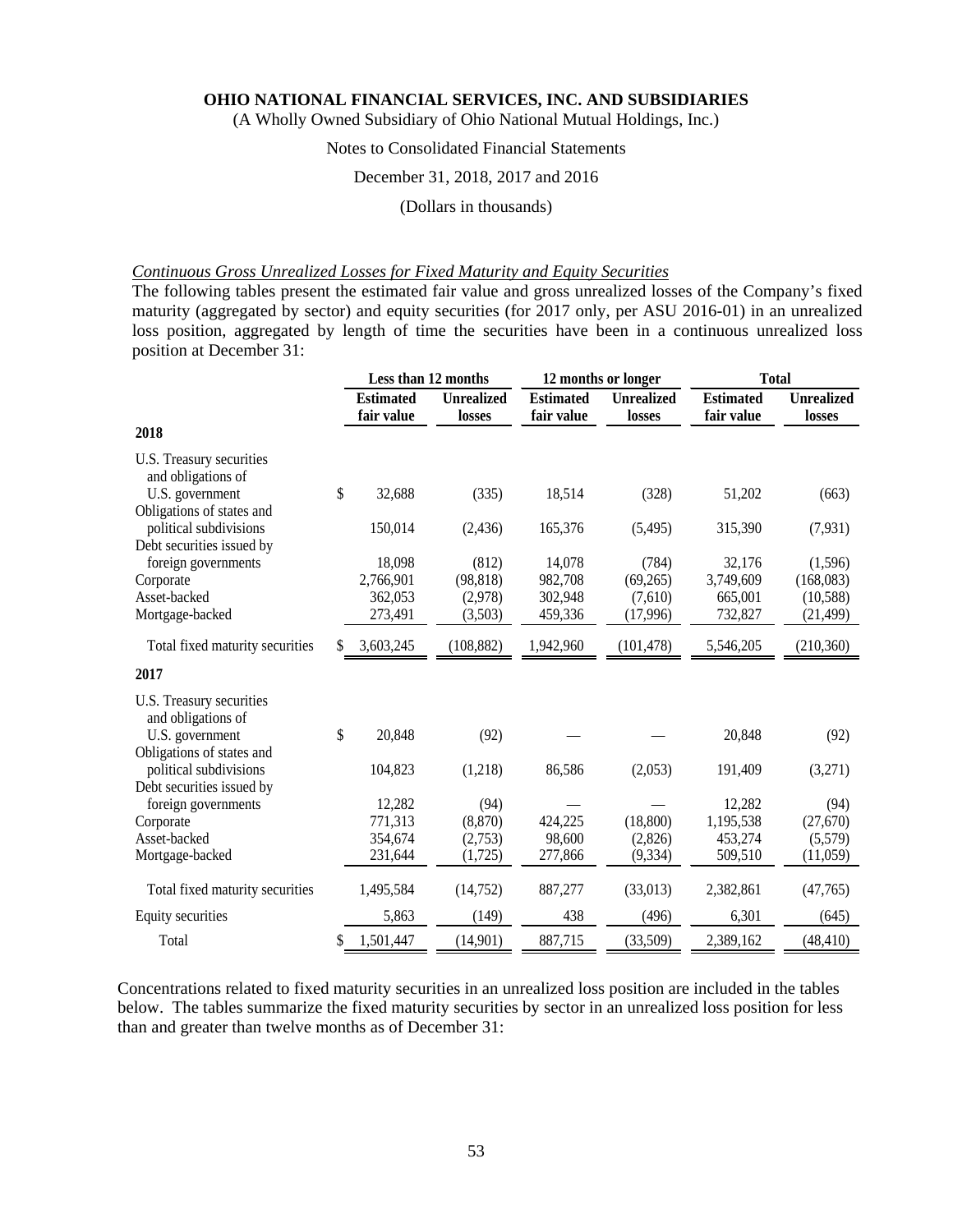(A Wholly Owned Subsidiary of Ohio National Mutual Holdings, Inc.)

# Notes to Consolidated Financial Statements

#### December 31, 2018, 2017 and 2016

#### (Dollars in thousands)

| <b>Unrealized losses</b>            |               | Less than<br>12 months | 12 months<br>or longer | <b>Total</b> | Number of<br><b>Securities</b> |
|-------------------------------------|---------------|------------------------|------------------------|--------------|--------------------------------|
| 2018                                |               |                        |                        |              |                                |
| 99.9%-80%                           |               |                        |                        |              |                                |
| U.S. Treasury securities and        |               |                        |                        |              |                                |
| obligations of U.S. government      | <sup>\$</sup> | (177)                  | (328)                  | (505)        | 17                             |
| Obligations of states and political |               |                        |                        |              |                                |
| subdivisions                        |               | (2, 436)               | (5, 495)               | (7, 931)     | 140                            |
| Debt securities issued by           |               |                        |                        |              |                                |
| foreign governments                 |               | (812)                  | (784)                  | (1,596)      | 7                              |
| Corporate                           |               | (95, 971)              | (63, 877)              | (159, 848)   | 1,916                          |
| Asset-backed                        |               | (2,978)                | (7,610)                | (10, 588)    | 296                            |
| Mortgage-backed                     |               | (3,503)                | (17,996)               | (21, 499)    | 262                            |
| Below 80%                           |               |                        |                        |              |                                |
| U.S. Treasury securities and        |               |                        |                        |              |                                |
| obligations of U.S. government      |               | (158)                  |                        | (158)        | 11                             |
| Corporate                           |               | (2, 847)               | (5,388)                | (8,235)      | 79                             |
| Total                               | \$            | (108, 882)             | (101, 478)             | (210, 360)   | 2,728                          |
| 2017                                |               |                        |                        |              |                                |
| 99.9%-80%                           |               |                        |                        |              |                                |
| U.S. Treasury securities and        |               |                        |                        |              |                                |
| obligations of U.S. government      | <sup>\$</sup> | (90)                   |                        | (90)         | 7                              |
| Obligations of states and political |               |                        |                        |              |                                |
| subdivisions                        |               | (1,218)                | (2,053)                | (3,271)      | 88                             |
| Debt securities issued by           |               |                        |                        |              |                                |
| foreign governments                 |               | (94)                   |                        | (94)         | $\overline{2}$                 |
| Corporate                           |               | (8, 870)               | (18,690)               | (27, 560)    | 595                            |
| Asset-backed                        |               | (2,753)                | (2,826)                | (5,579)      | 197                            |
| Mortgage-backed                     |               | (1,725)                | (9, 334)               | (11,059)     | 145                            |
| Below 80%                           |               |                        |                        |              |                                |
| U.S. Treasury securities and        |               |                        |                        |              |                                |
| obligations of U.S. government      |               | (2)                    |                        | (2)          | 11                             |
| Corporate                           |               |                        | (110)                  | (110)        | 2                              |
| Total                               | \$            | (14, 752)              | (33,013)               | (47,765)     | 1,047                          |

# *Evaluation of Other Than Temporarily Impaired Investments*

Management regularly reviews its fixed maturity and equity securities portfolios to evaluate the necessity of recording impairment losses for other than temporary declines in fair value of investments.

An analysis is prepared which focuses on the issuer's ability to service its debts and the extent and length of time the security has been valued below cost. This review process includes an assessment of the credit quality and an assessment of the present value of future cash flows of the identified investment in the securities portfolio and for equity securities, an assessment of near-term recovery and whether the security will recover its amortized cost basis in a reasonable period of time.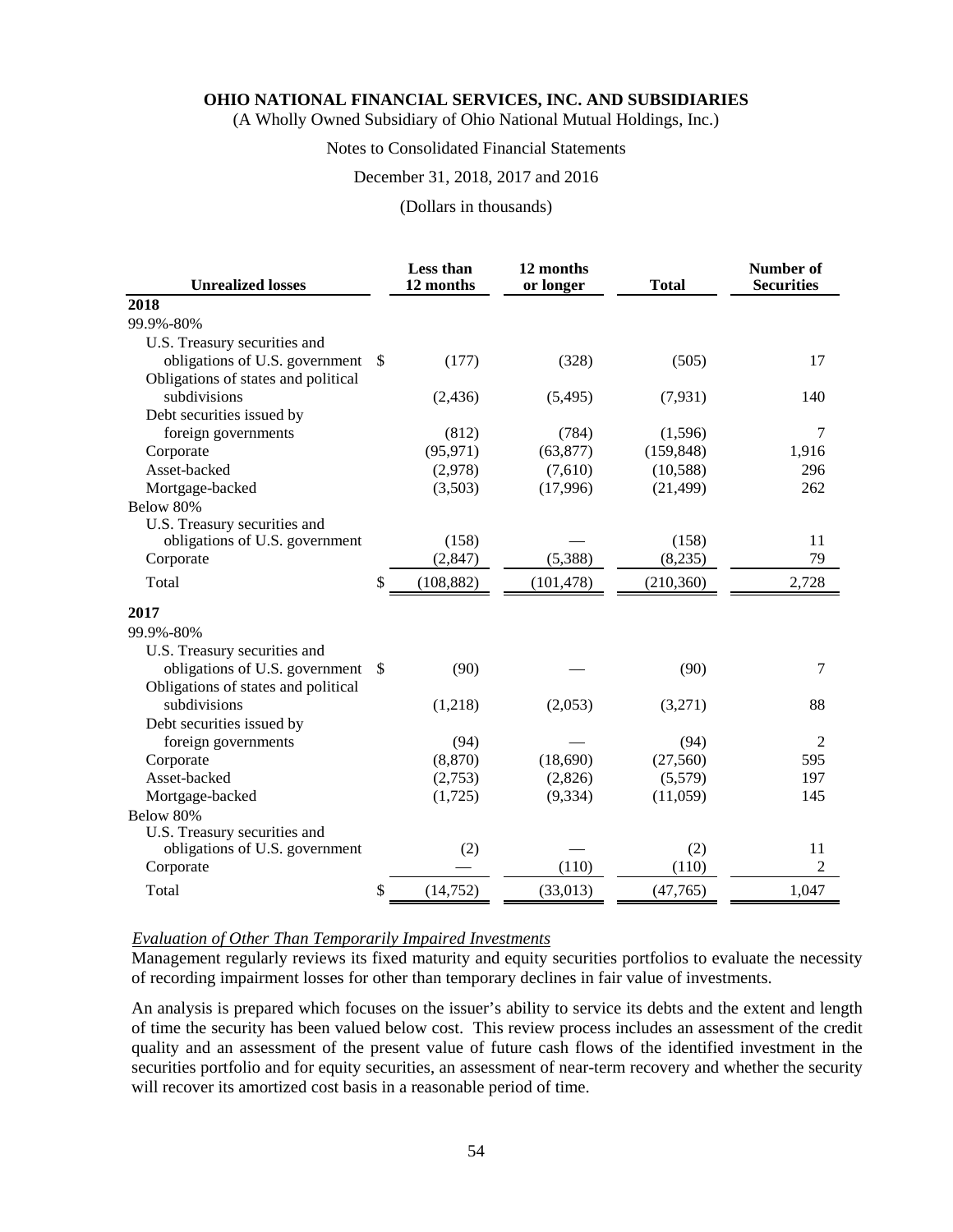(A Wholly Owned Subsidiary of Ohio National Mutual Holdings, Inc.)

# Notes to Consolidated Financial Statements

#### December 31, 2018, 2017 and 2016

(Dollars in thousands)

For corporate securities, the Company evaluates the present value of cash flows using the financial performance of the issuer based upon credit performance and investment ratings. Residential mortgagebacked securities and asset-backed securities are assessed for impairment using default estimates based on the underlying collateral performance including default rates, recovery rates and prepayment speeds. Cash flows generated by the collateral are then utilized, along with consideration for the issue's position in the overall structure, to determine cash flows associated with the security.

For any securities identified in the review of the portfolio, the Company considers additional relevant facts and circumstances in evaluating whether the security is other than temporarily impaired. Relevant facts and circumstances that may be considered include:

- comparison of current estimated fair value of the security as compared to cost;
- length of time the estimated fair value has been below cost;
- financial position of the issuer, including the current and future impact of any specific events, including changes in management;
- analysis of issuer's key financial ratios based upon the issuer's financial statements;
- any items specifically pledged to support the credit along with any other security interests or collateral;
- the Company's intent to sell the security or if it is more likely than not that it will be required to sell the security before it can recover the amortized cost or, for equity securities, the forecasted recovery of estimated fair value in a reasonable period of time;
- overall business climate including litigation and government actions;
- rating agency downgrades;
- analysis of late payments, revenue forecasts and cash flow projections for use as indicators of credit issues; and
- other circumstances particular to an individual security.

For each security deemed by management that meets the criteria for additional analysis, the Company prepares an analysis of the present value of the expected cash flows, using the interest rate implicit in the investment at the date of acquisition. To the extent that the present value of cash flows generated by a debt security is less than the amortized cost, an OTTI is recognized in the consolidated statements of income.

For those debt securities for which the Company has the intent to sell the security, or if it is more likely than not that it will be required to sell the security before recovery of the amortized cost, the entire unrealized loss (the amount that the amortized cost basis exceeds the estimated fair value) is recognized in the consolidated statements of income. For those debt securities for which the Company does not intend to sell the security and it is not more likely than not that the Company will be required to sell the security, but the security has suffered a credit loss (the amortized cost basis exceeds the present value of the expected cash flows), the impairment charge (excess of amortized cost over estimated fair value) is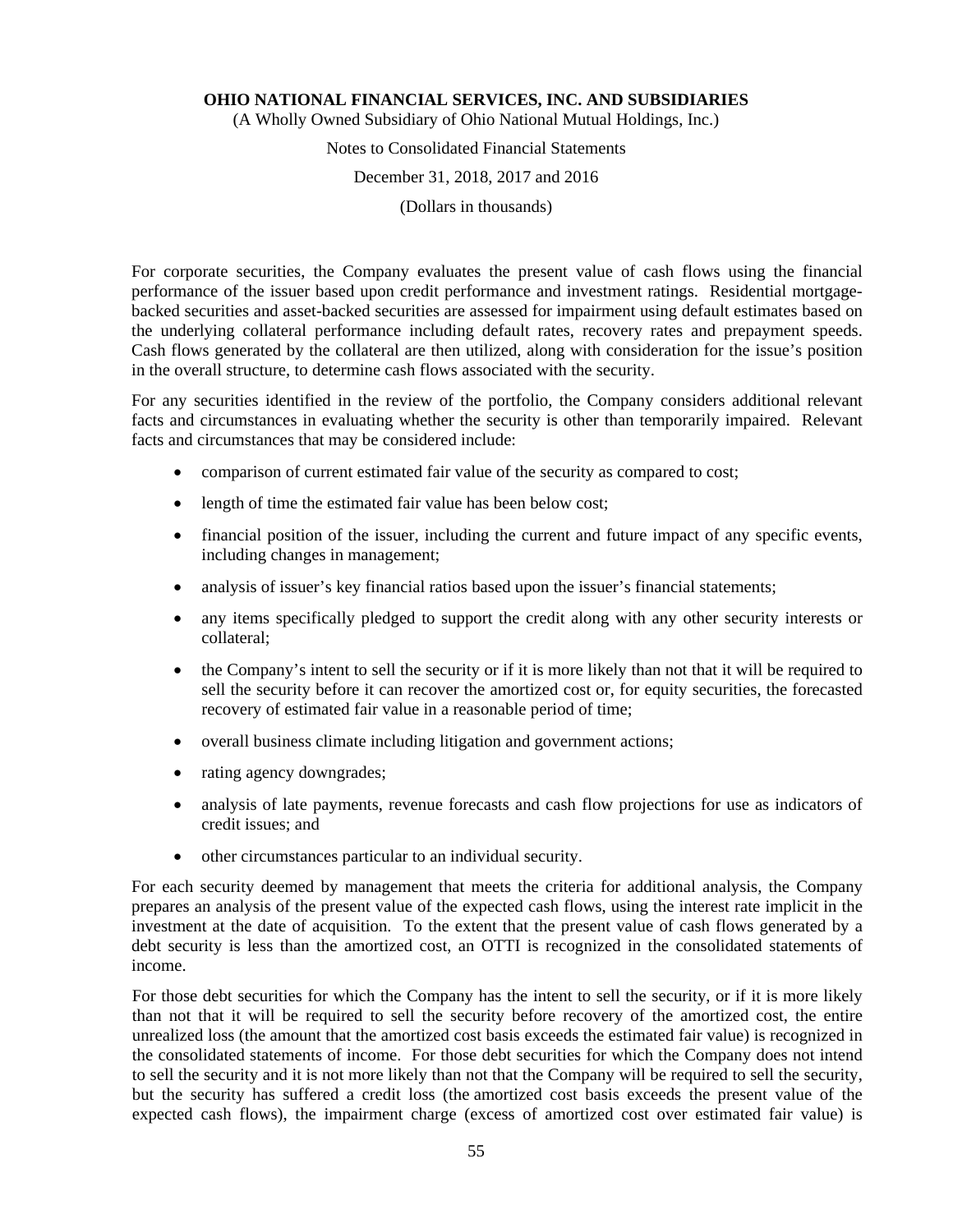(A Wholly Owned Subsidiary of Ohio National Mutual Holdings, Inc.)

# Notes to Consolidated Financial Statements

#### December 31, 2018, 2017 and 2016

(Dollars in thousands)

bifurcated with the credit loss portion recorded in the consolidated statements of income, and the remainder, or non-credit loss portion, is recorded in other comprehensive income (loss). The Company prospectively accretes the value of the investment through interest income to the extent the future cash flows of the security are expected to be in excess of the new cost basis.

The Company discloses as part of the separate component of AOCI the non-credit portion of any OTTI. Subsequent changes in estimated fair value that are not considered OTTI are not included in the separate component of AOCI.

#### *Current Year Evaluation*

The Company has concluded securities in an unrealized loss position as of December 31, 2018 and 2017 reflect temporary fluctuations in economic factors that are not indicative of OTTI due to the Company's ability and intent to hold the fixed maturity security investments until recovery of estimated fair value or amortized cost and for equity securities, anticipate a forecasted recovery in a reasonable period of time.

Total unrealized losses increased from December 31, 2017 to December 31, 2018 due to wider credit spreads and higher U.S. Treasury yields. Additionally, unrealized losses increased in certain industry sectors (i.e. energy, oil) due to overall sector declines in value and not issuer-specific credit deterioration. Accordingly no write-downs were deemed necessary for the securities reflected in the tables above.

#### *Mortgage Loans*

#### *Mortgage Loans by Portfolio Segment*

Mortgage loans consist of both commercial mortgage loans originated in the United States and residential mortgage loans originated in Chile. Mortgage loans are collateralized by the underlying properties. Collateral on mortgage loans must meet or exceed 125% of the loan at the time the loan is made. The carrying amounts of our mortgage loan portfolio as of December 31 were as follows:

|                            |    | 2018      | 2017      |
|----------------------------|----|-----------|-----------|
| Mortgage loans             |    |           |           |
| Commercial mortgage loans  | \$ | 1,240,492 | 1,191,687 |
| Residential mortgage loans |    | 99,255    | 87,296    |
| Total amortized cost       |    | 1,339,747 | 1,278,983 |
| Valuation allowance        |    | 4,005     | 4,018     |
| Net carrying value         | S  | 1,335,742 | 1,274,965 |

#### *Concentration of Credit Risk*

The Company diversifies its mortgage loan portfolio by both geographic region and property type to reduce concentration risk. 92.6% of the Company's portfolio is collateralized by properties located in the United States, with the remaining 7.4% located in Chile. Total loans in any state did not exceed 16.6% as of December 31, 2018 and 2017.

As of December 31, 2018, loans in the states of Texas and Ohio exceeded 10.0% of the total loan portfolio and had carrying values of \$157,754 and \$152,103, respectively. As of December 31, 2017, loans in the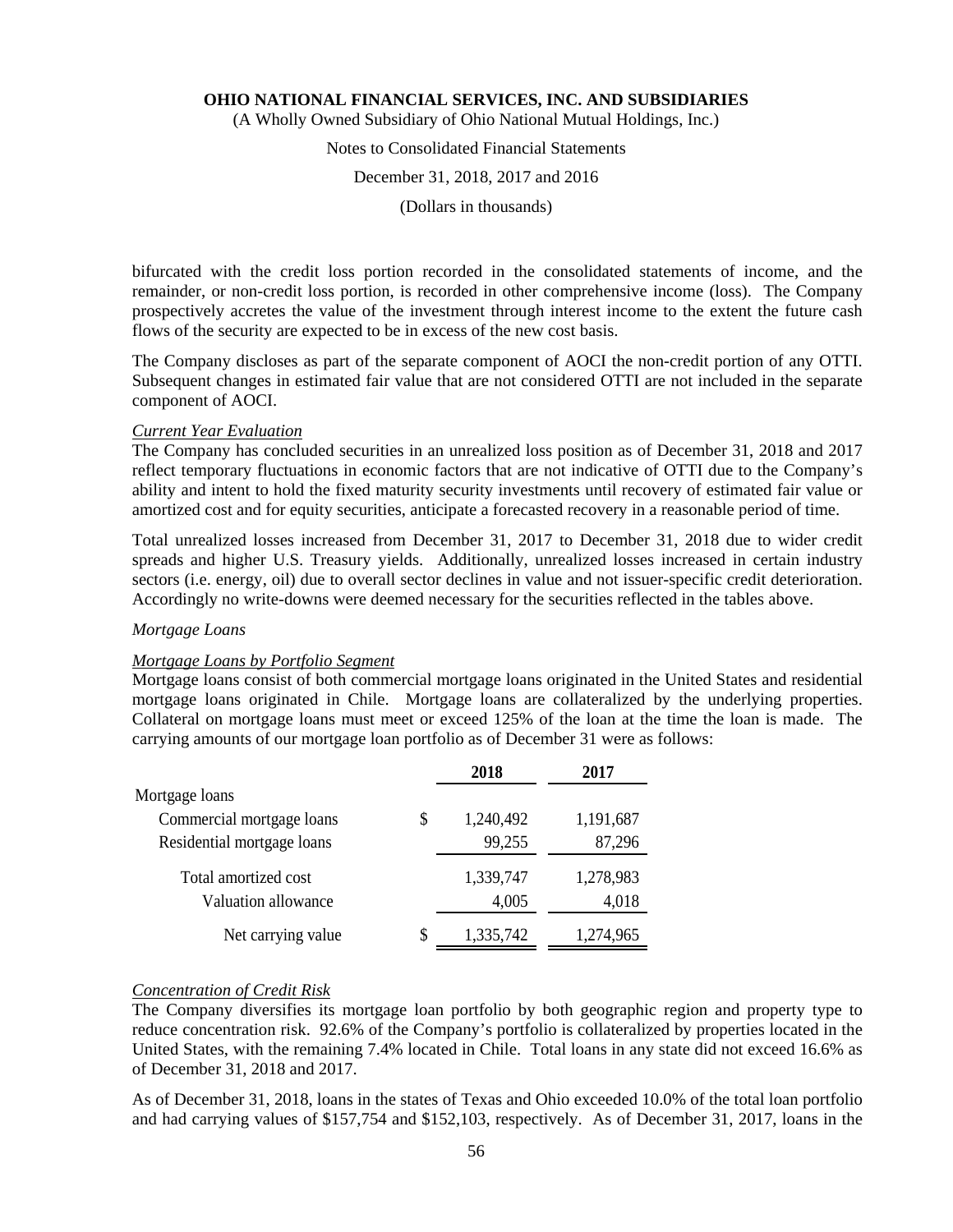(A Wholly Owned Subsidiary of Ohio National Mutual Holdings, Inc.)

# Notes to Consolidated Financial Statements

#### December 31, 2018, 2017 and 2016

(Dollars in thousands)

states of California and Texas exceeded 10.0% of the total loan portfolio and had carrying values of \$197,480 and \$159,940, respectively.

Furthermore, the Company manages risk by underwriting relatively nominal individual commercial loans. The average loan, at origination, was approximately \$2,529 and \$2,462 in 2018 and 2017, respectively.

#### *Commercial Mortgage Loans*

The Company performs an annual performance review of the commercial mortgage loan portfolio and assigns a rating based on the property's loan to value ("LTV"), age, mortgage debt service coverage ("DSC") and occupancy. This analysis helps identify loans that may experience difficulty. If a loan is not paying in accordance with contractual terms, it is placed on a watch list and monitored through inspections and contact with the property's local representative. In addition, as part of portfolio monitoring, the Company physically inspected nearly 100% of the properties in the portfolio. The LTV and DSC ratios are applied consistently across the entire commercial mortgage loan portfolio.

The following table summarizes our commercial mortgage loan portfolio, net of allowance, LTV ratios and DSC ratios using available data as of December 31. The ratios are updated as information becomes available.

|                 |                     |           |           | <b>DSC</b> |           |           |              |
|-----------------|---------------------|-----------|-----------|------------|-----------|-----------|--------------|
|                 | <b>Greater than</b> | $1.8x$ to | $1.5x$ to | $1.2x$ to  | $1.0x$ to | Less than |              |
| <b>LTV</b>      | 2.0x                | 2.0x      | 1.8x      | 1.5x       | 1.2x      | 1.0x      | <b>Total</b> |
| 2018            |                     |           |           |            |           |           |              |
| $0\% - 50\%$    | \$<br>252,291       | 84,480    | 148,965   | 140,564    | 39,084    | 10,882    | 676,266      |
| $50\% - 60\%$   | 11,851              | 27,190    | 71,427    | 91,783     | 51,540    | 6,463     | 260,254      |
| $60\% - 70\%$   |                     | 23,587    | 46,620    | 63,310     | 45,474    | 10,660    | 189,651      |
| 70% - 80%       |                     |           | 978       | 33,244     | 24,159    | 19,241    | 77,622       |
| 80% and greater |                     |           | 2,043     | 7,801      | 11,714    | 11,661    | 33,219       |
| Total           | \$<br>264,142       | 135,257   | 270,033   | 336,702    | 171,971   | 58,907    | 1,237,012    |
| 2017            |                     |           |           |            |           |           |              |
| $0\% - 50\%$    | \$<br>256,254       | 95,425    | 182,904   | 128,190    | 43,759    | 5,012     | 711,544      |
| $50\% - 60\%$   | 4,671               | 34,001    | 67,548    | 69,723     | 32,013    | 1,884     | 209,840      |
| $60\% - 70\%$   | 274                 | 4,390     | 67,681    | 64,441     | 45,053    | 1,815     | 183,654      |
| 70% - 80%       |                     |           |           | 25,209     | 27,134    | 7,609     | 59,952       |
| 80% and greater |                     |           |           | 3,394      | 7,953     | 11,937    | 23,284       |
| Total           | \$<br>261,199       | 133,816   | 318,133   | 290,957    | 155,912   | 28,257    | 1,188,274    |

LTV and DSC ratios are measures frequently used in commercial real estate to determine the quality of a mortgage loan. The LTV ratio is a comparison between the current loan balance and the value assigned to the property and is expressed as a percentage. If the LTV is greater than 100%, this would indicate that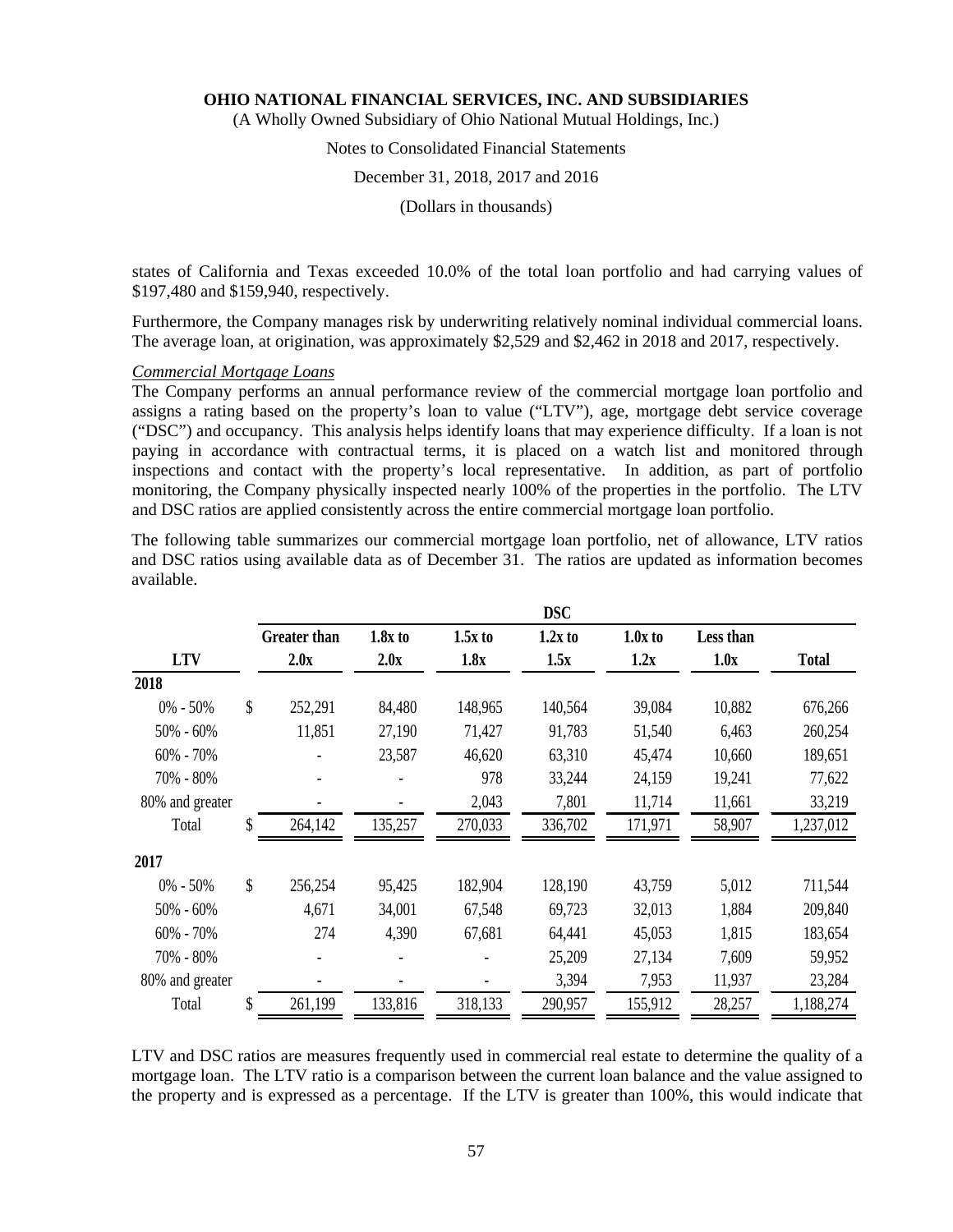(A Wholly Owned Subsidiary of Ohio National Mutual Holdings, Inc.)

# Notes to Consolidated Financial Statements

#### December 31, 2018, 2017 and 2016

(Dollars in thousands)

the loan amount exceeds the value of the property. It is preferred that the LTV be less than 100%. Our corporate policy directs that our LTV on new mortgages not exceed 75% for standard mortgages.

The DSC ratio compares the property's net operating income to its mortgage debt service payments. If the debt service coverage ratio is less than 1.0x, this would indicate that the property is not generating enough income after expenses to cover the mortgage payment. Therefore, a higher debt service coverage ratio could indicate a better quality loan.

### *Residential Mortgage Loans*

The Company considers performing mortgages to be those loans that are either current on payments or delinquent by four payments or less. Upon missing the fifth payment, the Company considers these loans nonperforming. In accordance with the mortgage agreement, performing mortgages continue to record principal, interest and monetary correction. Monetary correction is defined as an economic adjustment to functional currency amounts arising from changes in inflation. The principal, interest and monetary correction values of those missed payments are 100% provisioned for. All loans classified as nonperforming are considered to be impaired.

Management continually monitors residential mortgages to determine their status. Residential mortgages that are nonperforming are required to have an appraisal every two years. Based on the appraised value, management determines if an adjustment to the carrying value is necessary. All loans classified as nonperforming have been placed on nonaccrual status.

The following table summarizes our residential mortgage loan portfolio, net of allowance, performing and nonperforming positions which was last updated as of December 31:

|                            |   | 2018   | 2017   |
|----------------------------|---|--------|--------|
| Residential mortgage loans |   |        |        |
| Performing                 | S | 96,420 | 83,474 |
| Nonperforming              |   | 2,310  | 3,217  |
| Total                      |   | 98,730 | 86,691 |

#### *Allowance for Loan Losses*

The allowance for loan losses is comprised of two components, specific and general, based on amounts collectively and individually evaluated for impairment. The Company's commercial mortgage loan portfolio has experienced minimal historical losses throughout the years, including the last three years. The residential mortgage loans are individually evaluated for impairment once a residential mortgage goes past due. The Company has not had any TDRs in 2018 or 2017.

The general component of the allowance for loan losses is maintained at a level believed adequate by management and reflects management's best estimate of probable credit losses, including losses incurred at the balance sheet date, but not yet identified by specific loan.

A rollforward of the allowance for loan losses is as follows: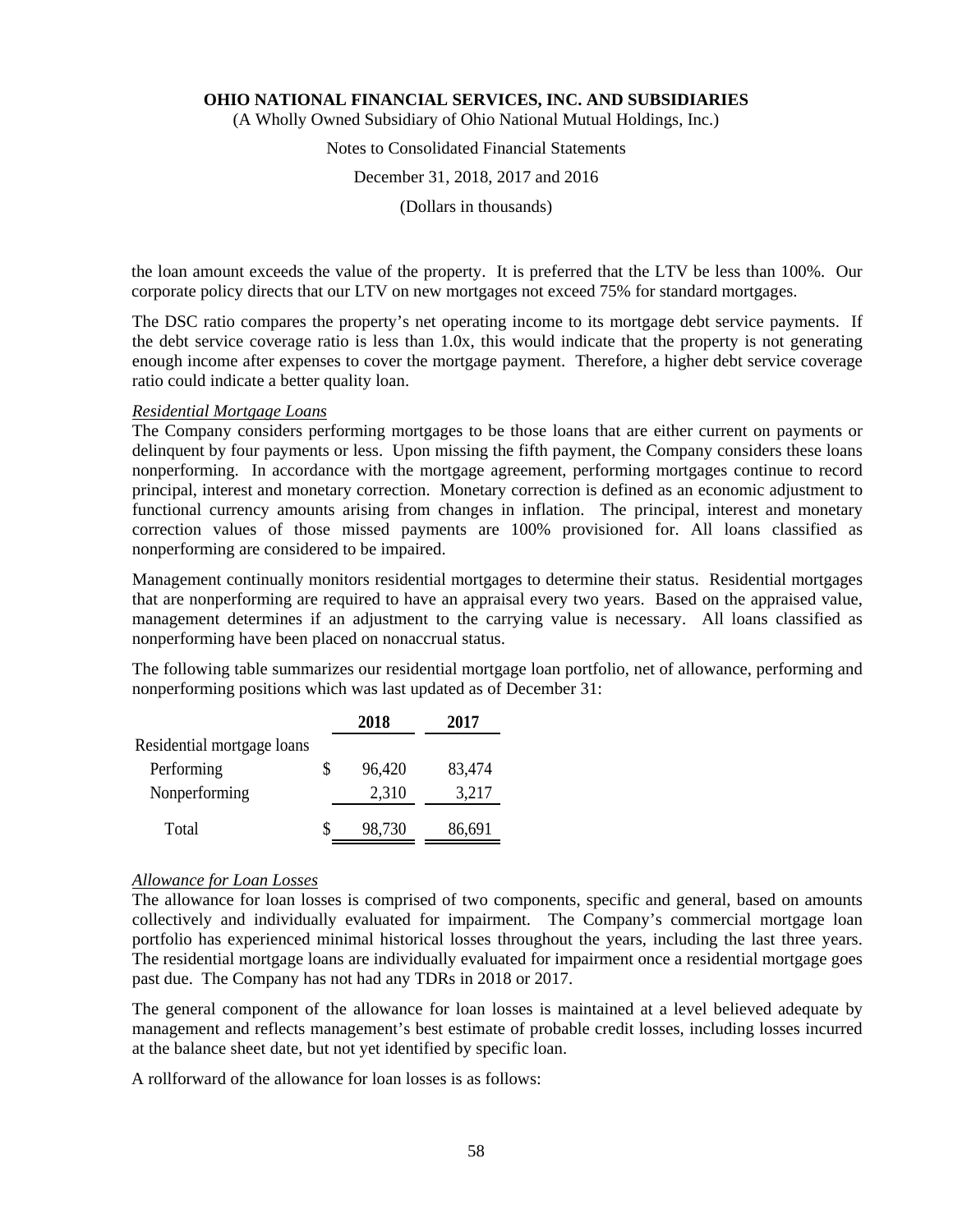(A Wholly Owned Subsidiary of Ohio National Mutual Holdings, Inc.)

# Notes to Consolidated Financial Statements

### December 31, 2018, 2017 and 2016

#### (Dollars in thousands)

|                            | <b>Commercial</b> | <b>Residential</b> | <b>Total</b> |
|----------------------------|-------------------|--------------------|--------------|
| Balance, December 31, 2016 | \$<br>6,891       | 559                | 7,450        |
| Provision                  | 104               | (41)               | 63           |
| Charge-offs                | (3,531)           | 100                | (3,431)      |
| Recoveries                 | (51)              | (70)               | (121)        |
| Effect of exchange rates   |                   | 57                 | 57           |
| Balance, December 31, 2017 | 3,413             | 605                | 4,018        |
| Provision                  | 120               | 18                 | 138          |
| Charge-offs                |                   | (73)               | (73)         |
| Recoveries                 | (53)              | (86)               | (139)        |
| Effect of exchange rates   |                   | 61                 | 61           |
| Balance, December 31, 2018 | \$<br>3,480       | 525                | 4,005        |

The Company has other financing receivables with contractual maturities of one year or less such as reinsurance recoverables and premiums receivables. The Company does not record an allowance for these items since the Company has not had any significant collection issues related to these types of receivables. The Company writes off the receivable if it is deemed to be uncollectible.

#### *Mortgage Loan Aging*

The table below depicts the loan portfolio exposure, net of allowance, of the remaining principal balances (which equal the Company's recorded investment), by type, as of December 31:

|                            | 30-59 days<br>past due | 60-89 days<br>past due | 90 days<br>or more<br>past due | <b>Total</b><br>past due | Current   | <b>Total</b> | Recorded<br>investment ><br>90 days and<br>accruing |
|----------------------------|------------------------|------------------------|--------------------------------|--------------------------|-----------|--------------|-----------------------------------------------------|
| 2018                       |                        |                        |                                |                          |           |              |                                                     |
| Commercial mortgage loans  | \$<br>2,138            |                        |                                | 2,138                    | 1.234.874 | 1,237,012    |                                                     |
| Residential mortgage loans | 5,460                  | 3,704                  | 2,496                          | 11,660                   | 87,070    | 98,730       | 69                                                  |
| Total                      | 7,598                  | 3,704                  | 2,496                          | 13,798                   | 1,321,944 | 1,335,742    | 69                                                  |
| 2017                       |                        |                        |                                |                          |           |              |                                                     |
| Commercial mortgage loans  | \$<br>2,413            |                        |                                | 2.413                    | 1,185,861 | 1,188,274    |                                                     |
| Residential mortgage loans | 6,456                  | 1,069                  | 2,758                          | 10,283                   | 76,408    | 86,691       | 35                                                  |
| Total                      | \$<br>8,869            | 1,069                  | 2,758                          | 12,696                   | 1,262,269 | 1,274,965    | 35                                                  |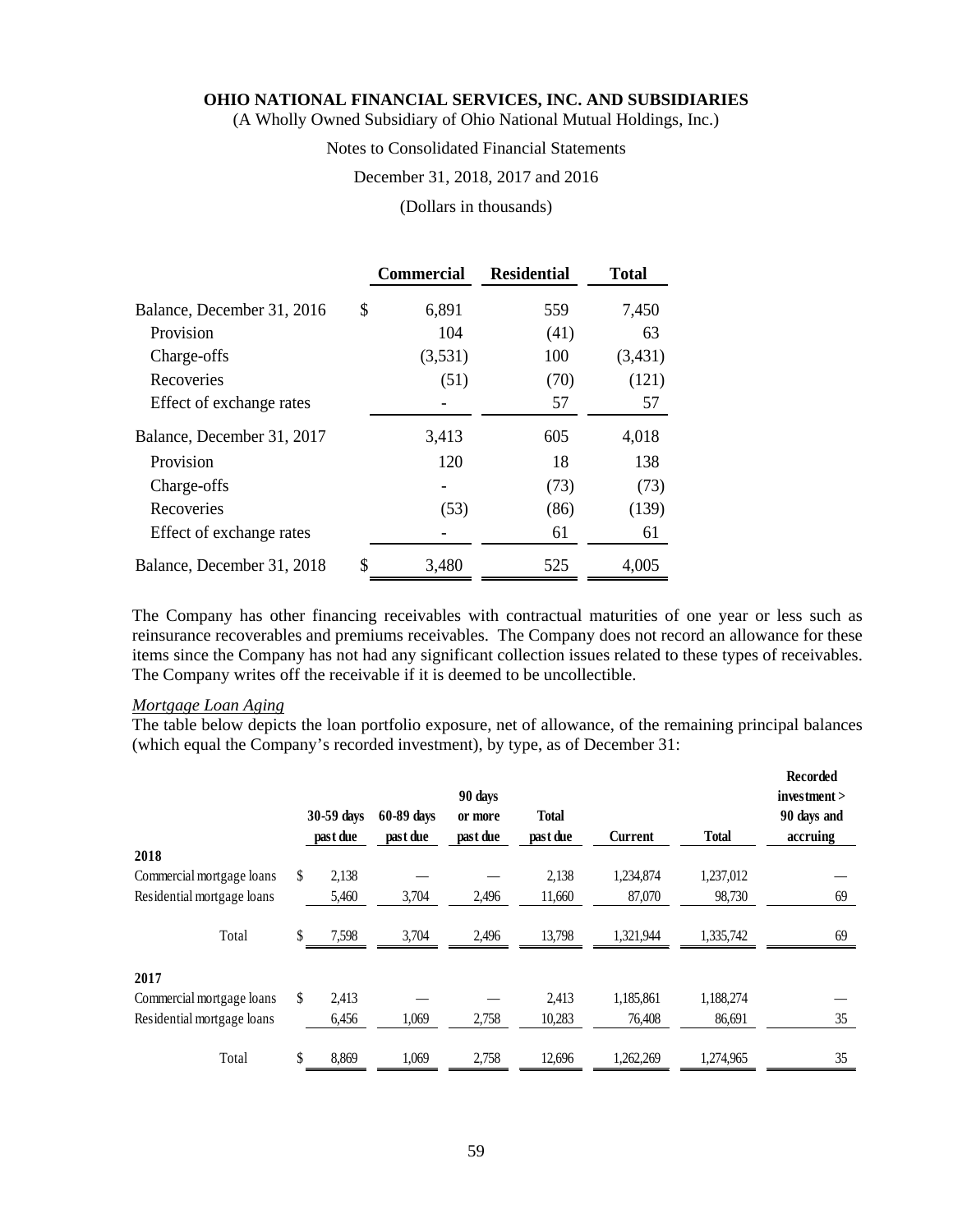(A Wholly Owned Subsidiary of Ohio National Mutual Holdings, Inc.)

# Notes to Consolidated Financial Statements

### December 31, 2018, 2017 and 2016

(Dollars in thousands)

#### *Performance, Impairment and Foreclosures*

At December 31, 2018 and 2017, the Company had no mortgage loans in the process of foreclosure. Mortgage loan write-downs were \$0, \$0 and \$775 in 2018, 2017 and 2016, respectively. There were eight foreclosures of residential mortgage loans during 2018.

Commercial mortgage loans in foreclosure and mortgage loans considered to be impaired as of the balance sheet date are placed on a nonaccrual status if the payments are not current. Interest received on nonaccrual status mortgage loans is included in net investment income in the period received.

Residential mortgages are placed on nonaccrual status once management believes the collection of accrued interest is doubtful. Once residential mortgages are classified as nonaccrual loans, interest income is recognized under the cash basis.

The carrying value of mortgage loans on nonaccrual status as of December 31:

|                            |   | 2018  | 2017  |
|----------------------------|---|-------|-------|
| Mortgage loans             |   |       |       |
| Residential mortgage loans | P | 2,310 | 3,217 |
| Total                      |   | 2,310 | 3.217 |

The recorded investment in and unpaid principal balance of impaired loans along with the related specific allowance for loan losses, if any, and the average recorded investment and interest income recognized during the time the loans were impaired as of December 31 were as follows:

|                                     | <b>Recorded</b><br>investment | <b>Unpaid</b><br>principal<br>balance | <b>Related</b><br>allowance | Average<br>recorded<br>investment | <b>Interest</b><br>income |
|-------------------------------------|-------------------------------|---------------------------------------|-----------------------------|-----------------------------------|---------------------------|
|                                     |                               |                                       |                             |                                   | recognized                |
| 2018<br>With an allowance recorded: |                               |                                       |                             |                                   |                           |
| Commercial mortgages                | \$<br>1,666                   | 2,060                                 | (394)                       | 1,721                             | 143                       |
| Residential mortgages               | 2,310                         | 2,890                                 | (580)                       | 2,763                             |                           |
| Total                               | \$<br>3,976                   | 4,950                                 | (974)                       | 4,484                             | 143                       |
| 2017                                |                               |                                       |                             |                                   |                           |
| With an allowance recorded:         |                               |                                       |                             |                                   |                           |
| Commercial mortgages                | \$<br>1,775                   | 2,222                                 | (447)                       | 4,505                             | 332                       |
| Residential mortgages               | 2,913                         | 3,509                                 | (596)                       | 3,070                             |                           |
| Total                               | \$<br>4,688                   | 5,731                                 | (1,043)                     | 7,575                             | 332                       |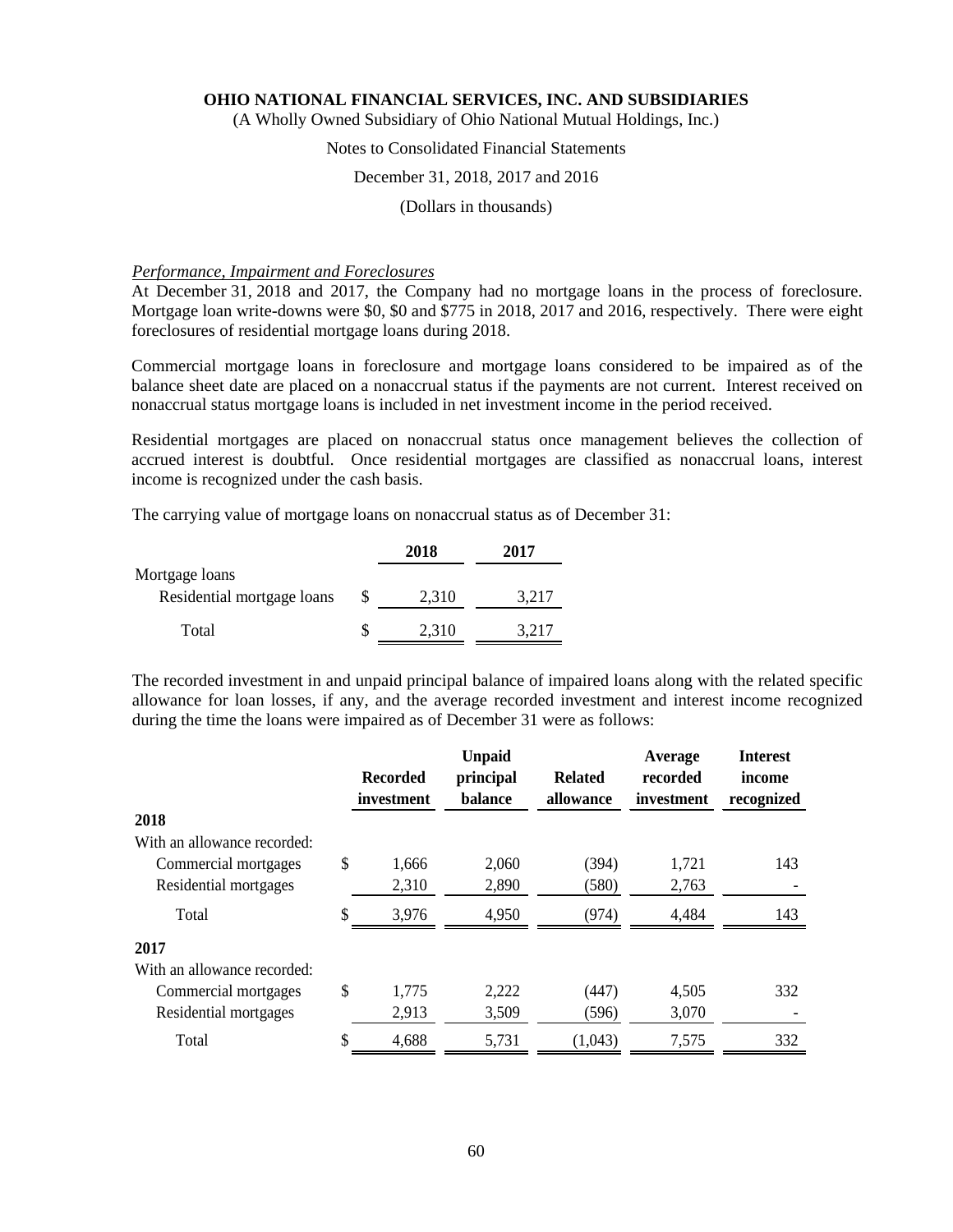(A Wholly Owned Subsidiary of Ohio National Mutual Holdings, Inc.)

#### Notes to Consolidated Financial Statements

#### December 31, 2018, 2017 and 2016

(Dollars in thousands)

#### *Other Long Term Investments*

The components of other long-term investments were as follows as of December 31:

|                           | 2018          | 2017    |
|---------------------------|---------------|---------|
| Direct financing leases   | \$<br>88,419  | 96,376  |
| FHLB common stock         | 43,326        | 43,301  |
| Derivative instruments    | 106,904       | 63,847  |
| Receivable for securities | 1,939         | 16,831  |
| Joint venture             | 22,103        | 22,640  |
| Other invested assets     | 1,570         |         |
| Total                     | \$<br>264,261 | 242,995 |

In 2017, the Company sold 2017-2018 New Market Tax Credits associated with venture capital partnerships for proceeds of \$2,367. There was a net loss realized on the sale of \$723.

The Company is a member of the Federal Home Loan Bank ("FHLB") of Cincinnati. Through its membership, and by purchasing FHLB stock, the Company can enter into deposit contracts.

The following table lists the components of the net investment in direct financing leases as of December 31:

|                                             | 2018      | 2017     |
|---------------------------------------------|-----------|----------|
| Total minimum lease payments to be received | 132.990   | 147,146  |
| Less unearned income                        | (44, 571) | (50,770) |
| Net investment in direct financing leases   | 88.419    | 96,376   |

The minimum lease payments did not include executory costs, allowance for uncollectibles, or unguaranteed residual values of leased property for 2018 and 2017. Past favorable payment experience, a minimum required LTV ratio of 75% - 80% at lease inception as well as the Company's right to repossess the property after two missed payments have resulted in not holding an allowance for uncollectibles by the Company and no leases are on nonaccrual status. Credit quality is monitored based on past payment history.

The table below depicts the direct financing leasing exposure of remaining principal balances (which equal the Company's recorded investment) by type as of December 31: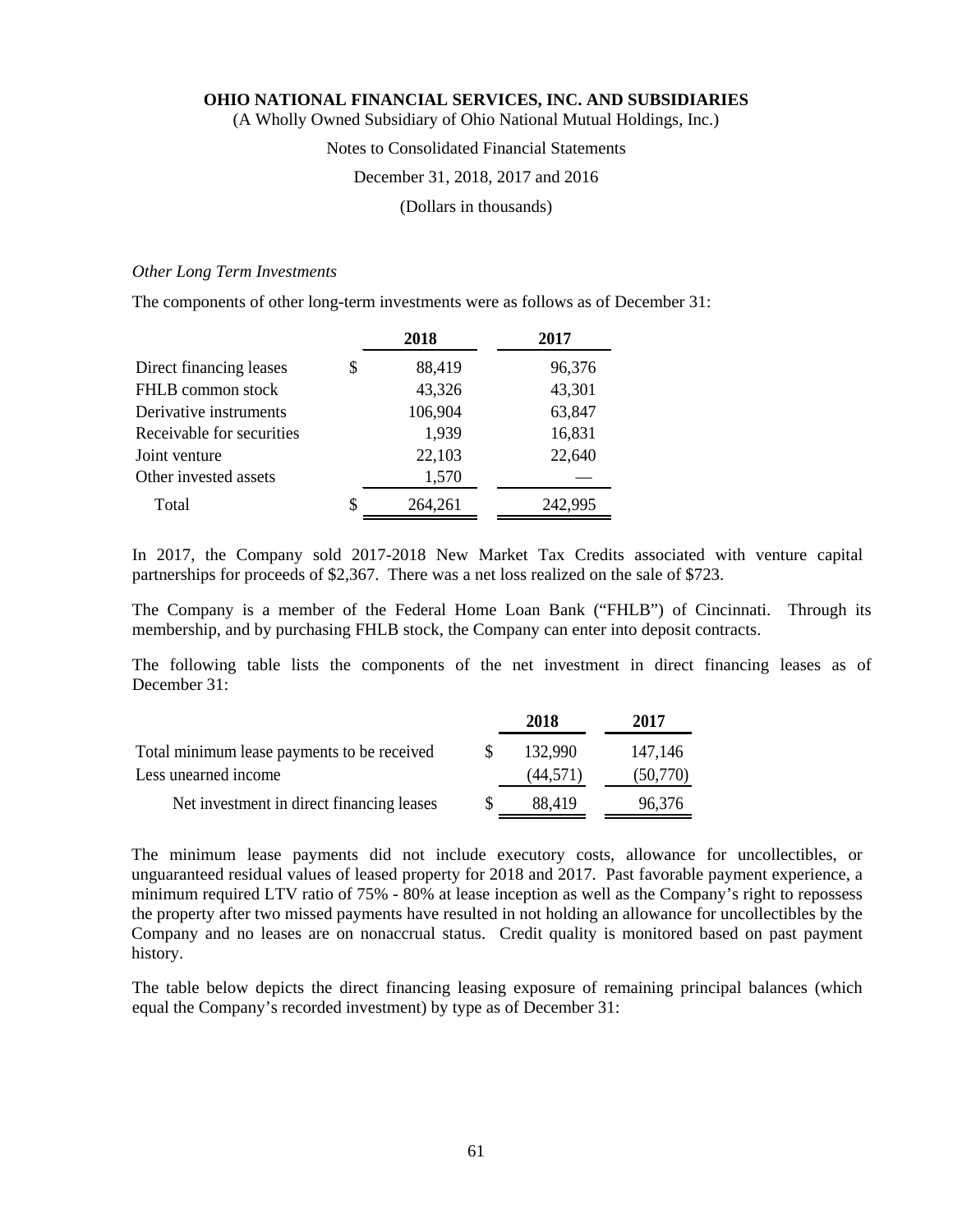(A Wholly Owned Subsidiary of Ohio National Mutual Holdings, Inc.)

#### Notes to Consolidated Financial Statements

#### December 31, 2018, 2017 and 2016

(Dollars in thousands)

|      |     | 30-59 days<br>past due | 60-89 days<br>past due | 90 days<br>or more<br>past due | <b>Total</b><br>past due | Current | <b>Total</b> | <b>Recorded</b><br>investment<br>90 days and<br>accruing |
|------|-----|------------------------|------------------------|--------------------------------|--------------------------|---------|--------------|----------------------------------------------------------|
| 2018 | -\$ | l.845                  |                        |                                | 1.845                    | 86.574  | 88.419       |                                                          |
| 2017 | -\$ | 244                    |                        |                                | 244                      | 96,132  | 96,376       |                                                          |

#### *Securities Lending*

As of December 31, 2018 and 2017, the Company received \$313,492 and \$9,681, respectively, of cash collateral on securities lending. The cash collateral is invested in short-term investments, which are recorded in the consolidated balance sheets in short-term investments securities lending collateral with a corresponding liability recorded in payables for securities lending collateral to account for the Company's obligation to return the collateral. The Company had not received any non-cash collateral on securities lending as of December 31, 2018 and 2017. As of December 31, 2018 and 2017, the Company had loaned securities with a fair value of \$304,031 and \$9,419, respectively, which are recognized in the consolidated balance sheets in securities available-for-sale and equity securities.

#### *Variable Interest Entities*

In the normal course of business, the Company invests in fixed maturity securities structured through trusts, joint ventures, limited partnerships, or limited liability companies that could qualify as VIE. A VIE is a legal entity that lacks sufficient equity to finance their activities, or the equity investors of the entities as a group lack any of the characteristics of a controlling interest. The primary beneficiary of a VIE is generally the enterprise that has both the power to direct the activities most significant to the VIE, and is the enterprise that will absorb a majority of the fund's expected losses or receive a majority of the fund's expected residual returns. The Company evaluates its interest in certain fixed maturity securities, joint ventures, limited partnerships, and limited liability companies to determine if the entities meet the definition of a VIE and whether the Company is the primary beneficiary and should consolidate the entity based upon the variable interests it held both at inception and where there is a change in circumstances that requires a reconsideration.

The Company has determined that it is not the primary beneficiary of these investments as the Company does not have the power to direct the activities that most significantly impact the entities' performance. The Company's maximum exposure to loss is limited to the carrying values of these securities. There are no liquidity arrangements, guarantees or other commitments by third parties that affect the fair value of the Company's interest in these assets.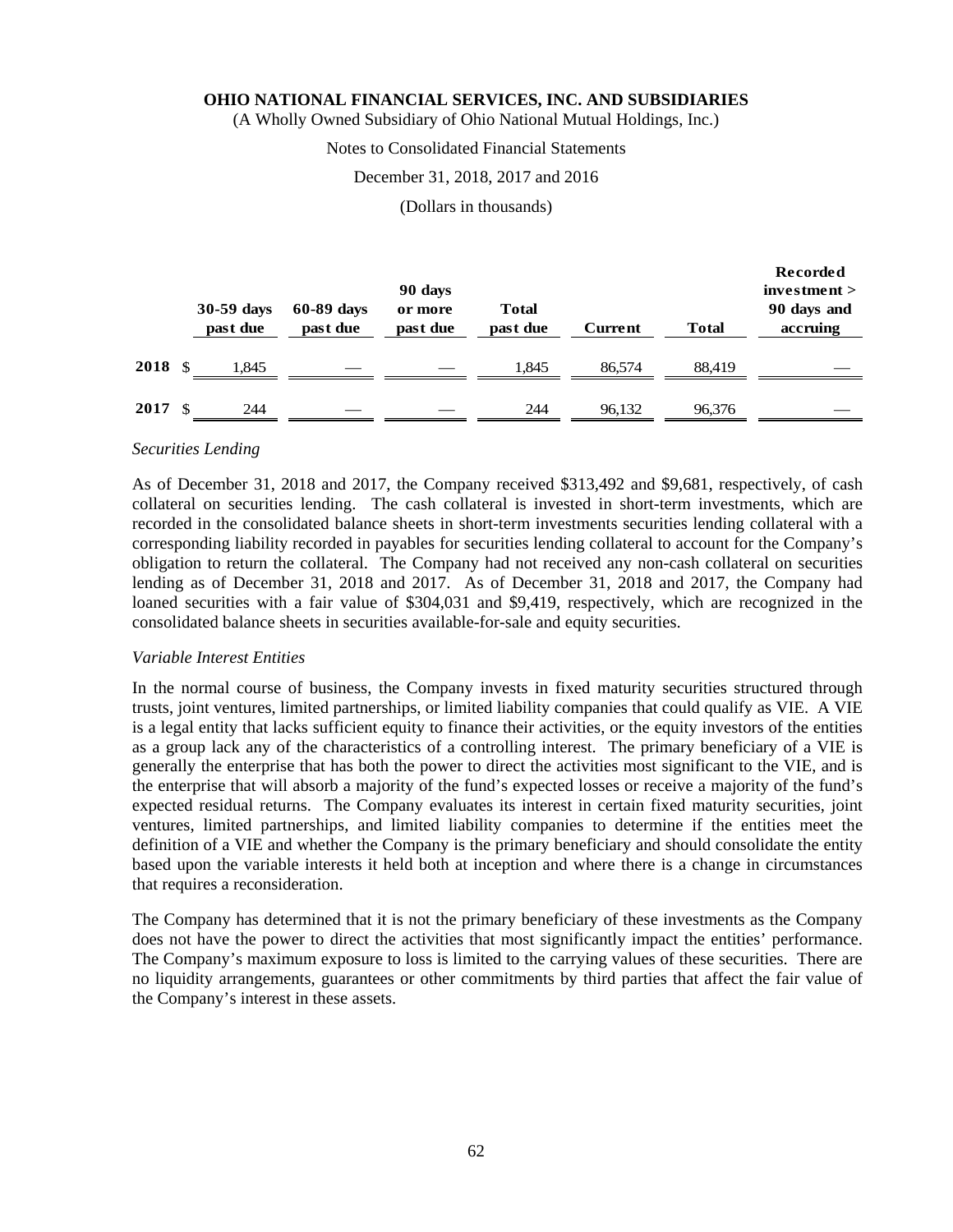(A Wholly Owned Subsidiary of Ohio National Mutual Holdings, Inc.)

# Notes to Consolidated Financial Statements

# December 31, 2018, 2017 and 2016

(Dollars in thousands)

# *Net Investment Income*

Analysis of investment income by investment type follows for the years ended December 31:

|                                            |    | <b>Investment</b> income |           |           |  |  |
|--------------------------------------------|----|--------------------------|-----------|-----------|--|--|
|                                            |    | 2018                     | 2017      | 2016      |  |  |
| Gross investment income:                   |    |                          |           |           |  |  |
| Securities available-for-sale:             |    |                          |           |           |  |  |
| Fixed maturity securities                  | \$ | 507,723                  | 408,653   | 394,807   |  |  |
| Equity securities                          |    |                          | 2,557     | 4,338     |  |  |
| Fixed maturity trading securities          |    | 68                       | 88        | 105       |  |  |
| Fixed maturity held-to-maturity securities |    | 3,080                    | 60,581    | 64,169    |  |  |
| Equity securities, at fair value           |    | 4,173                    |           |           |  |  |
| Mortgage loans on real estate              |    | 67,643                   | 67,682    | 70,979    |  |  |
| Real estate                                |    | 5,865                    | 6,558     | 7,741     |  |  |
| Policy loans                               |    | 35,166                   | 28,913    | 26,106    |  |  |
| Short-term investments                     |    | 11,301                   | 6,660     | 2,551     |  |  |
| Other long-term investments                |    | 7,941                    | 7,506     | 7,726     |  |  |
| Total gross investment income              |    | 642,960                  | 589,198   | 578,522   |  |  |
| Interest expense                           |    | (63, 196)                | (58, 533) | (58, 493) |  |  |
| Other investment expenses                  |    | (26, 492)                | (23, 724) | (26,901)  |  |  |
| Net investment income                      | \$ | 553,272                  | 506,941   | 493,128   |  |  |

# *Net Realized Gains (Losses)*

Analysis of net realized gains (losses) by investment type follows for the years ended December 31: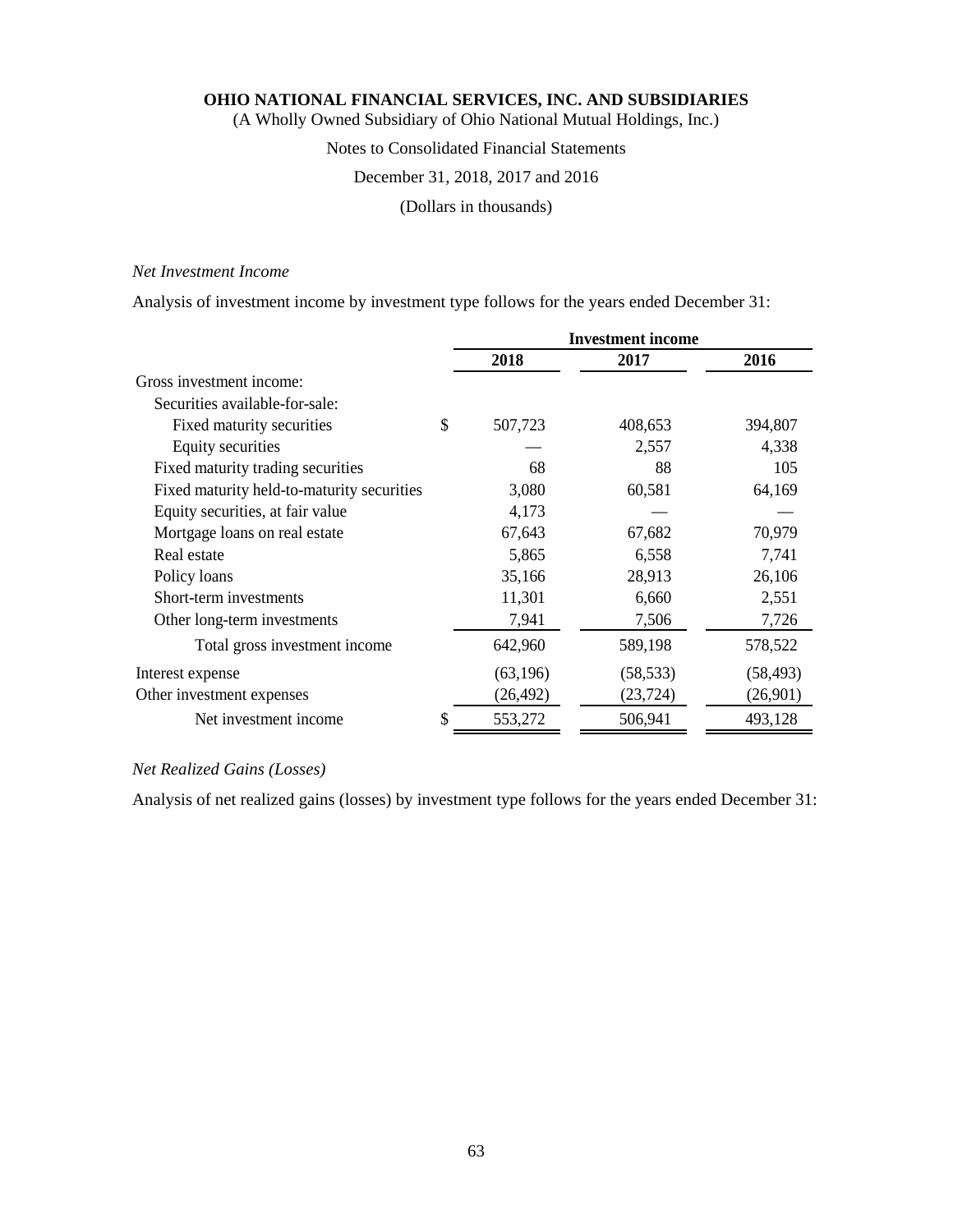(A Wholly Owned Subsidiary of Ohio National Mutual Holdings, Inc.)

# Notes to Consolidated Financial Statements

#### December 31, 2018, 2017 and 2016

#### (Dollars in thousands)

|                                            |      | <b>Realized (losses) gains on investments</b> |            |            |  |  |
|--------------------------------------------|------|-----------------------------------------------|------------|------------|--|--|
|                                            | 2018 |                                               | 2017       | 2016       |  |  |
| Securities available-for-sale:             |      |                                               |            |            |  |  |
| Fixed maturity securities                  | S    | 2,356                                         | 3,493      | 4,703      |  |  |
| Equity securities                          |      |                                               | 1,566      | 391        |  |  |
| Trading securities:                        |      |                                               |            |            |  |  |
| Fixed maturity securities                  |      | 1                                             | 5          | 16         |  |  |
| Equity securities                          |      |                                               | 755        | 96         |  |  |
| Fixed maturity held-to-maturity securities |      |                                               | (12,190)   | (6,525)    |  |  |
| Equity securities, at fair value           |      | 783                                           |            |            |  |  |
| Mortgage loans on real estate**            |      | (92)                                          | (3,906)    | (210)      |  |  |
| Derivative instruments                     |      | (6,000)                                       | (291, 294) | (229,016)  |  |  |
| Real estate                                |      | (72)                                          | (493)      | (65)       |  |  |
| Loss on sale of affiliate.                 |      |                                               |            | (1,275)    |  |  |
| Other long-term investments                |      | 157                                           | 4,089      | 102        |  |  |
| Total realized losses on investments       |      | (2,867)                                       | (297, 975) | (231, 783) |  |  |
| Change in allowances for mortgage loans    |      |                                               |            |            |  |  |
| on real estate*                            |      | (67)                                          | 3,478      | (253)      |  |  |
| Net realized losses on investments***      | \$   | (2,934)                                       | (294, 497) | (232, 036) |  |  |

\* Commercial mortgage loans

\*\* Includes the changes in the allowance for residential mortgage loans

\*\*\* Includes realized losses on derivatives which are presented separately on the statements of income

Realized gains (losses) on investments, as shown in the table above, include write-downs for OTTI of \$2,227, \$16,127 and \$8,493 for the years ended December 31, 2018, 2017 and 2016, respectively. As of December 31, 2018, fixed maturity securities with a carrying value of \$84,582, which had a cumulative write-down of \$22,288 due to OTTI, remained in the Company's investment portfolio.

The following tables summarize total OTTI losses on securities by asset type for the years ended December 31: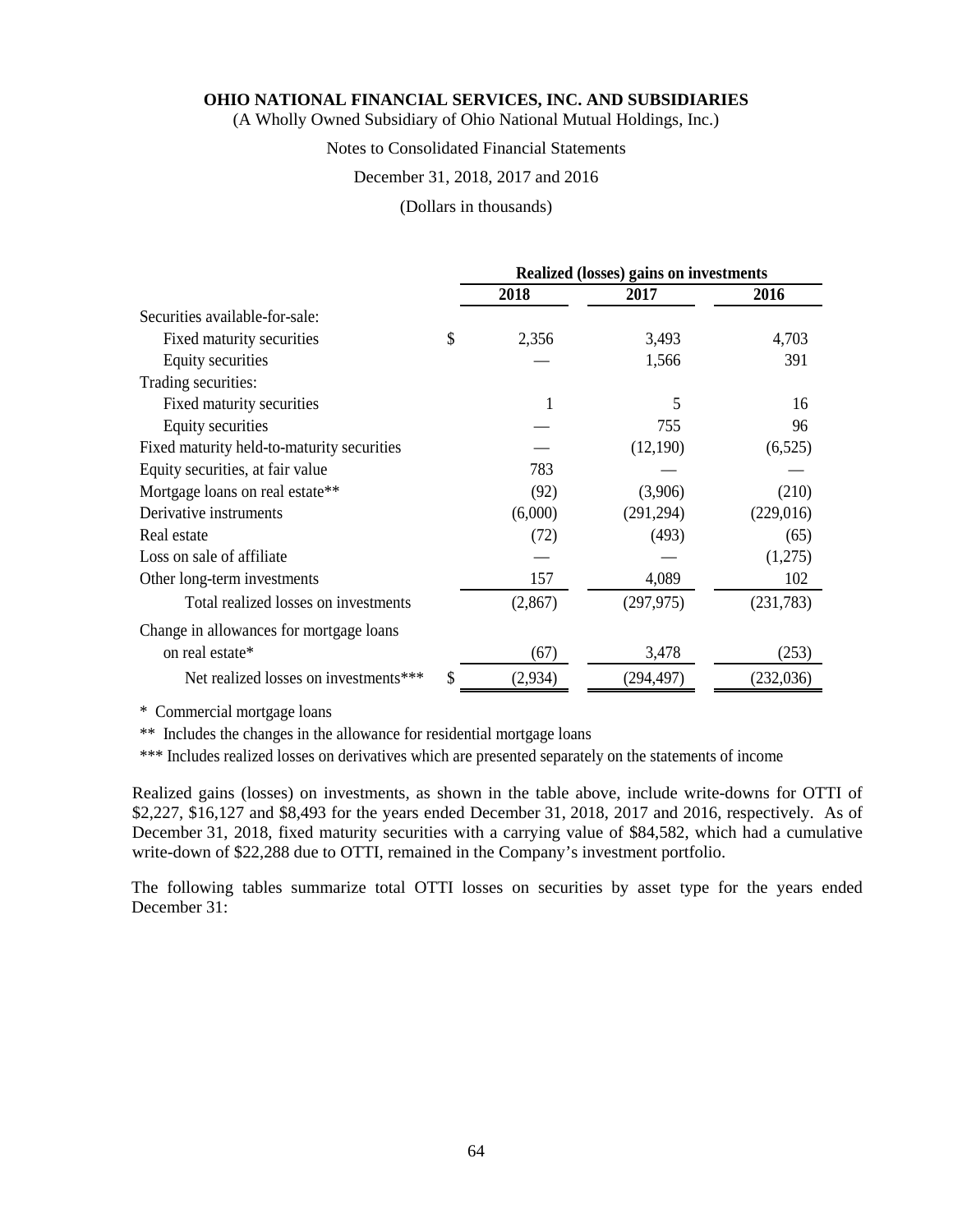(A Wholly Owned Subsidiary of Ohio National Mutual Holdings, Inc.)

# Notes to Consolidated Financial Statements

#### December 31, 2018, 2017 and 2016

#### (Dollars in thousands)

|                                    | <b>Total</b><br><b>OTTI</b> | <b>Recognized in</b><br><b>OCI</b> | <b>Recognized in</b><br>earnings |
|------------------------------------|-----------------------------|------------------------------------|----------------------------------|
| 2018                               |                             |                                    |                                  |
| Fixed maturity securities:         |                             |                                    |                                  |
| Obligation of states and political |                             |                                    |                                  |
| subdivisions                       | \$<br>878                   | 878                                |                                  |
| Corporate                          | 1,722                       |                                    | 1,722                            |
| Asset-backed                       | (1,703)                     | (1, 835)                           | 132                              |
| Mortgage-backed                    | (3,209)                     | (3,582)                            | 373                              |
| Total other-than-temporary         |                             |                                    |                                  |
| impairment losses                  | \$<br>(2,312)               | (4, 539)                           | 2,227                            |
| 2017                               |                             |                                    |                                  |
| Fixed maturity securities:         |                             |                                    |                                  |
| Obligation of states and political |                             |                                    |                                  |
| subdivisions                       | \$<br>1,272                 | 443                                | 829                              |
| Corporate                          | 15,298                      |                                    | 15,298                           |
| Asset-backed                       | (11, 126)                   | (11, 126)                          |                                  |
| Mortgage-backed                    | (666)                       | (666)                              |                                  |
| Total other-than-temporary         |                             |                                    |                                  |
| impairment losses                  | \$<br>4,778                 | (11, 349)                          | 16,127                           |
| 2016                               |                             |                                    |                                  |
| Corporate                          | \$<br>7,060                 |                                    | 7,060                            |
| Asset-backed                       | (4, 867)                    | (4,917)                            | 50                               |
| Mortgage-backed                    | (867)                       | (2,250)                            | 1,383                            |
| Total other-than-temporary         | \$<br>1,326                 |                                    |                                  |
| impairment losses                  |                             | (7,167)                            | 8,493                            |

# *Credit Loss Rollforward*

The following table summarizes the cumulative amounts related to the Company's credit loss portion of the OTTI losses on fixed maturity securities held as of December 31, that the Company does not intend to sell and it is not more likely than not that the Company will be required to sell the security prior to recovery of the amortized cost basis and for which the non-credit portion of the loss is included in other comprehensive income: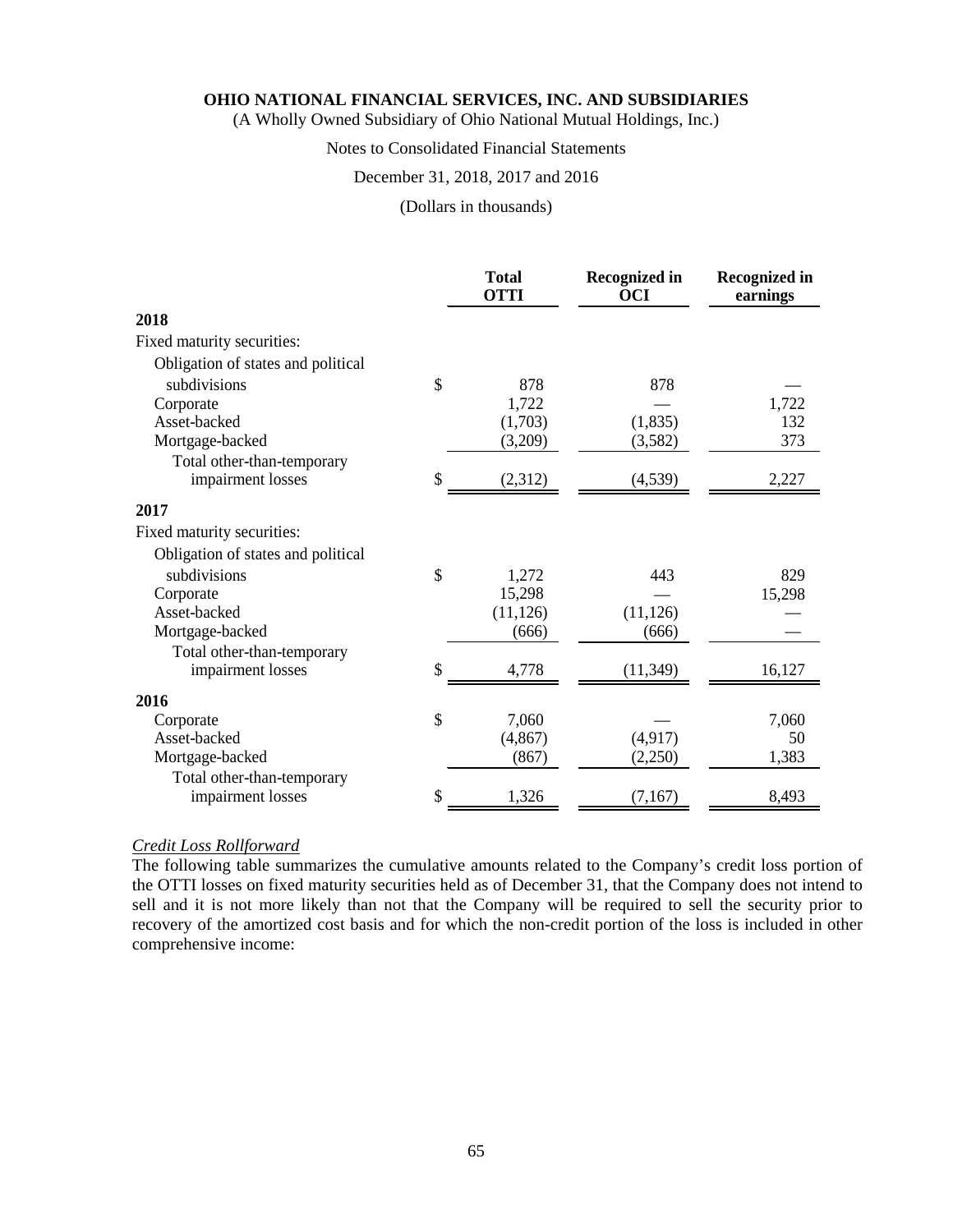(A Wholly Owned Subsidiary of Ohio National Mutual Holdings, Inc.)

### Notes to Consolidated Financial Statements

#### December 31, 2018, 2017 and 2016

#### (Dollars in thousands)

|                                              | 2018         | 2017   | 2016   |
|----------------------------------------------|--------------|--------|--------|
| Cumulative credit loss, beginning of year    | \$<br>32,069 | 63,083 | 59,207 |
| New credit losses                            | 1,172        | 12,248 | 7,303  |
| Change in credit losses on securities        |              |        |        |
| included in the beginning balance            | 1,055        | 3,879  | 1,190  |
| Subtotal                                     | 34,296       | 79,210 | 67,700 |
| Less:                                        |              |        |        |
| Losses related to securities included in the |              |        |        |
| current year beginning balance               |              |        |        |
| sold or paid down during the period          | 12,008       | 47,141 | 4,617  |
| Cumulative credit loss, end of year          | \$<br>22,288 | 32,069 | 63,083 |

#### *Sales of Fixed Maturity Securities, Available-for-Sale*

The following table summarizes fixed maturity securities available-for-sale activity:

|                       |   | 2018      | 2017      | 2016    |
|-----------------------|---|-----------|-----------|---------|
| Proceeds              |   | 1,013,556 | 804,473   | 633,031 |
| Gross realized gains  | S | 7.657     | 13.420    | 7,253   |
| Gross realized losses | S | (4,640)   | (10, 247) | (2,234) |

Prior to the reclassification of all fixed maturity held-to-maturity securities during 2018, the Company could sell securities classified as held-to-maturity if the Company became aware of evidence of significant deterioration in an issuer's creditworthiness and/or a significant increase in the risk weights of debt securities for regulatory RBC purposes. The Company sold zero, one and one held-to-maturity securities in 2018, 2017 and 2016, respectively. Proceeds from the sale of those securities were \$0, \$6,000 and \$4,150 in 2018, 2017 and 2016, respectively. There were net losses realized on the sale of those securities of \$0, \$0 and \$850 in 2018, 2017 and 2016, respectively.

#### *Net Unrealized Gains (Losses) on Available-for-Sale Securities*

An analysis by investment type of the change in unrealized gains (losses), before taxes, on securities available-for-sale is as follows for the years ended December 31:

|                                                                                  | 2018      | 2017          | 2016            |
|----------------------------------------------------------------------------------|-----------|---------------|-----------------|
| Securities available-for-sale:<br>Fixed maturity securities<br>Equity securities | (316,985) | 71,448<br>400 | 93,382<br>(802) |
| Change in net unrealized gains                                                   | (316,985) | 71,848        | 92,580          |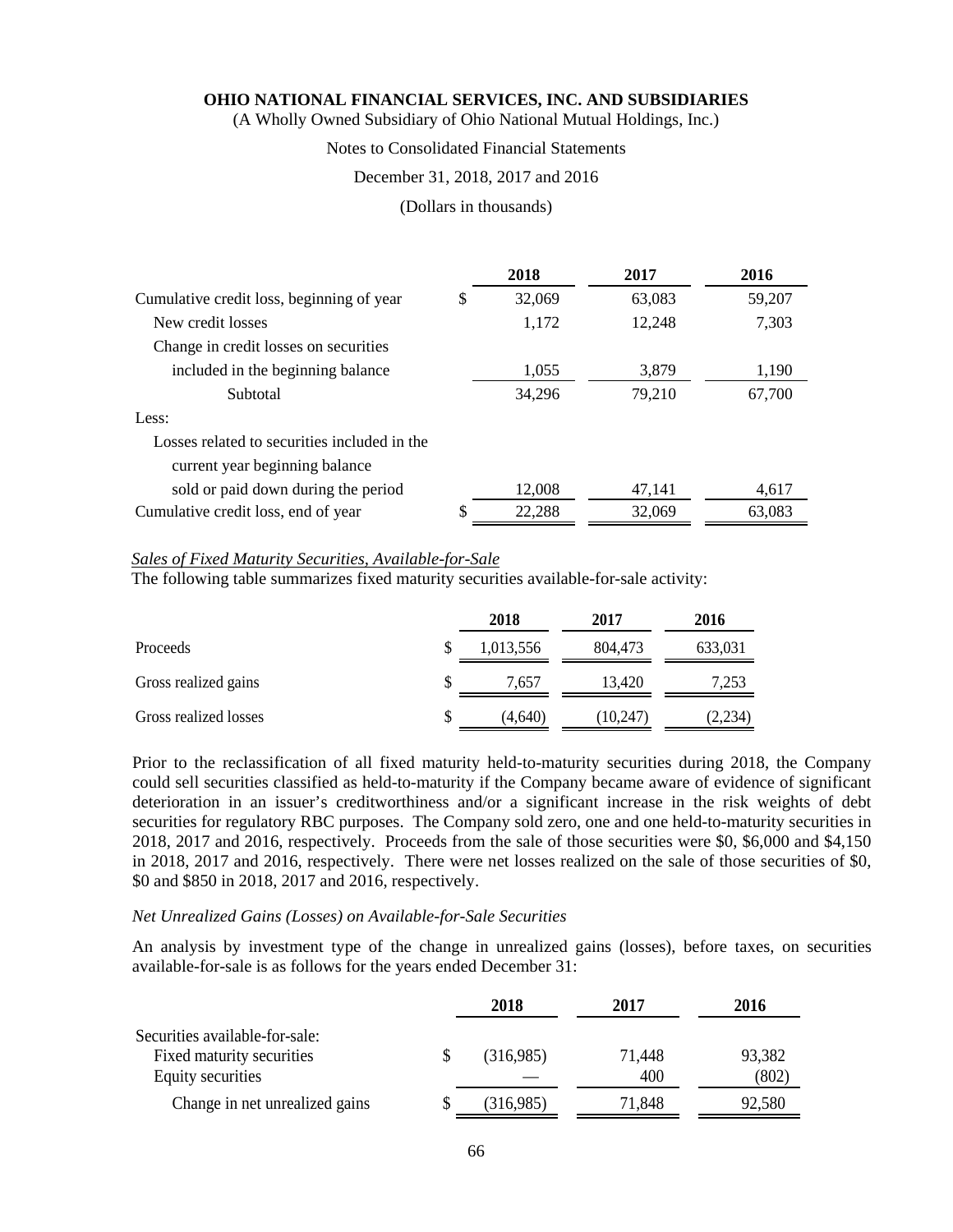(A Wholly Owned Subsidiary of Ohio National Mutual Holdings, Inc.)

# Notes to Consolidated Financial Statements

# December 31, 2018, 2017 and 2016

(Dollars in thousands)

The following table summarizes the unrealized gains and losses recognized during the year ended December 31, 2018 on equity securities still held at December 31, 2018:

|                                                                        | 2018    |
|------------------------------------------------------------------------|---------|
| Net gains and losses recognized during the period on equity securities | (3,828) |
| Less: Net gains and losses recognized during the period on equity      |         |
| securities sold during the period                                      | (3,380) |
| Unrealized gains and losses recognized during the reporting            |         |
| period on equity securities still held at the reporting date           | (7,208) |

The components of net unrealized gains (losses) on securities available-for-sale in AOCI arising during the period were as follows as of December 31:

|                                                    | 2018          | 2017      | <b>Change</b> |
|----------------------------------------------------|---------------|-----------|---------------|
| Securities available-for-sale                      | \$<br>132,250 | 449,235   | (316,985)     |
| Impact of adoption of ASU 2016-01                  |               | 4,548     | (4,548)       |
| Unrealized losses related to closed block          | (8, 124)      | (26,086)  | 17,962        |
| Unrealized (losses)/gains on derivatives           | (373)         | (295)     | (78)          |
| Unrealized (losses)/gains on other invested assets |               | 2,236     | (2,236)       |
| Future policy benefits and claims                  | (8, 194)      | (46, 728) | 38,534        |
| Deferred policy acquisition costs                  | (9,572)       | (90, 841) | 81,269        |
| Other policyholder funds                           | (242)         | 17,748    | (17,990)      |
| Deferred federal income tax provision              | (29, 803)     | (68,760)  | 38,957        |
| Net unrealized gains                               | \$<br>75,942  | 241,057   | (165, 115)    |
|                                                    | 2017          | 2016      | Change        |
| Securities available-for-sale                      | \$<br>453,783 | 381,935   | 71,848        |
| Unrealized losses related to closed block          | (26,086)      | (20,995)  | (5,091)       |
| Unrealized (losses)/gains on derivatives           | (295)         | (335)     | 40            |
| Unrealized (losses)/gains on other invested assets | 2,236         |           | 2.236         |
| Future policy benefits and claims                  | (46, 728)     | (33,220)  | (13,508)      |
| Deferred policy acquisition costs                  | (90, 841)     | (64, 022) | (26, 819)     |
| Other policyholder funds                           | 17,748        | 8,885     | 8,863         |
| Prior year AOCI adjustment                         |               | 3,635     | (3,635)       |
| Deferred federal income tax provision              | (68,760)      | (91, 278) | 22,518        |
| Net unrealized gains                               | \$<br>241,057 | 184,605   | 56,452        |
|                                                    | 2016          | 2015      | <b>Change</b> |
| Securities available-for-sale                      | \$<br>381,935 | 289,355   | 92,580        |
| Unrealized losses related to closed block          | (20,995)      | (19,611)  | (1,384)       |
| Unrealized (losses)/gains on derivatives           | (335)         | 84        | (419)         |
| Future policy benefits and claims                  | (33,220)      | (26, 275) | (6,945)       |
| Deferred policy acquisition costs                  | (64, 022)     | (58,984)  | (5,038)       |
| Other policyholder funds                           | 8,885         |           | 8,885         |
| Prior year AOCI adjustment                         | 3,635         |           | 3,635         |
| Deferred federal income tax provision              | (91, 278)     | (62,966)  | (28, 312)     |
| Net unrealized gains                               | \$<br>184,605 | 121,603   | 63,002        |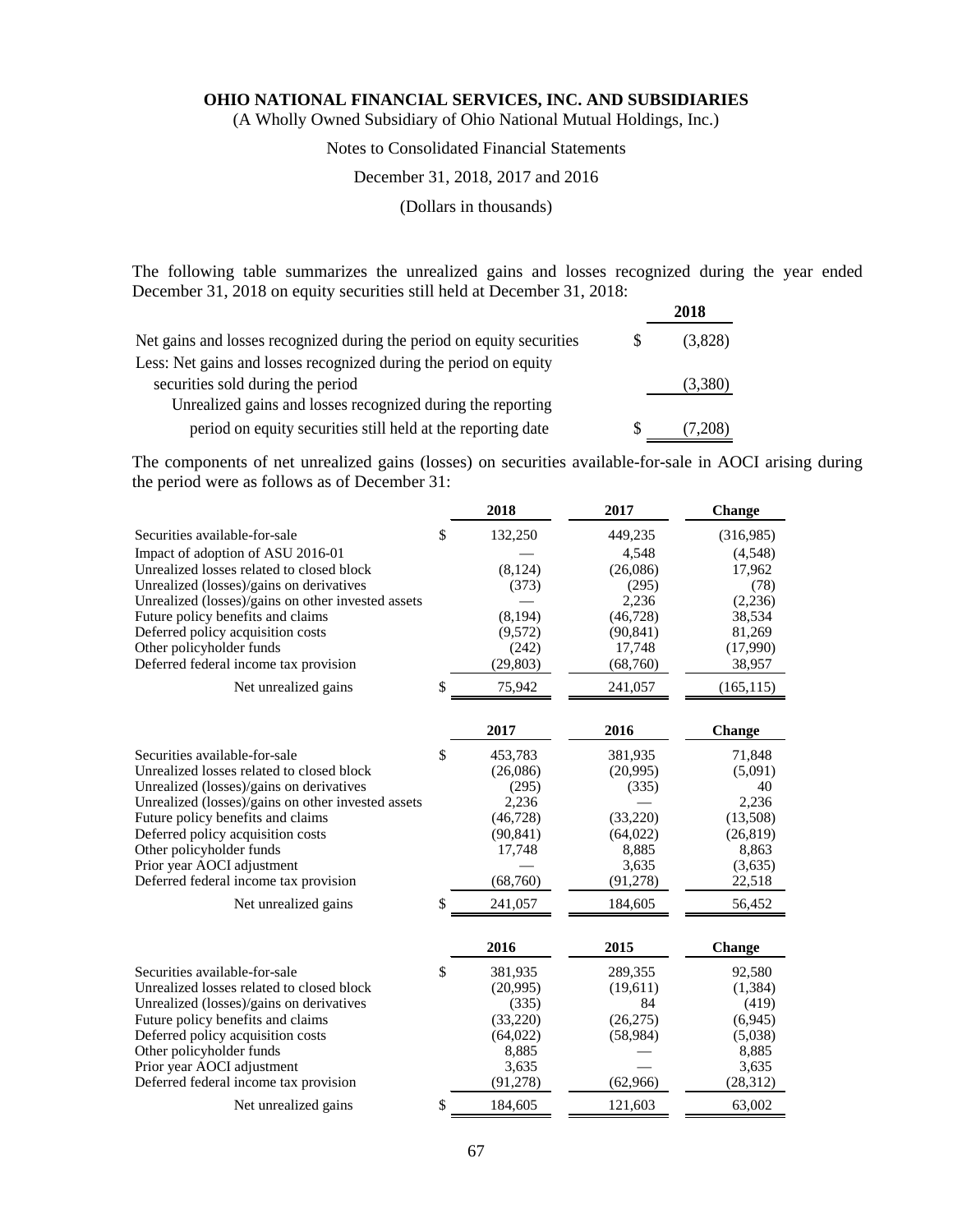(A Wholly Owned Subsidiary of Ohio National Mutual Holdings, Inc.)

# Notes to Consolidated Financial Statements

#### December 31, 2018, 2017 and 2016

(Dollars in thousands)

# **(8) Derivative Financial Instruments**

The Company enters into derivative contracts to economically hedge guarantees on riders for certain insurance contracts. Although these contracts do not qualify for hedge accounting or have not been designated in hedging relationships by the Company pursuant to ASC Topic 815, *Derivatives and Hedging*, they provide the Company with an economic hedge, which is used as part of its overall risk management strategy. The Company enters into equity futures, currency futures, equity index put options, equity index call options, interest rate swaptions and equity swaps to economically hedge liabilities embedded in certain variable annuity products such as the GMAB, GMWB, GMIB and GLWB and in fixed indexed annuity and indexed universal life products.

In December 2018, the Company replaced the interest rate swaptions used in its interest rate hedging program. Each swaption consists of a 5 year option to enter into an interest rate swap on the 10 year swap rate. Since this does not meet the definition of a hedge, it is treated as a derivative with no hedging designation under ASC 815, with the gain or loss on the derivative instrument recognized in earnings.

In October 2018, the Company purchased equity index put options to replace existing futures used to hedge the equity risk embedded in the variable annuity guarantees. One year S&P 500, Russell 2000, and NASDAQ 100 options were purchased. The Company continues to hold futures to hedge the foreign indices and currency exposure in the variable annuity guarantees. Since this does not meet the definition of a hedge, it is treated as a derivative with no hedging designation under ASC 815, with the gain or loss on the derivative instrument recognized in earnings.

In April 2018, the Company entered into S&P 500, Russell 2000, and Nasdaq 100 total return swap agreements. The swap was terminated in July 2018 and resulted in a loss of \$32,000. In July of 2018, the company entered into S&P 500, Russell 2000, and Nasdaq 100 total return swap agreements that were terminated in October 2018 and resulted in a gain of \$19,600. Since the transactions above do not meet the definition of a hedge, it is treated as a derivative with no hedging designation under ASC 815, with the gain or loss on the derivative instrument recognized in earnings.

In October 2016, the Company entered into an equity index call option agreement. Under this agreement, three equity index call options will be purchased monthly. The S&P 500 and Russell 2000 options are one year call spread options. The custom Barclays instrument is a three year call. Starting in May 2018, the Company began purchasing one year calls for the custom Barclay instrument as well. Since this does not meet the definition of a hedge, it is treated as a derivative with no hedging designation under ASC 815, with the gain or loss on the derivative instrument recognized in earnings.

In November 2014, the Company entered into a cross currency swap agreement which qualified for hedge accounting as a cash flow hedge. The Company purchased a 10 year bond in the amount of  $\epsilon$  million with an annual foreign currency coupon of 1.93%. The Company concurrently entered into a matching cross currency swap effectively converting the cash flows of the Euro denominated bond into a U.S. denominated cash flows. The investment receives a fixed rate of 3.78% on the converted U.S. investment of \$9,038. Interest on the bond is paid annually.

The Company has entered into a reinsurance arrangement with a nonaffiliated reinsurer to offset a portion of its risk exposure to the GMIB rider in certain variable annuity contracts. This reinsurance contract is accounted for as a freestanding derivative.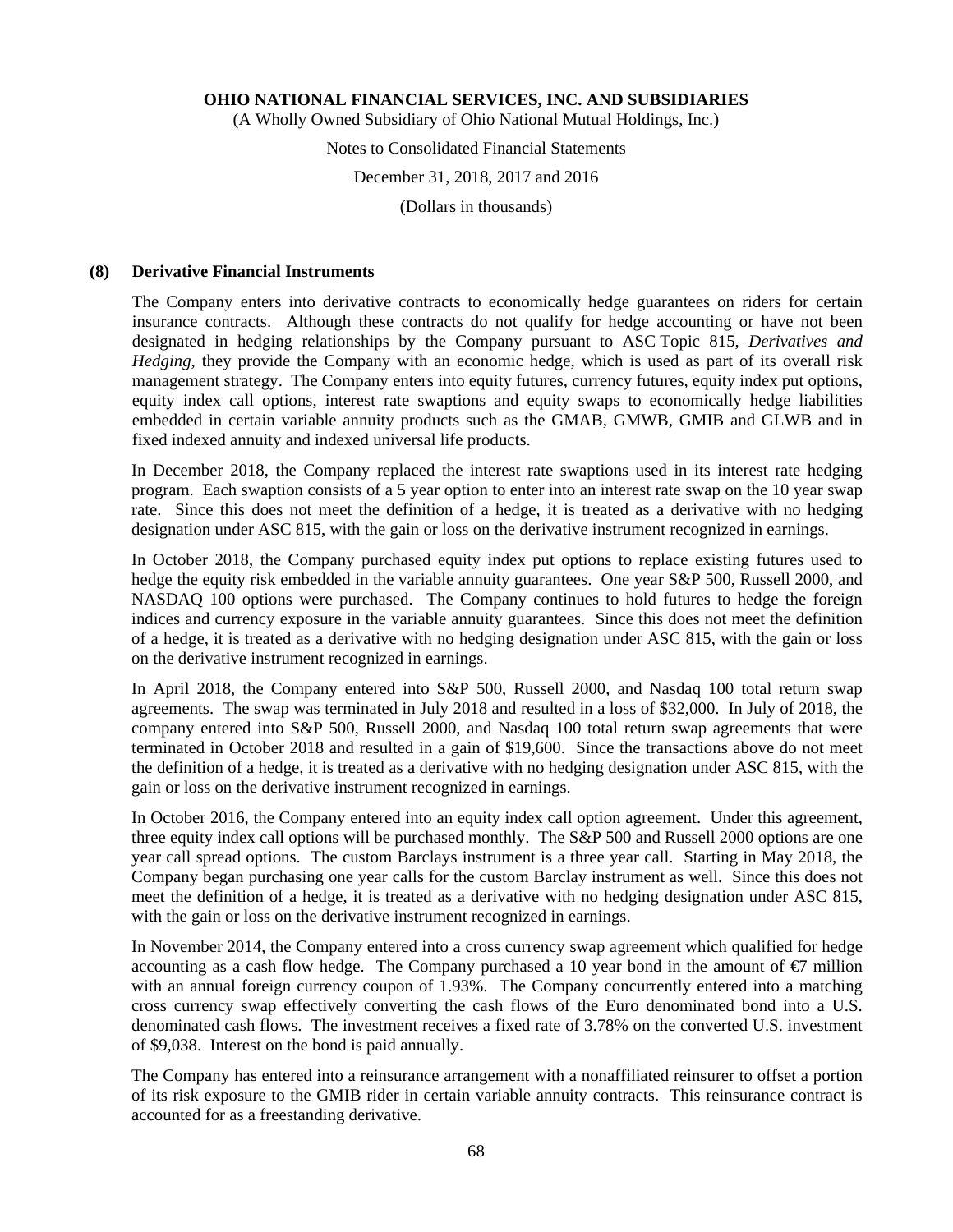(A Wholly Owned Subsidiary of Ohio National Mutual Holdings, Inc.)

# Notes to Consolidated Financial Statements

#### December 31, 2018, 2017 and 2016

(Dollars in thousands)

#### *Embedded Derivatives*

The Company has certain embedded derivatives that are required to be separated from their host contracts and accounted for as derivatives. These host contracts include variable annuities with GMAB, GMWB and GLWB riders, and fixed indexed annuities which include index features in excess of their guaranteed minimum values.

The following tables present a summary of the estimated fair value of derivatives held by the Company along with the amounts recognized in the consolidated balance sheets:

|                                                                                                     |                        |    | December 31               |                                   |                           |                                   |  |  |  |  |
|-----------------------------------------------------------------------------------------------------|------------------------|----|---------------------------|-----------------------------------|---------------------------|-----------------------------------|--|--|--|--|
| Derivatives not designated as<br>hedging instruments under ASC 815<br><b>Balance sheet location</b> |                        |    | 2018<br><b>Fair value</b> | 2018<br><b>Notional</b><br>Amount | 2017<br><b>Fair value</b> | 2017<br><b>Notional</b><br>Amount |  |  |  |  |
| <b>Asset derivatives:</b>                                                                           |                        |    |                           |                                   |                           |                                   |  |  |  |  |
|                                                                                                     | Other long-term        |    |                           |                                   |                           |                                   |  |  |  |  |
| <b>Equity futures</b>                                                                               | investments            | \$ | 5,679                     | 244,536                           | 2,632                     | 110,563                           |  |  |  |  |
|                                                                                                     | Other long-term        |    |                           |                                   |                           |                                   |  |  |  |  |
| Currency futures                                                                                    | investments            |    | 1,227                     | 30,689                            |                           |                                   |  |  |  |  |
|                                                                                                     | Other long-term        |    |                           |                                   |                           |                                   |  |  |  |  |
| Equity put options                                                                                  | investments            |    | 57,604                    | 870,360                           | 770                       | 90,949                            |  |  |  |  |
|                                                                                                     | Other long-term        |    |                           |                                   |                           |                                   |  |  |  |  |
| Equity index call options                                                                           | investments            |    | 9,221                     | 1,841,661                         | 12,911                    | 550,919                           |  |  |  |  |
|                                                                                                     | Other long-term        |    |                           |                                   |                           |                                   |  |  |  |  |
| Cross currency swaps                                                                                | investments            |    | 736                       | 9,038                             | 435                       | 9,038                             |  |  |  |  |
|                                                                                                     | Other long-term        |    |                           |                                   |                           |                                   |  |  |  |  |
| Swaptions                                                                                           | investments            |    | 32,437                    | 2,600,000                         | 47,099                    | 4,870,000                         |  |  |  |  |
| <b>GMIB</b> reinsurance contracts                                                                   | Reinsurance            |    | 1,280,905                 | n/a                               | 1,187,888                 | n/a                               |  |  |  |  |
| GMAB/GMWB embedded derivatives                                                                      | Other assets           |    | 603                       | n/a                               | 31,727                    | n/a                               |  |  |  |  |
| Total                                                                                               |                        |    | 1,388,412                 | 5,596,284                         | 1,283,462                 | 5,631,469                         |  |  |  |  |
| <b>Liability derivatives:</b>                                                                       |                        |    |                           |                                   |                           |                                   |  |  |  |  |
|                                                                                                     | Future policy benefits |    |                           |                                   |                           |                                   |  |  |  |  |
| GLWB embedded derivatives (variable annuity)                                                        | and claims             | \$ | 20.032                    | n/a                               | 16,550                    | n/a                               |  |  |  |  |
|                                                                                                     | Future policy benefits |    |                           |                                   |                           |                                   |  |  |  |  |
| GMAB/GMWB embedded derivatives                                                                      | and claims             |    | 2,566                     | n/a                               |                           | n/a                               |  |  |  |  |
|                                                                                                     | Future policy benefits |    |                           |                                   |                           |                                   |  |  |  |  |
| Fixed indexed annuity embedded derivatives <sup>2</sup>                                             | and claims             |    | 124,953                   | n/a                               |                           | n/a                               |  |  |  |  |
| <b>Equity futures</b>                                                                               | Other liabilities      |    |                           |                                   | 8,798                     | 691,976                           |  |  |  |  |
| Currency futures                                                                                    | Other liabilities      |    | 2,866                     | 265,613                           | 3,914                     | 328,277                           |  |  |  |  |
| Equity put options                                                                                  | Other liabilities      |    |                           |                                   | 1,614                     | 1,326,558                         |  |  |  |  |
| Equity swaps                                                                                        | Other liabilities      |    |                           |                                   | 21,490                    | 509,883                           |  |  |  |  |
| Total                                                                                               |                        | \$ | 150,417                   | 265,613                           | 52,366                    | 2,856,694                         |  |  |  |  |

<sup>1</sup> GMAB "W" riders. The reserve balance for these GMAB riders was negative and thus reclassified as an asset.

<sup>2</sup> Represents embedded derivative portion of the fixed indexed annuity base contracts only. There are no embedded derivatives in fixed indexed GLWB riders.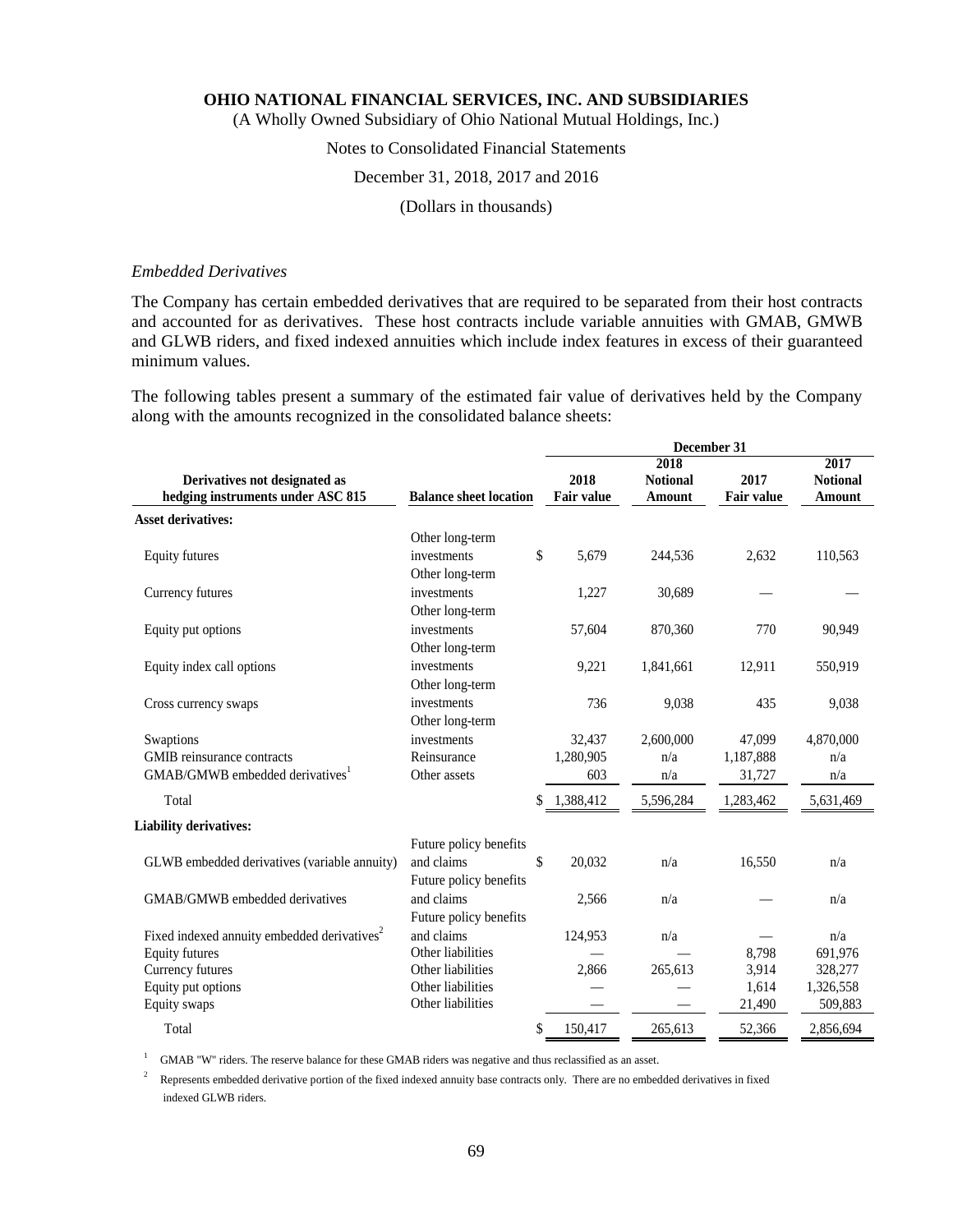(A Wholly Owned Subsidiary of Ohio National Mutual Holdings, Inc.)

#### Notes to Consolidated Financial Statements

#### December 31, 2018, 2017 and 2016

(Dollars in thousands)

The following table presents the effect of derivative instruments on the consolidated statements of income for the years ended December 31:

| Derivatives not designated as                           | Location of gain (loss)                             |    |            | <b>Amount of</b><br>(loss) gain recognized<br>in income on derivatives |            |
|---------------------------------------------------------|-----------------------------------------------------|----|------------|------------------------------------------------------------------------|------------|
| hedging instruments under ASC 815                       | recognized in income on derivatives                 |    | 2018       | 2017                                                                   | 2016       |
| Equity futures                                          | Net realized gains (losses): derivative instruments | S. | (24,244)   | (224, 527)                                                             | (230, 299) |
| Currency futures                                        | Net realized gains (losses): derivative instruments |    | 16,163     | (29,713)                                                               | 35,964     |
| Equity put options                                      | Net realized gains (losses): derivative instruments |    | 55,955     | (17, 133)                                                              | (27, 487)  |
| Equity index call options                               | Net realized gains (losses): derivative instruments |    | (20,742)   | 4.764                                                                  | 21         |
| Equity swaps                                            | Net realized gains (losses): derivative instruments |    | (18, 452)  | (19,315)                                                               | 233        |
| Swaptions                                               | Net realized gains (losses): derivative instruments |    | (14,661)   | (5,370)                                                                | (7, 448)   |
| External reinsurance embedded derivative                | Net realized gains (losses): derivative instruments |    | (19)       |                                                                        |            |
| GMIB reinsurance contracts                              | Benefits and claims                                 |    | 93,017     | (122,012)                                                              | 625,953    |
| GMAB/GMWB embedded derivatives                          | Benefits and claims                                 |    | (33,690)   | 36,191                                                                 | 8,336      |
| GLWB embedded derivatives                               | Benefits and claims                                 |    | (3,482)    | 2,579                                                                  | 55,243     |
| Fixed indexed annuity embedded derivatives <sup>1</sup> | Benefits and claims                                 |    | (124, 953) |                                                                        |            |
| Total                                                   |                                                     |    | (75, 108)  | (374, 536)                                                             | 460,516    |

<sup>1</sup> The amounts recorded in benefits and claims reflect the change in the excess of fair value over account value. The reserve held as of December 31, 2017 was account value and therefore there was no income impact.

#### *Credit Risk*

The Company may be exposed to credit-related losses in the event of nonperformance by counterparties to derivative financial instruments.

Because exchange traded futures are affected through regulated exchanges and positions are marked to market on a daily basis, the Company has minimal exposure to credit-related losses in the event of nonperformance by counterparties to such derivative instruments. The Company manages its credit risk related to over-the-counter derivatives by only entering into transactions with creditworthy counterparties with long-standing performance records and requiring collateral for all derivatives in accordance with the International Swaps and Derivatives Association and Credit Support Annex ("ISDA"/"CSA") agreements in place with all of our counterparties. The Company manages its credit risk related to the freestanding reinsurance derivative by monitoring the credit ratings of the reinsurer and requiring either a certain level of assets to be held in a trust for the benefit of the Company or a letter of credit to be held by the reinsurer and assigned to the Company. As of December 31, 2018 and 2017, a non-affiliated reinsurer held assets in trust with an estimated fair value of \$891,834 and \$838,861, respectively, and a letter of credit of \$299,602 and \$169,757, respectively.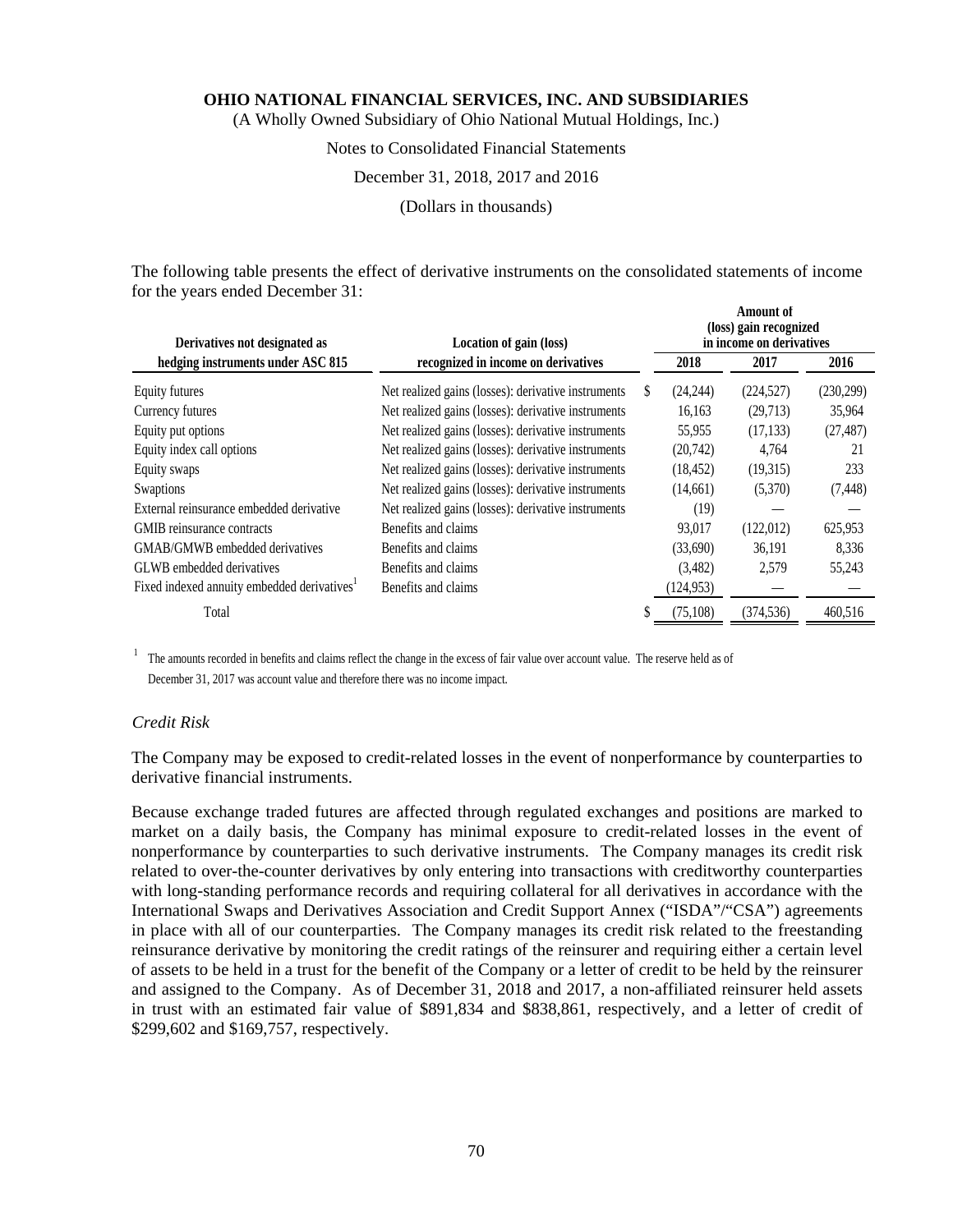(A Wholly Owned Subsidiary of Ohio National Mutual Holdings, Inc.)

#### Notes to Consolidated Financial Statements

#### December 31, 2018, 2017 and 2016

(Dollars in thousands)

#### **(9) Deferred Policy Acquisition Costs**

The deferred policy acquisition costs and changes thereto for the years ended December 31, 2018 and 2017 were as follows:

|                                                  |   | 2018      | 2017       |
|--------------------------------------------------|---|-----------|------------|
| Balance - beginning of year                      | S | 1,807,505 | 1,714,438  |
| Acquisition costs deferred                       |   | 231,828   | 235,076    |
| Amortization                                     |   | (154,006) | (115, 637) |
| Unrealized investment (losses) gains             |   | 81,269    | (26,819)   |
| Effect of foreign currency translation and other |   | (574)     | 447        |
| Balance - end of year                            |   | 1,966,022 | 1,807,505  |

# **(10) Future Policy Benefits and Claims**

The liability for future policy benefits and claims is comprised of basic and benefit reserves for traditional life products, group life and health policies, universal life policies, and investment contracts, including riders.

The liability for future policy benefits for traditional life products has been established based upon the net level premium method using interest rates varying from 2.0% to 6.0%.

The liability for future policy benefits and claims for ONSP's group life and health insurance policies is comprised of claims and expense reserves and incurred but not reported ("IBNR"). The claims and expense reserves have been calculated using the present values of expected future cash flows of known claims using discount rates that vary by currency ranging from 2.7% to 5.6%. IBNR reserves have been estimated using historical claim reporting information.

The liability for future policy benefits for universal life policies and investment contracts represents approximately 66.3% and 66.9% of the total liability for future policy benefits as of December 31, 2018 and 2017, respectively. The liability has been established based on accumulated contract values without reduction for surrender penalty provisions. The average interest rate credited on investment product policies was 3.3%, 3.3% and 3.4% for the years ended December 31, 2018, 2017 and 2016, respectively. Approximately 33.7% and 39.0%, as of December 31, 2018 and 2017, respectively, of the universal life policies and investment contracts were at their guaranteed minimum interest rate.

The Company has established a reserve for three universal life plans with lifetime secondary guarantees, which the Company discontinued. At December 31, 2018 and 2017, this reserve balance was \$50,590 and \$35,694, respectively.

The liability for future policy benefits for ONSV's universal life policies has been established based on accumulated account values without reduction for surrender penalty provisions. The average interest rate on these policies was 4.6% and 4.4% for the years ended December 31, 2018 and 2017, respectively.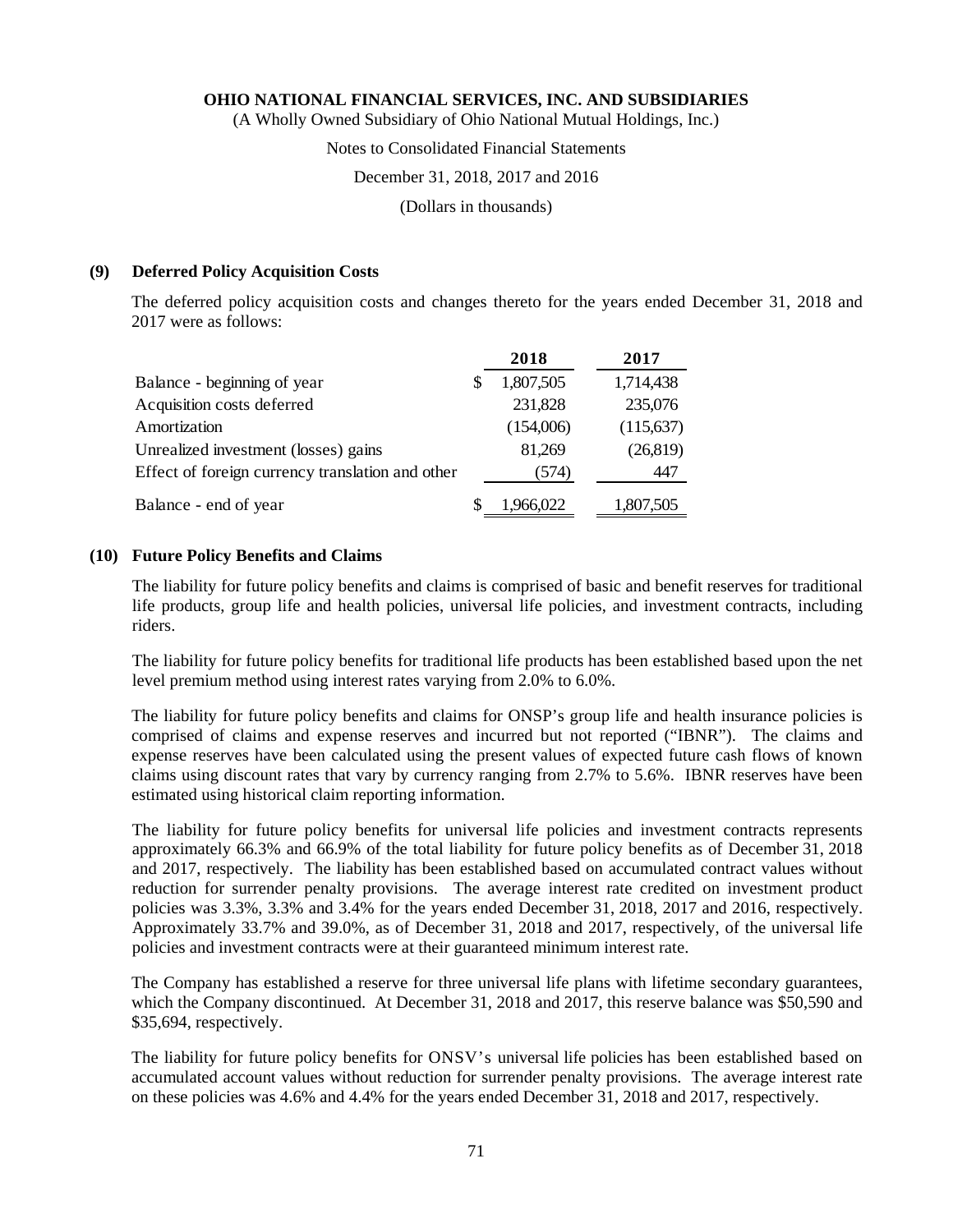(A Wholly Owned Subsidiary of Ohio National Mutual Holdings, Inc.)

# Notes to Consolidated Financial Statements

# December 31, 2018, 2017 and 2016

(Dollars in thousands)

The liability for future policy benefits for ONSP's universal life policies has been established based on accumulated account values without reduction for surrender penalty provisions. The average interest rate on these policies was 3.5% and 4.4% for the years ended December 31, 2018 and 2017, respectively.

Reserves are calculated using withdrawal, mortality, and morbidity rates. Withdrawal rates vary by issue age, type of coverage and policy duration and are based on Company experience. Mortality and morbidity rates which are guaranteed within insurance contracts are based on published tables and Company experience.

As discussed in Note 3, the Company has five main types of rider benefits offered with individual variable annuity contracts: GMDBs, GMIBs, GLWBs, GMABs, and GMWBs. The Company also issued fixed indexed annuity contracts with an enhanced GLWB rider.

#### *Variable Annuity Riders*

#### *GMDB Riders*

Certain variable annuity contracts include GMDB riders with the base contract and offer additional death and income benefits through riders that can be added to the base contract. These GMDB riders typically provide that upon the death of the annuitant, the beneficiaries could receive an amount in excess of the contract value. The GMDB rider benefit could be equal to the premiums paid into the contract, the highest contract value as of a particular time, e.g., every contract anniversary, or the premiums paid into the contract times an annual interest factor. The Company assesses a charge for the GMDB riders and prices the base contracts to allow the Company to recover a charge for any built-in death benefits.

The Company's GMDB claim reserves are determined by estimating the expected value of death benefits and recognizing the excess ratably over the accumulation period based on total expected assessments. The Company regularly evaluates estimates used and adjusts the additional liability balance as appropriate, with a related charge or credit to benefits and claims in the period of evaluation if actual experience or other evidence suggests that earlier assumptions should be revised. Additionally, a decline in the stock market causing the contract value to fall below the amount defined in each contract could result in additional claims.

# *GMIB Riders*

Certain variable annuity contracts include GMIB riders with the base contract. These riders allow the policyholder to annuitize the contract after ten years and to receive a guaranteed minimum monthly income for life. The amount of the payout is based upon a guaranteed income base that is typically equal to the greater of the premiums paid increased by 5% annually (6% for riders sold before May 2009) or the highest contract value on any contract anniversary. In some instances, based upon the age of the annuitant, the terms of this rider may be less favorable for the contract purchaser. The amount of the monthly income is tied to annuitization tables that are built into the GMIB rider. In the event that the policyholder could receive a higher monthly income by annuitization based upon the Company's current annuitization rates, the annuitant will automatically receive the higher monthly income. The Company discontinued offering the GMIB rider in virtually all states in May 2010. NSLAC continued to sell the GMIB rider in the state of New York until August 2012.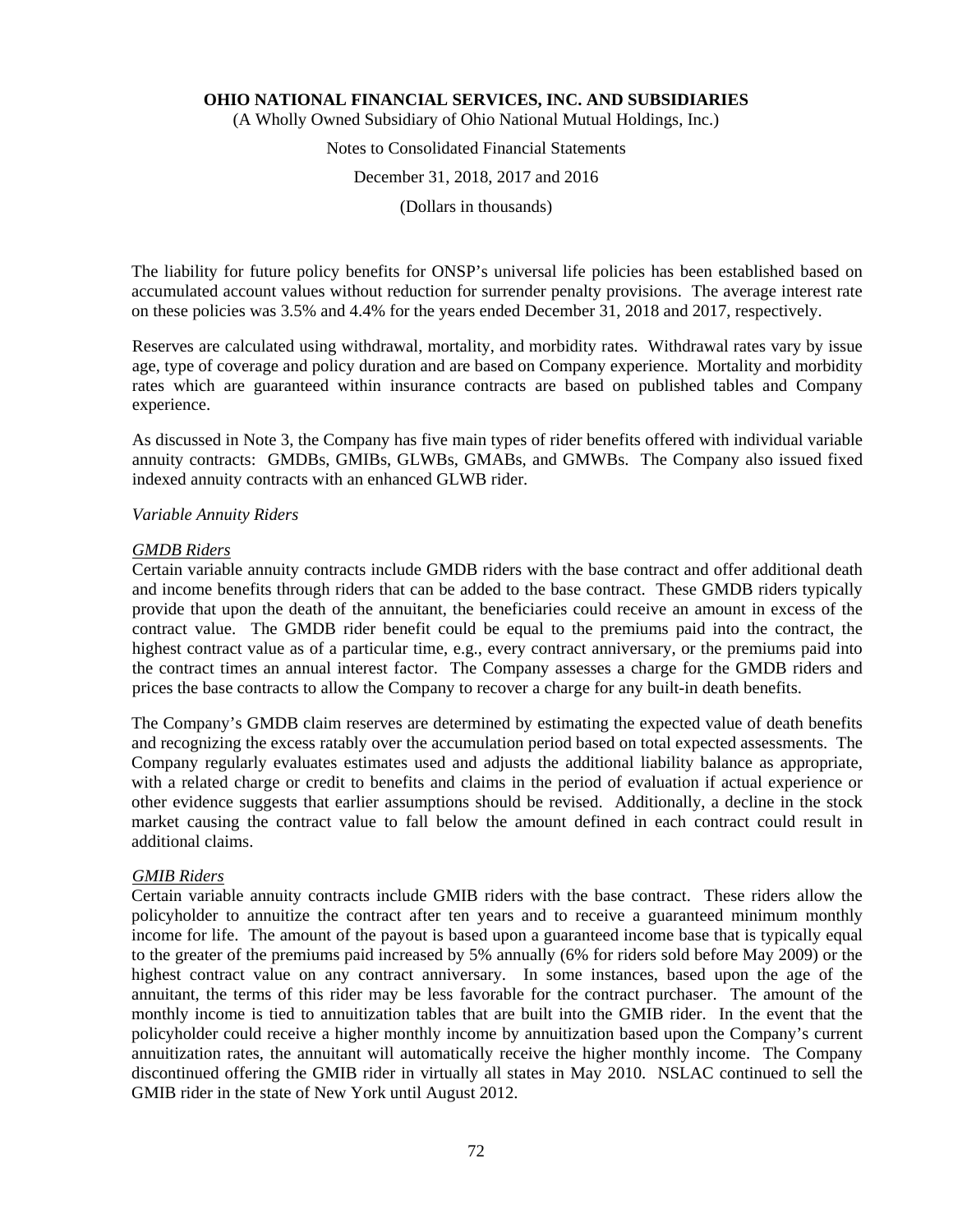(A Wholly Owned Subsidiary of Ohio National Mutual Holdings, Inc.)

# Notes to Consolidated Financial Statements

### December 31, 2018, 2017 and 2016

(Dollars in thousands)

GMIB claim reserves are determined each period by estimating the expected value of annuitization benefits in excess of the projected account balance at the date of annuitization and recognizing the excess ratably over the accumulation period based on total assessments. The Company regularly evaluates estimates used and adjusts the additional liability balance as appropriate, with a related charge or credit to benefits and claims in the period of evaluation, if actual experience or other evidence suggests that earlier assumptions should be revised.

# *GLWB Riders*

The GLWB rider allows the owner to take withdrawals from the contract at a guaranteed percentage of the GLWB base every year even if the contract value goes to zero. Such guaranteed withdrawals may start any time after the annuitant reaches age  $59 \frac{1}{2}$ . The percentage withdrawal amount guaranteed increases if the annuitant attains a higher age band before the owner starts taking withdrawals. In some versions of GLWB riders sold in 2013 and later, there is a guaranteed minimum percentage withdrawal amount for the first 15 years of the contract; if the policyholder's account value goes to zero subsequent to the 15 year guarantee period, the percentage withdrawal amount is then calculated per a specified formula based on the 10 year treasury rate from the preceding 90 calendar days, with the calculated treasury linked rate subject to a specified cap and floor.

At policy inception, the GLWB base is set at the amount of the purchase payments and it is increased by the amount of future purchase payments. It increases (roll-up) by up to eight percent simple interest every year for the first ten years, as long as no withdrawal is made. If a withdrawal is made in any year during the first ten years, there is no roll-up at all for that year. If the contract value exceeds the GLWB base on any contract anniversary prior to the first contract anniversary after the annuitant reaches age 95, the GLWB base resets to the contract value and a new ten-year roll-up period begins.

In addition to the roll-up feature, some versions of the GLWB rider also provide for a top-off of the GLWB base at the end of the tenth contract year subject to attained age restrictions where applicable if the owner has not made any withdrawals in the first ten years. The top-off is equal to two hundred percent of the first-year purchase payments. Policyholders are eligible for only one top-off during the contractual term. A reset to the contract value does not start a new top-off period. A top-off will typically not occur if there is any reset in the first ten years.

The GLWB may also contain a step-up feature which preserves potential market gain by ratcheting up to the contract value, if higher, on each anniversary. If the contract has both a roll-up and step-up feature, the GLWB base will be the greater of: 1) the GLWB base on the previous anniversary plus any additional purchase payments; 2) the step-up base; or 3) the roll-up base.

The initial GLWB riders (issued May 1, 2010 through December 31, 2010) had a built-in death benefit. This death benefit is reduced dollar for dollar for withdrawals. It differs from most of the other death benefits that decline pro rata for withdrawals. Thus, when the contract value is less than the death benefit, withdrawals will reduce the death benefit under the GLWB rider by a smaller amount than the reduction for other death benefits.

The Company also offers single life and joint life versions of the GLWB rider. Under the joint life version, if the annuitant dies after the owner has started taking withdrawals the surviving spouse may elect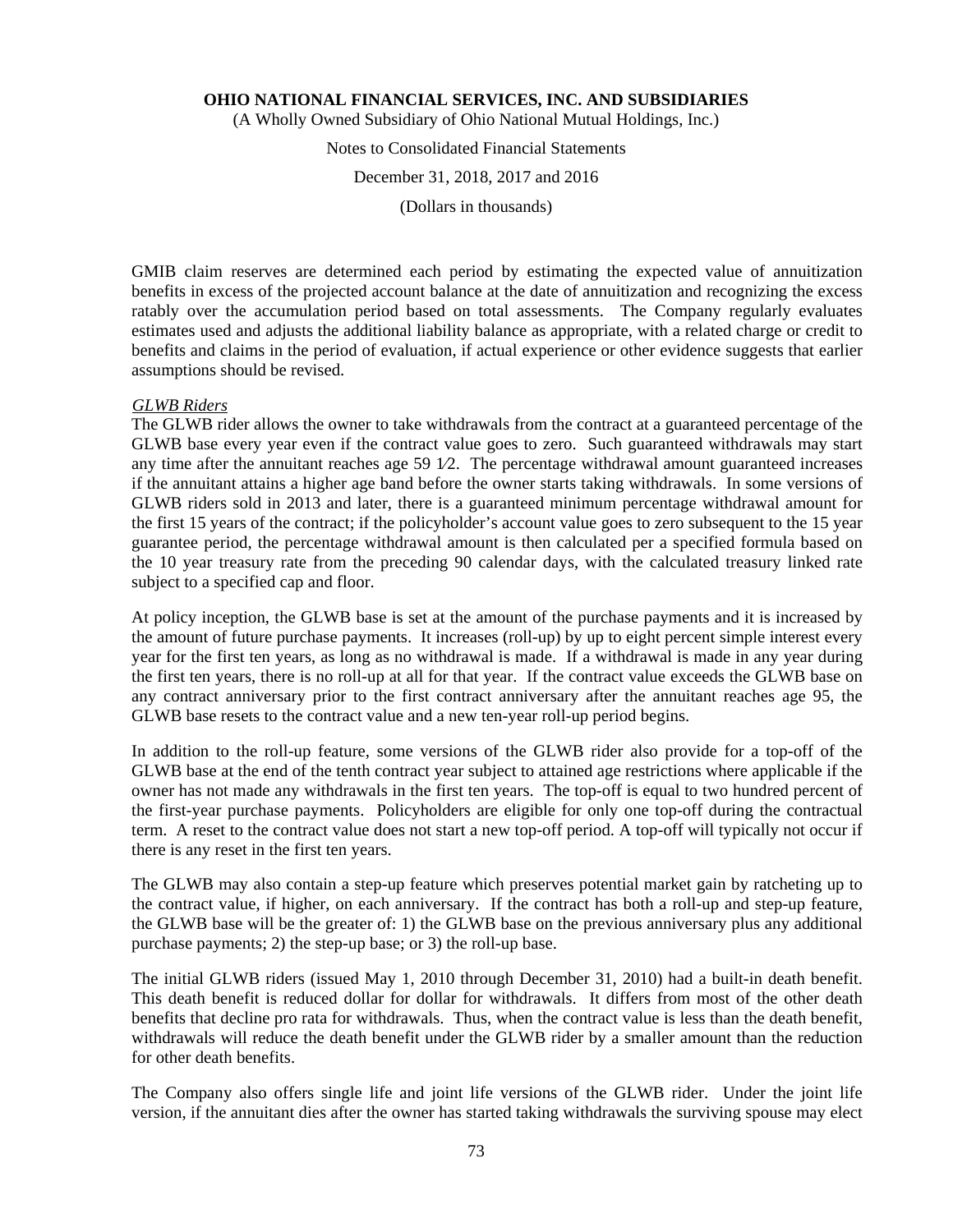(A Wholly Owned Subsidiary of Ohio National Mutual Holdings, Inc.)

# Notes to Consolidated Financial Statements

# December 31, 2018, 2017 and 2016

(Dollars in thousands)

a spousal continuation under the rider and continue to receive the same payment. Under the single life version, the guaranteed amount that may be withdrawn could decline either because 1) the contract value is less than the GLWB base and under the single life GLWB rider the contract value then becomes the new GLWB base and/or 2) the surviving spouse is in a different age band.

The initial GLWB riders, which are a closed block, represent an embedded derivative in the variable annuity contract that is required to be separated from, and valued apart from, the host variable annuity contract. The embedded derivative is carried at estimated fair value and reported in future policy benefits and claims. The estimated fair value of the GLWB embedded derivative was calculated based on actuarial assumptions related to the projected benefit cash flows, incorporating numerous assumptions, including but not limited to, expectations of contract holder persistency, market returns, correlations of market returns and market return volatility.

For GLWB riders issued beginning January 1, 2011, claim reserves are determined each period by estimating the expected value of withdrawal benefits in excess of the projected account balance at the date of the rider entering the lifetime annuity period and recognizing the excess ratably over the accumulation period based on total assessments as the later generation riders do not meet the definition of a derivative. The Company regularly evaluates estimates used and adjusts the additional liability balance as appropriate, with a related charge or credit to benefits and claims in the period of evaluation, if actual experience or other evidence suggests that earlier assumptions should be revised.

# *GMAB Riders*

Certain variable annuity contracts include a GMAB rider. On the eighth or tenth anniversary, depending on the version of the rider, the policyholder's account value will increase to the amount of the initial deposit if the account value at that anniversary is less than the initial deposit. A GMAB rider represents an embedded derivative in the variable annuity contract that is required to be separated from, and valued apart from, the host variable annuity contract. The embedded derivative is carried at estimated fair value and reported in future policy benefits and claims.

The estimated fair value of the GMAB embedded derivative is calculated based on actuarial assumptions related to the projected benefit cash flows, incorporating numerous assumptions, including but not limited to, expectations of contract holder persistency, market returns, correlations of market returns and market return volatility.

# *GMWB Riders*

Certain variable annuity contracts include a GMWB rider, which is similar to the GMAB rider noted above except the policyholder is allowed to make periodic withdrawals instead of waiting for the benefit in a lump sum at the end of the tenth year. A GMWB rider represents an embedded derivative in the variable annuity contract that is required to be separated from, and valued apart from, the host variable annuity contract. The embedded derivative is carried at estimated fair value and reported in future policy benefits and claims.

The estimated fair value of a GMWB embedded derivative is calculated based on actuarial assumptions related to projected benefit cash flows, incorporating numerous assumptions including, but not limited to, expectations of contract holder persistency, market returns, correlations of market returns and market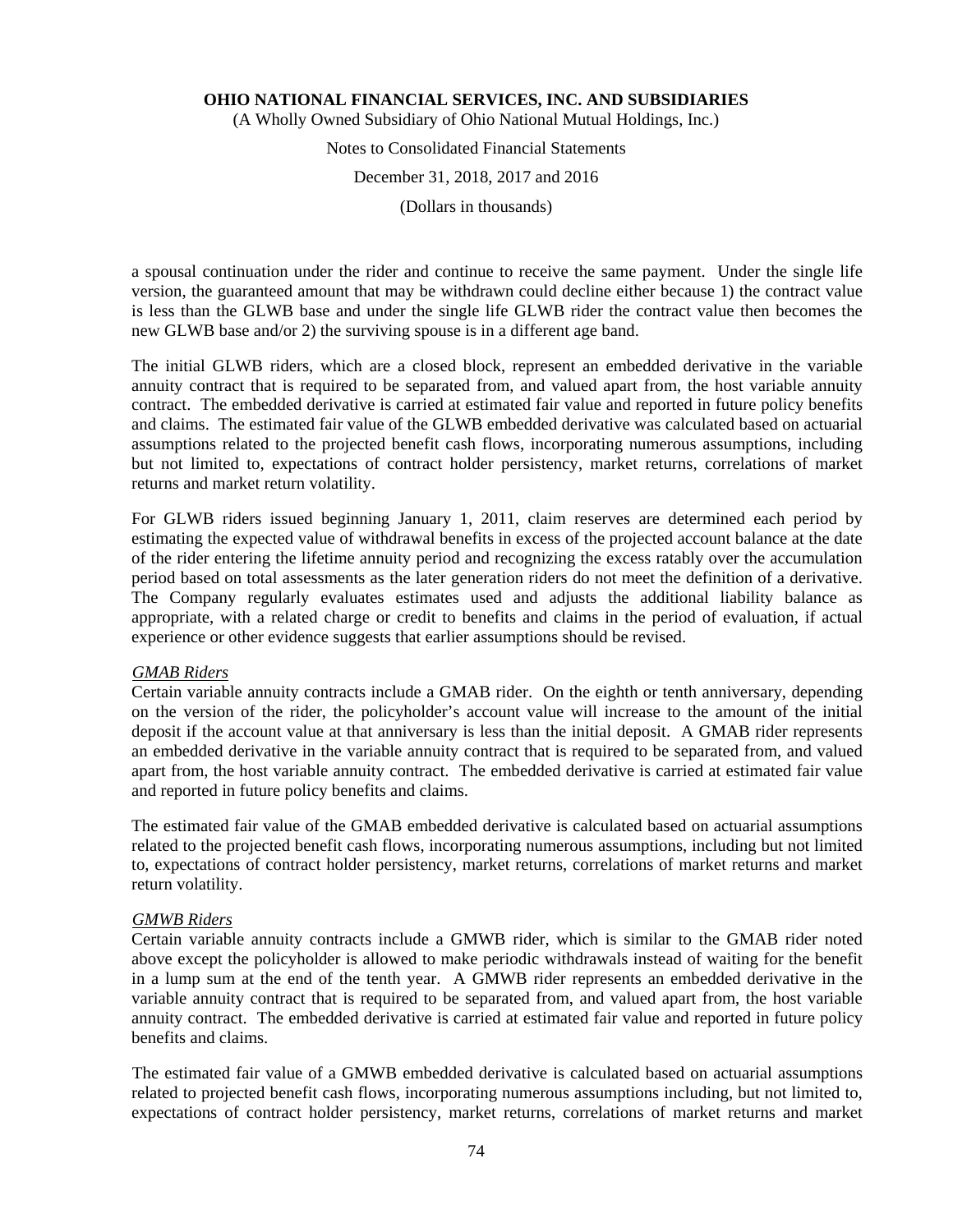(A Wholly Owned Subsidiary of Ohio National Mutual Holdings, Inc.)

# Notes to Consolidated Financial Statements

# December 31, 2018, 2017 and 2016

(Dollars in thousands)

return volatility. The Company discontinued the sale of its GMWB rider in 2009. The activity associated with GMWB riders is included with GMAB riders and labeled "GMAB".

The following tables summarize the account values and net amount at risk, net of reinsurance, for variable annuity contracts with guarantees invested in both general and separate accounts as of December 31 (note that most contracts contain multiple guarantees):

|                                                                                                          |             | 2018        |                 |             |
|----------------------------------------------------------------------------------------------------------|-------------|-------------|-----------------|-------------|
|                                                                                                          | Death       |             |                 |             |
|                                                                                                          | benefits    |             | Living benefits |             |
|                                                                                                          | <b>GMDB</b> | <b>GMIB</b> | <b>GLWB</b>     | <b>GMAB</b> |
| Return of net deposit                                                                                    |             |             |                 |             |
| Total account value<br>\$                                                                                | 6,304,533   |             |                 | 3,189,635   |
| \$<br>Separate account value                                                                             | 5,948,929   |             |                 | 3,186,119   |
| Net amount at risk $1$<br>\$                                                                             | 124,807     |             |                 | 8,758       |
| Weighted average attained age of contract holders                                                        | 68          |             |                 | 66          |
| Return of net deposits accrued at a stated<br>rate                                                       |             |             |                 |             |
| Total account value<br>\$                                                                                | 845,451     |             |                 | 8,489       |
| \$<br>Separate account value                                                                             | 832,660     |             |                 | 6,819       |
| Net amount at risk $1$<br>$\mathbf{\hat{S}}$                                                             | 229,320     |             |                 | 149         |
| Weighted average attained age of contract holders                                                        | 73          |             |                 | 73          |
| Highest of return of net deposits accrued at<br>a stated rate and return of highest<br>anniversary value |             |             |                 |             |
| Total account value<br>\$                                                                                | 2,549,366   | 6,891,179   | 8,452,408       |             |
| \$<br>Separate account value                                                                             | 2,535,941   | 6,782,520   | 8,443,673       |             |
| Net amount at risk $1$<br>\$                                                                             | 828,741     | 448,715     | 92,534          |             |
| Weighted average attained age of contract holders                                                        | 69          | 68          | 67              |             |
| Return of highest anniversary value                                                                      |             |             |                 |             |
| Total account value<br>\$                                                                                | 9,192,906   |             |                 |             |
| \$<br>Separate account value                                                                             | 8,972,703   |             |                 |             |
| Net amount at risk $1$<br>\$                                                                             | 462,894     |             |                 |             |
| Weighted average attained age of contract holders                                                        | 67          |             |                 |             |
| Total                                                                                                    |             |             |                 |             |
| Total account value<br>\$                                                                                | 18,892,256  | 6,891,179   | 8,452,408       | 3,198,124   |
| Separate account value<br>\$                                                                             | 18,290,233  | 6,782,520   | 8,443,673       | 3,192,938   |
| Net amount at risk $1$<br>\$                                                                             | 1,645,762   | 448,715     | 92,534          | 8,907       |
| Weighted average attained age of contract holders                                                        | 68          | 68          | 67              | 66          |

<sup>1</sup> Death benefit net amount at risk and living benefit net amount at risk are not additive at the contract level.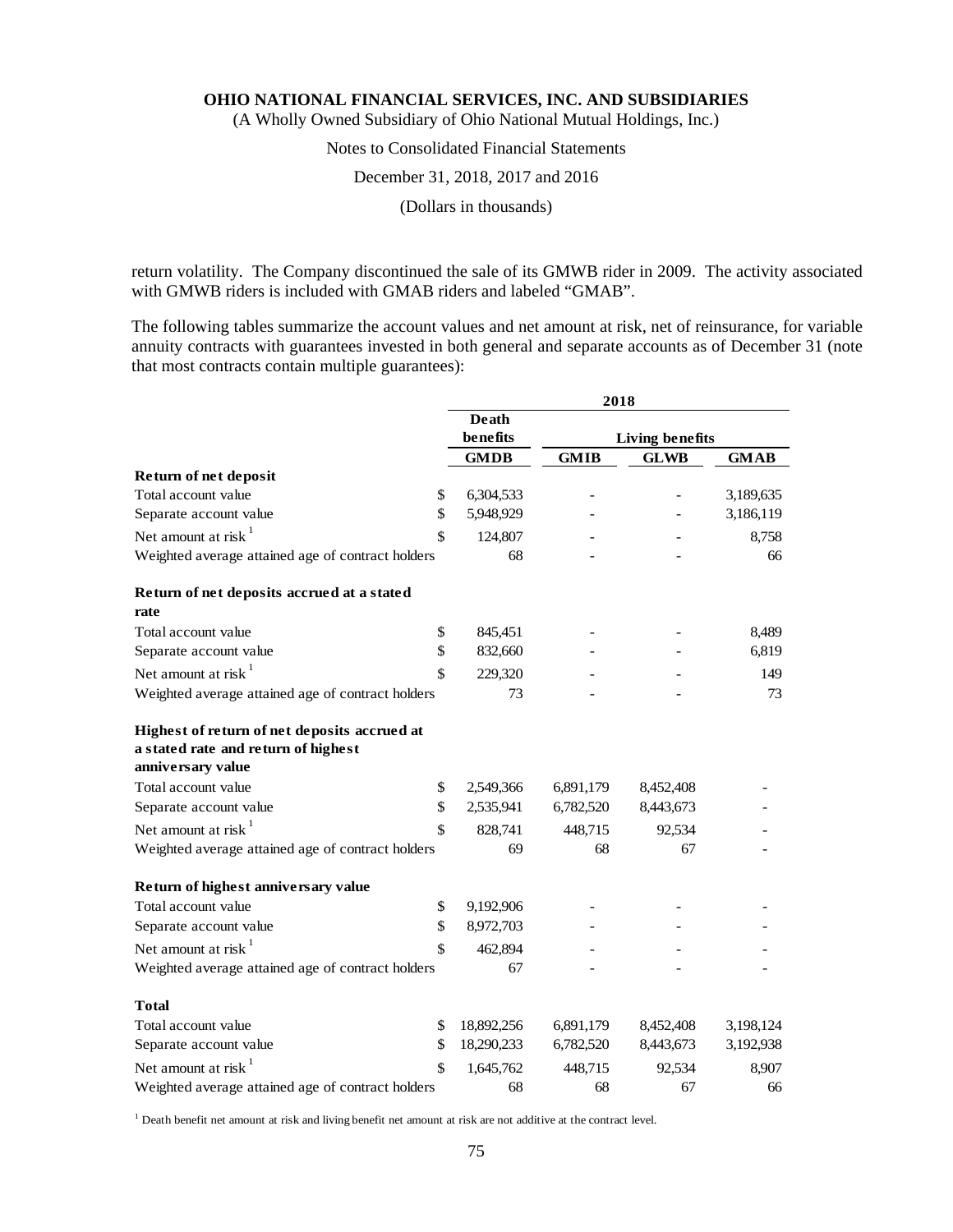(A Wholly Owned Subsidiary of Ohio National Mutual Holdings, Inc.)

# Notes to Consolidated Financial Statements

# December 31, 2018, 2017 and 2016

# (Dollars in thousands)

|                                                   | 2017        |             |                        |             |  |
|---------------------------------------------------|-------------|-------------|------------------------|-------------|--|
|                                                   | Death       |             |                        |             |  |
|                                                   | benefits    |             | <b>Living benefits</b> |             |  |
|                                                   | <b>GMDB</b> | <b>GMIB</b> | <b>GLWB</b>            | <b>GMAB</b> |  |
| Return of net deposit                             |             |             |                        |             |  |
| Total account value<br>\$                         | 7,643,732   |             |                        | 3,815,603   |  |
| \$<br>Separate account value                      | 7,243,415   |             |                        | 3,810,456   |  |
| Net amount at risk $1$<br>\$                      | 20,712      |             |                        | 36          |  |
| Weighted average attained age of contract holders | 67          |             |                        | 65          |  |
| Return of net deposits accrued at a stated        |             |             |                        |             |  |
| Total account value<br>\$                         | 1,057,359   |             |                        | 11,670      |  |
| \$<br>Separate account value                      | 1,042,084   |             |                        | 10,658      |  |
| Net amount at risk $1$<br>\$                      | 161,863     |             |                        | 22          |  |
| Weighted average attained age of contract holders | 72          |             |                        | 73          |  |
| Highest of return of net deposits accrued at      |             |             |                        |             |  |
| a stated rate and return of highest               |             |             |                        |             |  |
| anniversary value                                 |             |             |                        |             |  |
| Total account value<br>\$                         | 3,292,975   | 9,235,705   | 9,676,154              |             |  |
| \$<br>Separate account value                      | 3,278,408   | 9,118,959   | 9,650,000              |             |  |
| Net amount at risk $1$<br>\$                      | 492,638     | 157,768     | 11,825                 |             |  |
| Weighted average attained age of contract holders | 69          | 67          | 66                     |             |  |
| Return of highest anniversary value               |             |             |                        |             |  |
| Total account value<br>\$                         | 10,933,569  |             |                        |             |  |
| \$<br>Separate account value                      | 10,679,974  |             |                        |             |  |
| Net amount at risk<br>\$                          | 10,639      |             |                        |             |  |
| Weighted average attained age of contract holders | 67          |             |                        |             |  |
| <b>Total</b>                                      |             |             |                        |             |  |
| Total account value<br>\$                         | 22,927,635  | 9,235,705   | 9,676,154              | 3,827,273   |  |
| \$<br>Separate account value                      | 22,243,881  | 9,118,959   | 9,650,000              | 3,821,114   |  |
| Net amount at risk $1$<br>\$                      | 685,852     | 157,768     | 11,825                 | 58          |  |
| Weighted average attained age of contract holders | 67          | 67          | 66                     | 65          |  |

<sup>1</sup> Death benefit net amount at risk and living benefit net amount at risk are not additive at the contract level.

For guarantees of benefits that are payable in the event of death (GMDB), the net amount at risk is generally defined as the current guaranteed minimum death benefit in excess of the account balance as of the balance sheet date.

For benefit guarantees that are payable at annuitization (GMIB), the net amount at risk is generally defined as the present value of the minimum guaranteed annuity payments available to the contract holder,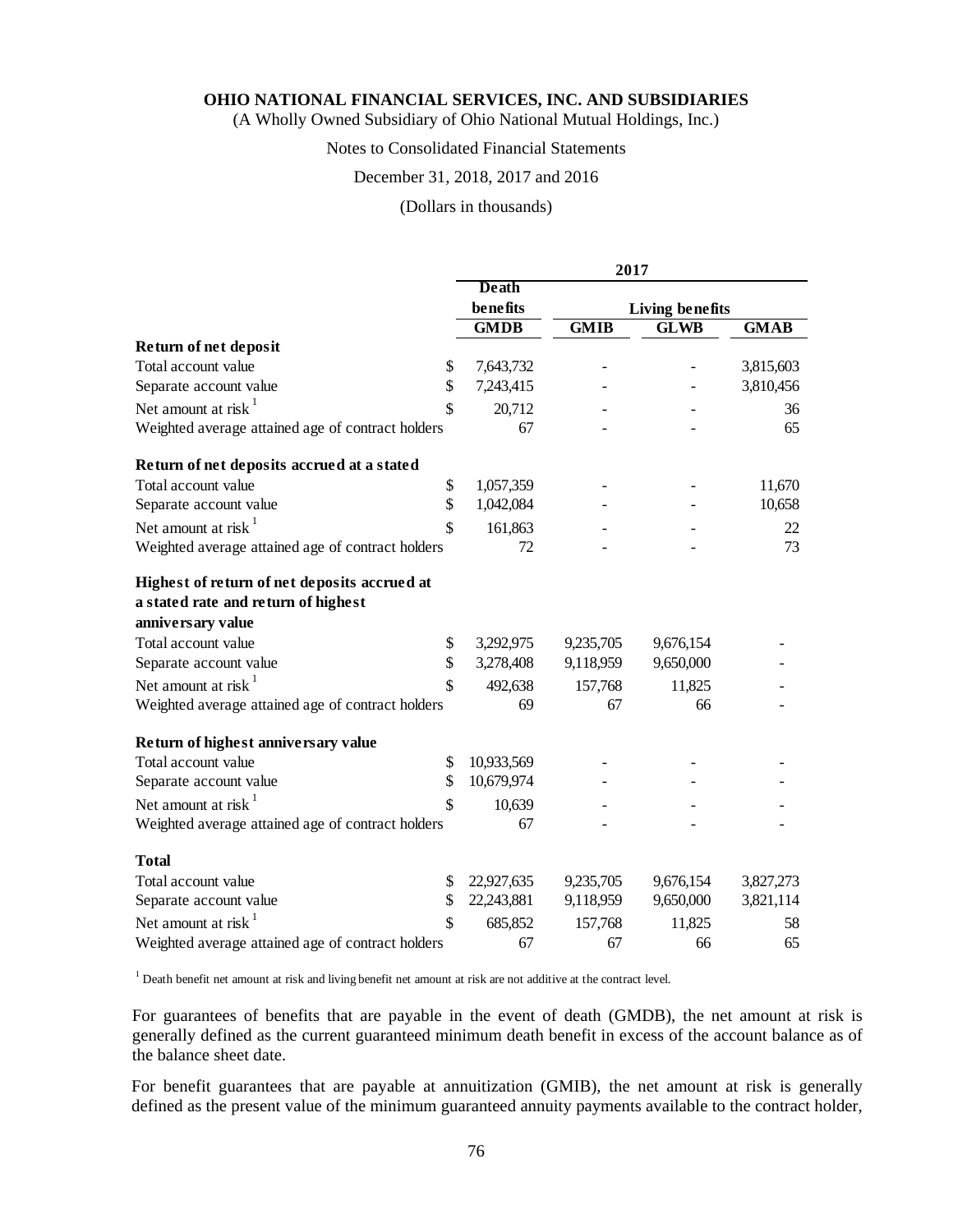(A Wholly Owned Subsidiary of Ohio National Mutual Holdings, Inc.)

# Notes to Consolidated Financial Statements

# December 31, 2018, 2017 and 2016

(Dollars in thousands)

determined in accordance with the terms of the contract and best estimate assumptions, where applicable, in excess of the account balance as of the balance sheet date.

For benefit guarantees that are payable upon withdrawal (GLWB), the net amount at risk is generally defined as the present value of the current maximum guaranteed withdrawal available to or taken by the contract holder, determined in accordance with the terms of the contract and best estimate assumptions, where applicable, in excess of the account balance as of the balance sheet date.

For accumulation guarantees (GMAB), the net amount at risk is generally defined as the guaranteed minimum accumulation balance in excess of the account balance as of the balance sheet date.

The assets supporting the variable portion of all variable annuities are carried at fair value and reported as assets held in separate accounts, with an equivalent amount reported as liabilities related to separate accounts. All separate account assets associated with these contracts are invested in shares of various mutual funds offered by the Company and its sub advisors. Some riders require that separate account funds be invested in asset allocation models, managed volatility models and/or have other investment restrictions. The Company did not transfer assets from the general account to the separate account for any of its variable annuity contracts during 2018 and 2017.

The following table summarizes account balances of variable annuity contracts with guarantees that were invested in separate accounts as of December 31:

|               |    | 2018       | 2017         |
|---------------|----|------------|--------------|
| Mutual funds: |    |            |              |
| <b>Bond</b>   | \$ | 5,164,084  | 6,166,729    |
| Equity        |    | 12,308,626 | 15,140,251   |
| Money market  |    | 817,523    | 936,901      |
| Total         | S  | 18,290,233 | 22, 243, 881 |

The following table summarizes the reserve balances, net of reinsurance, for variable annuity contracts with guarantees as of December 31:

|                                 | <b>GMDB</b> | <b>GMIB</b> | <b>GLWB</b> | <b>GMAB</b> |
|---------------------------------|-------------|-------------|-------------|-------------|
| Balance at December 31, 2016 \$ | 98,585      | (669, 653)  | 56,284      | 4,464       |
| Incurred claims                 | 14,713      | 5,091       |             | 137         |
| Paid claims                     | (14,713)    | (5,091)     |             | (137)       |
| Other $\frac{1}{1}$             | 18,856      | 154,526     | 4,083       | (36,191)    |
| Balance at December 31, 2017 \$ | 117,441     | (515, 127)  | 60,367      | (31, 727)   |
| Incurred claims                 | 16,506      | 6,237       | 25          | 42          |
| Paid claims                     | (16,506)    | (6,237)     | (25)        | (42)        |
| Other                           | 16,267      | 47,025      | 20,262      | 33,689      |
| Balance at December 31, 2018 \$ | 133,708     | (468, 102)  | 80,629      | 1,962       |

<sup>1</sup> The components that make up the Other line item above include items affecting reserve balances outside of paid and incurred claims. This includes, but is not limited to, interest, accrual, true-up, unlockings and market factors.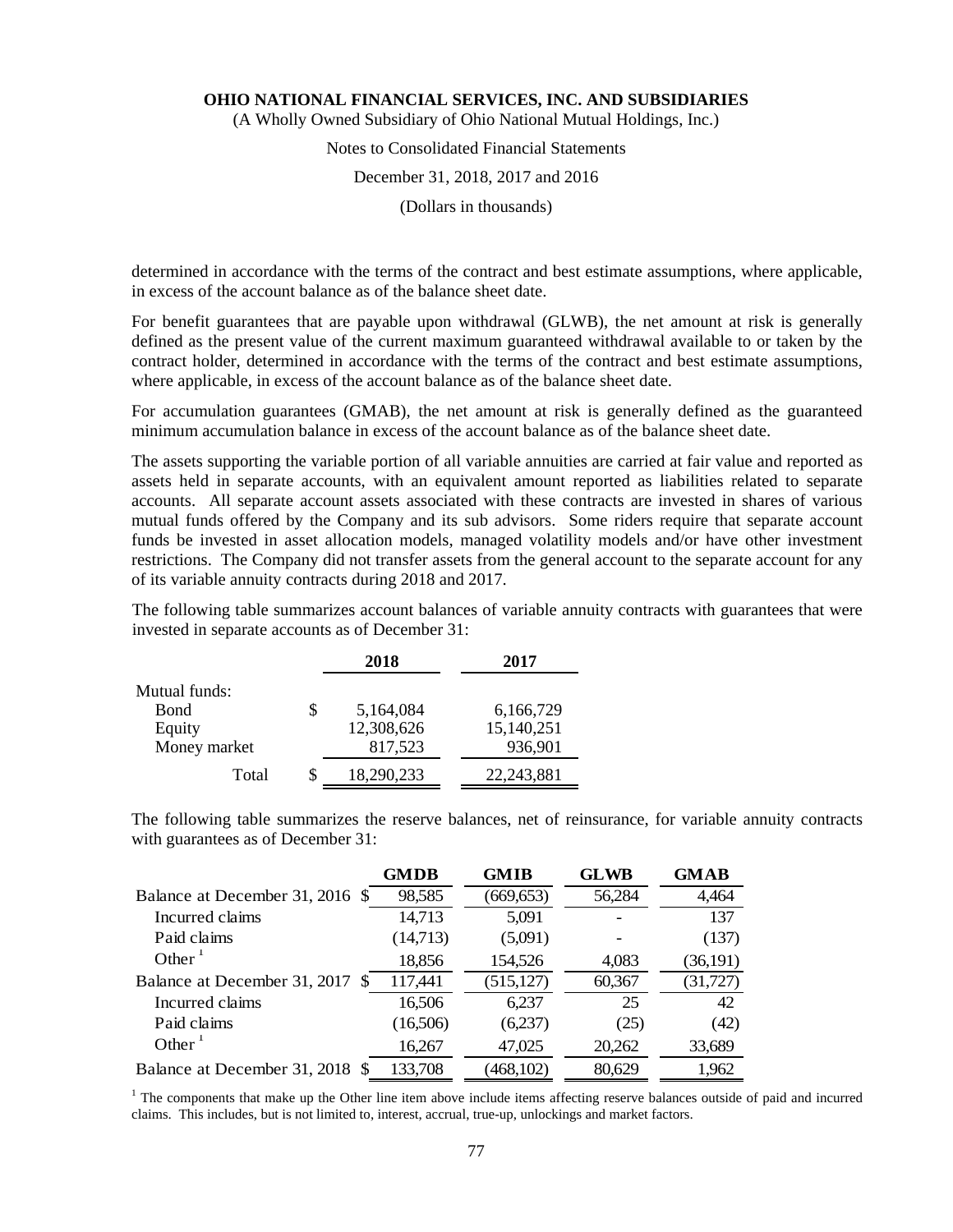(A Wholly Owned Subsidiary of Ohio National Mutual Holdings, Inc.)

# Notes to Consolidated Financial Statements

#### December 31, 2018, 2017 and 2016

(Dollars in thousands)

The reserve balances in the above table include reserves for both direct and reinsurance ceded balances. As of December 31, 2018, direct G reserves were \$1,075,689, ceded G reserves were \$1,327,492 and net G reserves were \$(251,803). The reserve balances in the above table include reserves for both direct and reinsurance ceded balances. As of December 31, 2017, direct G reserves were \$862,581, ceded G reserves were \$1,231,627 and net G reserves were \$(369,046). The direct reserves were calculated in accordance with FASB ASC Topic 944, *Financial Services*, and the reinsurance ceded reserves were calculated in accordance with FASB ASC Topic 815, *Derivatives*. See Note 6 for a reconciliation of the change in the reinsurance ceded reserve.

# *Fixed Indexed Annuity Riders*

# *GLWB Riders*

Certain fixed indexed annuity contracts include a GLWB rider. The GLWB rider allows the owner to take withdrawals from the contract at a guaranteed percentage of the GLWB base every year even if the contract value goes to zero. There are two versions of GLWB rider offered: a single life GLWB with the annuitant as the covered person, and a joint life GLWB with the annuitant and the annuitant's spouse as the covered persons.

The rider provides for a guaranteed payment of the maximum allowable withdrawal ("MAW") each index year during the lifetime withdrawal period. Such guaranteed withdrawals may start any time after the annuitant/youngest covered spouse reaches age 59 1⁄2. The percentage withdrawal amount guaranteed increases if the annuitant/youngest covered spouse attains a higher age band before the guarantee is elected.

At the policy's initial sweep date, the GLWB base is set at the amount of the purchase payments. After the initial sweep date, the GLWB base will be the greatest of the step-up GLWB base and the annual credit GLWB base. On each anniversary of the initial sweep date, except under excess withdrawal, the step-up GLWB base is equal to the greater of the GLWB base on the prior day, and the then current contract value, after deducting any applicable charges for the contract and credited interest. The annual credit base is the GLWB base just prior to the index year processing, plus the annual credit calculation base just prior to index processing, multiplied by an index or bonus credit rate. Upon a step-up, the annual credit calculation base will reset to the contract value at the time of step-up.

For the period from January 2, 2018 through April 6, 2018, and for the period from June 4, 2018 through September 7, 2018 in the state of California, the Company offered an exchange program, which provided certain variable annuity policyholders with a GMIB rider the opportunity to exchange the policy and associated rider for a fixed indexed annuity policy with an enhanced GLWB rider. The notable difference of the enhanced GLWB rider is the calculation of the initial GLWB benefit base. At the policy's initial sweep date, the GLWB base is set to equal the contract value on the sweep date multiplied by the GLWB enhancement percentage, which is set based on the ratio of GMIB benefit base to AV at the time of exchange. After the initial sweep date, the GLWB base will be the greatest of the step-up GLWB base and the annual credit GLWB base.

For these GLWB riders, claim reserves are determined each period by estimating the expected value of withdrawal benefits in excess of the projected account balance at the date of the rider entering the lifetime annuity period, and comparing this to the expected value of assessments for the contract, where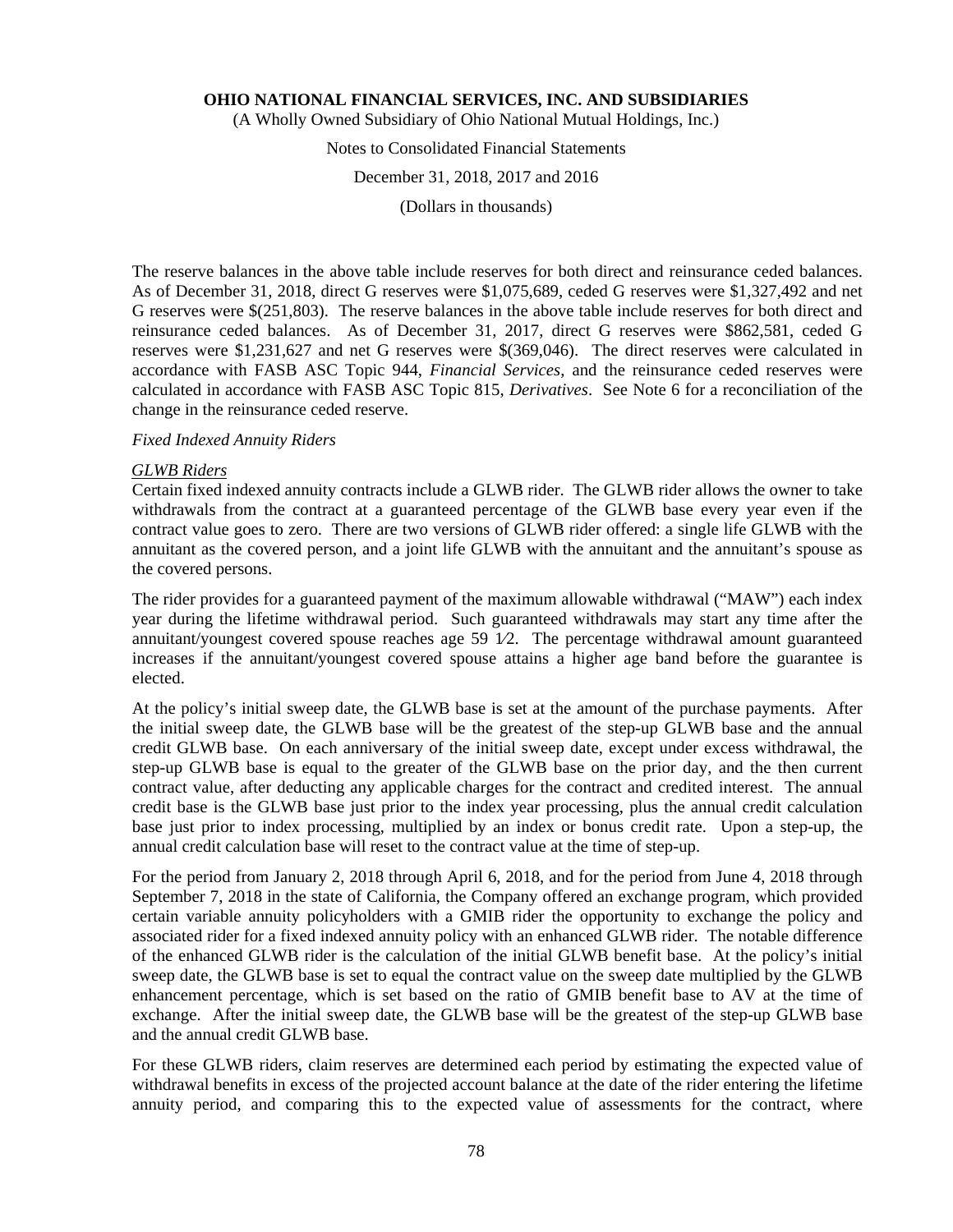(A Wholly Owned Subsidiary of Ohio National Mutual Holdings, Inc.)

# Notes to Consolidated Financial Statements

#### December 31, 2018, 2017 and 2016

(Dollars in thousands)

assessments are contract fees and interest margins. Liabilities are accrued as a proportion to the accumulated assessments. The Company regularly evaluates estimates used and adjusts the additional liability balance as appropriate.

The reserve balances, net of reinsurance, for fixed indexed annuity contracts with guarantees were \$6,360 and \$0 as of December 31, 2018 and 2017, respectively. The components that make up the reserve include items affecting reserve balances outside of paid and incurred claims. This includes, but is not limited to, interest, accrual, true-up, unlockings, and market factors.

The total account value of the fixed indexed annuities was over \$1,000,000. The account value specific to the GLWB riders was over \$500,000 as of December 31, 2018.

As of December 31, 2018, direct G reserves were \$6,360, ceded G reserves were \$0 and net G reserves were \$6,360.

#### **(11) Reinsurance**

The Company participates in reinsurance activities in order to limit losses, minimize exposure to significant risks and provide additional capacity for future growth. The Company routinely enters into reinsurance transactions with other insurance companies, third parties and subsidiaries. This reinsurance involves either ceding certain risks to or assuming risks from other insurance companies. The Company's consolidated financial statements reflect the effects of assumed and ceded reinsurance transactions.

#### *External Reinsurance*

For the Company's life insurance products, the Company reinsures a percentage of the mortality or morbidity risk on a quota share basis or on an excess of retention basis. The Company also reinsures risk associated with their disability and health insurance policies. Ceded premiums approximated 16%, 17% and 19% of gross earned life and accident and health premiums during 2018, 2017 and 2016, respectively.

For the Company's individual variable annuity products, the Company reinsures the various living and death benefit riders, including GMDB, GMIB and GLWB.

For the Company's fixed annuity products, the Company has coinsurance agreements in place to reinsure fixed annuity products sold between 2001 and 2006. Ceded amounts under these coinsurance agreements range from one-third to two-thirds of the business produced. The ceded reserves attributable to fixed annuity coinsurance agreements were \$276,138 and \$311,234 as of December 31, 2018 and 2017, respectively.

Reinsurance agreements that do not transfer significant insurance risk are recorded using deposit accounting. The Company enters into such agreements with unaffiliated reinsurers. Effective April 1, 2016, the Company entered into an agreement to cede certain whole life blocks of business written between January 1, 2016 and December 31, 2016. Effective January 1, 2017, the Company entered into an additional agreement to cede certain whole life blocks of business written between January 1, 2017 and December 31, 2017. Effective October 1, 2017, these agreements were amended and restated to combine the previous treaties from 2014 through 2016, and add 2017 as well as 2018 prospectively. This combined treaty is accounted for using deposit accounting.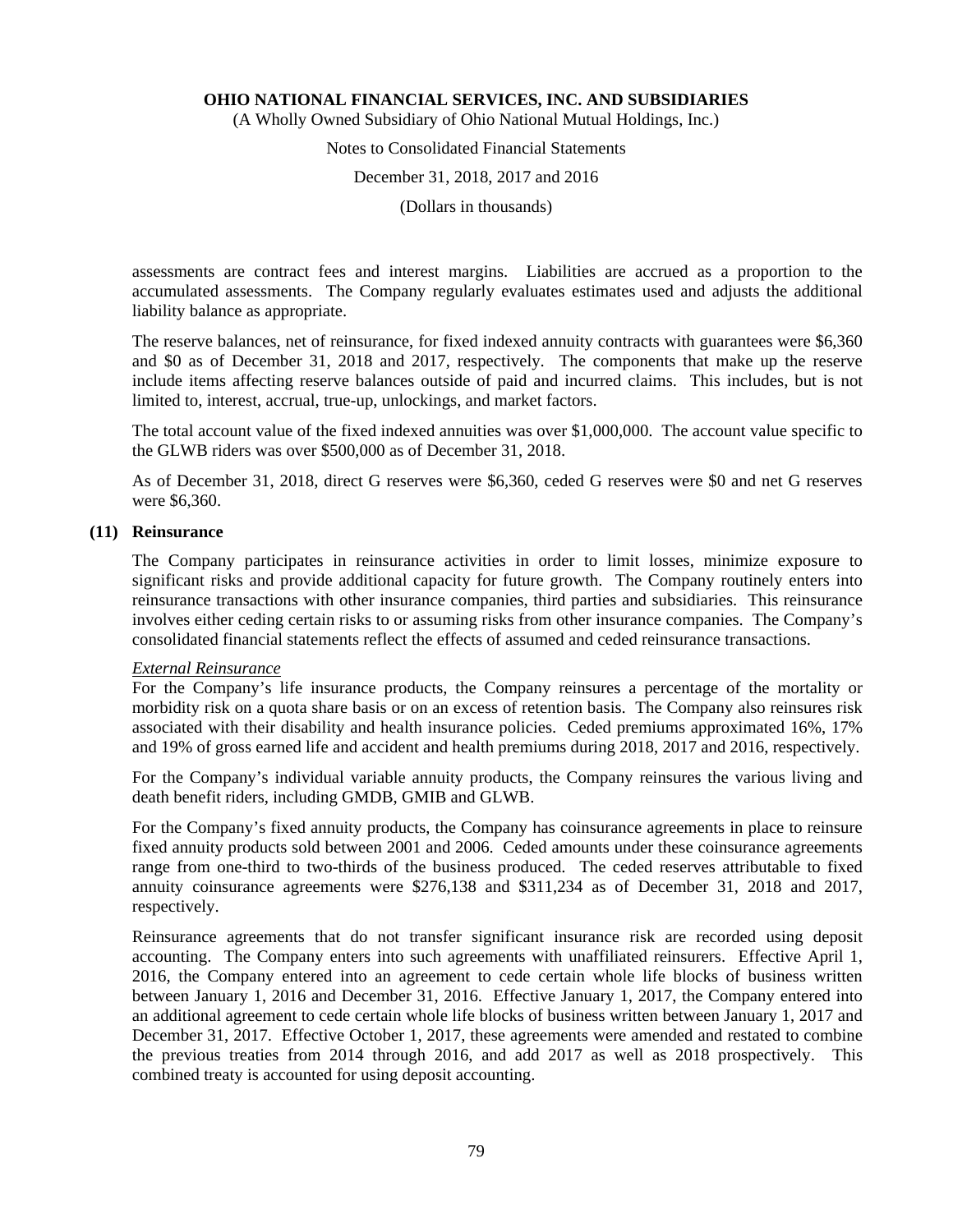(A Wholly Owned Subsidiary of Ohio National Mutual Holdings, Inc.)

# Notes to Consolidated Financial Statements

### December 31, 2018, 2017 and 2016

(Dollars in thousands)

At the inception of each of these deposit accounting agreements, a risk charge liability was recorded in other liabilities on the consolidated balance sheets, with a corresponding risk charge expense recorded in other operating expenses on the consolidated statements of income. The risk charge liabilities and expenses related to these agreements were \$2,022, \$1,405 and \$275 at and as of December 31, 2018, 2017 and 2016, respectively.

Effective December 31, 2018, the Company entered into an agreement to cede its quota share of the net liability on certain term life policies issued between June 4, 2007 through December 31, 2017, and in force as of the effective date. This treaty is accounted for using deposit accounting. The risk charge liabilities and expenses related to this agreement will settle quarterly, beginning March 31, 2019.

#### *Affiliate Reinsurance*

As it relates to reinsurance among affiliates, to mitigate the volatility of statutory surplus for ONLIC, ONLIC cedes variable annuity-related risks, living and death benefits to SYRE for the GMIB, GMDB, and GLWB riders. Additionally, to consolidate the management of such living benefit risks, ONLIC assumes GMIB and associated riders issued by NSLAC, which are correspondingly retroceded to SYRE as discussed above. Effective January 2018, ONLIC ceded 100% of the fixed indexed annuities exchange program business and associated GLWB riders to SYRE. ONLIC assumes BOLI policies issued by ONLAC, but ceased reinsuring new policies in October 2016.

ONLAC writes a significant amount of term and universal life insurance that requires statutory reserves in excess of the Company's best estimate economic reserves (i.e. redundant reserves). To efficiently manage the statutory surplus impact to ONLAC and improve capacity to write new business, the Company established two affiliated Vermont captive insurers, MONT and KENW, and an Ohio captive, CMGO. ONLAC cedes certain term life policies and certain death benefit guarantee universal life policies to MONT. ONLAC cedes certain term life policies to KENW and CMGO. MONT, KENW and CMGO entered into external reinsurance covering certain of the assumed blocks of business. Additionally, MONT, KENW and CMGO retrocede term life policies on a yearly renewable term basis to ONLIC, which ONLIC cedes to external reinsurers.

ONSV entered into a proportional quota share agreement with ONSP whereby the Company assumes 50% of the premiums and claims related to ONSP's participation in the Peruvian survival, disability and burial group insurance program. This agreement applies to premiums and claims incurred between January 1, 2015 and December 31, 2016.

All of the affiliated reinsurance transactions eliminate in consolidation at the ONFS and ONMH levels.

The reconciliation of traditional life and individual health total premiums to net premiums for the years ended December 31, were as follows:

|                                    | 2018       | 2017       | 2016       |
|------------------------------------|------------|------------|------------|
| Direct premiums                    | 1,050,888  | 977,421    | 854,674    |
| Reinsurance assumed - external     | 1.219      | 1,363      | 1,593      |
| Reinsurance assumed - intercompany | 238,704    | 234,812    | 311,233    |
| Reinsurance ceded - external       | (183, 327) | (188, 256) | (221,544)  |
| Reinsurance ceded - intercompany   | (238,704)  | (234, 812) | (311, 233) |
| Net premiums earned                | 868,780    | 790,528    | 634,723    |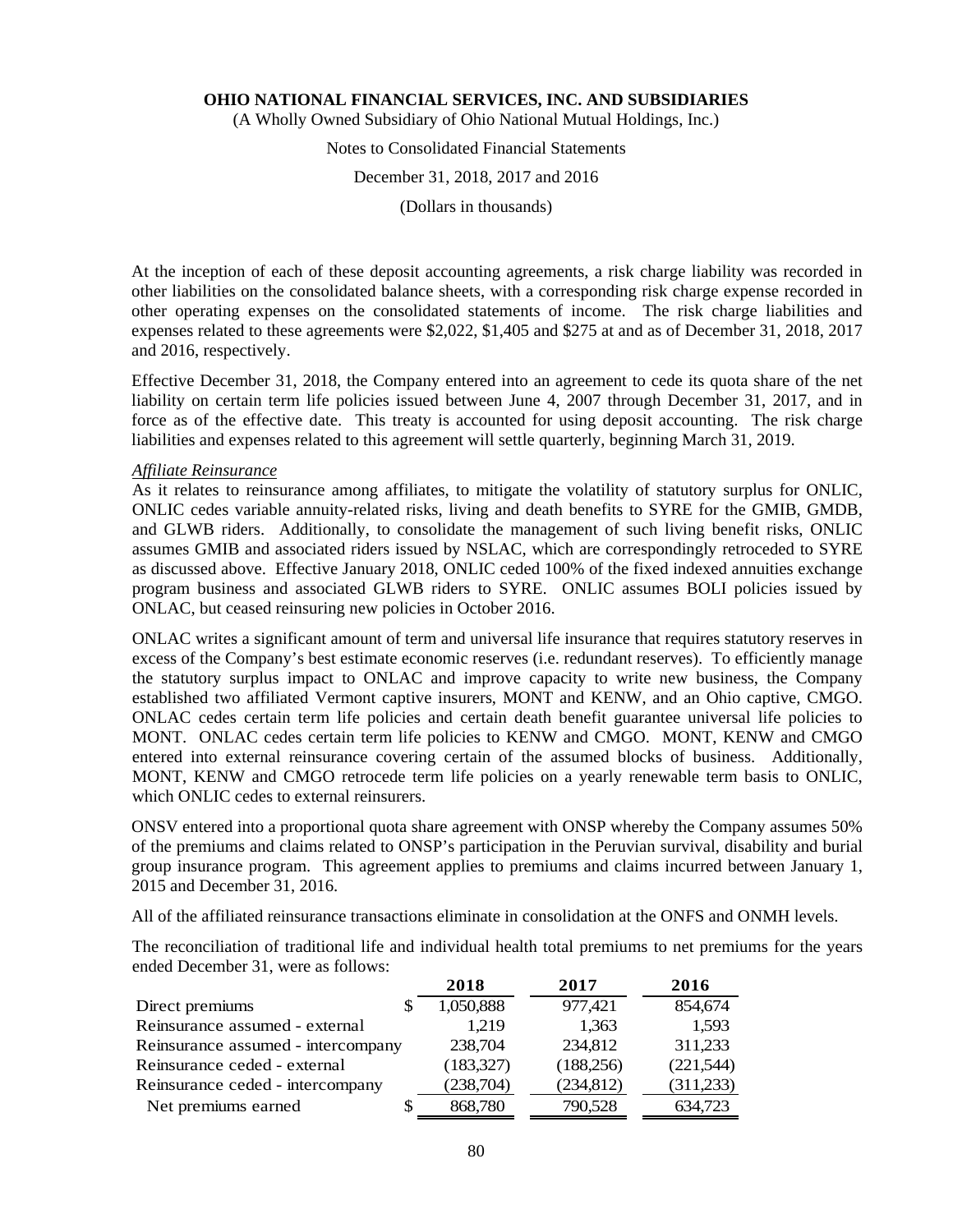(A Wholly Owned Subsidiary of Ohio National Mutual Holdings, Inc.)

Notes to Consolidated Financial Statements

December 31, 2018, 2017 and 2016

(Dollars in thousands)

# **(12) Notes Payable**

Notes payable outstanding were as follows as of December 31:

|                                 |    | 2018    | 2017    |
|---------------------------------|----|---------|---------|
| Surplus notes                   |    |         |         |
| $6.875\%$ fixed rate due $2042$ | S  | 247,393 | 247,282 |
| 5.000\% fixed rate due 2031     |    | 3,979   | 3,939   |
| 5.800% fixed rate due 2027      |    | 5,883   | 5,869   |
| 8.500% fixed rate due 2026      |    | 49,767  | 49,735  |
| Senior notes                    |    |         |         |
| $6.625\%$ fixed rate due $2031$ |    | 247,264 | 247,126 |
| 6.375% fixed rate due 2020      |    | 299,218 | 298,675 |
| Total notes payable             | \$ | 853,504 | 852.626 |

# *Surplus Notes*

In June 2012, ONLIC issued a \$250,000, 6.875% fixed rate surplus note due June 15, 2042. Interest on this surplus note is payable semi-annually on June 15 and December 15. ONLIC may redeem this surplus note at its option. This surplus note is unsecured and subordinated to all present and future indebtedness and policy claims of ONLIC.

In December 2011, ONLIC issued a \$4,500, 5.000% fixed rate surplus note to Security Mutual Life Insurance Company of New York ("SML"), as payment for the purchase of additional shares of NSLAC. This note matures on December 15, 2031. Interest on this surplus note is payable semi-annually on December 15 and June 15. ONLIC may redeem this surplus note at its option. This surplus note is unsecured and subordinated to all present and future indebtedness and policy claims of ONLIC.

In April 2007, ONLIC issued a \$6,000, 5.800% fixed rate surplus note to SML, as payment for the purchase of a portion of the shares of NSLAC. This note matures on April 1, 2027. Interest on this surplus note is payable semi-annually on April 1 and October 1. ONLIC may redeem this surplus note at its option. This surplus note is unsecured and subordinated to all present and future indebtedness and policy claims of ONLIC.

In May 1996, ONLIC issued \$50,000, 8.500% fixed rate surplus note, due May 15, 2026. Interest on this surplus note is payable semi-annually on May 15 and November 15. ONLIC may redeem this surplus note at its option. This surplus note is unsecured and subordinated to all present and future indebtedness and policy claims of ONLIC.

The surplus notes have been issued in accordance with Section 3941.13 of the Ohio Revised Code. Interest payments, scheduled semi-annually, must be approved for payment by the Ohio Department of Insurance ("Department"). All issuance costs have been capitalized and are being amortized over the terms of the notes.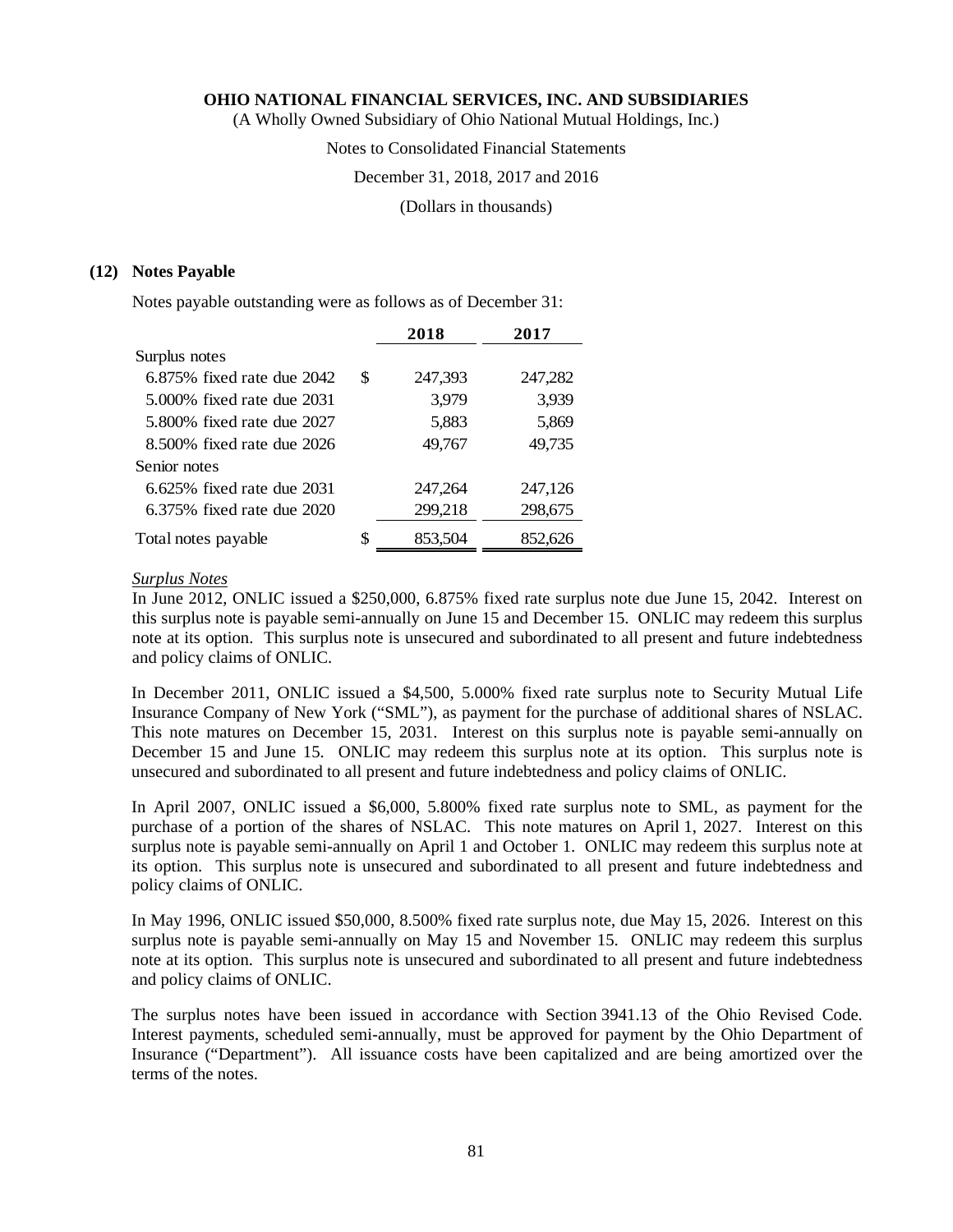(A Wholly Owned Subsidiary of Ohio National Mutual Holdings, Inc.)

# Notes to Consolidated Financial Statements

# December 31, 2018, 2017 and 2016

(Dollars in thousands)

# *Senior Notes*

In April 2011, ONFS issued a \$250,000, 6.625% fixed rate senior note due May 1, 2031. Interest is payable semi-annually on May 1 and November 1. ONFS may redeem this senior note at its option.

In April 2010, ONFS issued a \$300,000, 6.375% fixed rate senior note due April 30, 2020. Interest is payable semi-annually on April 30 and October 30. ONFS may redeem this senior note at its option.

The senior notes are obligations of ONFS and are not subject to Department approval for payments of principal or interest. Claims of the policyholders of ONLIC and ONLAC have priority over these senior notes if either company is unable to pay policyholder claims.

#### *Interest Expense*

Total interest expense, including amortization of debt discounts and issuance costs, on all obligations was \$58,576, \$58,533 and \$58,493 during the years ended December 31, 2018, 2017, and 2016, respectively. Total interest expense is included in investment expenses as a component of net investment income.

# **(13) Bank Line of Credit**

In April 2016, the Company obtained a \$525,000 senior unsecured, syndicated credit facility. The credit facility was established for the purpose of issuing letters of credit and loans for general corporate purposes and matured in April 2021. In March 2017, the Company increased this credit facility by \$50,000 to \$575,000. In March 2018, the Company increased this credit facility by \$325,000 to \$900,000. The credit facility now matures in March 2023.

The Company utilized \$810,000 and \$400,000 of this facility as of December 31, 2018 and 2017, respectively, to secure a letter of credit for SYRE, with ONLIC as the beneficiary, in order to recognize reserve credit under statutory accounting principles. The Company borrowed \$75,000 against the facility in December 2017 for the benefit of SYRE and is recorded in short-term borrowings in the consolidated balance sheet. The \$15,000 the Company borrowed to fund the 2014 intercompany sale transaction of ONSP to the Dutch holding company from ONSA was transferred to the facility and remains outstanding. This amount is recorded in short-term borrowings in the consolidated balance sheets.

In December 2018, the Company entered into a \$50,000, 364-Day letter of credit facility with a bank in order to finance and to support the reserve requirements of SYRE. ONLIC is the only beneficiary of the related letters of credit. The Company utilized \$50,000 of this facility as of December 31, 2018 to secure a letter of credit for SYRE, with ONLIC as the beneficiary, in order to recognize reserve credit under statutory accounting principles.

In December 2018, the Company entered into a \$150,000, 364-Day letter of credit facility with two banks in order to finance and to support the reserve requirements of SYRE and ONLIC (related to NSLAC). ONLIC and NSLAC are the only beneficiaries of the related letters of credit. The Company utilized \$75,000 of this facility as of December 31, 2018 to secure a letter of credit for SYRE, with ONLIC as the beneficiary, in order to recognize reserve credit under statutory accounting principles.

Total interest and fees paid on these credit facilities were \$11,565, \$3,978 and \$1,589 in 2018, 2017 and 2016, respectively.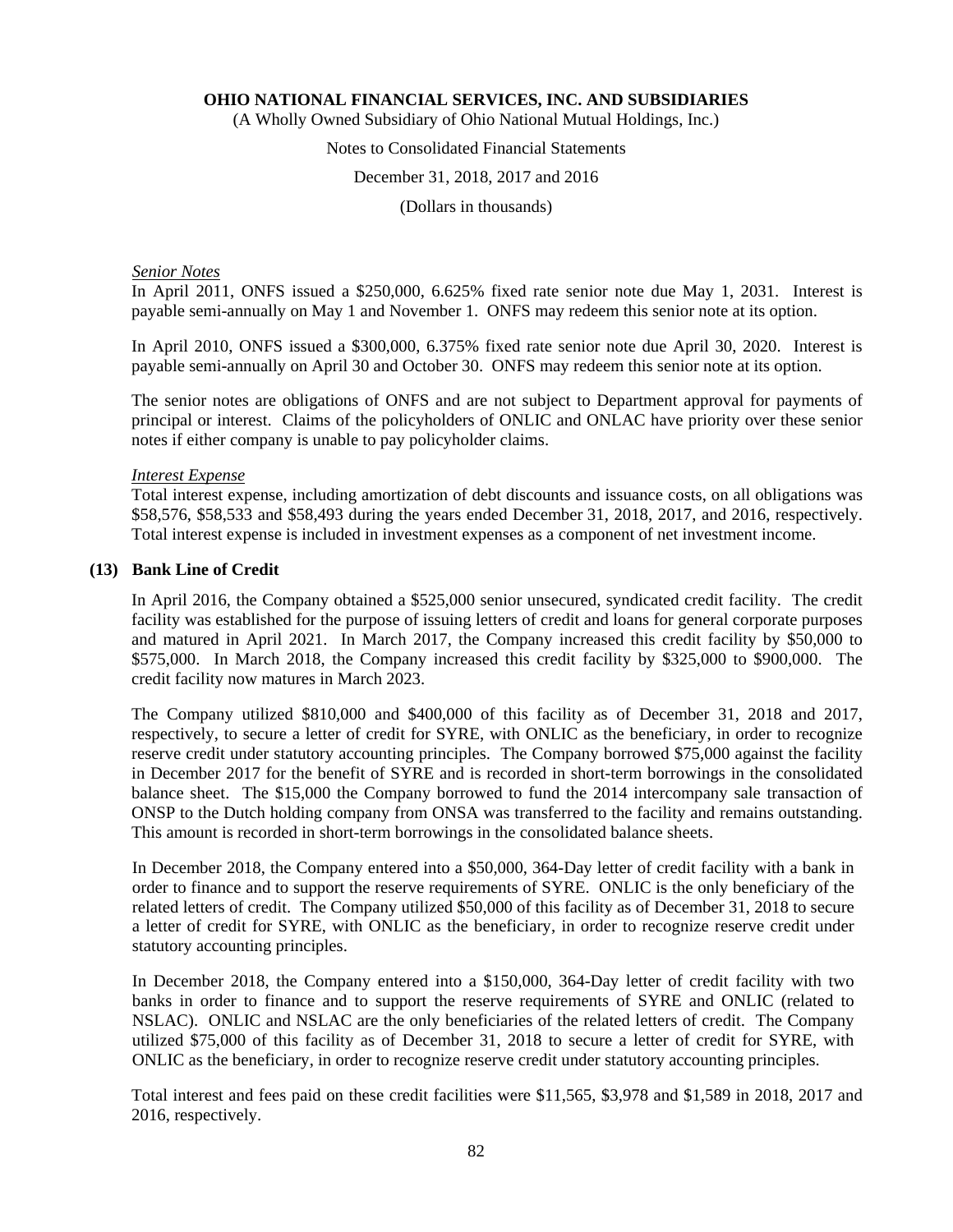(A Wholly Owned Subsidiary of Ohio National Mutual Holdings, Inc.)

# Notes to Consolidated Financial Statements

# December 31, 2018, 2017 and 2016

(Dollars in thousands)

#### **(14) Income Taxes**

The provision for income taxes is as follows:

|                            | 2018    | 2017      | 2016     |
|----------------------------|---------|-----------|----------|
| Current (benefit) expense  | (896)   | (14.942)  | (3, 445) |
| Deferred (benefit) expense | (5,056) | (189.720) | 66.456   |
| Provision for income taxes | (5.952) | (204.662) | 63.011   |

The following table is the reconciliation of the provision for income taxes based on enacted U.S. federal income tax rates to the provision for income taxes reported in the consolidated financial statements for the years ended December 31:

|                                                 |   | 2018     | 2017       | 2016     |
|-------------------------------------------------|---|----------|------------|----------|
| Pre-tax income times U.S. enacted tax rate      | S | 14,066   | (62, 436)  | 123,768  |
| Tax-preferred investment income                 |   | (22,579) | (43,093)   | (62,064) |
| Foreign subsidiaries statutory tax differential |   | (590)    | (2,208)    | (2, 424) |
| Deemed income from foreign operations           |   | (3,314)  | 8,369      |          |
| U.S. Tax reform rate change - Non-equity        |   | 4,137    | (77, 549)  |          |
| U.S. Tax reform rate change - Equity            |   |          | (33,329)   |          |
| Tax contingencies                               |   | 126      | (51)       | 2,298    |
| Other, net                                      |   | 2,202    | 5,635      | 1,433    |
| Provision for income taxes                      |   | (5,952)  | (204, 662) | 63,011   |
| Effective tax rate                              |   | (8.9)%   | 114.7%     | 17.8%    |

The Company files income tax returns in the U.S. federal jurisdiction, foreign countries and various state jurisdictions.

As discussed in Note 4, the United States enacted new tax legislation effective January 1, 2018. The effects of the tax rate change on deferred taxes are reflected in the tax rate reconciliation above. The primary impact on our 2017 financial results was associated with the effect of reducing the U.S. income tax rate from 35% to 21% on our deferred tax balances as of December 31, 2017, and a one-time deemed repatriation tax on certain unremitted earnings of foreign subsidiaries. Other material provisions of the U.S. tax reform impacting the Company and not effective until January 1, 2018 include, but are not limited to provisions: 1) reducing the dividends received deduction; 2) increasing the tax deferred acquisition cost rates (Tax DAC); 3) modifying the tax reserve calculation; and 4) eliminating the corporate alternative minimum tax (AMT).

The largest component of tax-preferred investment income in the rate reconciliation above is the Dividends Received Deduction ("SA DRD") on separate account assets held in connection with variable annuity and life contracts. For 2018, 2017 and 2016 tax returns, the Company recognized an income tax benefit of \$10,169, \$35,950 and \$28,136, respectively.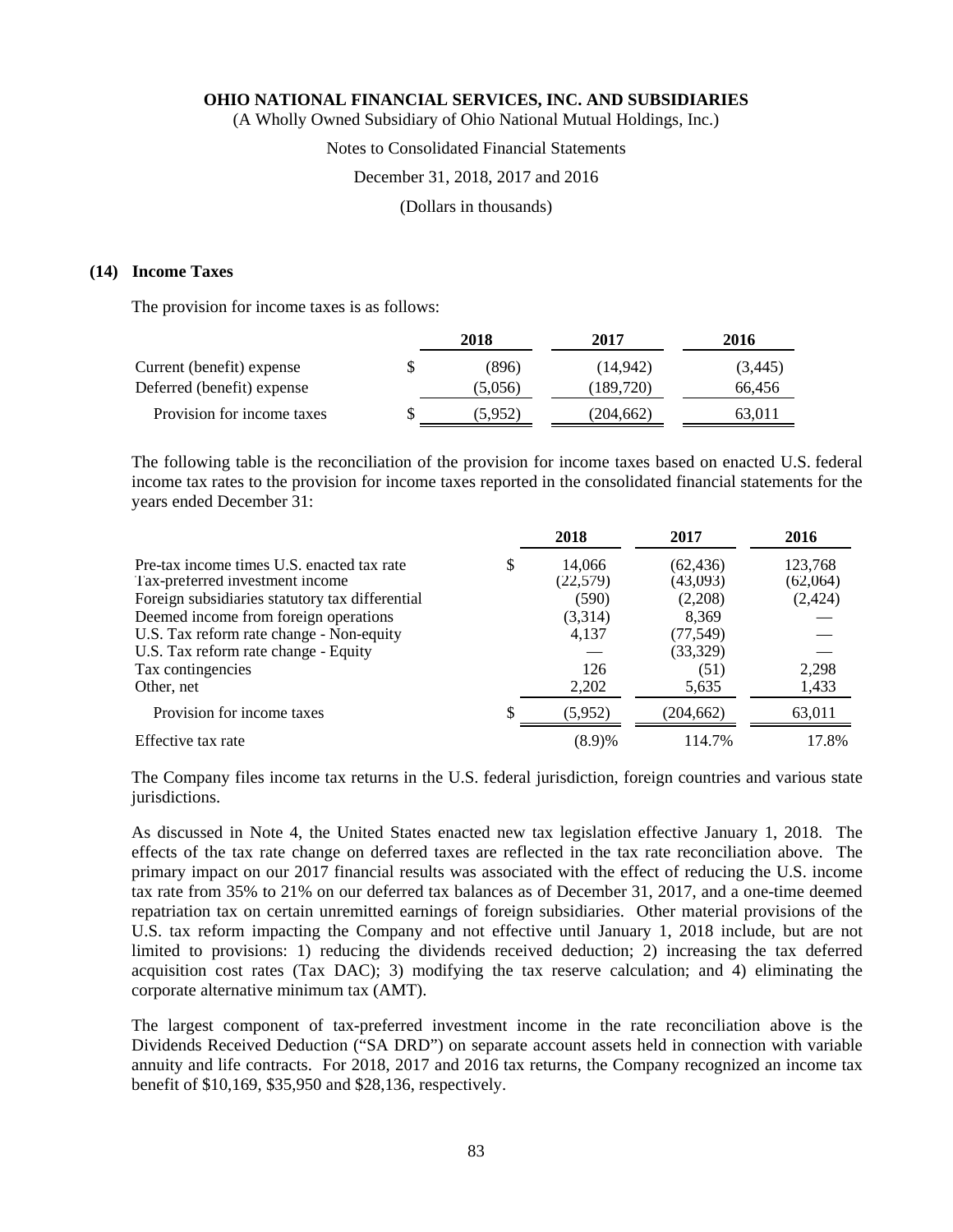(A Wholly Owned Subsidiary of Ohio National Mutual Holdings, Inc.)

# Notes to Consolidated Financial Statements

# December 31, 2018, 2017 and 2016

(Dollars in thousands)

The Company has made the decision to permanently re-invest the foreign subsidiaries' earnings, thus local foreign country tax rules and tax rates govern the reporting of taxes rather than the U.S. tax rules and tax rate. In 2014, the Chilean government passed legislation increasing the enacted tax rate each year and is currently 27% in 2018 and thereafter. The impact of this legislation is reflected in the above rate reconciliation table.

The tax effects of temporary differences between the financial statement carrying amounts and the tax basis of assets and liabilities that give rise to significant components of the net deferred tax liability relate to the following as of December 31:

|    | 2018      | 2017                      |
|----|-----------|---------------------------|
|    |           |                           |
| \$ | 23,647    | 31,058                    |
|    | 871,286   | 755,718                   |
|    | 34,590    | 71,511                    |
|    | 164,989   | 110,435                   |
|    |           | 38,585                    |
|    |           |                           |
|    |           | 1,489                     |
|    | 1,159,395 | 1,008,796                 |
|    |           |                           |
|    | 1,159,395 | 1,008,796                 |
|    |           |                           |
|    | 19,001    | 90,635                    |
|    | 311,272   | 288,835                   |
|    | 16,673    | 27,792                    |
|    | 911,781   | 754,808                   |
|    | 6,983     | 90                        |
|    | 1,265,710 | 1,162,160                 |
| S  | 106,315   | 153,364                   |
|    |           | 40,203<br>21,090<br>3,590 |

In assessing the realizability of deferred tax assets, the Company considers whether it is more likely than not that some portion or all of the deferred tax assets will be realized. The ultimate realization of deferred tax assets is dependent upon the generation of future taxable income during periods in which those temporary differences become deductible. The Company considers the scheduled reversal of deferred tax liabilities, projected future income, and prudent and feasible tax planning strategies in making this assessment. Based upon the level of historical taxable income, projections for future income over the periods in which the deferred tax assets are deductible and available tax planning strategies, the Company believes it is more likely than not that it will realize the benefits of these deductible differences.

As of December 31, 2018, the Company has non-life net operating loss carryforwards of \$486,170 expiring in years 2027 through 2037. As of December 31, 2017, the Company had non-life net operating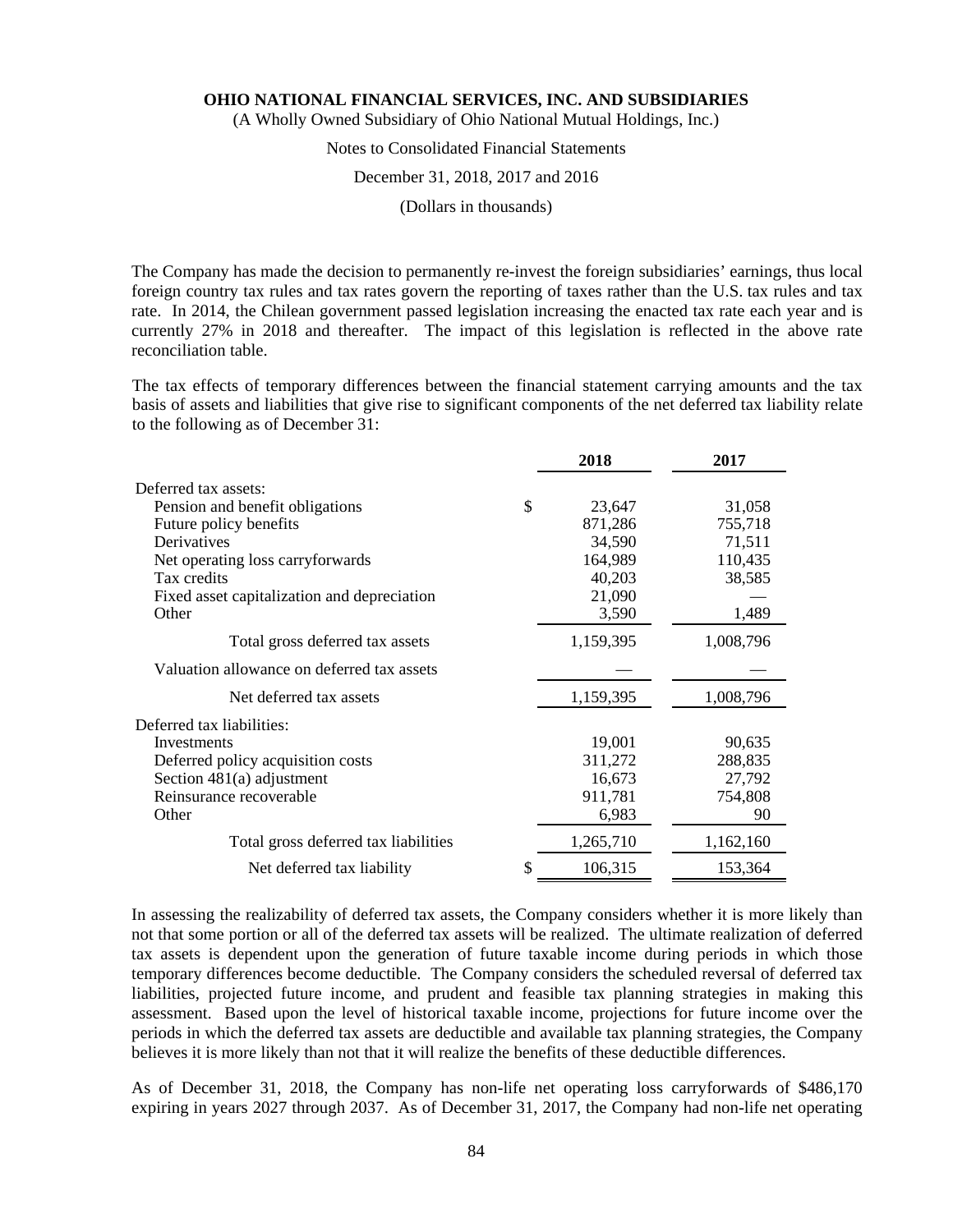(A Wholly Owned Subsidiary of Ohio National Mutual Holdings, Inc.)

# Notes to Consolidated Financial Statements

# December 31, 2018, 2017 and 2016

(Dollars in thousands)

loss carryforwards of \$530,089 expiring in years 2027 through 2037. As of December 31, 2018, SYRE has a net operating loss of \$202,628 expiring in 2033, to be carried forward and used only to offset future taxable income of SYRE. As of December 31, 2017, SYRE had a net operating loss of \$35,532 expiring in 2031, to be carried forward and used only to offset future taxable income of SYRE. All loss carryforwards are expected to be fully utilized before expiring.

As of December 31, 2018 and 2017, the Company had no federal valuation allowances recorded. As of December 31, 2018 and 2017, the Company had no net capital loss carryforwards. As of December 31, 2018, the Company established \$2,344 of uncertain tax positions related to the SA DRD company share percentage(s) for tax return years 2012-2018. As of December 31, 2018, the Company has tax credit carryforwards of \$40,203 expiring in years 2019 through 2038. As of December 31, 2017, the Company had tax credit carryforwards of \$34,174 expiring in years 2019 through 2037. As of December 31, 2018, the Company has alternative minimum tax credits of \$16,098 that now reside in the current tax receivable as a result of tax reform.

The U.S. tax reform imposed a one-time deemed repatriation tax in 2017 on the greater of unremitted earnings and profits from foreign operations of our subsidiaries determined as of November 2, 2017 or December 31, 2017, which amounted to \$5,055. Deferred tax liabilities are recognized for taxes payable on the unremitted earnings from foreign operations of our subsidiaries, except where it is our intention to indefinitely reinvest a portion or all of these undistributed earnings. We currently do not intend to repatriate these unremitted earnings. As of December 31, 2018 and 2017, it was not practicable to determine the amount of the unrecognized deferred tax liability that would arise if foreign earnings were remitted.

# **(15) Pensions and Other Post-Retirement Benefits**

# *a) Home Office Pension Plan*

The Company sponsors a funded qualified pension plan covering all home office employees hired prior to January 1, 1998. This plan includes participants who are employees of the Company and devote substantially all of their time to service for the Company. Retirement benefits are based on years of service and the highest average earnings in five of the last ten years.

The Company also sponsors unfunded pension plans covering certain home office employees where benefits exceed Code 401(a)(17) and Code 415 limits.

The Company also has other deferred compensation and supplementary plans.

The measurement dates were December 31, 2018 and 2017.

# *b) Home Office Post-Retirement Benefit Plans*

The Company currently offers eligible retirees the opportunity to participate in a post-retirement health and group life plan. This plan was amended effective July 1, 2013, to provide participants younger than age 65, a fixed portion of the health insurance contract premium and for participants age 65 and older, a fixed dollar amount which the participant must use to independently purchase their own insurance. Previously, this plan provided all participants a fixed portion of the health insurance contract premium.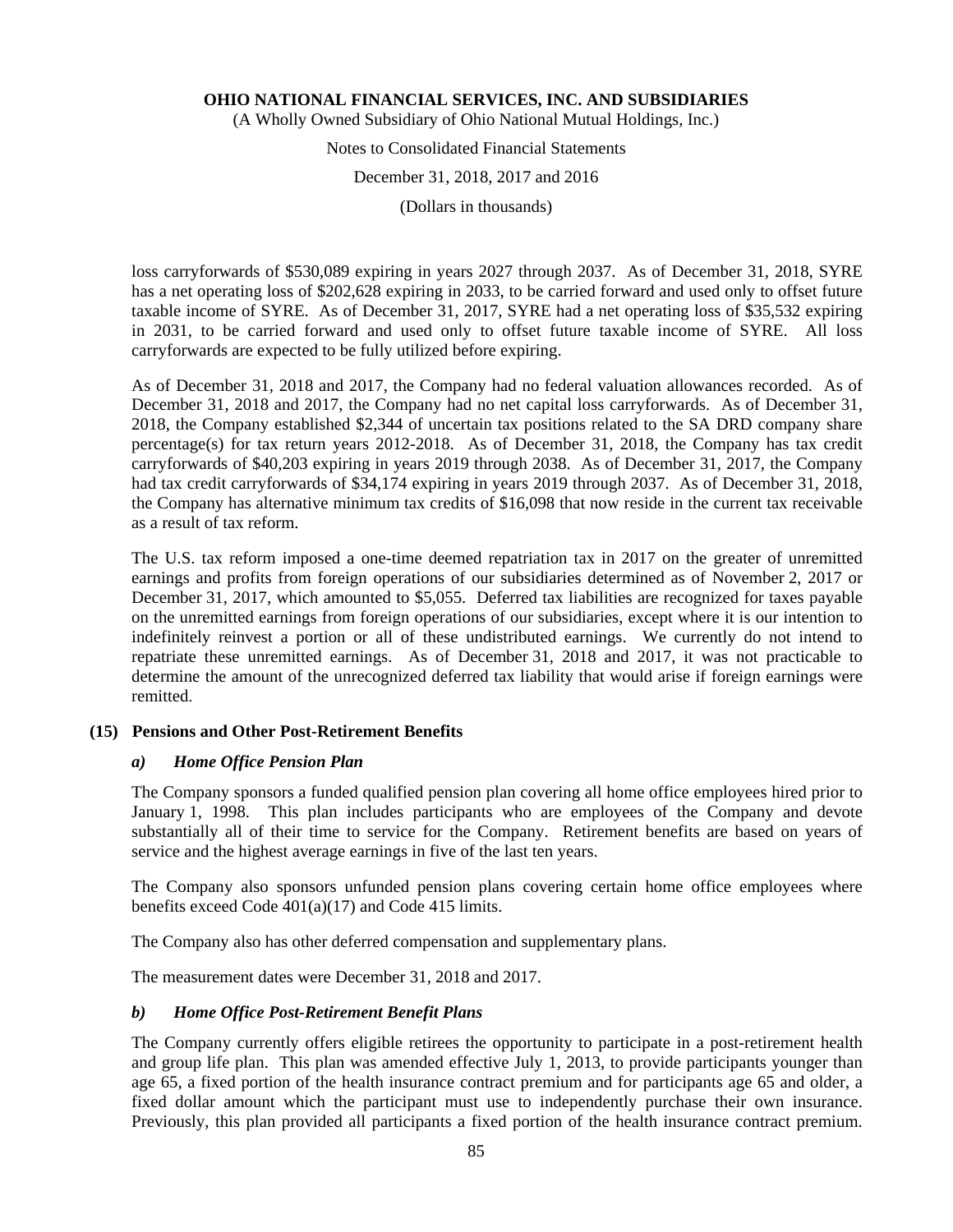(A Wholly Owned Subsidiary of Ohio National Mutual Holdings, Inc.)

# Notes to Consolidated Financial Statements

# December 31, 2018, 2017 and 2016

(Dollars in thousands)

The portion the Company pays is periodically increased and is a function of participant service. Only home office employees hired prior to January 1, 1998 may become eligible for these benefits provided that the employee meets the retirement age and years of service requirements.

This plan includes participants who are employees of the Company and devote substantially all of their time to service for the Company.

The post-retirement health plan does not provide benefits which are actuarially equivalent to Medicare Part D benefits. Therefore, the Company does not receive the associated federal Medicare subsidy.

The measurement dates were December 31, 2018 and 2017.

# *c) General Agents' Pension Plan*

The Company sponsors an unfunded, nonqualified defined benefit pension plan covering its general agents hired prior to January 1, 2005. This plan provides benefits based on years of service and average compensation during the final five and ten years of service.

The measurement dates were December 31, 2018 and 2017.

# *d) Agents' Post-Retirement Benefits Plans*

The Company sponsors a post-retirement health and group life plan. Only agents with contracts effective prior to January 1, 1998 who meet the retirement age and service requirements are eligible for these benefits. The health and group life plans are contributory, with retirees contributing approximately 50% of premium for coverage. As with all plan participants, the Company reserves the right to change the retiree premium contribution at renewal.

The post-retirement health plan does not provide benefits which are actuarially equivalent to Medicare Part D benefits. Therefore, the Company does not receive the associated federal Medicare subsidy.

The measurement dates were December 31, 2018 and 2017.

# *e) Obligations and Funded Status*

Information regarding the funded status of the pension plans as a whole and other benefit plans as a whole as of December 31 is as follows: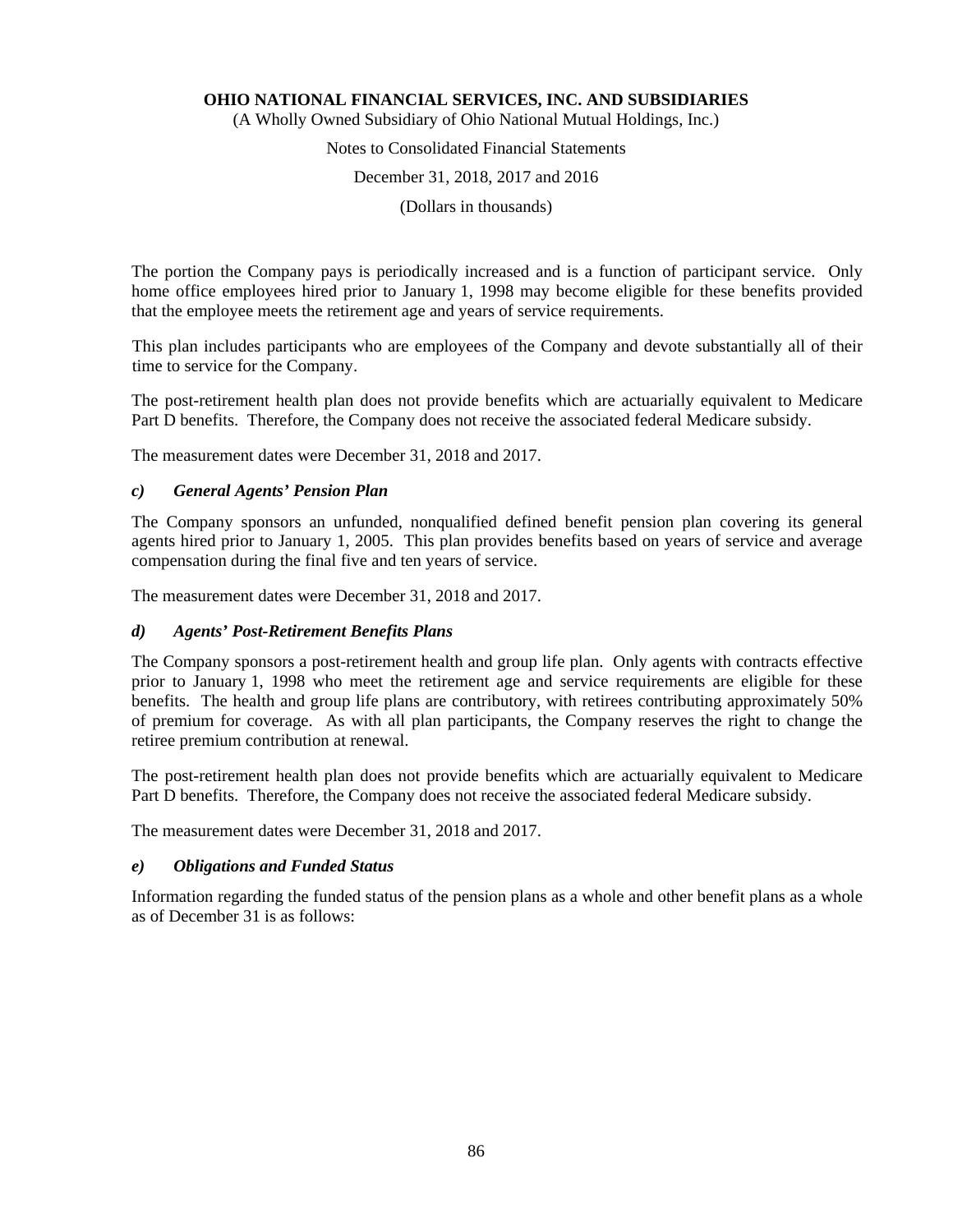(A Wholly Owned Subsidiary of Ohio National Mutual Holdings, Inc.)

# Notes to Consolidated Financial Statements

# December 31, 2018, 2017 and 2016

#### (Dollars in thousands)

|                                                                            | <b>Pension benefits</b> |           | <b>Other benefits</b> |         |
|----------------------------------------------------------------------------|-------------------------|-----------|-----------------------|---------|
|                                                                            | 2018                    | 2017      | 2018                  | 2017    |
| Change in projected benefit obligation:<br>Projected benefit obligation at |                         |           |                       |         |
| beginning of year                                                          | \$<br>127,704           | 133,089   | 6,764                 | 7,918   |
| Service cost                                                               | 3,107                   | 3,378     | 43                    | 58      |
| Interest cost                                                              | 4,859                   | 5,163     | 261                   | 299     |
| Actuarial loss (gain)                                                      | (17,650)                | 11,739    | 565                   | (1,146) |
| Benefits paid*                                                             | (23, 689)               | (25,665)  | (1,327)               | (365)   |
| Projected benefit obligation at                                            |                         |           |                       |         |
| end of year                                                                | \$<br>94,331            | 127,704   | 6,306                 | 6,764   |
| Accumulated benefit obligation                                             | \$<br>80,143            | 102,701   |                       |         |
| Change in plan assets:                                                     |                         |           |                       |         |
| Fair value of plan assets at                                               |                         |           |                       |         |
| beginning of year                                                          | \$<br>66,945            | 60,476    |                       |         |
| Plan sponsor contribution                                                  |                         | 3,922     |                       |         |
| Actual return on plan assets                                               | (5,687)                 | 8,823     |                       |         |
| Benefits and expenses paid                                                 | (10, 555)               | (6,276)   |                       |         |
| Fair value of plan assets at                                               |                         |           |                       |         |
| end of year                                                                | \$<br>50,703            | 66,945    |                       |         |
| Funded status**                                                            | \$<br>(43, 628)         | (60, 759) | (6,306)               | (6,764) |

\* Benefits paid include amounts paid from both funded and unfunded benefit plans.

\*\* Funded status is recorded in other liabilities in the consolidated balance sheets.

The following tables show the funded status of the pension plans as of December 31:

|                                                           | <b>Oualified</b><br><b>Pension</b><br>Plan |                         | <b>Unfunded</b><br><b>Pension</b><br>Plan | <b>Total</b>          |
|-----------------------------------------------------------|--------------------------------------------|-------------------------|-------------------------------------------|-----------------------|
| 2018                                                      |                                            |                         |                                           |                       |
| Projected benefit obligation<br>Fair value of plan assets | \$<br>64,093<br>50,703                     |                         | 30,238                                    | 94,331<br>50,703      |
| <b>Funded status</b>                                      | \$<br>(13,390)<br>(30, 238)                |                         |                                           | (43, 628)             |
| 2017                                                      |                                            |                         |                                           |                       |
| Projected benefit obligation<br>Fair value of plan assets | \$<br>81,710<br>66,945                     |                         | 45,994                                    | 127,704<br>66,945     |
| <b>Funded status</b>                                      | \$<br>(14,765)                             |                         | (45,994)                                  | (60,759)              |
|                                                           |                                            | <b>Pension benefits</b> |                                           | <b>Other benefits</b> |
|                                                           | 2018                                       | 2017                    | 2018                                      | 2017                  |
| Amounts recognized in the<br>balance sheet consist of:    |                                            |                         |                                           |                       |
| Other liabilities                                         | \$<br>(43, 628)                            | (60, 759)               | (6,306)                                   | (6,764)               |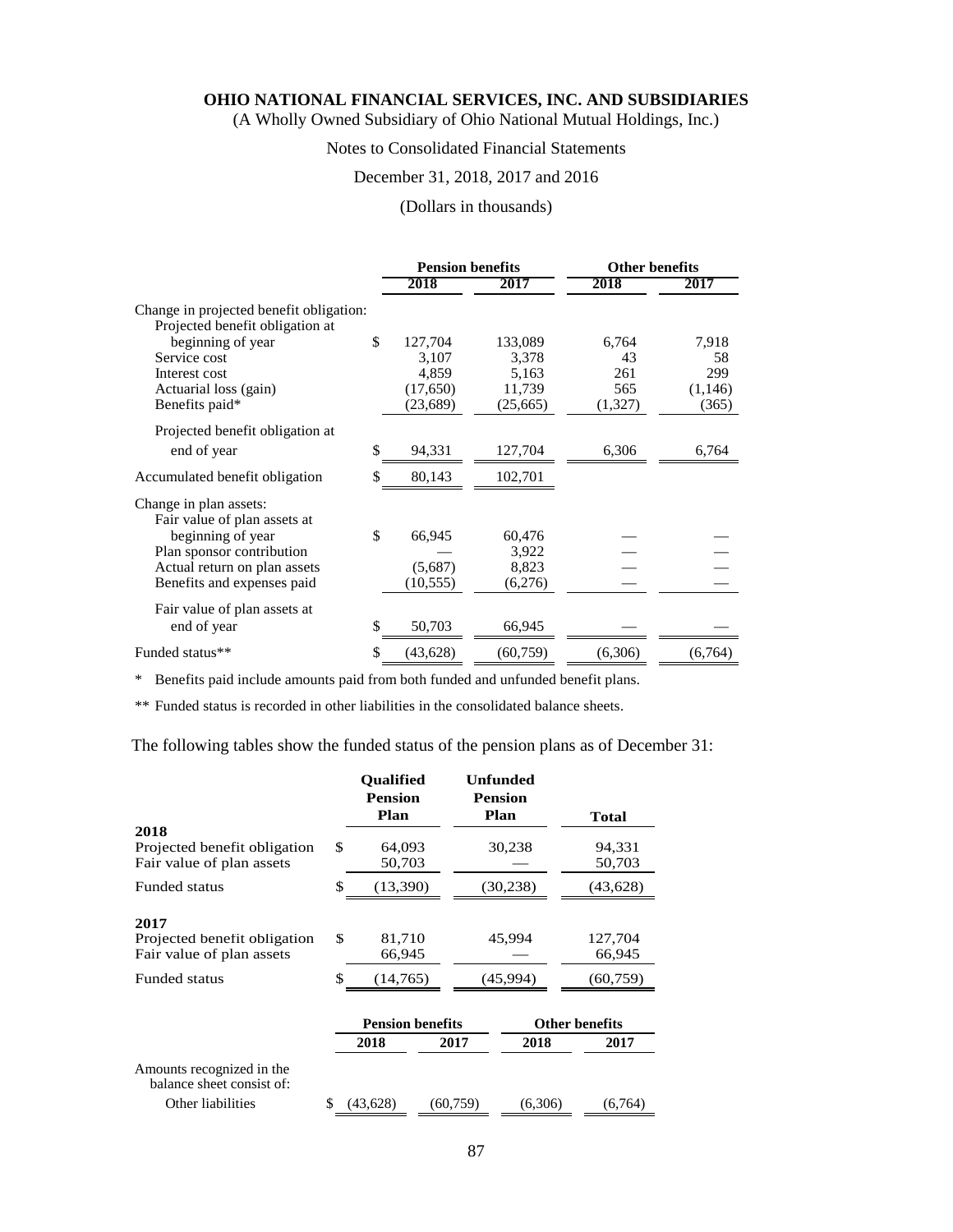(A Wholly Owned Subsidiary of Ohio National Mutual Holdings, Inc.)

# Notes to Consolidated Financial Statements

#### December 31, 2018, 2017 and 2016

(Dollars in thousands)

Amounts recognized in other comprehensive income (loss) arising during the period consist of the following:

|                                                                  |         | <b>Pension benefits</b> |        |                         | <b>Other benefits</b> |                       |              |  |
|------------------------------------------------------------------|---------|-------------------------|--------|-------------------------|-----------------------|-----------------------|--------------|--|
|                                                                  | 2018    |                         | 2017   | 2016                    | 2018                  | 2017                  | 2016         |  |
| Net actuarial loss (gain)                                        | (7,237) |                         | 7,290  | 11,176                  | 565                   | (1,146)               | 1,396        |  |
|                                                                  |         |                         |        | <b>Pension benefits</b> |                       | <b>Other benefits</b> |              |  |
|                                                                  |         |                         | 2018   | 2017                    |                       | 2018                  | 2017         |  |
| Amounts recognized in accumulated<br>other comprehensive income: |         |                         |        |                         |                       |                       |              |  |
| Net actuarial loss<br>Prior service credit                       |         | \$                      | 32,220 | 46,211                  |                       | 1,278<br>(127)        | 742<br>(255) |  |
| Total                                                            |         |                         | 32,220 | 46,211                  |                       | 1,151                 | 487          |  |

The estimated net loss and prior service cost for the defined benefit pension plans that will be amortized from accumulated other comprehensive income into net periodic benefit cost during 2019 are \$2,722 and \$0, respectively. The estimated net loss and prior service cost for the other post-retirement benefit plans that will be amortized from accumulated other comprehensive income into net periodic benefit cost during 2019 are \$116 and \$(127), respectively. There are no plan assets that are expected to be returned to the Company during the next twelve months.

|                                             |             | <b>Pension benefits</b> |         |
|---------------------------------------------|-------------|-------------------------|---------|
|                                             | 2018        | 2017                    | 2016    |
| Components of net periodic<br>benefit cost: |             |                         |         |
| Service cost                                | \$<br>3,107 | 3,378                   | 3,384   |
| Interest cost                               | 4,859       | 5,163                   | 5,607   |
| Expected return on plan assets              | (4,726)     | (4,375)                 | (3,709) |
| Amortization of net loss/(gain)             | 4,158       | 4,097                   | 4,124   |
| Settlement                                  | 2,596       | 5,710                   |         |
| Net periodic benefit cost                   | \$<br>9,994 | 13,973                  | 9,406   |
|                                             |             | <b>Other benefits</b>   |         |
|                                             | 2018        | 2017                    | 2016    |
| Components of net periodic<br>benefit cost: |             |                         |         |
| Service cost                                | \$<br>43    | 58                      | 75      |
| Interest cost                               | 261         | 299                     | 379     |
| Amortization of prior service               |             |                         |         |
| cost                                        | (128)       | (128)                   | (128)   |
| Amortization of net loss/(gain)             | 29          | 40                      | 345     |
| Net periodic benefit cost                   | \$<br>205   | 269                     | 671     |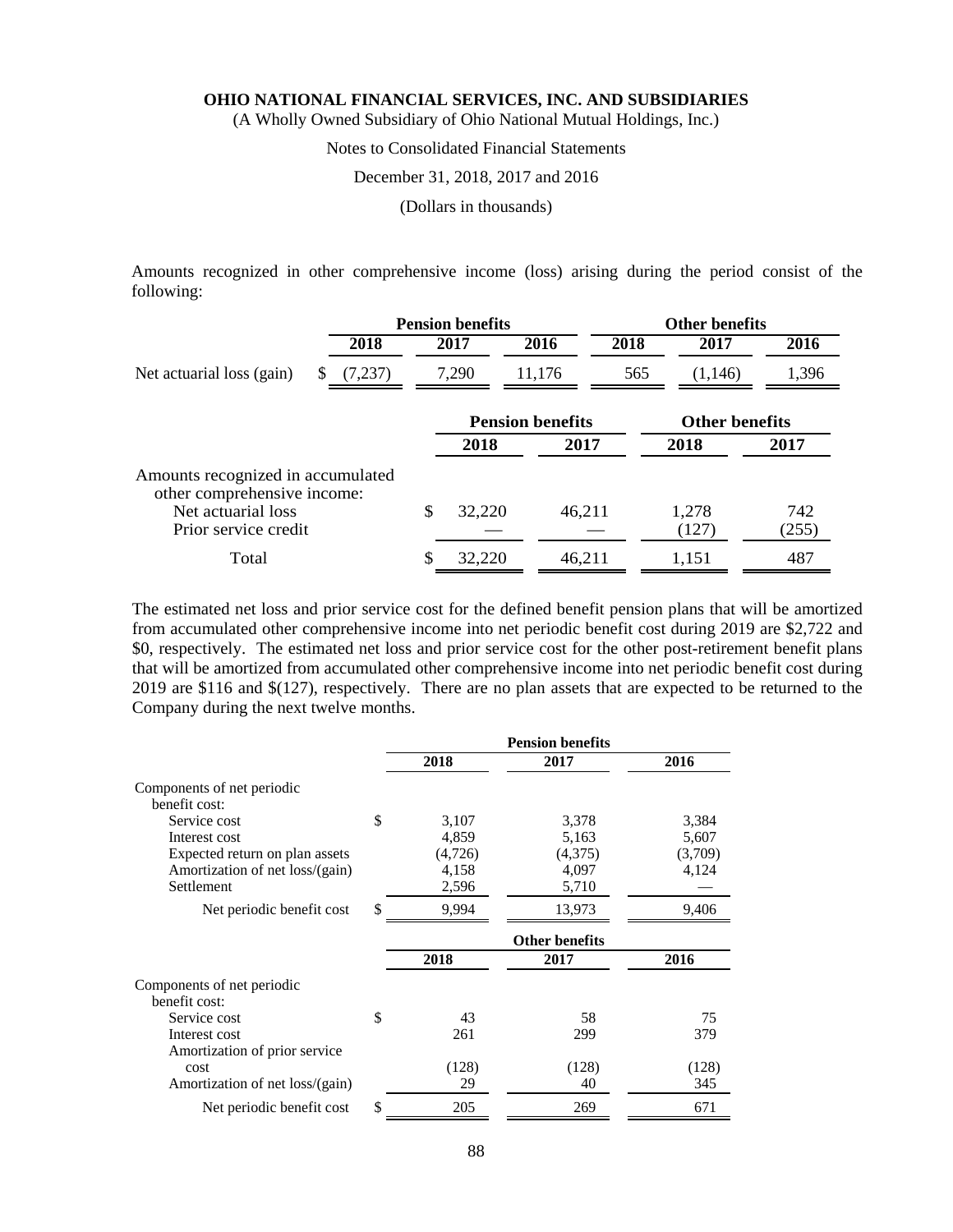(A Wholly Owned Subsidiary of Ohio National Mutual Holdings, Inc.)

# Notes to Consolidated Financial Statements

### December 31, 2018, 2017 and 2016

(Dollars in thousands)

Information for defined benefit pension plans with an accumulated benefit obligation in excess of fair value of plan assets as of December 31:

|                                | <b>Pension benefits</b> |        |  |
|--------------------------------|-------------------------|--------|--|
|                                | 2018                    | 2017   |  |
| Projected benefit obligation   | 94.331                  | 45.994 |  |
| Accumulated benefit obligation | 80,143                  | 36,771 |  |
| Fair value of plan assets      | 50,703                  |        |  |

# *f) Assumptions*

|                                                | <b>Pension benefits</b> |       | <b>Other benefits</b> |       |
|------------------------------------------------|-------------------------|-------|-----------------------|-------|
|                                                | 2018                    | 2017  | 2018                  | 2017  |
| Weighted average assumptions used to determine |                         |       |                       |       |
| net periodic benefit cost at January 1:        |                         |       |                       |       |
| Discount rate                                  | 4.03%                   | 4.35% | 4.04%                 | 4.53% |
| Expected long-term return on plan assets       | 7.50%                   | 7.50% |                       |       |
| Rate of compensation increase                  | 4.35%                   | 4.61% | 4.25%                 | 4.25% |
| Health care cost trend rate assumed for        |                         |       |                       |       |
| next year:                                     |                         |       |                       |       |
| Before 65                                      |                         |       | 7.80%                 | 8.53% |
| Age 65 and older                               |                         |       | 0.70%                 | 1.60% |
| Rate to which the health cost trend            |                         |       |                       |       |
| rate is assumed to decline (the ultimate       |                         |       |                       |       |
| trend rate):                                   |                         |       |                       |       |
| Before 65                                      |                         |       | 7.70%                 | 7.73% |
| Age 65 and older                               |                         |       | 0.60%                 | 0.80% |
| Year that the rate reaches the ultimate        |                         |       |                       |       |
| trend rate                                     |                         |       | 2023                  | 2020  |
| Weighted average assumptions used to determine |                         |       |                       |       |
| benefit obligations at December 31:            |                         |       |                       |       |
| Discount rate                                  | 4.81%                   | 4.03% | 4.74%                 | 4.04% |
| Rate of compensation increase                  | 3.68%                   | 4.46% | 3.50%                 | 4.25% |

Assumed health care cost trend rates have a significant effect on the amounts reported for the health care plans. A one percentage point change in assumed health care cost trend rates would have the following effects:

|                                                         | 1 Percentage<br>point increase | 1 Percentage<br>point decrease |
|---------------------------------------------------------|--------------------------------|--------------------------------|
| Effect on total of 2018 service cost and interest cost  | 25                             | (21)                           |
| Effect on 2018 other post-retirement benefit obligation | 452                            | (392)                          |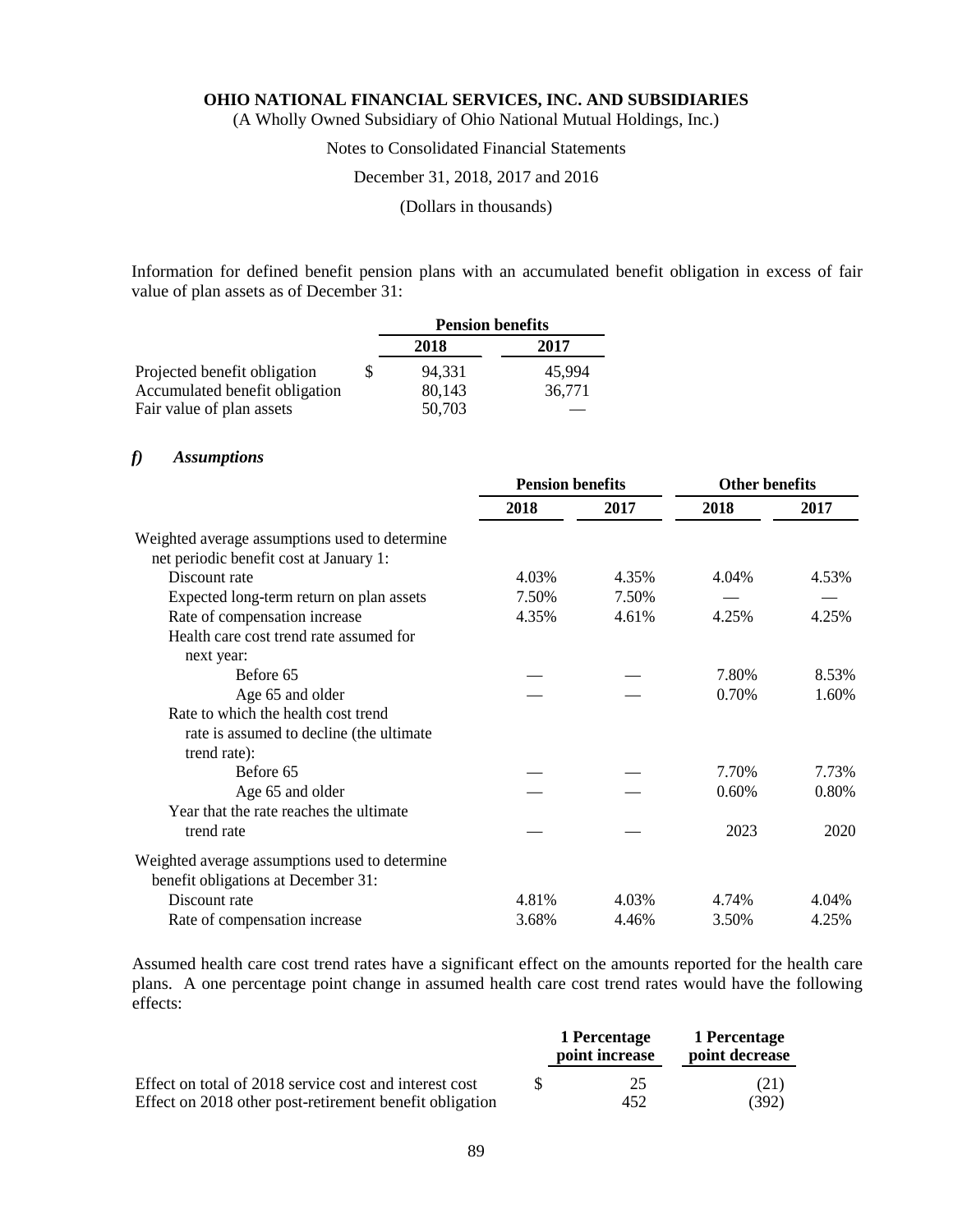(A Wholly Owned Subsidiary of Ohio National Mutual Holdings, Inc.)

# Notes to Consolidated Financial Statements

### December 31, 2018, 2017 and 2016

(Dollars in thousands)

#### *g) Plan Assets*

The following table presents the hierarchy of the Company's pension plan assets at fair value as of December 31:

|                   | Level 1      | Level 2 | Level 3 | <b>Total</b> |
|-------------------|--------------|---------|---------|--------------|
| 2018              |              |         |         |              |
| <b>Bond funds</b> | \$<br>17,640 |         |         | 17,640       |
| Equity funds      | 33,063       |         |         | 33,063       |
| Total assets      | \$<br>50,703 |         |         | 50,703       |
|                   |              |         |         |              |
| 2017              |              |         |         |              |
| <b>Bond funds</b> | \$<br>18,496 |         |         | 18,496       |
| Equity funds      | 48,449       |         |         | 48,449       |
| Total assets      | \$<br>66,945 |         |         | 66,945       |

The Company categorizes pension benefit plan assets consistent with the Fair Value Hierarchy described in Note 6.

The Company's other post-retirement benefit plans were unfunded at December 31, 2018 and 2017.

The assets of the Company's defined benefit pension plan ("the Plan") are invested in group variable annuity contracts with ONLIC offering specific investment choices from various asset classes providing diverse and professionally managed options. As of December 31, 2018 and 2017, \$29,430 and \$41,198, respectively, of the Plan assets are funds that are affiliated with the Company. The assets are invested in a mix of equity securities, debt securities and real estate securities in allocations as determined from time to time by the Pension Plan Committee. The target allocations are designed to balance the Plan's short-term liquidity needs and its long-term liabilities. The target allocations are currently 65% equity securities and 35% debt securities.

For diversification and risk control purposes, where applicable, each asset class is further divided into sub classes such as large cap, mid cap and small cap and growth, core and value for equity securities and U.S. domestic, global and high yield for debt securities. To the extent possible, each sub asset class utilizes multiple fund choices and no single fund contains more than 25% of Plan assets (exclusive of any short term increases in assets due to any Plan funding). The Plan performance is measured by a weighted benchmark consisting of equity and debt benchmarks in weights determined by the Plan committee.

The overall expected long term rate of return on assets is determined by a weighted average return of fixed income and equity indexes. Fixed income securities (including cash) make up 40% of the weighted average return and equity securities make up 60% of the weighted average return.

The following table shows the weighted average asset allocation by class of the Company's qualified pension plan assets as of December 31: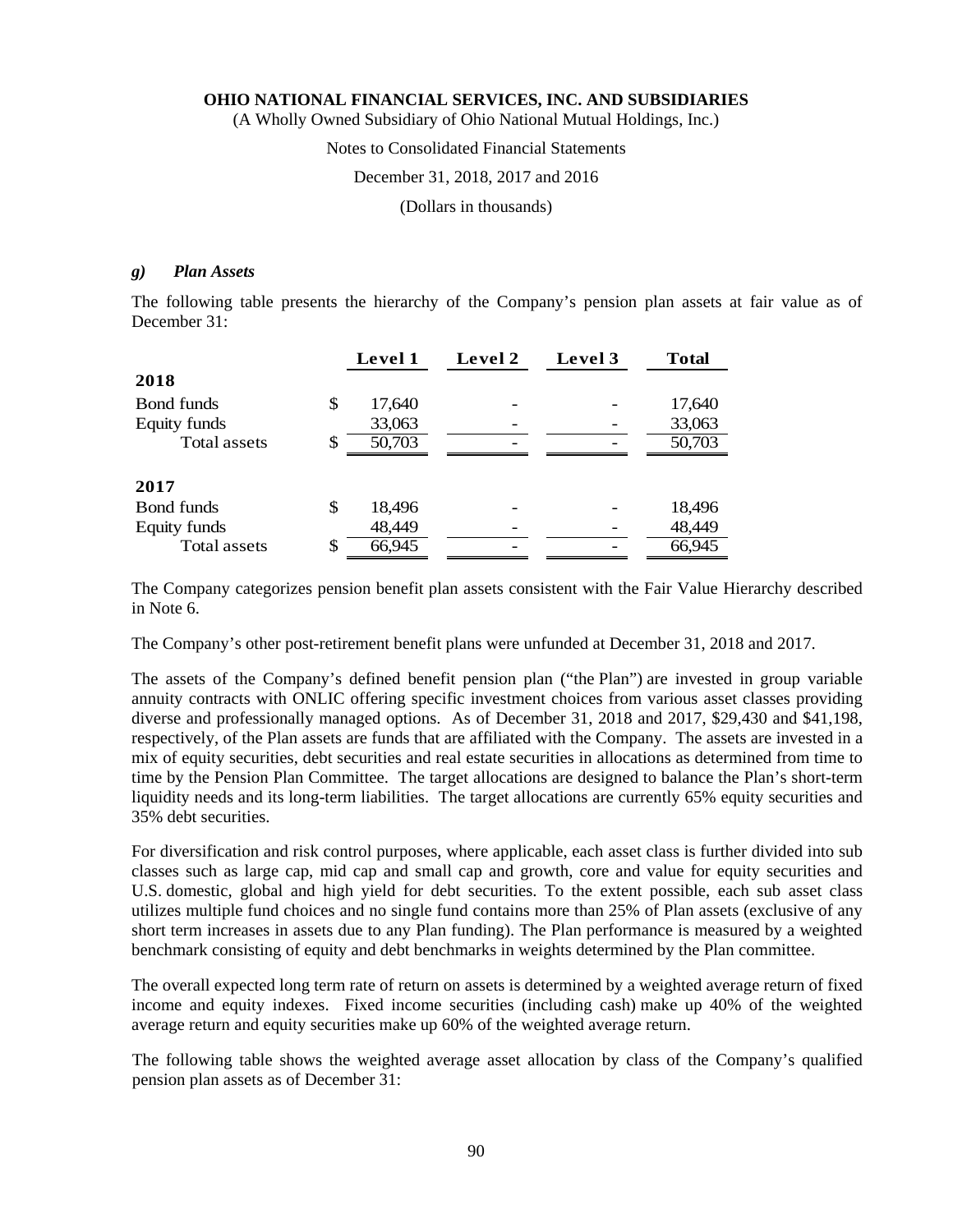(A Wholly Owned Subsidiary of Ohio National Mutual Holdings, Inc.)

# Notes to Consolidated Financial Statements

# December 31, 2018, 2017 and 2016

#### (Dollars in thousands)

|                   | 2018 | 2017      |
|-------------------|------|-----------|
| Equity securities | 65%  | 72%<br>28 |
| Debt securities   | 35   |           |
| Total             | 100% | 100%      |

#### *h) Cash Flows*

### *(i) Contributions*

The minimum funding requirement under The Employee Retirement Income Security Act of 1974 for 2018 and 2017 was \$0. The Plan Sponsor contributed \$0 and \$3,922 to the qualified pension plan for the years ended December 31, 2018 and 2017, respectively. No contribution to the qualified pension plan is expected for the 2019 plan year.

#### *(ii) Estimated Future Benefit Payments*

The following benefit payments, which reflect expected future service, as appropriate, are expected to be paid:

|               |   | <b>Pension</b><br>benefits | <b>Other</b><br>benefits |
|---------------|---|----------------------------|--------------------------|
| 2019          | S | 5,778                      | 507                      |
| 2020          |   | 9,920                      | 508                      |
| 2021          |   | 8,127                      | 515                      |
| 2022          |   | 10,393                     | 520                      |
| 2023          |   | 10,244                     | 524                      |
| $2024 - 2028$ |   | 53,011                     | 2,263                    |

#### *i) Other Plan Expenses*

The Company also maintains a qualified contributory defined contribution profit-sharing plan covering substantially all employees. Company contributions to the profit-sharing plan are based on the net earnings of the Company and are payable at the sole discretion of management. The expense for contributions to the profit-sharing plan for 2018, 2017 and 2016 was \$7,281, \$5,925 and \$8,343, respectively.

Employees hired on or after January 1, 1998 are covered by a defined contribution pension plan. The expense reported for this plan was \$2,956, \$2,900 and \$3,282 in 2018, 2017 and 2016, respectively.

The Company has other deferred compensation and supplemental pension plans not included in the above tables. In 2018, a portion of the liability was released resulting in negative expense of \$6,268 during the year. The expenses for these plans in 2017 and 2016 were \$18,336 and \$12,992, respectively.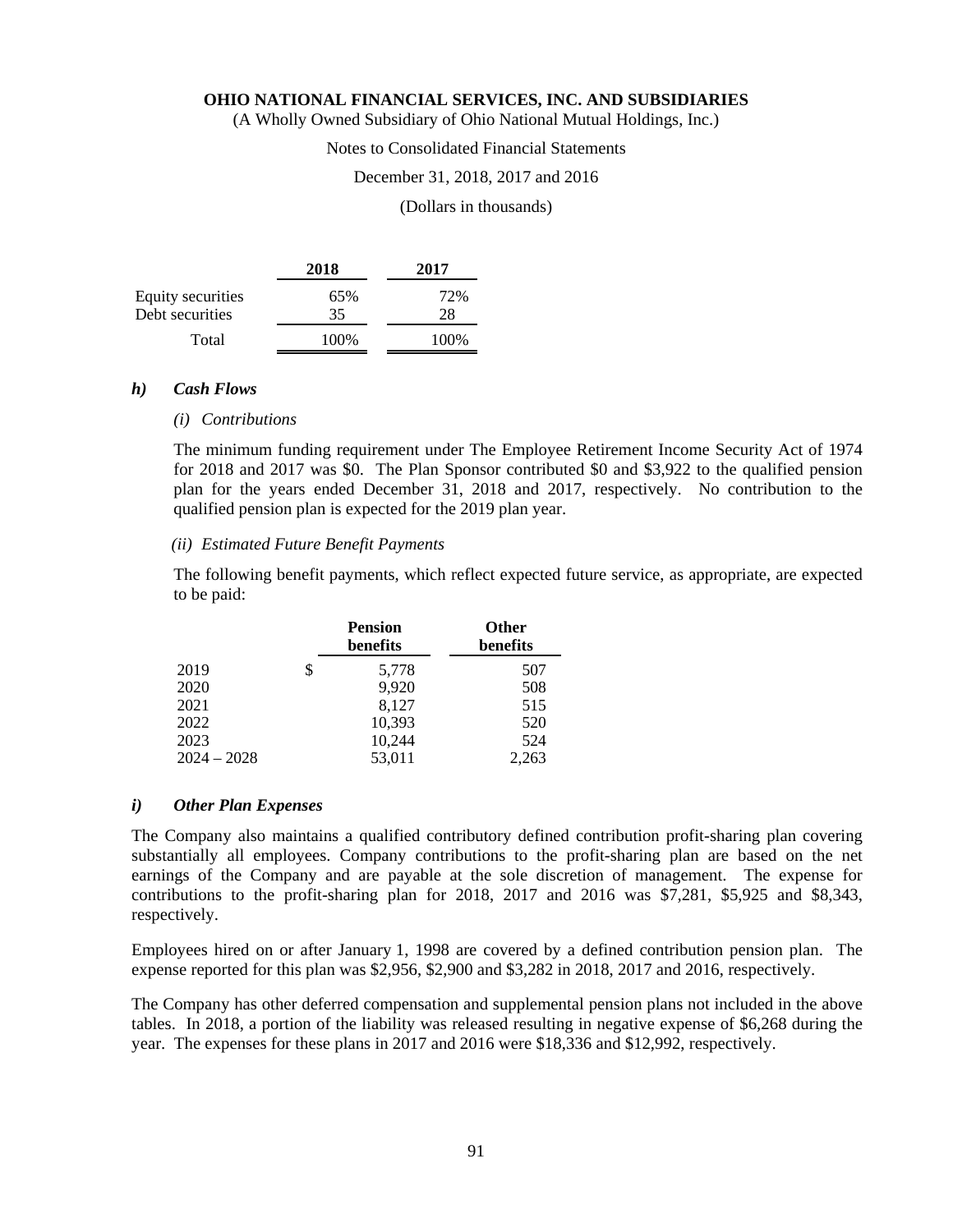(A Wholly Owned Subsidiary of Ohio National Mutual Holdings, Inc.)

# Notes to Consolidated Financial Statements

# December 31, 2018, 2017 and 2016

(Dollars in thousands)

# **(16) Closed Block**

Effective August 1, 1998, ONLIC was reorganized with approval of the Board of Directors, the Company's policyholders, and the Ohio Department of Insurance under provisions of the Ohio Revised Code to become a stock company 100% owned by ONFS. This reorganization contained an arrangement, known as a closed block (the "Closed Block"), to provide for dividends on policies that were in force on the effective date and were within classes of individual policies for which the Company had a dividend scale in effect at the time of the reorganization. The Closed Block was designed to give reasonable assurance to owners of affected policies that assets will be available to support such policies, including maintaining dividend scales in effect at the time of the reorganization, if the experience underlying such dividend scales continues. The assets, including revenue therefrom, allocated to the Closed Block will accrue solely to the benefit of the owners of policies included in the Closed Block until the Closed Block is no longer in effect. The Company is not required to support the payment of dividends on the Closed Block policies from its general funds.

The financial information of the Closed Block is consolidated with all other operating activities, and is prepared in conformity with FASB ASC 944-805, *Financial Services-Insurance-Business Combinations.*  This presentation reflects the contractual provisions and not the actual results of operations and financial position. Many expenses related to the Closed Block operations are charged to operations outside the Closed Block; accordingly, the contribution from the Closed Block does not represent the actual profitability of the Closed Block operations. Operating costs and expenses outside of the Closed Block are, therefore, disproportionate to the business outside of the Closed Block.

Summarized financial information of the Closed Block as of December 31, 2018 and 2017 and for each of the years in the three-year period ended December 31, 2018 follows: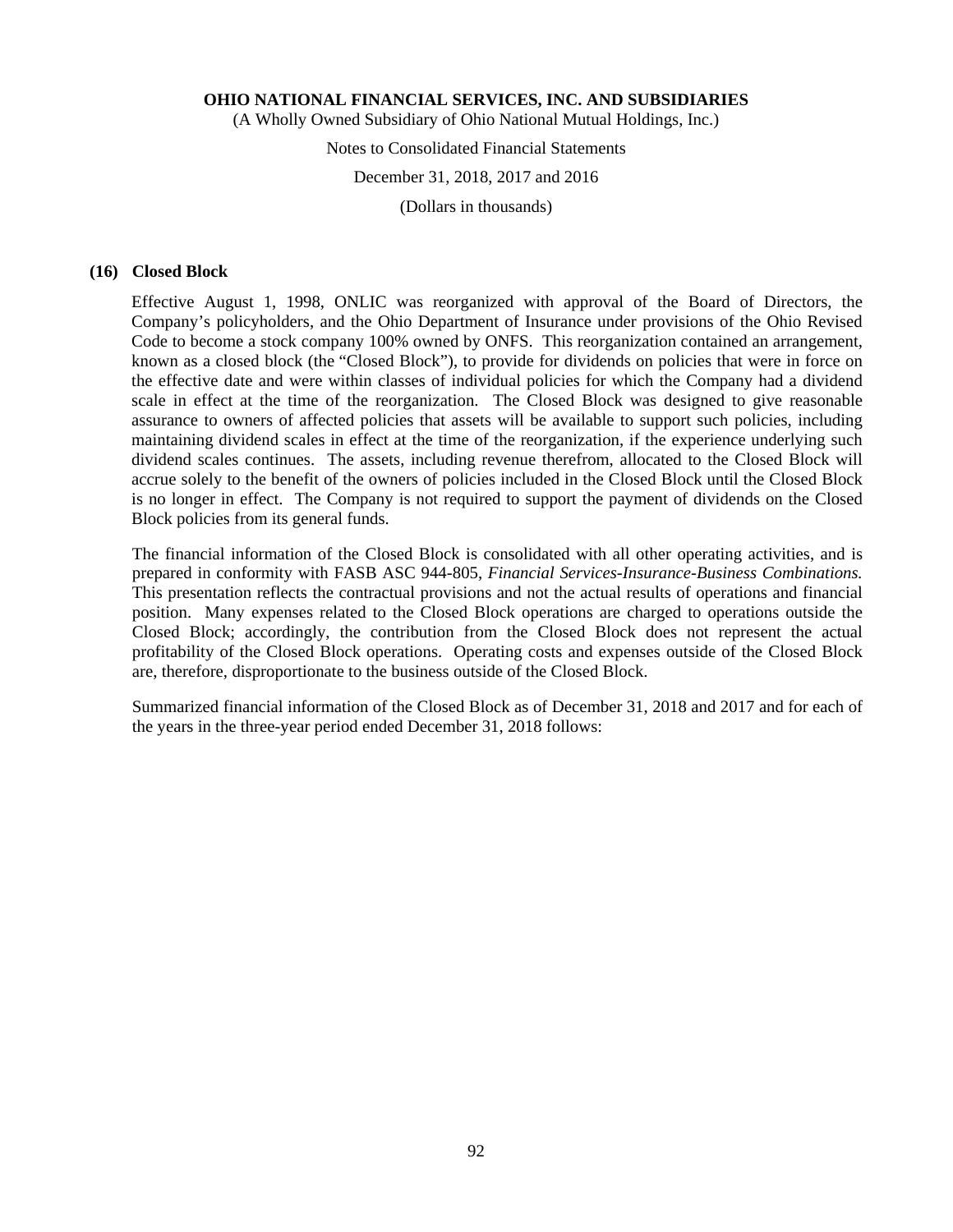(A Wholly Owned Subsidiary of Ohio National Mutual Holdings, Inc.)

# Notes to Consolidated Financial Statements

# December 31, 2018, 2017 and 2016

# (Dollars in thousands)

|                                                                                                           |               | 2018    | 2017    |
|-----------------------------------------------------------------------------------------------------------|---------------|---------|---------|
| Closed Block liabilities:                                                                                 |               |         |         |
| Future policy benefits and claims                                                                         | $\mathsf{\$}$ | 581,984 | 599,014 |
| Policyholders' dividend accumulations                                                                     |               | 33,633  | 35,565  |
| Other policyholder funds                                                                                  |               | 9,946   | 24,391  |
| Deferred federal income taxes                                                                             |               | 1,706   | 5,478   |
| Other liabilities                                                                                         |               | 1,329   | 1,485   |
| <b>Total Closed Block liabilities</b>                                                                     | \$            | 628,598 | 665,933 |
| Closed Block assets:                                                                                      |               |         |         |
| Fixed maturity securities available-for-sale, at fair<br>value (amortized cost of \$420,536 and \$378,831 |               |         |         |
| as of December 31, 2018 and 2017, respectively)<br>Fixed maturity securities held-to-maturity, at         | $\mathbb{S}$  | 428,660 | 404,917 |
| amortized cost                                                                                            |               |         | 38,299  |
| Mortgage loans on real estate, net                                                                        |               | 38,641  | 47,805  |
| Policy loans                                                                                              |               | 82,788  | 86,076  |
| Cash and short-term investments                                                                           |               | 6,071   | 12,696  |
| Accrued investment income                                                                                 |               | 4,249   | 4,160   |
| Deferred policy acquisition costs                                                                         |               | 32,851  | 35,850  |
| Reinsurance recoverable                                                                                   |               | 895     | 1,004   |
| Other assets                                                                                              |               | 694     | 1,138   |
| <b>Total Closed Block assets</b>                                                                          | \$            | 594,849 | 631,945 |
| Excess of reported Closed Block liabilities over                                                          |               |         |         |
| Closed Block assets                                                                                       | \$            | 33,749  | 33,988  |
| Tax reform adjustment                                                                                     |               |         | 3,652   |
| Amounts included in accumulated other<br>comprehensive income:                                            |               |         |         |
| Unrealized investment gains, net of tax                                                                   |               | 10,056  | 28,218  |
| Allocated to policyholder dividend obligation,<br>net of tax                                              |               | (1,932) | (2,132) |
| Maximum future earnings to be recognized from                                                             |               |         |         |
| Closed Block assets and liabilities                                                                       | \$            | 41,873  | 63,726  |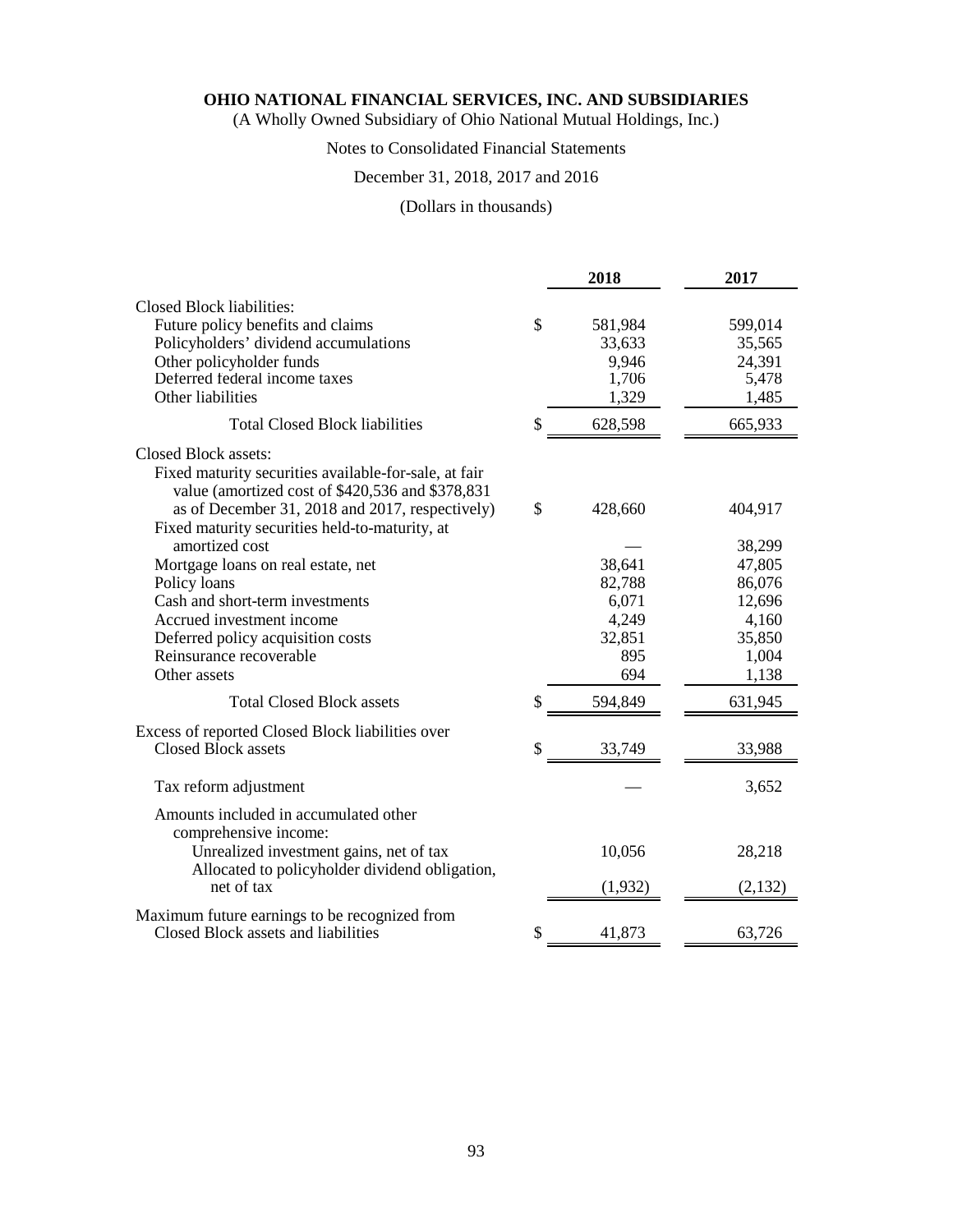(A Wholly Owned Subsidiary of Ohio National Mutual Holdings, Inc.)

# Notes to Consolidated Financial Statements

# December 31, 2018, 2017 and 2016

#### (Dollars in thousands)

|                                    | 2018         | 2017     | 2016     |
|------------------------------------|--------------|----------|----------|
| Change in policyholder dividend    |              |          |          |
| obligation:                        |              |          |          |
| Balance at beginning of year       | \$<br>35,565 | 37,697   | 39,510   |
| Net unrealized investment activity | (1,932)      | (2,132)  | (1, 813) |
| Balance at end of year             | \$<br>33,633 | 35,565   | 37,697   |
| Closed Block revenues and          |              |          |          |
| expenses:                          |              |          |          |
| Traditional life insurance         |              |          |          |
| premiums                           | \$<br>18,284 | 20,101   | 22,530   |
| Net investment income              | 28,788       | 30,318   | 32,489   |
| Net realized gains (losses)        |              |          |          |
| on investments                     | 463          | (275)    | 125      |
| Benefits and claims                | (31, 104)    | (33,082) | (34,262) |
| Provision for policyholders'       |              |          |          |
| dividends on participating         |              |          |          |
| policies                           | (7,201)      | (8,211)  | (9,782)  |
| Amortization of deferred policy    |              |          |          |
| acquisition costs                  | (3,015)      | (3,028)  | (3,075)  |
| Other operating costs and          |              |          |          |
| expenses                           | (1,660)      | (1,927)  | (2,111)  |
| Income before federal              |              |          |          |
| income taxes                       | 4,555        | 3,896    | 5,914    |
| Income tax expense                 | 1,382        | 506      | 2,308    |
| Closed Block net                   |              |          |          |
| income                             | \$<br>3,173  | 3,390    | 3,606    |

#### **(17) Regulatory RBC and Dividend Restrictions**

The Company is required to comply with statutory accounting practices prescribed or permitted by regulatory authorities. Annual Statements for the Company's domestic insurance subsidiaries ONLIC, ONLAC, NSLAC, MONT, KENW and CMGO, filed with their respective insurance departments, are prepared on a basis of accounting practices prescribed or permitted by such regulatory authority in their respective states of domicile. Prescribed statutory accounting practices include a variety of publications of the National Association of Insurance Commissioners ("NAIC"), as well as state laws, regulations, and general administrative rules. Permitted statutory accounting practices encompass all accounting practices not prescribed.

The Company's Ohio domiciled life insurance subsidiaries, ONLIC, ONLAC, and CMGO, do not have any permitted statutory accounting practices as of December 31, 2018 or 2017. NSLAC, a New York domiciled life insurance company, does not have any permitted statutory accounting practices as of December 31, 2018 or 2017.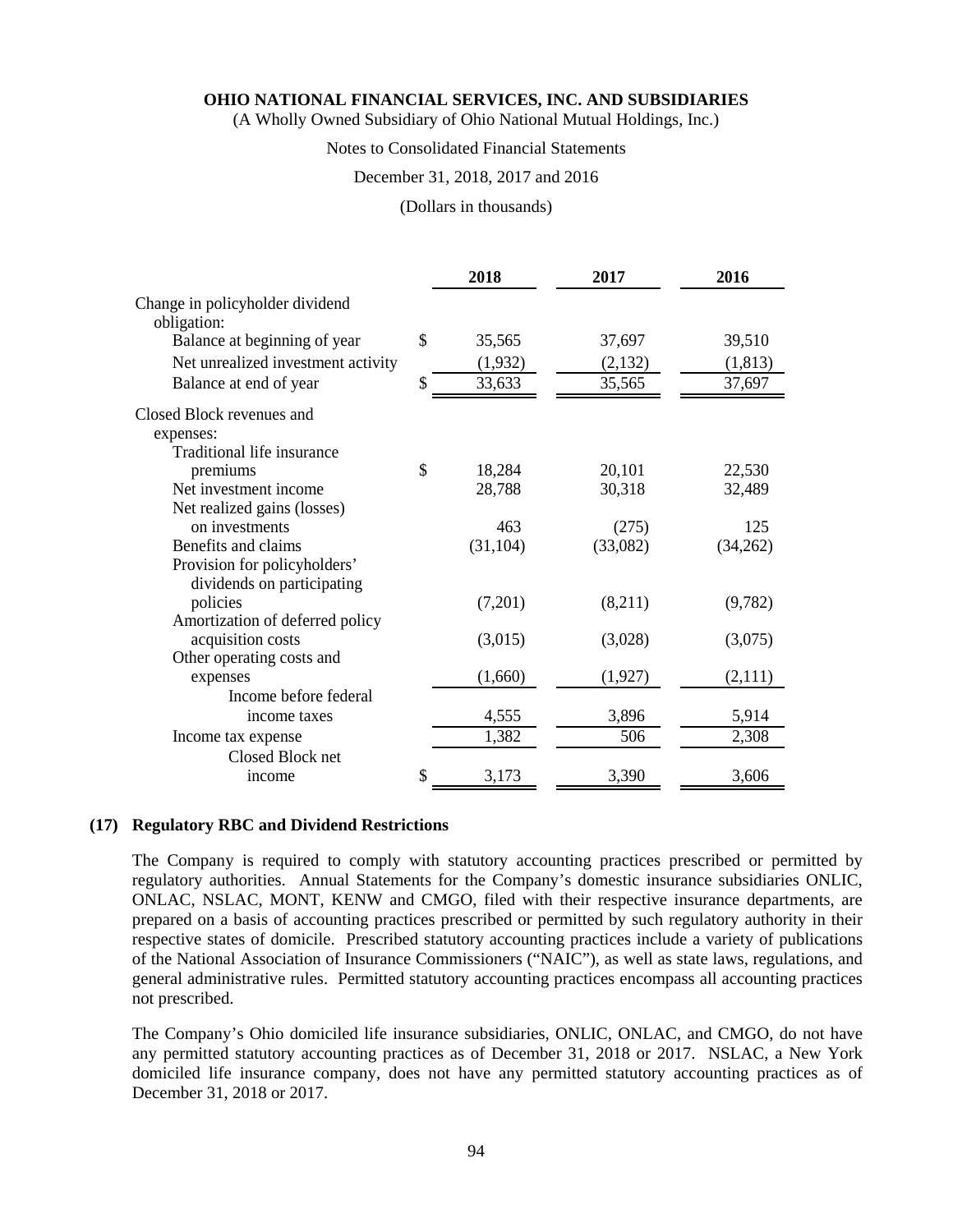(A Wholly Owned Subsidiary of Ohio National Mutual Holdings, Inc.)

# Notes to Consolidated Financial Statements

# December 31, 2018, 2017 and 2016

(Dollars in thousands)

The Company's Vermont domiciled life insurance subsidiary, MONT, received approval from the Vermont Insurance Department regarding the use of a permitted practice in the statutory financial statements as of December 31, 2014. The approval continues indefinitely. The Company was given approval by the Vermont Commissioner of Insurance to recognize as an admitted asset the value of a stop loss agreement. This stop loss agreement is from a third party unauthorized reinsurer and is used to fund the reinsurer's obligation to the Company. There is no difference in net loss between NAIC statutory accounting practices and practices permitted by the Vermont Department.

The Company's Vermont domiciled life insurance subsidiary, KENW, received approval from the Vermont Insurance Department regarding the use of a permitted practice in the statutory financial statements as of December 31, 2013. The approval continues indefinitely. The Company was given approval by the Vermont Commissioner of Insurance to recognize as an admitted asset the value of a letter of credit and a stop loss agreement. This stop loss agreement is from a third party unauthorized reinsurer and is used to fund the reinsurer's obligation to the Company. There is no difference in net loss between NAIC statutory accounting practices and practices permitted by the Vermont Department.

In 2015, the Company redomiciled SYRE to the Cayman Islands from the State of Delaware. The Company received approval from the Cayman Islands Monetary Authority ("CIMA") regarding the use of permitted practices to use GAAP as the basis of accounting and to recognize, as an admitted asset, a letter of credit. The approval continues indefinitely.

# *Statutory Surplus and Income*

State insurance regulators and the NAIC have adopted RBC requirements for life insurance companies to evaluate the adequacy of statutory capital and surplus in relation to investment and insurance risks. The requirements provide a means of measuring the minimum amount of statutory surplus appropriate for an insurance company to support its overall business operations based on its size and risk profile. As of December 31, 2018, ONLIC, ONLAC, NSLAC, MONT, KENW and CMGO exceeded the minimum RBC requirements.

A company's risk-based statutory surplus is calculated by applying factors and performing calculations relating to various asset, premium, claim, expense and reserve items. Regulators can then measure the adequacy of a company's statutory surplus by comparing it to the RBC. Under specific RBC requirements, regulatory compliance is determined by the ratio of a company's total adjusted capital, as defined by the insurance regulators, to its company action level of RBC (known as the RBC ratio), also as defined by insurance regulators. As of December 31, 2018, the Company's primary life insurance subsidiary ONLIC's total adjusted capital and company action level RBC were \$1,102,124 and \$237,915, respectively, providing an RBC ratio of 463%. Additionally, as of December 31, 2018, ONLIC's authorized control level RBC was \$118,958.

The combined statutory basis net income of ONLIC, ONLAC, NSLAC, MONT, KENW and CMGO, after intercompany eliminations, was \$(91,843), \$48,308 and \$(15,535) for the years ended December 31, 2018, 2017 and 2016, respectively.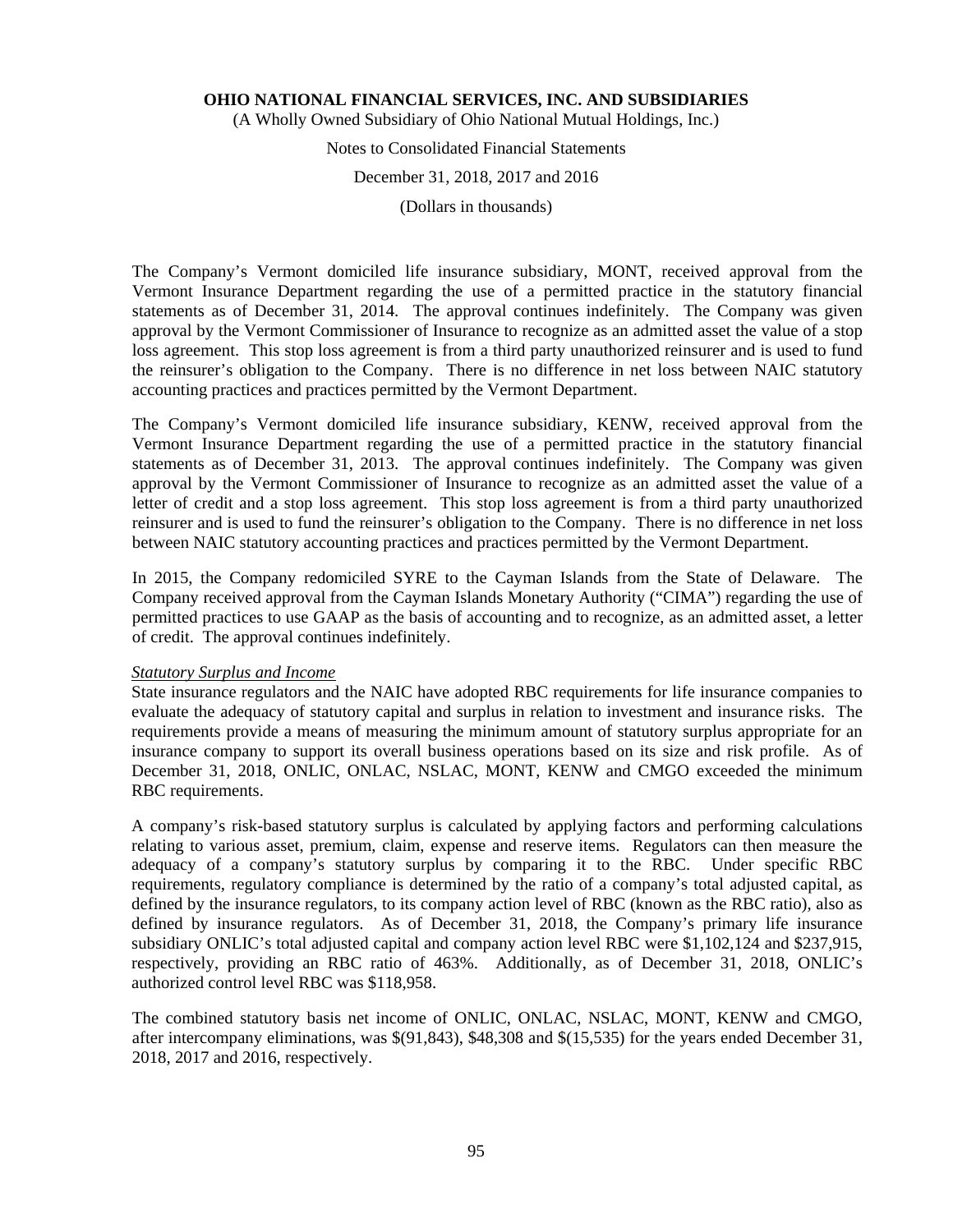(A Wholly Owned Subsidiary of Ohio National Mutual Holdings, Inc.)

# Notes to Consolidated Financial Statements

December 31, 2018, 2017 and 2016

(Dollars in thousands)

The combined statutory basis capital and surplus of ONLIC, ONLAC, NSLAC, MONT, KENW and CMGO, after intercompany eliminations, was \$1,019,073 and \$1,101,550 as of December 31, 2018 and 2017, respectively.

The primary reasons for the difference between statutory and GAAP accounting for reporting purposes include the following provisions for GAAP:

- the costs related to successful efforts to acquire business, principally commissions and certain policy issue expenses, are amortized over the period benefited rather than charged to operations in the year incurred;
- future policy benefit reserves are based on anticipated Company experience for lapses, mortality and investment yield, rather than statutory mortality and interest requirements, without consideration of withdrawals;
- investments in fixed maturity available-for-sale securities are carried at fair value rather than amortized cost;
- certain assets designated as non-admitted under statutory accounting are excluded from the balance sheet; under GAAP, these assets would be included in the consolidated balance sheets, net of any valuation allowance;
- the asset valuation reserve and interest maintenance reserve are not recorded;
- separate account seed money is classified as a trading security recorded at estimated fair value as opposed to a component of separate account assets;
- the fixed maturity securities that are related to NSLAC's funds withheld reinsurance arrangement are classified as trading securities recorded at estimated fair value as opposed to amortized cost;
- changes in deferred taxes are recognized in operations;
- there is a presentation of other comprehensive (loss) income and comprehensive (loss) income;
- consolidation for GAAP is based on whether the Company has voting control, or for certain VIEs, has the power to direct the activities most significant to the VIE while for statutory, consolidation is not applicable; and
- surplus notes are presented as part of notes payable within liabilities and are not presented as a component of capital and surplus.

Additionally, state regulators and rating agencies do not always use the same methodologies for calculating RBC ratios. There is a risk that a rating agency will not give us credit for certain regulatory RBC rules or permitted practices, which could result in a reduced rating even though the Company's RBC ratio and those of our insurance subsidiaries remain high based upon state regulatory rules and practices.

#### *Dividend Restrictions*

The payment of dividends by ONLIC to ONFS is limited by Ohio insurance laws. The maximum dividend that may be paid to ONFS without prior approval of the Director of Insurance is limited to the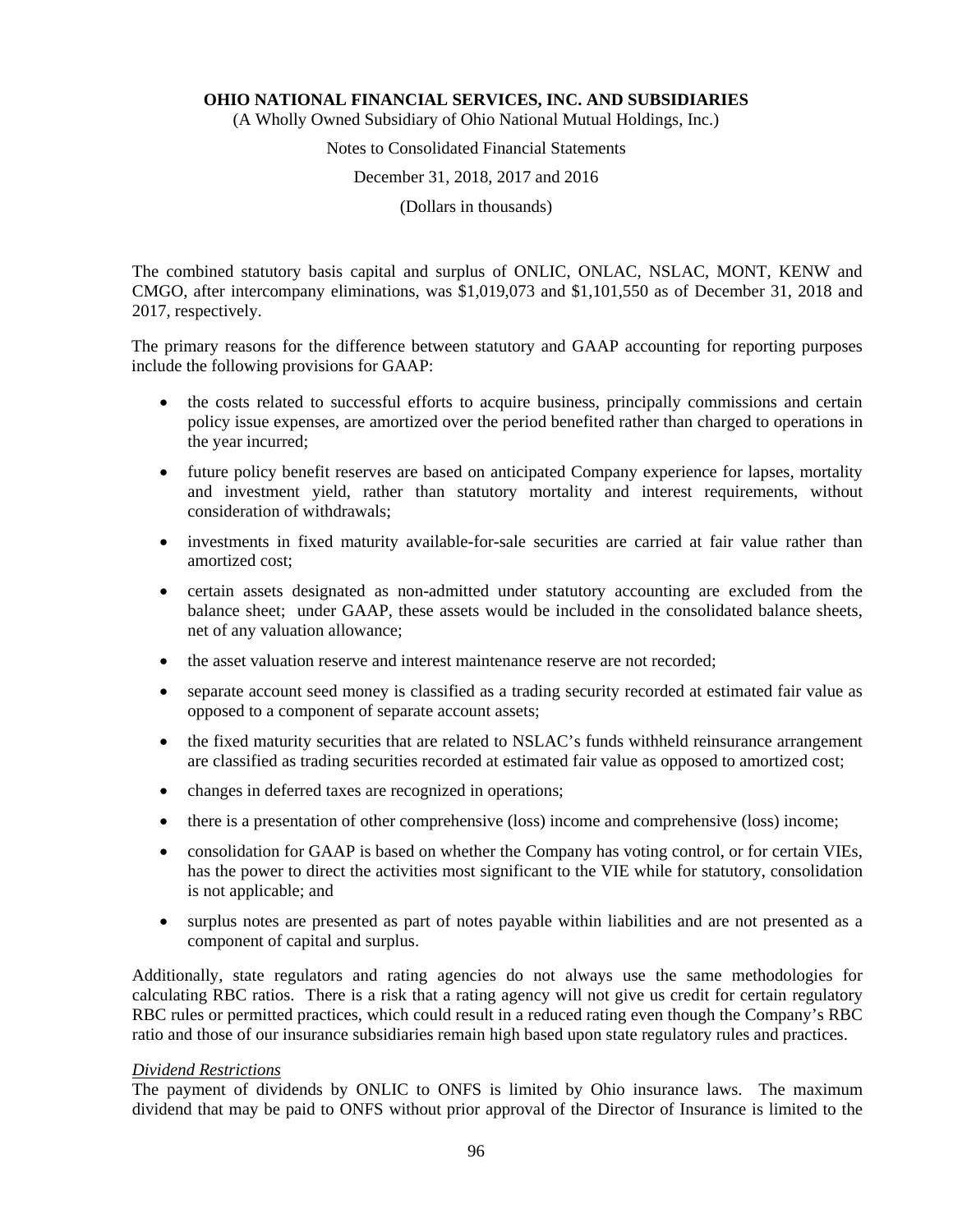(A Wholly Owned Subsidiary of Ohio National Mutual Holdings, Inc.)

# Notes to Consolidated Financial Statements

# December 31, 2018, 2017 and 2016

(Dollars in thousands)

greater of ONLIC's statutory net income of the preceding calendar year or 10% of statutory surplus as of the preceding December 31. Any dividend that exceeds the earned surplus of ONLIC, even if it is within the above parameters, would be deemed extraordinary under Ohio law. Therefore, dividends of approximately \$102,000 may be paid by ONLIC to ONFS in 2019 without prior approval. Dividends of \$60,000, \$70,000 and \$75,000 were declared and paid by ONLIC to ONFS in 2018, 2017 and 2016, respectively.

The payment of dividends by ONLAC to ONLIC is limited by Ohio insurance laws. The maximum dividend that may be paid without prior approval of the Director of Insurance is limited to the greater of ONLAC's statutory net income of the preceding calendar year or 10% of statutory surplus as of the preceding December 31. Any dividend that exceeds the earned surplus of ONLAC, even if it is within the above parameters, would be deemed extraordinary under Ohio law. Therefore, dividends of approximately \$36,000 may be paid by ONLAC to ONLIC in 2019 without prior approval. ONLAC declared and paid dividends to ONLIC of \$27,000, \$27,000 and \$28,000 in 2018, 2017 and 2016, respectively.

The payment of dividends by CMGO to ONLIC is limited by Ohio insurance laws. CMGO may pay to their stockholder, ONLIC, a dividend from unassigned surplus at the end of any calendar quarter where CMGO's unassigned surplus is equal to the amount required for CMGO to have company action level RBC of 200%, after adjusting its capital level and its RBC level for such dividend. No dividends were declared or paid by CMGO in 2018, 2017 or 2016.

The payment of dividends by NSLAC to ONLIC is limited by New York insurance laws. The maximum ordinary dividend that may be paid without prior approval of the Superintendent of Financial Services is limited to the lesser of 10% of NSLAC's statutory surplus (defined by New York Insurance Law, Section 4207a as page 3, line 37 of the Annual Statement) as of the immediate preceding calendar year or NSLAC's net gain from operations for the immediately preceding calendar year, not including realized capital gains. Therefore, dividends of approximately \$2,000 may be paid by NSLAC to ONLIC in 2019 without prior approval. No dividends were declared or paid by NSLAC in 2018 or 2017. NSLAC declared and paid dividends to ONLIC of \$1,300 in 2016.

MONT and KENW are subject to limitations, imposed by the State of Vermont, on the payment of dividends to their stockholder, ONLIC. Generally, dividends during any year may not be paid, without prior regulatory approval. No dividends were declared or paid by MONT to ONLIC in 2018, 2017 or 2016. No dividends were declared or paid by KENW to ONLIC in 2018, 2017 or 2016.

SYRE is subject to limitations, imposed by CIMA, on the payment of dividends to its stockholder, ONFS. Dividends shall only be paid out of the SYRE's retained earnings and any paid-in capital in excess of par, provided that, after giving effect to each such dividend, the remaining capital is in excess of any capital requirements as prescribed by the CIMA. SYRE cannot pay any dividends without prior approval from CIMA. No dividends were declared or paid by SYRE in 2018, 2017 or 2016.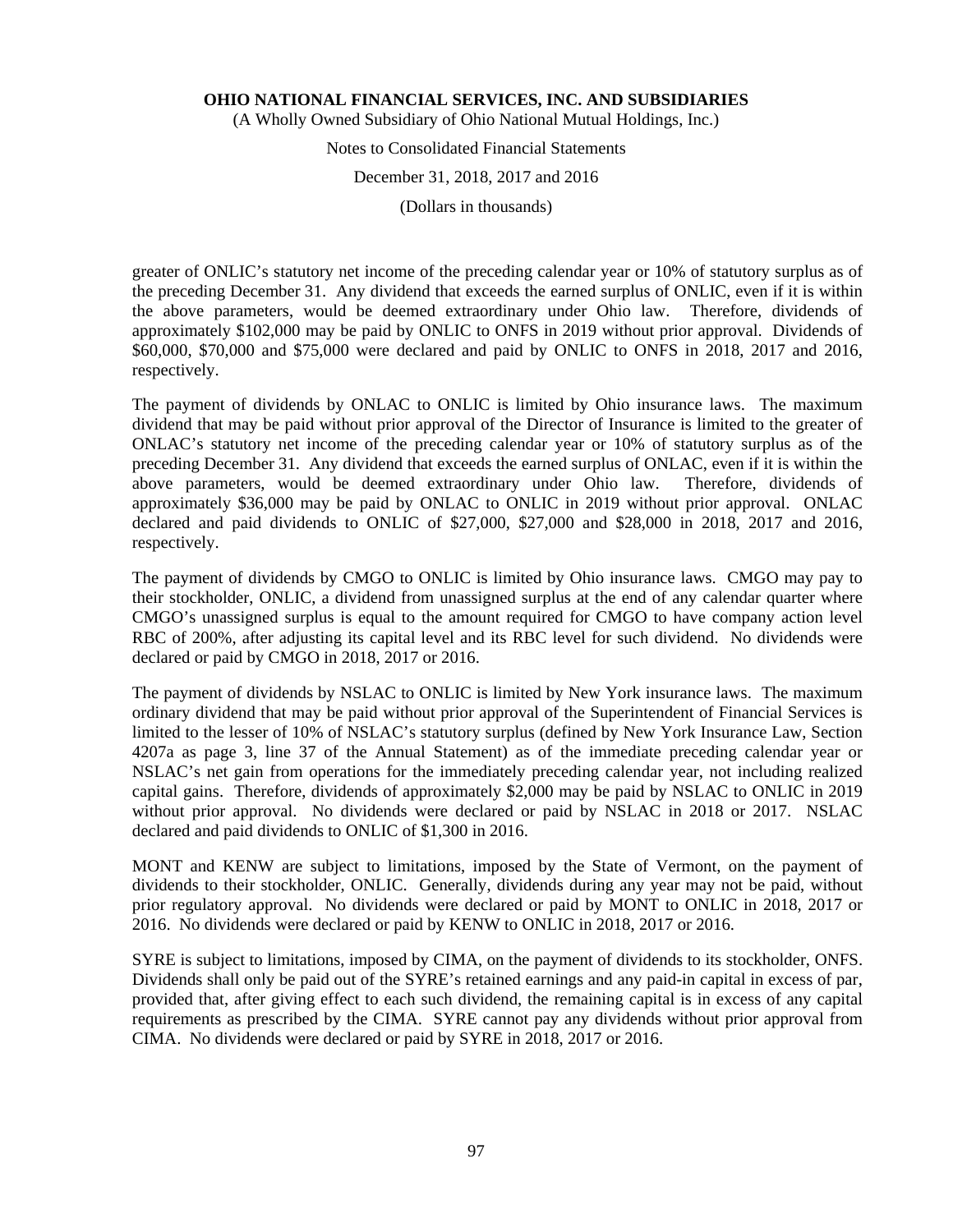(A Wholly Owned Subsidiary of Ohio National Mutual Holdings, Inc.)

# Notes to Consolidated Financial Statements

# December 31, 2018, 2017 and 2016

(Dollars in thousands)

# **(18) Additional Financial Instruments Disclosure**

#### *Financial Instruments with Off Balance Sheet Risk*

The Company is a party to financial instruments with off balance sheet risk in the normal course of business through management of its investment portfolio. The Company had outstanding commitments to fund mortgage loans, bonds, common stocks and venture capital partnerships of \$89,518 and \$96,814 as of December 31, 2018 and 2017, respectively. These commitments involve, in varying degrees, elements of credit and market risk in excess of amounts recognized in the consolidated financial statements. The credit risk of all financial instruments, whether on or off balance sheet, is controlled through credit approvals, limits, and monitoring procedures.

#### **(19) Commitments and Contingencies**

In 2018, the Company was named in two threatened class action lawsuits pertaining to the strategic announcements in September 2018. At this time, no classes have been certified. The Company plans to defend these allegations vigorously. At this time, a loss is not probable, nor estimable.

In 2013, the Company entered into a joint venture agreement with various individual parties to purchase a 50% equity method investment interest in a closely-held Brazilian life insurance company. Per the terms of the agreement, the Company was potentially liable for future annual payments through 2017 which were dependent upon future annual profitability of the Brazilian life insurance company and based upon the earn out calculation noted in the agreement. The Company released the remaining liability of \$1,007 at December 31, 2016 as the earn out calculation of the final payment in 2017 resulted in no payment due.

# *Operating Leases*

The Company primarily leases hardware, software and transportation equipment. Rent expense on operating leases for the years ended December 31, 2018, 2017 and 2016, was \$5,842, \$5,557 and \$4,940, respectively. The future minimum lease payments under operating leases that have remaining noncancelable lease terms in excess of one year at December 31, 2018, are as follows:

| 2019                         | \$<br>4,162  |
|------------------------------|--------------|
| 2020                         | 4,007        |
| 2021                         | 3,201        |
| 2022                         | 923          |
| 2023                         | 849          |
| Thereafter                   | 2,477        |
| Total minimum lease payments | \$<br>15,619 |